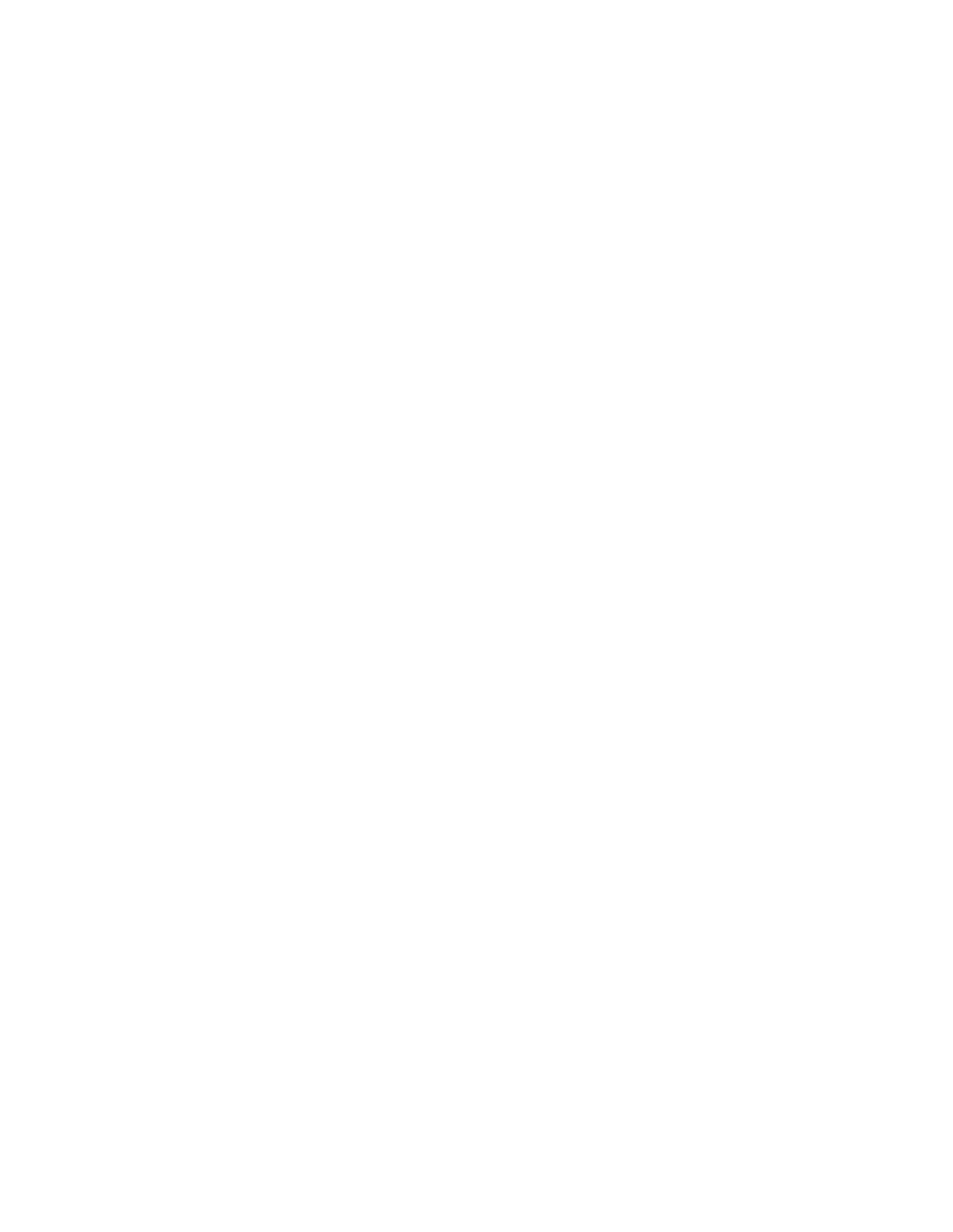# **NAIC Medicare Supplement Insurance Model Regulation Compliance Manual**

**January 2019**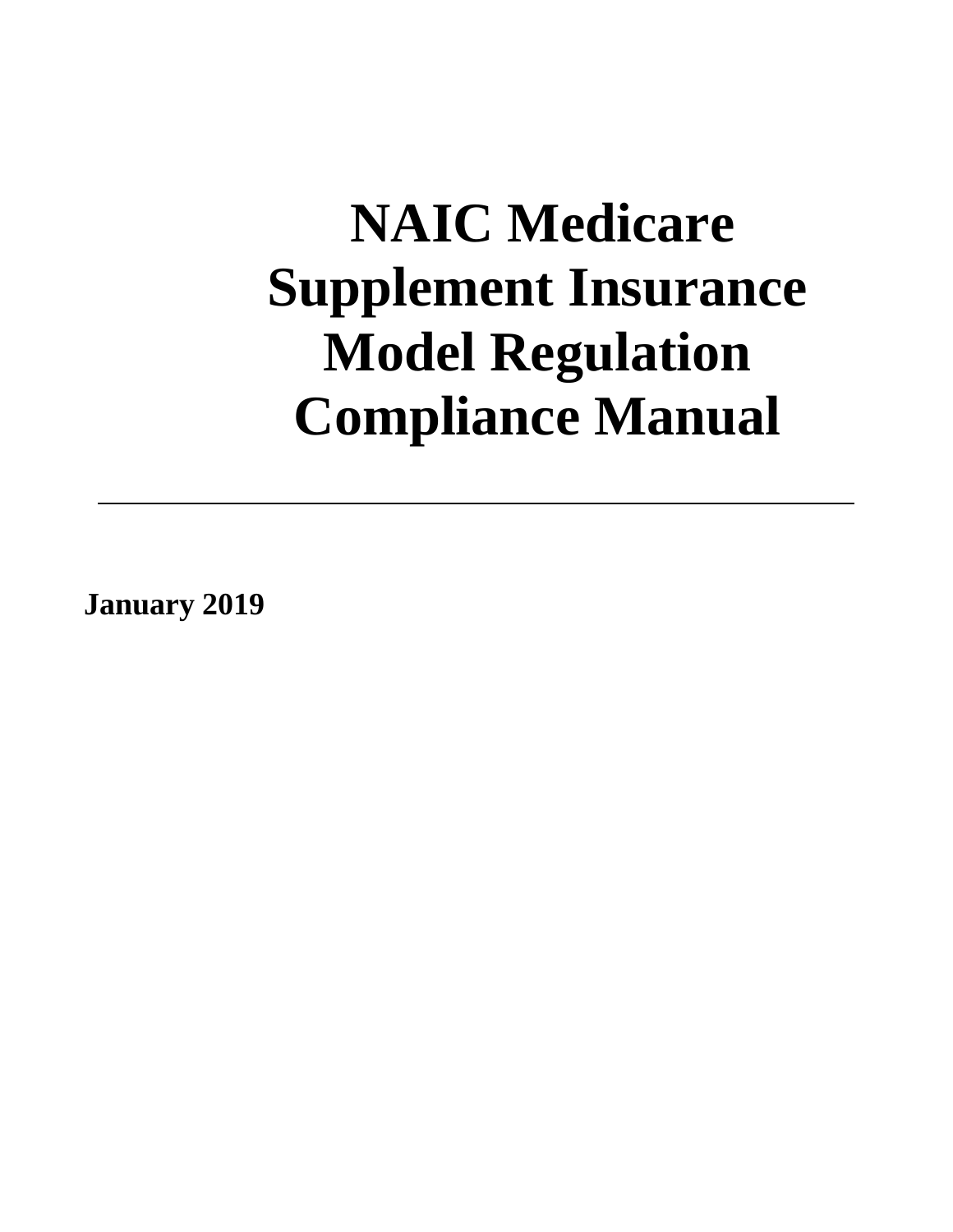# **TABLE OF CONTENTS**

# Page Number

| I.              | <b>Introduction</b>                                                                       |  |
|-----------------|-------------------------------------------------------------------------------------------|--|
|                 |                                                                                           |  |
|                 |                                                                                           |  |
|                 |                                                                                           |  |
|                 |                                                                                           |  |
| П.              | <b>Issues and Comments</b>                                                                |  |
|                 |                                                                                           |  |
|                 |                                                                                           |  |
|                 |                                                                                           |  |
|                 |                                                                                           |  |
|                 |                                                                                           |  |
|                 |                                                                                           |  |
|                 |                                                                                           |  |
|                 |                                                                                           |  |
| Ш.              | <b>Annual Filing of Premium Rates and Loss Ratio Projections</b>                          |  |
|                 |                                                                                           |  |
|                 |                                                                                           |  |
|                 |                                                                                           |  |
|                 |                                                                                           |  |
|                 |                                                                                           |  |
| IV.             | <b>Filings of Proposed Rates</b>                                                          |  |
|                 |                                                                                           |  |
|                 |                                                                                           |  |
|                 |                                                                                           |  |
|                 |                                                                                           |  |
|                 |                                                                                           |  |
|                 |                                                                                           |  |
| V.              | <b>Medicare Supplement Refund Calculation Form</b>                                        |  |
|                 |                                                                                           |  |
|                 |                                                                                           |  |
|                 |                                                                                           |  |
|                 |                                                                                           |  |
| VI.             |                                                                                           |  |
|                 |                                                                                           |  |
| VII.            | <b>Medicare SELECT</b>                                                                    |  |
|                 |                                                                                           |  |
|                 |                                                                                           |  |
|                 |                                                                                           |  |
|                 |                                                                                           |  |
| VIII.           | <b>Historical Material</b>                                                                |  |
|                 |                                                                                           |  |
|                 |                                                                                           |  |
|                 |                                                                                           |  |
|                 |                                                                                           |  |
| <b>Appendix</b> |                                                                                           |  |
| A               |                                                                                           |  |
| B               | Summary of Information to Include in Annual Rate and Loss Ratio Filing, New Policy Filing |  |
|                 |                                                                                           |  |
| $\mathcal{C}$   |                                                                                           |  |
|                 |                                                                                           |  |
| D<br>E          |                                                                                           |  |
|                 |                                                                                           |  |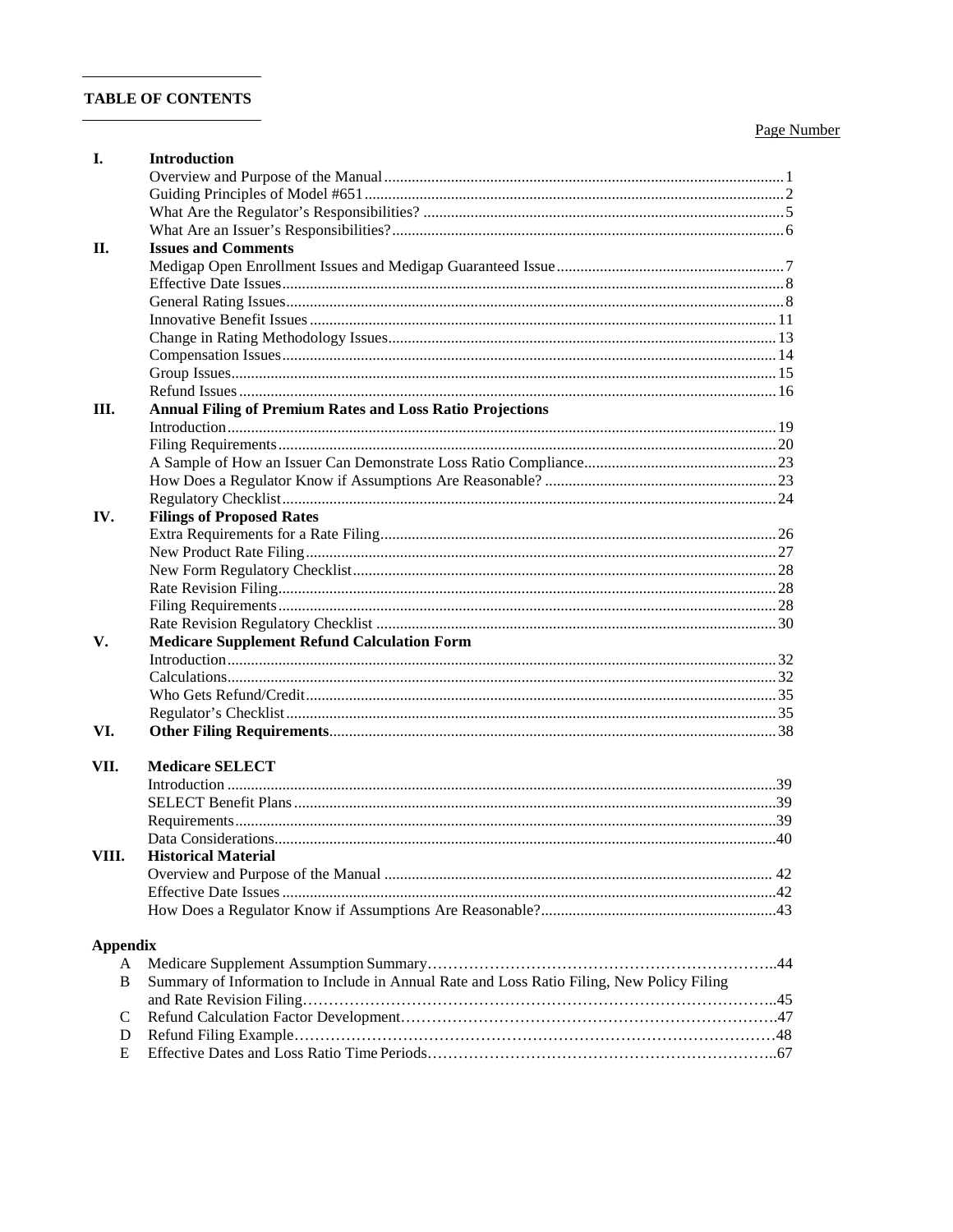# **SECTION I: INTRODUCTION**

#### <span id="page-4-0"></span>**OVERVIEW AND PURPOSE OF THE MANUAL**

This manual has been produced by the NAIC for use by the states in their review of Medicare supplement rate filings, experience reports, and refund calculations. The manual was written to assist the states in complying with the directives set forth in the Omnibus Budget Reconciliation Act of 1990 (OBRA-90) amendments to Section 1882 of the Social Security Act. The passage of the Social Security Amendments Act of 1994 (SSAA-94) necessitated an update of this manual, completed in 1996. The passage of the Balanced Budget Act of 1997 (BBA-97) created a new Part C of Medicare, commonly known as Medicare Advantage, and created new standards for Medicare supplement insurance. Passage of the Balanced Budget Refinement Act (BBRA) in 1999 resulted in additional changes. Passage of the Medicare Modernization Act of 2003 (MMA) created a new Medicare Part D, added prescription drug coverage and affected certain other aspects of Medicare supplement plans. The BBA-97, BBRA and MMA changes have necessitated an update of this manual. This manual addresses many of the issues associated with Medicare supplement standardization and filing requirements, as outlined in the *Model Regulation to Implement the NAIC Medicare Supplement Insurance Minimum Standards Model Act* (#651).

The Medicare Improvement for Patients and Providers Act of 2008 (MIPPA) created a new set of standardized plans that differ from those adopted by the NAIC as a result of the above laws. Model #651 adopts terminology to differentiate the plans by naming the original standardized plans as 1990 Standardized Benefit Plans (1990 SB Plans) and the new plans (effective June 1, 2010) as 2010 Standardized Benefit Plans (2010 SB Plans). Several of the new plans have the same letter designation as the original plans even though there have been changes in benefits. Four of the original plans (E, H, I and J) are no longer available. Two new plans (M and N) have been added so that the new available plans will be: A, B, C, D, F, F (high deductible), G, K, L, M and N.

Model #651 as amended Aug. 29, 2016, defines a newly eligible individual for Medicare on or after January 1, 2020 ("newly eligible") as an individual who becomes eligible for Medicare on or after January 1, 2020, by reason of attaining age 65 on or after January 1, 2020, or by reason of entitlement to benefits under Part A pursuant to Section 226(b) or Section 226A of the Social Security Act or who is deemed to be eligible for benefits under Section 226(a) of the Social Security Act on or after January 1, 2020.

The Medicare Access and CHIP Reauthorization Act of 2015 (MACRA) changed the available Medicare supplement plans with respect to those who become newly eligible for Medicare on or after January 1, 2020. MACRA requires that Medicare supplement plans that cover the Medicare Part B deductible cannot be available to those who become newly eligible for Medicare on or after January 1, 2020. Plan C and Plan F may not be issued to those who become newly eligible for Medicare on or after January 1, 2020, but may be available to anyone eligible before January 1, 2020. In addition, MACRA revised the plans that must be offered to those who become newly eligible for Medicare for guaranteed issue under Model #651 Section 12, effective January 1, 2020. Finally, Model #651 provides for the availability of Plan G (high deductible) effective January 1, 2020.

As a public document, this manual may be useful to issuers of Medicare supplement coverage. However, it should be understood that its exclusive purpose is to be a tool for the states; specifically, it is not intended to be the definitive source of a state's regulatory requirements for Medicare supplement insurance policies. It should be expected that some states may modify the procedures, data requests or other aspects of their review from what is included in this manual, as the ultimate responsibility for approval of the rates, reporting and refunds rests with the states. In this connection, it should be noted that while this manual discusses recent changes to Model #651 as adopted by the NAIC, many states have enacted their own variations of the changes made pursuant to BBA-97. Therefore, the states need to be aware of variations in their own laws and regulations.

Model #651 provides limitations on groups of benefits, uniform language and definitions, uniform format and other standards as specified in OBRA-90, as well as subsequent amendments and legislation. This introduction provides insight into interpretation of Model #651.

The second section of this manual, "Issues and Comments," addresses a number of questions that have been raised by state insurance departments in their review of the initial rate filings of standardized plans. These issues are discussed with reference to the guiding principles set forth below and Model #651.

The final sections of this manual provide specific recommendations for the review of the various types of filings and a discussion of Medicare SELECT issues.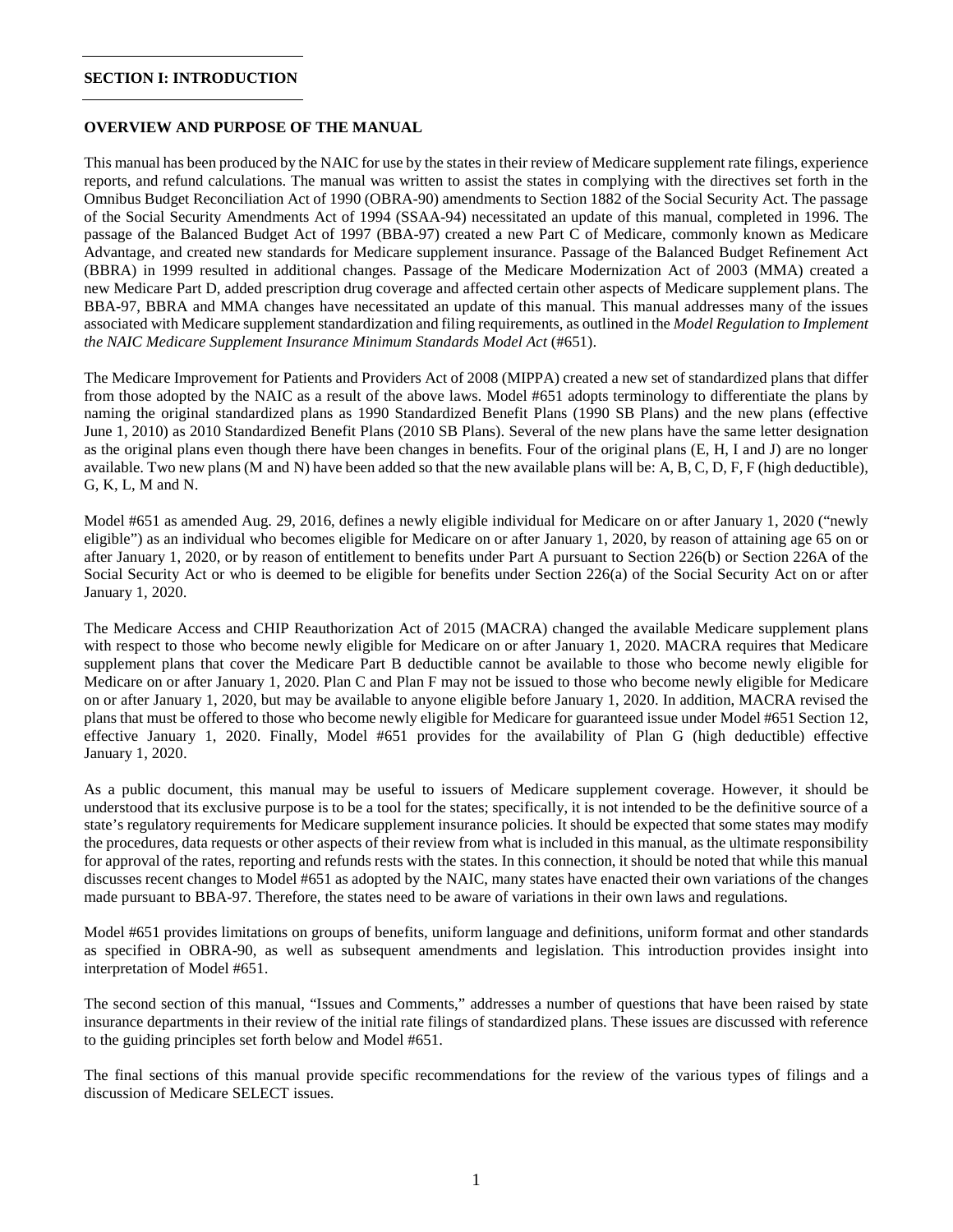# <span id="page-5-0"></span>**GUIDING PRINCIPLES OF MODEL #651**

# *#1: Simplification*

A clear intent of Model #651 is to reduce consumer confusion by simplifying the marketplace. Benefit options that may be offered have been standardized. Also, the number of form option variations for features other than benefit options (e.g., underwriting) are limited.

# *#2: Medicare Supplement Policies Must Be Guaranteed Renewable*

In addition to the contractual requirements of guaranteed renewability, Model #651 intends to ensure that policies are renewable "in effect." This means that sub-blocks of policies are not exposed to large rate increases. This is accomplished by restrictions on closing blocks of business and by limiting the number of Medicare supplement forms that an issuer can write (displayed in Diagram 1).

Within each of the Medicare standardized plans, four "types" of coverage may be offered:

- Individual policy
- Group policy
- Individual Medicare SELECT policy
- Group Medicare SELECT policy

When the companies file policy forms for the 2010 SB Plans, the new forms may be a replacement for the 1990 SB Plan policy form (or may not if the form is for one of the new 2010 SB Plans with no comparable 1990 SB Plan). For a short transition period, there can be two policy forms approved for each type above, prior to the variations noted in the next paragraph. However, the effective date of coverage precludes the actual availability of multiple forms in the same plan type combination.

MACRA has no requirement for new policy forms, as the benefits under each plan remain unchanged.

Within each type of policy, an issuer is permitted up to five policy forms with variations based on inclusion of innovative benefits, marketing method, underwriting method and eligibility for Medicare (aged versus disabled). These forms represent "reporting classes," which are the level at which experience will be presented to the states for experience rating purposes.

**NOTE**: Refund calculations are made at the "type" level. A discussion of refund calculations for 1990 SB Plans and 2010 SB Plans with the same plan letter is included elsewhere in this manual. (See Section II, "Refund Issues.")

# **Diagram 1 Medicare Plans**



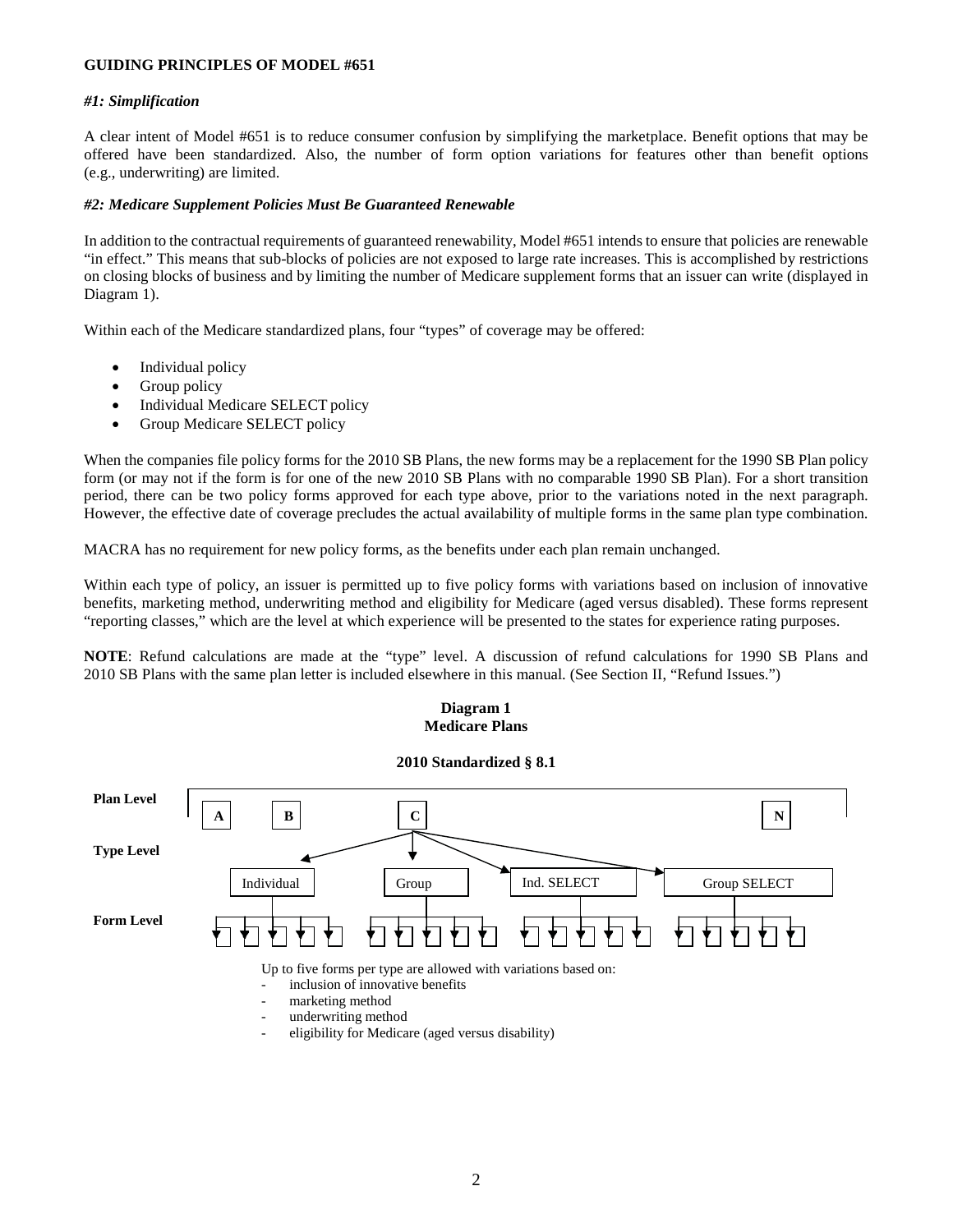# **1990 Standardized § 8**



Additionally, SSAA-94 created two "type level" categories for pre-standardized plans: individual and group.

The BBA-97 amendments added two high-deductible options as variations of Plan F and Plan J. As such, these two highdeductible options should be reported with the experience of Plan F and Plan J. The high-deductible options are not considered as "filling" the form level limit of five forms.

Finally, three states (Massachusetts, Minnesota and Wisconsin) were grandfathered by OBRA-90 from certain of its provisions. They were not required to change to the 10 standardized plans, but they were subject to the regulation of rates (filing approval and refunds), the Medigap open enrollment and guaranteed issue provisions, and the rules regarding duplication of Medicare or Medicare supplement policies. They were also allowed to be involved in the Medicare SELECT program.

# *#3: Medigap Open Enrollment*

As a result of OBRA-90, Model #651 required a Medigap open enrollment period for individuals 65 years and older during the first six months of initial enrollment in Medicare Part B. SSAA-94 added a Medigap open enrollment for any individual who attains age 65 and has been receiving, or has ever received, Medicare Part B due to disability or end-stage renal disease (ESRD) prior to age 65. All plans the carrier offers for sale must be available during these open enrollment periods. Both the federal Centers for Medicare & Medicaid Services (CMS) and the Social Security Administration have always held that an individual "attains age 65" as of the first day of the month in which the individual turns 65 unless the individual's birthday occurs on the first day of the month, in which case the individual is deemed to be 65 as of the first day of the preceding month. In the case of an applicant whose application for a policy or certificate is submitted prior to or during the six-month period beginning with the first day of the first month in which an individual is both 65 years of age or older and is enrolled for benefits under Medicare Part B, an issuer is prohibited from discriminating in the availability, sale or pricing of a policy because of the health status, claims experience, receipt of health care or medical condition of the applicant. For this open enrollment period to be "real," the offered rates during the Medigap open enrollment period must be calculated by a method that is consistent with the method used for underwritten business. Consistency would not be maintained if the rate charged during Medigap open enrollment effectively discourages new entrants, or if it reflects the full load for anti-selection and individuals are allowed to "re-enter" a specific block of business after the Medigap open enrollment period ends.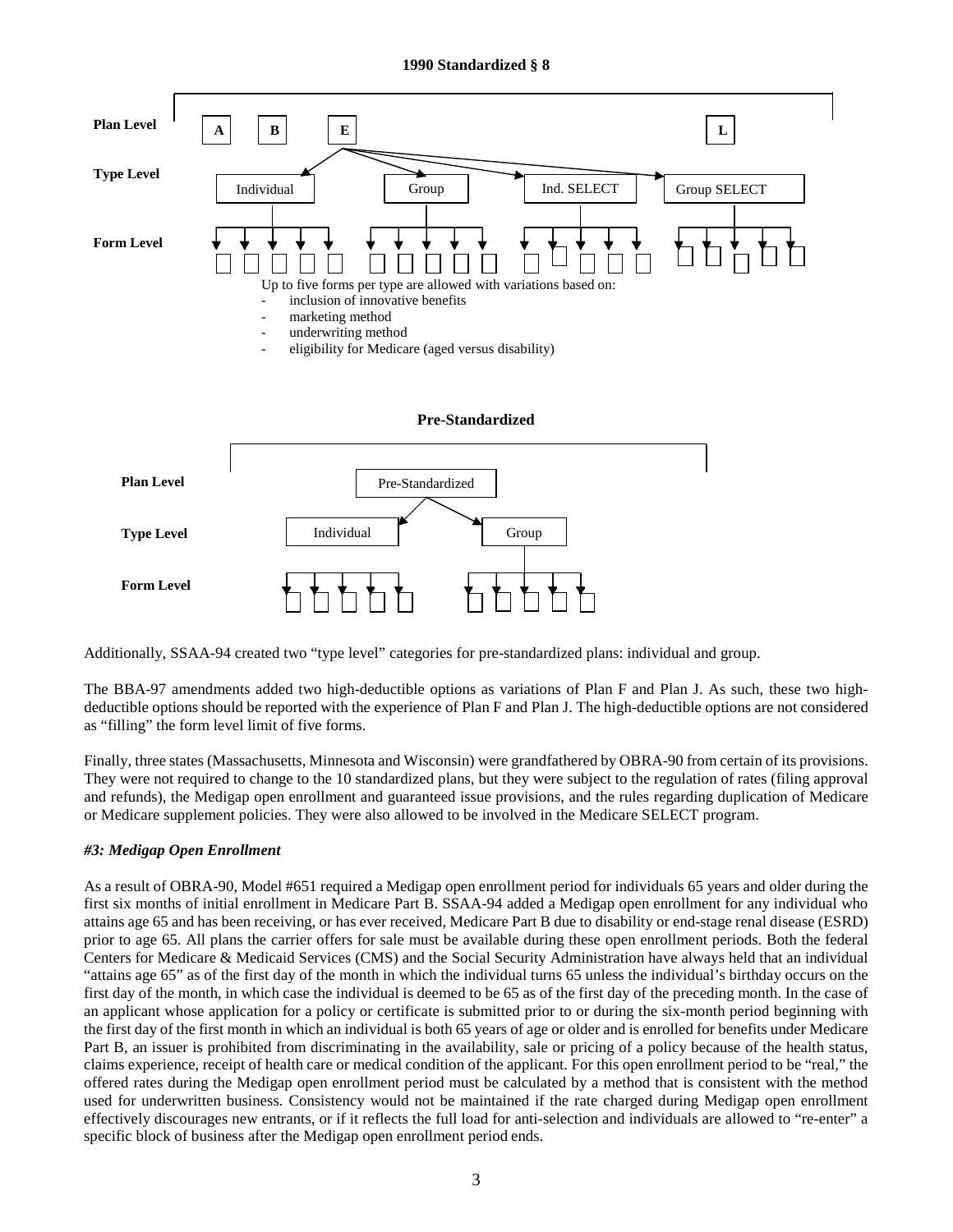# *#4: Portability/Use of Preexisting Condition Exclusions*

While OBRA-90 limited the use of preexisting condition exclusions to a six-month period, and eliminated their use for replacement Medicare supplement coverage, BBA-97 includes HIPAA-like language dealing with portability issues. The concept of portability is only applicable to the Medigap open enrollment period. If a beneficiary applying during Medigap open enrollment has a continuous period of prior creditable coverage that is less than six months (defined in Model #651, Section 4E and Section 4F), the carrier must credit such prior creditable coverage against the preexisting condition exclusion period. If the beneficiary has six months or more of prior creditable coverage, then a preexisting condition exclusion is not allowed.

# *#5: Medigap Guaranteed Issue Rights for Certain Eligible Persons*

BBA-97 provides for a 63-day Medigap guaranteed issue period following any of the events listed in item #1 through item #6 below. (See Model #651, Section 12.) Persons eligible for guaranteed issue are entitled to purchase certain Medigap plans (if otherwise offered by an issuer) on the same underwriting and premium basis as apply during open enrollment. Additionally, a preexisting condition exclusion cannot be applied to a guaranteed issue policy.

- 1. Termination of an employee welfare benefit plan in its entirety, or benefits under the plan that are supplemental to Medicare.
- 2. Termination of Medicare Advantage coverage, movement of the beneficiary out of the service area, violation of a material provision of the contract, marketing abuse or failure to provide quality care.
- 3. Cessation of enrollment in a Medicare cost contract, demonstration project or Medicare SELECT contract.
- 4. Loss of Medicare supplement coverage due to the issuer's insolvency or substantial violation of a material provision.
- 5. A person dropped Medicare supplement coverage, enrolled in a Medicare Advantage contract and terminated such contract within 12 months. $<sup>1</sup>$ </sup>
- 6. A beneficiary enrolled in a Medicare Advantage plan, when first eligible for Medicare at age 65, then disenrolled within the first 12 months.
- 7. A Medigap Rx insured enrolled in Part D during the initial enrollment period and terminated the Medigap Rx policy.

Following any event listed in item #1 through item #4, eligible persons are entitled to Plan A, Plan B, Plan C or Plan F available from any issuer. Following the event described in item #5, an eligible person is entitled to the Medicare supplement plan the individual had just prior to enrolling in Medicare Advantage, if that plan is still available from the original issuer. If that plan is not available, the individual is entitled to Plan A, Plan B, Plan C or Plan F available from any issuer. Following the event described in item #6, eligible persons are entitled to any plan available from any issuer. Following the event described in item #7, eligible persons are entitled to Plan A, Plan B, Plan C, Plan F, Plan K or Plan L from the same issuer. Effective January 1, 2020, Plan D replaces Plan C and Plan G replaces Plan F for all the events where offering Plan C or Plan F is required with respect to newly eligible individuals who may not be issued Plan C or Plan F.

For this guaranteed issue option to be "real," the offered rates during the Medigap guaranteed issue period must be calculated by a method that is consistent with the method used for underwritten business. Consistency would not be maintained if the rate charged during the Medigap guaranteed issue period effectively discourages new entrants or if it reflects the full load for antiselection and individuals are allowed to "re-enter" a specific block of business after the Medigap guaranteed issue period ends.

# *#6: Requirements Under the Medicare Modernization Act of 2003 Prohibition Against Use of Genetic Information and Requests for Genetic Testing*

Effective May 21, 2009, the Genetic Information Nondiscrimination Act of 2008 (GINA) limits the information a company may ask a prospective policyholder about the insured or the insured's family members. (See Model #651, Section 24.) These limitations apply to new issues and any request for replacement after that date. The limitations apply to issuing the policy, the effectiveness of the policy, the application of preexisting conditions and the pricing of coverage. These rules apply to the company, as well as any third-party administrator a company mayuse.

# *#7: Rates Must Be Reasonable in Relationship to Benefits*

Another guiding principle is that rates must be reasonable in relationship to benefits. This principle has not changed from that in most individual rate filing requirements. However, the loss ratio standards implemented are both prospective and retrospective in nature.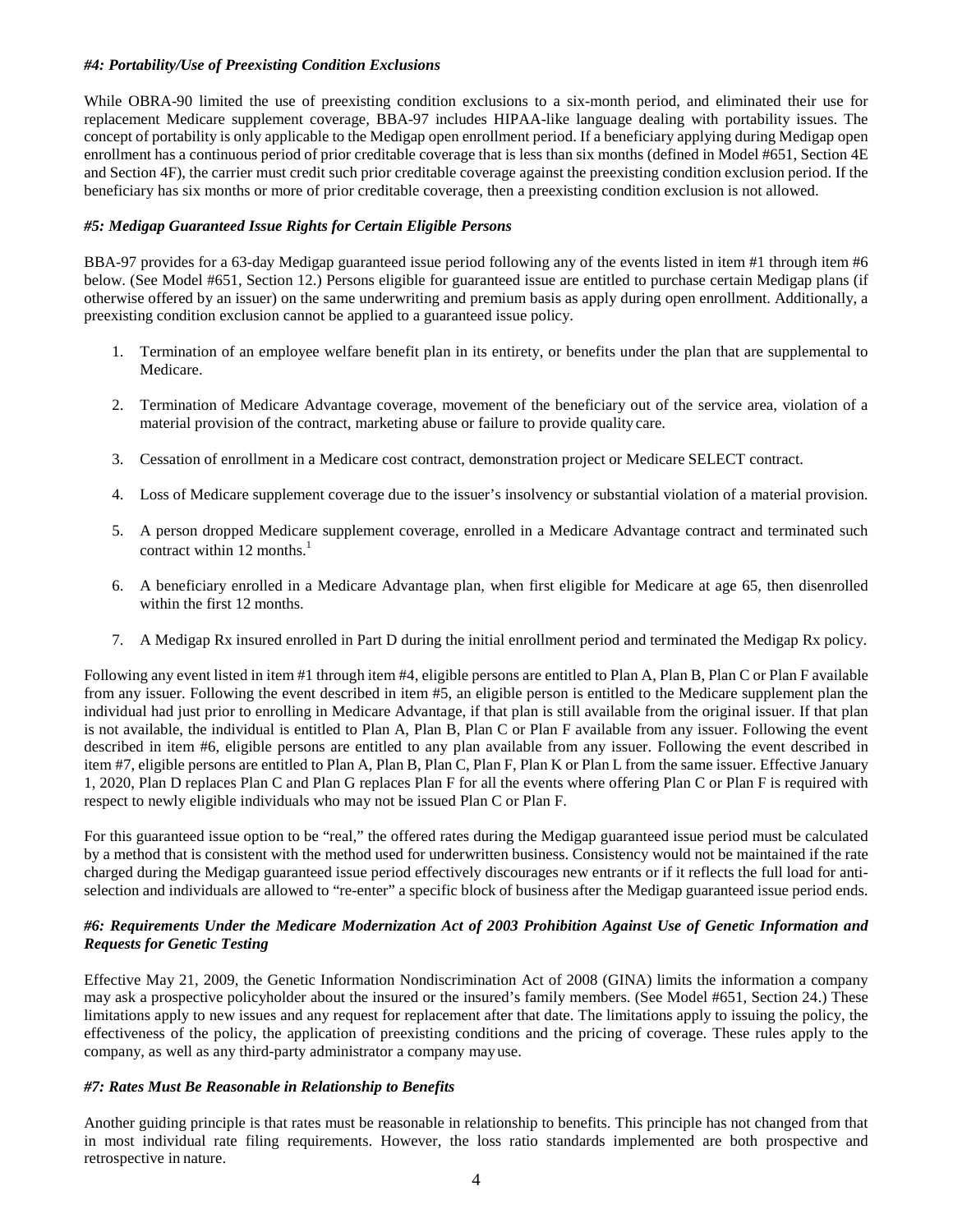Prospectively, the expected loss ratio (i.e., the present value of incurred claims divided by the present value of earned premiums) over the period for which the rates are computed to provide coverage must meet or exceed the minimum standard. These minimum standards are 65% for individual policies and 75% for group policies. These loss ratios now apply to **all**  Medicare supplement policies, including pre-standardized policies still in effect that were issued prior to the implementation of OBRA-90. For the pre-standardized plans, minimum loss ratios apply to experience of the policy after the SSAA-94 effective date. Policies issued as a result of mass media advertising are deemed to be individual policies under OBRA-90; however, the NAIC has encouraged the states to retain a 75% loss ratio for group policies issued on this basis. Many state regulations have implemented this change. The target loss ratios are not intended to apply to each rating cell. Expense levels may vary by rating cell, and some rating cells may be expected to subsidize others (e.g., the cost of Medigap open enrollment may be spread over all policyholders). One of the roles of the initial rate review is to ensure that the subsidies by rating cell are reasonable and appropriate.

Retrospectively, the issuer of a policy must provide for a refund or credit of the amount necessary to comply with refund targets representing minimum thresholds of incurred claims (as compared to premiums) by duration. The refund requirement provides a sound foundation to protect policyholders from excessive rates. However, it was never intended to replace existing rate review practices.

Loss ratio standards provide guidance in determining when a rate is not reasonable in relation to benefits because it is too high. An equally important issue is when the rate is not reasonable because it is inadequate. Model #651 does not provide any basis by which to measure adequacy. This manual provides some guidance in this area (e.g., what is considered a reasonable rate relationship by age).

# *#8: Annual Filing and Approval of Rates*

Model #651 provides that an issuer must annually file its rates, rating schedules and experience by policy duration for approval by the states according to each state's filing and approval requirements. This filing is required regardless of whether an issuer is seeking a rate revision.

# *#9: Permitted Compensation Arrangements*

Model #651 discourages compensation arrangements that would promote churning Medicare supplement policies. This is done by "levelizing" commission schedules so that the first-year commission can be no more than twice the commission in renewal years two through six. In addition, only renewal commissions are payable when a policy is replaced after October 31, 1994, even if benefits are upgraded.

# <span id="page-8-0"></span>**WHAT ARE THE REGULATOR'S RESPONSIBILITIES?**

OBRA-90, SSAA-94, BBA-97, BBRA, MMA2003, MIPPA, GINA and MACRA amended Section 1882 of the Social Security Act, which provides for federal certification of Medicare supplement insurance policies unless a state's regulatory program is approved by CMS. In order for a state to qualify for approval it must, among other things:

- Provide for the application and enforcement of Medicare supplement standards that are at least as stringent as the standards in Model #651.
- Meet or exceed notice and reporting standards.
- Require periodic reporting of experience.
- Provide to CMS a list of the names and addresses of issuers of Medicare supplement policies in the state.
- Report to CMS on the implementation and enforcement of standards and requirements of Section 1882 of the Social Security Act as amended (including information regarding loss ratios of policies sold in the state and state programs implementing consumer protection).
- Maintain a file for public access of each issuer's experience loss ratios, rates, forms and advertising.
- Provide for a process of approving or disapproving initial rates and proposed rate revisions.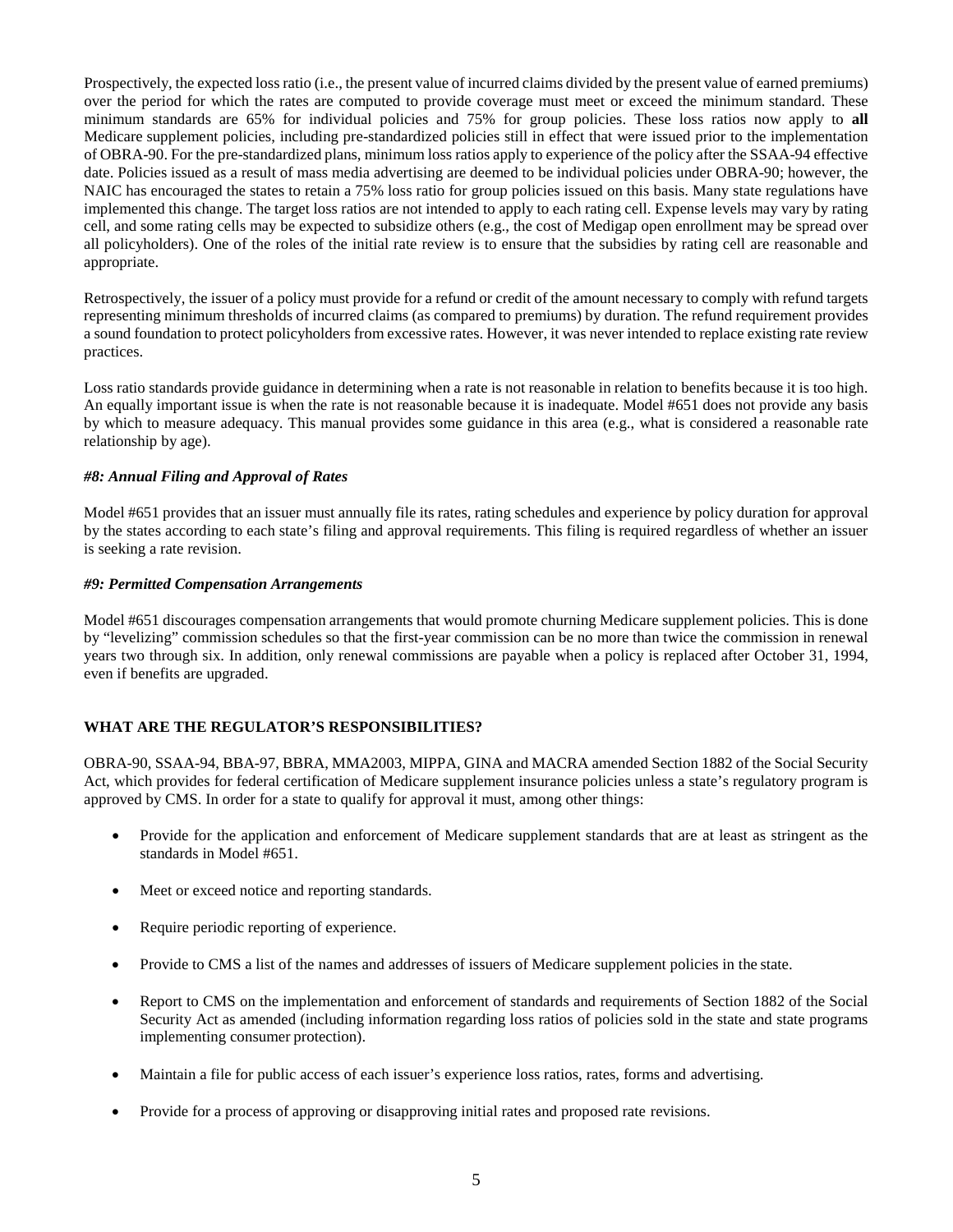If a state wishes to regulate Medicare supplement insurance, it must have been initially approved by CMS and will be periodically reviewed for reapproval.

# <span id="page-9-0"></span>**WHAT ARE AN ISSUER'S RESPONSIBILITIES?**

In addition to complying with the regulation in the state regarding the marketing, disclosure, policy provisions, pricing and administration of Medicare supplement policies, an issuer of Medicare supplement policies must provide state insurance departments with:

# *Annual Filing of Premium Rates*

Each issuer must file its historical and proposed rates, rating schedules, historical and projected loss ratio analysis, and supporting documentation.

# *Refund or Credit Calculation*

By May 31 of each year, each issuer must file in each state, for each refund class, the Medicare Supplement Refund Calculation Form. If a refund is indicated, the refund must be made (with interest from the end of the calendar year) before September 30 following the reporting year.

# *Additional Experience Reports*

Each issuer must file several experience reports as required by OBRA-87 and OBRA-90. These include:

- Medicare Supplement Insurance Experience Exhibit, which is filed with the annual financial statement.
- Form for Reporting Medicare Supplement Policies (Model #651, Appendix B).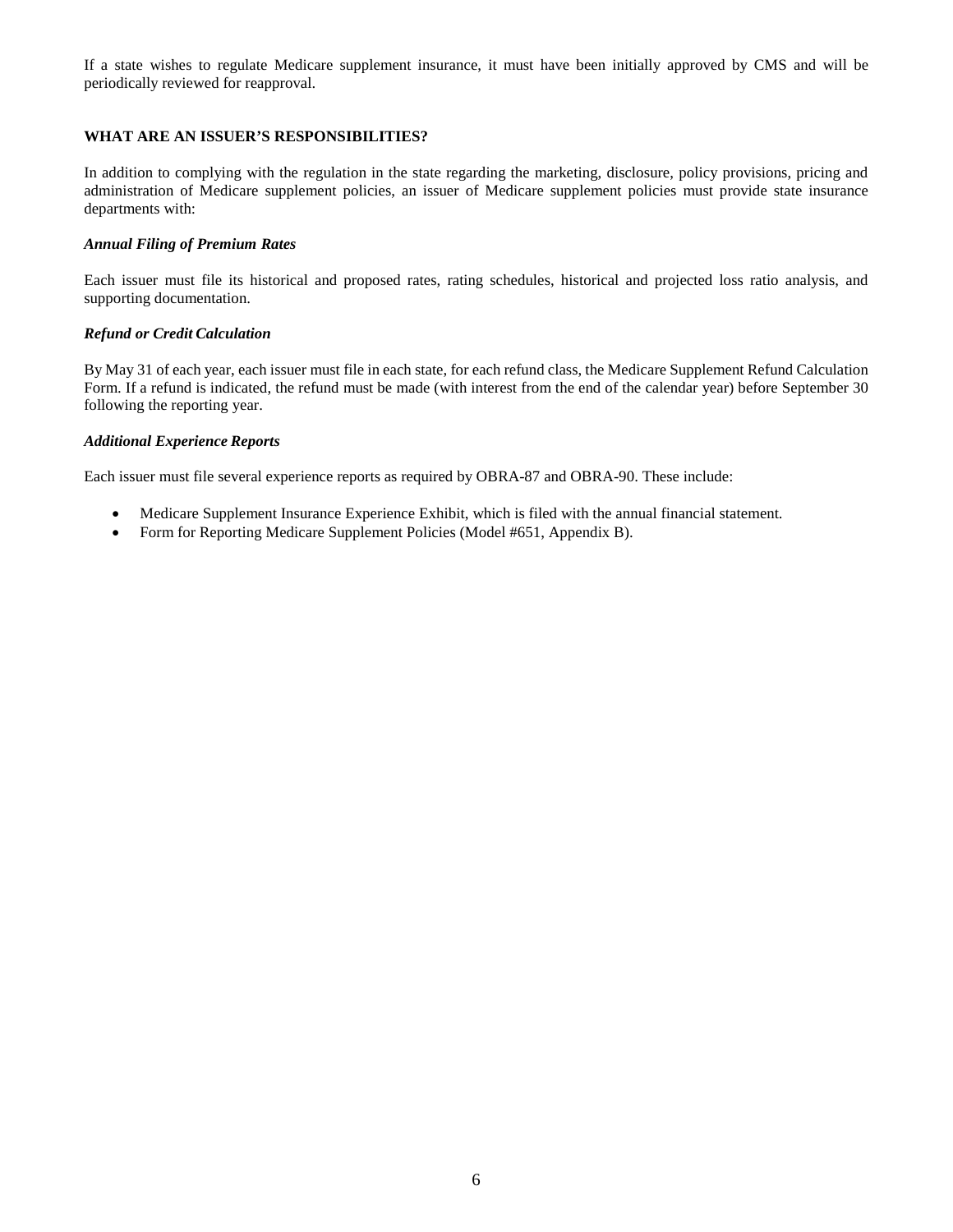#### **SECTION II: ISSUES AND COMMENTS**

# <span id="page-10-0"></span>**MEDIGAP OPEN ENROLLMENT ISSUES AND MEDIGAP GUARANTEED ISSUE**

# **What is the difference between Medigap open enrollment and Medigap guaranteed issue?**

Medigap open enrollment is the six-month period following initial eligibility for Medicare Part B. Medigap open enrollment was created by OBRA-90 and entitles a beneficiary to the issuance of any Medigap plan offered by an insurer and available to the individual. Benefits under a Medigap plan issued during the open enrollment period may be subject to preexisting condition exclusions, though the exclusion must be reduced or waived if there is prior creditable coverage.

Medigap open enrollment should not be confused with the Medigap guaranteed-issue period provided for by the Balanced Budget Act of 1997, and modified by the Balanced Budget Refinement Act of 1999. A beneficiary is eligible for a 63-day Medigap guaranteed-issue period following the occurrence of certain events specified in Model #651, Section 12. (See Section I, "Guiding Principles of Model #651," guiding principle #5.) During the guaranteed-issue period, an eligible beneficiary is entitled to the issuance of certain specified Medigap plans. Unlike plans issued during open enrollment, preexisting condition exclusions cannot be applied to benefits under plans sold on a guaranteed basis.

**NOTE**: Medical underwriting is prohibited under both the Medigap open enrollment and guaranteed issue periods.

# *Medigap Open Enrollment*

There is a six-month Medigap open enrollment period following initial eligibility for Medicare Part B (at age 65 or older in accordance with Model #651; some states also require open enrollment following initial Part B eligibility for beneficiaries younger than 65). During this period, the issuer may not deny or condition coverage due to health status, claims experience, receipt of health care or medical condition. (See Model #651, Section 11.)

# **Can the issuer charge higher rates at age 65 (when most of the Medigap open enrollment is expected) to cover the anticipated anti-selection?**

No. To do so would violate the principle of Medigap open enrollment and be contrary to statute. Those insureds who could pass medical underwriting would then simply be reissued at age 66. This also means there cannot be a higher rate for insureds age 65 compared to age 65½.

Issuers are required by federal law and Model #651, Section 11 to issue any currently available policies to eligible individuals during the Medigap open enrollment period. In addition to other federal and state penalties, many states have made it an unfair trade practice if an issuer did not market to individuals who are in their Medigap open enrollment period. This means that an issuer cannot:

- Reduce commissions at age 65.
- Reduce commissions from a policy issued during the Medigap open enrollment period where the insured is in poorer health.
- Eliminate individuals age 65 from mass marketing efforts.
- Engage in other activities that treat insured applicants who are in their Medigap open enrollment period more restrictively than other applicants of like characteristics.

#### *Medigap Open Enrollment and Medigap Guaranteed Issue Rate Differentials*

#### **What, if any, rate differentials may be imposed during Medigap open enrollment and Medigap guaranteed issue?**

In 1993, the NAIC Medicare Supplement and Other Limited Benefit Plans (B) Task Force determined that allowable rate differentials during the Medigap open enrollment and guaranteed issue periods include, but are not limited to, those for age, gender and geographic area; coverage of more than one life; and modal payment. Rates must be at least as favorable as those offered outside of open enrollment and guaranteed issue. There is no explicit guidance from the federal government or any other regulatory body whether discounts should be permitted for non-tobacco users during the open enrollment period.

If an insured first enrolled in Medicare Part B at his/her 65th birthday but does not enroll in a Medicare supplement plan until after the Medigap open enrollment period, the insured may be underwritten for rating and issue purposes.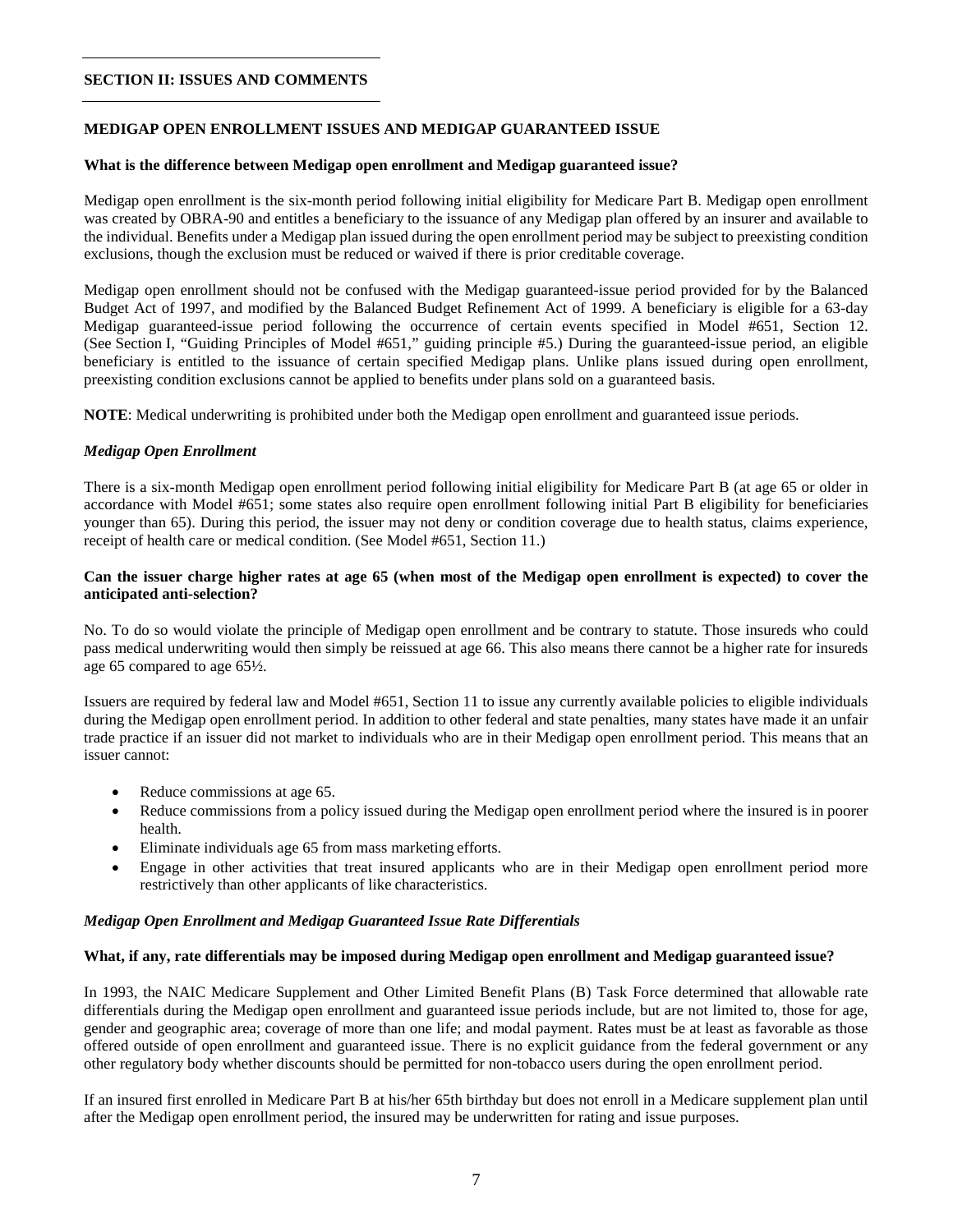The cost of Medigap open enrollment should be spread over all policyholders of the form. This means that issue-age groups that are more likely to be exposed to Medigap open enrollment entrants are likely to have higher loss ratios.

# <span id="page-11-0"></span>**EFFECTIVE DATE ISSUES**

## **What are the important effective dates for various parts of Model #651?**

Each state will have several dates that are important in the regulation of Medicare supplement policies in that state. The first one is the state's effective date for the 1990 SB Plans (OBRA-90 date). This effective date defines the starting date for the new loss ratios and the refund requirements for standardized Plan A through Plan J. The second date is the effective date of the state's changes dealing with the new loss ratios for pre-standardized Medicare supplement policies (SSAA-94 date). The third date is the effective date of the new requirements under the Medicare Modernization Act of 2003, including addition of two new standardized plans—Plan K and Plan L—and stripping all prescription drug benefits from plans with such benefits for insureds who enroll in Medicare Part D. (This includes Plan H, Plan I, Plan J, high-deductible Plan J and pre-standardized plans with drug benefits, as well as the prescription drug plans in Minnesota, Wisconsin and Massachusetts.)

The effective date of the 2010 SB Plans is June 1, 2010, except in unusual cases. The 1990 SB Plans cannot be issued with an effective date after May 31, 2010. Both the 1990 plan policy forms and the 2010 SB Plan policy forms will likely be marketed for a period prior to June 1, 2010. Which form is used depends on the effective date of coverage.

There are several areas of regulation for which applicable dates are not based on the state's action. For example, the effective dates for new rules relating to compensation patterns are set by federal law. Appendix E provides a historical context for the development of effective dates and notes that some effective dates were applicable in the past for a limited period of time.

# **Is there any flexibility in the effective dates?**

Generally, no. The change from 1990 SB Plans to 2010 SB Plans is to occur on June 1, 2010, in all states. The requirements relative to the grandfathered states (Massachusetts and Wisconsin) are:

Massachusetts: The state will not offer the new coverages. Wisconsin: The new coverages will be effective on June 1, 2010. Coverages eliminated must not be included in policies issued with effective dates after May 31, 2010.

However, administrative flexibility is allowed to carriers in two instances where the policyholders will benefit:

- If a carrier wishes to use a common SSAA-94 effective date for a group of states (all of which have a SSAA-94 date equal to or later than the one chosen by the carrier for administrative simplicity) in the accumulation of experience for loss ratios and/or refunds, this should be acceptable.
- If a carrier has included business in refund calculations that would not normally need to be included (standardized policy forms written before the state's OBRA-90 date), that practice should be allowed to continue. The alternative of requiring transfer of these policies' experience from the standardized benefit plan to the pre-standardized pool is not in the policyholders' interests.

# <span id="page-11-1"></span>**GENERAL RATING ISSUES**

#### *Rate Schedules*

#### **How many different rate schedules may apply to any policy form?**

Model #651 designates a maximum of five policy forms within each type of a standard plan that may be offered at any one time. A new policy form is allowed to replace an existing form, and it is expected that some companies will use this to make the change from 1990 SB Plans to 2010 SB Plans as smooth as possible. Model #651 lists the bases on which the forms may vary. The clear intent of Model #651 is to simplify the number of options available to a consumer. (See Section I, "Guiding Principles of Model #651," guiding principle #1.)

Although Model #651 does not specify the criteria by which rates may vary, the following are commonly used:

- Age
- Gender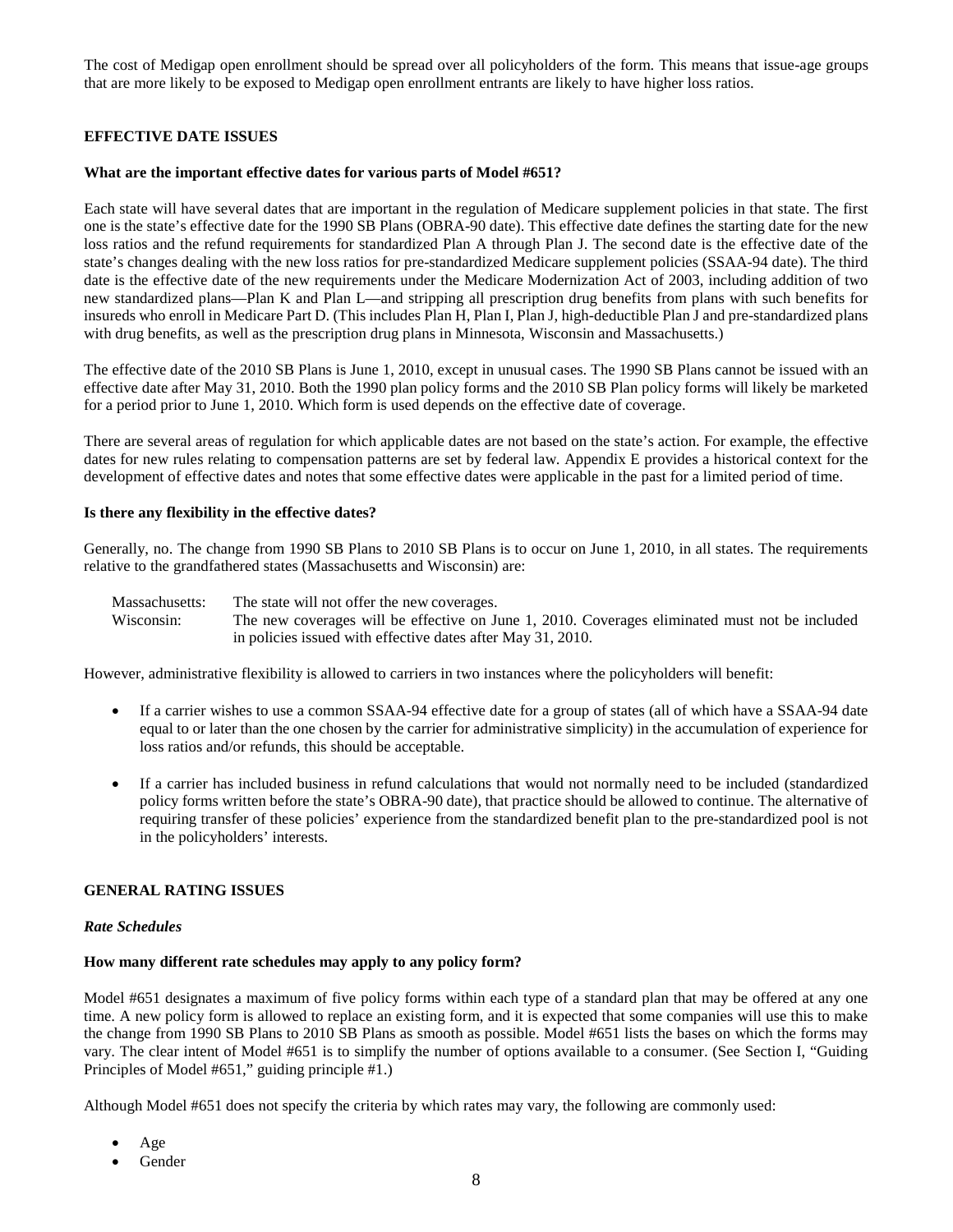- Family status
- Smoking status or use of tobacco
- Underwriting class (standard or substandard)
- Area
- Rating methodology (if there has been a change, with new issues only on the new methodology)
- For Plan F, Plan G and Plan J, separate rates for the normal and high-deductible options

There may be quite a variation between issuers as to how substandard rates and area rates are determined. Some may apply separate schedules by area, while others apply area factors. Substandard rates may be a single new rate schedule, multiple schedules (depending on the degree of expected extra morbidity), or a flat dollar amount or a percentage adjustment.

MACRA modifies which SB plans must be available to applicants who become newly eligible for Medicare on or after January 1, 2020, and have a guaranteed issue right, requiring Plan D and Plan G be offered in place of Plan C and Plan F. That change does not provide issuers any new opportunity to create an additional policy form or use different rate schedules for policies issued after the MACRA changes apply. The states should evaluate any requests for new policy forms or rate schedules against the allowances under their respective state laws and regulations.

Model #651, Section 17C(3) requires disclosure of all possible premium rates offered to the applicant on either the cover page or the next page following. Regulators must require and examine this aspect of the form to ensure clarity.

# *Subsidies*

# **What rate subsidies are allowed or encouraged between plans or rate cells?**

One cell or rating class subsidizes another if they are pooled for refund or re-rate purposes and the loss ratio of the first is less than the other (after adjustment for expected underwriting and expense differences). Nothing in Model #651 explicitly prohibits subsidies. In fact, some subsidy of the Medigap open enrollment age groups is expected.

# *Subsidies of In-Force Blocks*

# **What rate subsidies are permitted between policies in force when the Medicare supplement regulation became effective and policies issued after that date?**

While subsidies between standardized and pre-standardized blocks of Medicare supplement policies are not prohibited, each block is subject to certain requirements. This also applies to the new 2010 SB Plan policies versus the 1990 SB Plan policies.

All Medicare supplement policies must meet the new minimum loss ratio requirements (regardless of whether it was a standardized benefit plan or not). Policies issued prior to November 5, 1991 (pre-standardized policies) are now subject to the regulation's requirements on refunds or credits if the loss ratios do not meet the regulation's standards. (See Appendix E for additional explanations concerning effective dates.)

Therefore, the loss ratio cannot be lower than the thresholds, even if the excess is used to subsidize another block of business.

# *Rating Methodology Options*

# **Can an issuer offer more than one rating methodology on a single policy form at the same time?**

Each state should decide this question. This manual does not advocate the use of multiple rating methodologies. However, if more than one rating methodology on a single policy form at the same time is allowed, the following regulatory provisions should be applied in such circumstances:

- 1. Under individual insurance policies, the individual policyholder should have a choice as to whether to elect an issueage or attained-age rating methodology. For a group policy, it is the group policyholder, not the certificateholder, who has this choice.
- 2. The dollar level of first-year commissions should be no more than twice the dollar level of second-year commissions and shall not vary based on the rating methodology selected by the policyholder. Renewal commissions for years two through six may be a constant dollar amount that does not vary based on the rating methodology or may be defined as a constant percentage of the issue-age premium.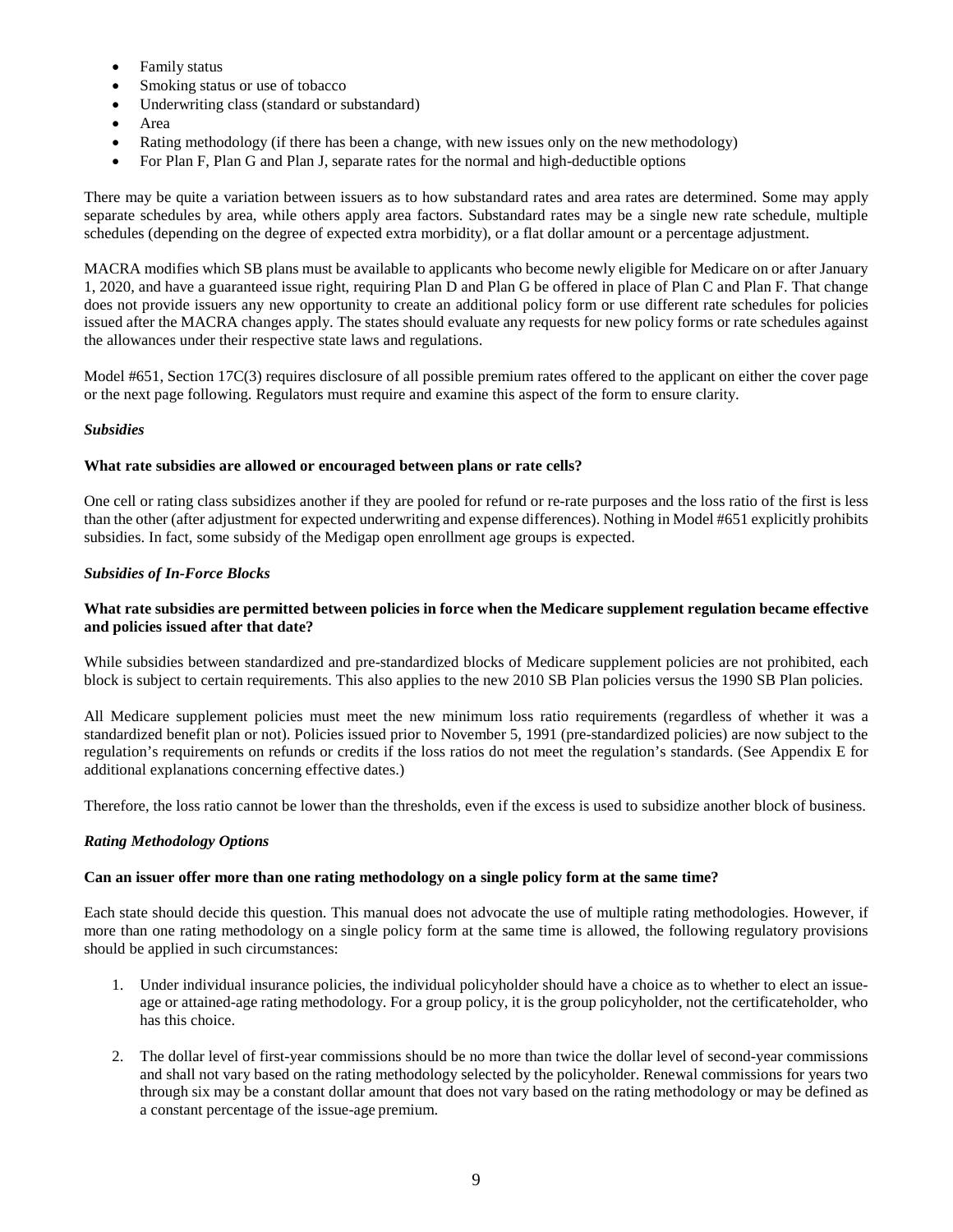- 3. Consumers should be allowed to switch from an attained-age rating basis to an issue-age rating basis. However, consumers should not be allowed to switch from an issue-age rating basis to an attained-age rating basis.
- 4. The review of rates would be done in the following fashion:
	- *a. New business rates*

Essentially, the company would make two demonstrations. First, for the attained-age rating structure, it would demonstrate that the discounted value of future claims divided by the discounted value of future premiums was at least at the 65% level (75% for group). The company would make a second demonstration that this loss ratio requirement was met for an issue-age rating structure. Assuming the company had other policy forms that were issued on the proposed rating bases, the company would be expected to modify that other experience (if it were credible) to fit the benefit structure of the new policy form. If the company had credible experience under other policy forms but did not have credible experience under the proposed rating structures, then the initial relativities would have to be established, assuming that the morbidity and other pricing assumptions under all of the proposed rating methodologies were the same as the experience for the other forms. If the company had no credible experience, then outside sources of credible data would be utilized to produce the morbidity and other pricing assumptions, which would again be assumed to be the same for all rating methodologies.

*b. Renewal business*

Three tests would be required for renewal business. First, all experience for issue-age and attained-age rating structures would be combined. The total accumulated past claims would be added to the present value of future projected claims, and that sum would be divided by the accumulated value of past premiums plus the present value of premiums on the new rating structure. This first ratio would be compared against the 65% standard. The second and third tests are comparable to the tests described for new business. Both the attained-age and issue-age rating structures would have to be shown to be meeting the 65% loss ratio prospectively. For the issue-age rating structure, some estimate of the active life reserve would need to be incorporated in the demonstration that the 65% loss ratio was anticipated to bemet.

5. Insurers will develop materials that disclose both rating options, an explanation of how they differ both in the near term and the long term, as well as an explanation of the policyholder's right to switch from one rating option to another.

#### *Changes to Rating Characteristics*

#### **Can a policy form change characteristics (e.g., mass-marketed, agent-produced, guaranteed issue)?**

Generally, no. The clear intent of Model #651 is to prohibit an issuer from closing a block of business and selling another in its place. If an issuer were allowed to change the characteristics of a policy form, this could effectively be accomplished. An issuer is allowed to change the characteristics of its standardized plan offer by introducing a new form with the revised characteristics (for up to five forms per type). In situations where new statutory requirements (federal or state) would require a change or elimination of one or more rating characteristics, a company may use new rating characteristics for new issues of the policy form. Experience of old and new issues must be combined for reporting and rate filings. The aim would be to avoid the necessity of filing new policy forms for approval.

#### *Definition of Claims/Premium*

#### **What specific items are to be included or excluded from the loss ratio calculation?**

Incurred claims should exclude claims expenses and claims management expenses; i.e., only paid claims and liabilities for unpaid claims should be included. Earned premiums should include modal loadings and policy fees. Active life reserves should be excluded from all calculations. Premiums and claims should be reported for direct business only, and should not reflect adjustments for assumed or ceded reinsurance arrangements except assumption reinsurance.

#### **What types of items are not to be included in the loss ratio calculations?**

Issuers may offer discount cards or other offers that allow the insured to receive lower-than-normal prices for certain services (e.g., drugs, eyeglasses, etc.) when specific providers are used. Because the insured is responsible for the full amount of the discounted charges for all such services, there is no real insurance. Consequently, any charges for such discount cards or offers are not insurance premiums to be added as a separate component in the Medicare supplement forms experience, and no payments by the issuer are to be considered part of the plan's benefit package.

#### *Period for Which Rates Computed*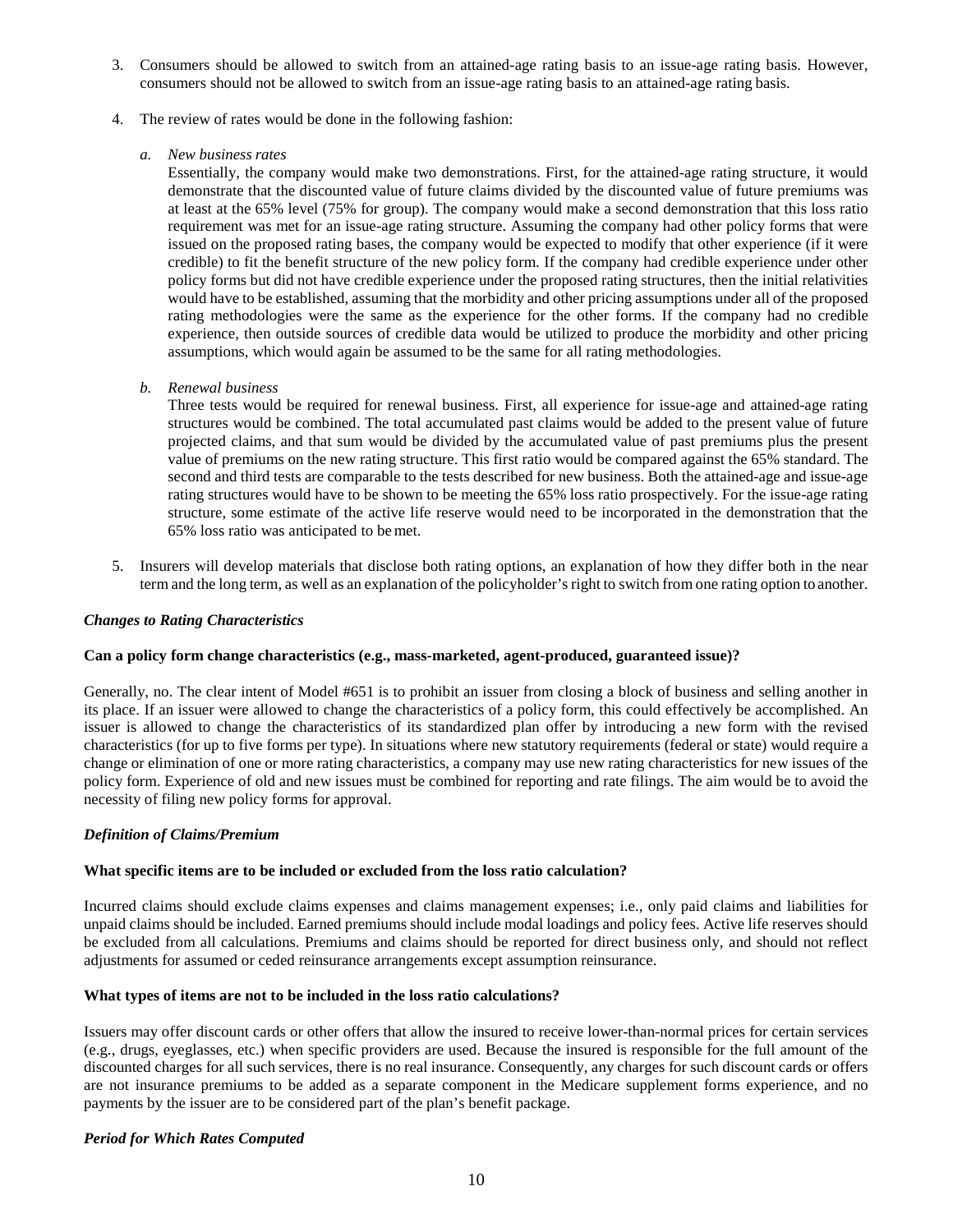# **Model #651 states that loss ratio standards must be met over the period for which rates are computed to provide coverage. What is this period?**

Because the policies are guaranteed renewable, it is reasonable to define this period as the total life of the policy. This does not detract from the ability to reflect reasonable assumptions for persistency, interest, medical inflation and rate revisions.

# *Reporting Basis*

## **Can the rate refund exhibits be used as the basis for filing rate revisions?**

No. The rate refund filing is distinct from the annual experience filing or any filing for a rate revision. The refund filing is retrospective in comparing emerged experience to benchmark assumptions. The rate filing must be prospective in its analysis of whether expected experience now differs from the assumed target experience used in the current premium rates based on issuer-specific assumptions as to lapse, selection, durational loss ratios and trend rates.

# *Rate Revisions*

#### **May renewal rates be based on the state of residence?**

Companies must adopt a consistent approach to renewal premiums when the state of residence is different from the state of issue. The company is to document in the original filing and with each annual rate filing whether its applicable rates will be based on state of issue or if rates will be revised to reflect the state of residence. If the company will be basing the rates on the state of residence, an explanation of the approach to be used must be included in the documentation. The approach to be used may not be revised without the approval of the commissioner.

**NOTE**: The experience for refund purposes is to be included based on the state of issue.

# **What are some alternative approaches to reflect the state of residence in renewal rates?**

One method is to use a table of geographical factors to determine a ratio of new residence to original state. This ratio would be applied to the approved renewal rate for the state of issue. The table is not expected to be subject to approval. Another method would be to use the approved rate in the state of residence.

#### **Are Medicare supplement issuers restricted as to when rate revisions may be implemented?**

Model #651, Section 14C requires an issuer "to annually file its rates, rating schedule and supporting documentation." Regulators may use their own judgment in interpreting whether this means once per calendar year or once per 12-month period. The commissioner is directed to approve the rates "in accordance with the filing requirements and procedures prescribed by the commissioner." This provides flexibility to permit rate filings more often than annually where appropriate.

In the event of changes in Medicare benefits, an issuer shall file rate adjustments "as soon as practicable" and before the change takes effect, if possible.

# <span id="page-14-0"></span>**INNOVATIVE BENEFIT ISSUES**

The guidance provided in this section is intended to assist states and is **not** binding on any state or party. It is anticipated that some states may use an alternative decision-making process. The decision to approve or deny a proposed new or innovative benefit, according to the federal law, rests solely with each state where the benefit is filed.

Model #651 allows for "new or innovative benefits" as set forth in federal law only with the approval of the commissioner. Federal law requires that new or innovative benefits do not adversely impact the goals of Medicare supplement insurance simplification and that they be offered in a manner consistent with the goal of simplification of Medicare supplemental policies. New or innovative benefits should not otherwise be available and should be cost-effective to the delivery of health care services in the Medicare program.

#### **What are "new or innovative benefits"?**

New or innovative benefits are benefits that are not available as part of the standardized Medicare supplement benefit design. Examples of new or innovative benefits may include, but are not limited to, the following services not already covered by Medicare: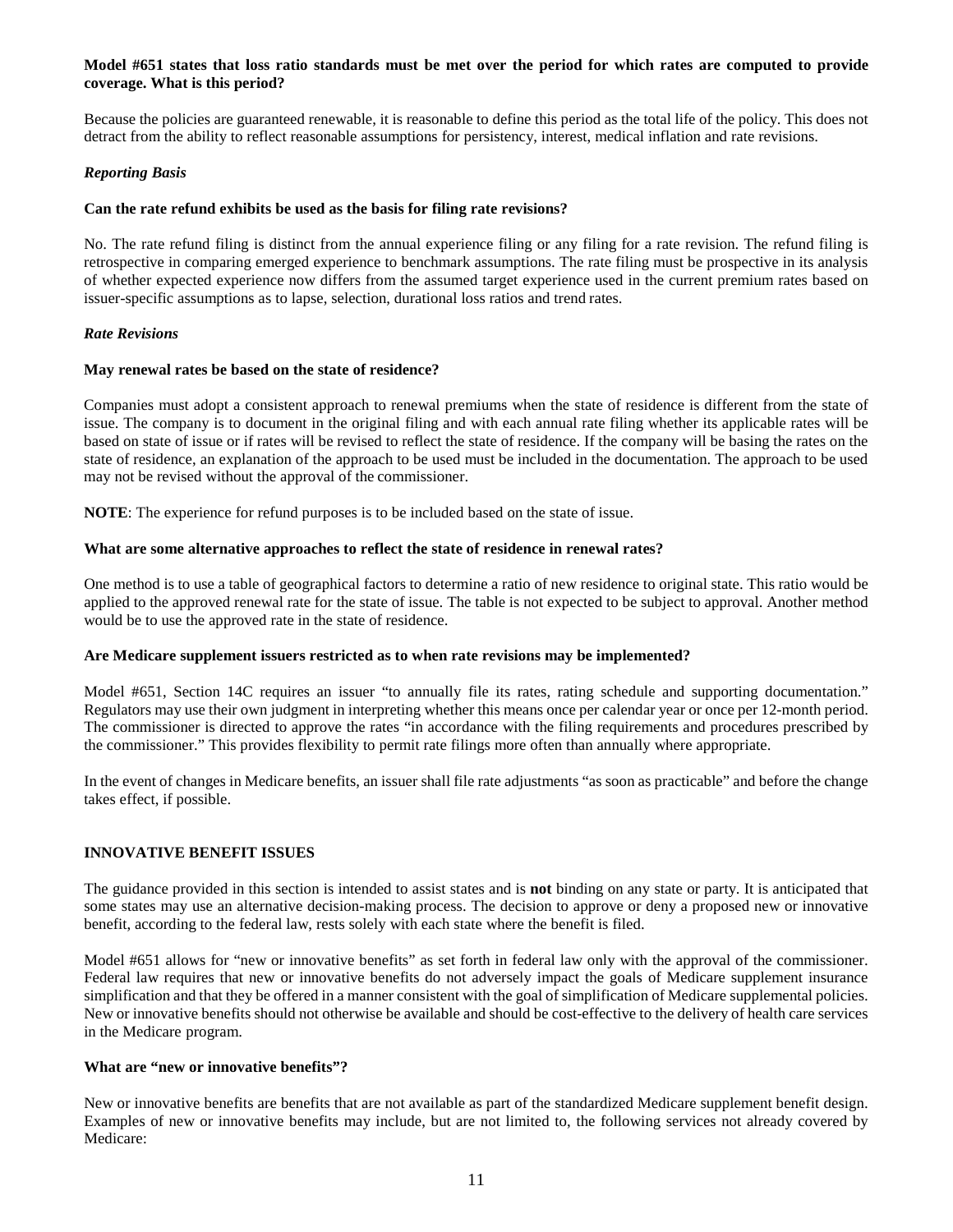- Coverage for hearing services
- Coverage for vision services
- Coverage for dental services
- Coverage for preventive care services

Benefits such as discounts for eyeglasses or frames, discounts for hearing aids, membership in health clubs, or other types of ancillary services or programs should not be considered new or innovative benefits. Insurance companies should be aware of individual state insurance department policy before offering the benefits, discounts or services.

Alternative cost-sharing provisions from those in the applicable standard plan designs—such as deductibles, copays, coinsurance and out-of-pocket maximums—**should not** be considered new or innovative benefits and **should not** be approved as a new or innovative benefit. Alternative cost-sharing could severely impact the successes of standardization and simplification of Medicare supplement policies.

# **How should new or innovative benefits be filed and approved?**

New or innovative benefits should be filed and approved according to the states' policy form and rate filing and approval requirements and consistent with Model #651, Section 15. The benefit should be easily understood by the customer and add value to the standard benefit plan designs.

The states should review the filings in the context of the definition of new or innovative benefits as set forth in the Social Security Act, Section 1882(p)(4)(B), and Model #651, Section 9.1(F). Review standards should include those that pertain to the policy form being filed, but should also take into account the goal of simplification and standardization of Medicare supplement policies as contemplated in the federal law and Model #651.

# **How should new or innovative benefits be added to the existing benefit plan designs?**

The states should consider adopting practices and developing materials to provide information to consumers about any new or innovative benefits approved for sale. For example, the states should consider developing state-produced materials describing any new or innovative benefits.

The states should consider whether new or innovative benefits take the form of a rider that is added to an existing benefit plan design or are an integral part of the underlying standardized policy form. In either case, the cost/premium for the new or innovative benefit should be disclosed to the customer separately from the cost/premium for the standardized benefits.

If the issuer does not provide coverage without the innovative benefit for any of its plans, the states should require a clear disclosure by the issuer that the coverage without the innovative benefit is available in the marketplace from other issuers. The states should require issuers selling products that include innovative benefits to separately identify the new or innovative benefits in the individual plan description of benefits.

New or innovative benefits are part of the policy even if added by rider, so open enrollment provisions as set forth in Model #651, Section 11 and guaranteed issue provisions as set forth in Model #651, Section 12 shall apply. Subsequent purchases of plans with new or innovative benefits could be subject to a company's underwriting standards.

The limitation on the number of policy forms an insurer is allowed to sell contained in Model #651, Section 15 also applies. This means that, for example, an issuer that sells a Plan F with innovative benefits imbedded in the contract could not offer a Plan F with different innovative benefits imbedded in the contract. Under Model #651, there can be only one policy with innovative benefits per plan/type combination.

# **How are the premiums, premium changes and claims experience of new or innovative benefits to be handled?**

It cannot be determined at this time that all new or innovative benefits will be easily segregated from the basic benefits of Medicare supplement plans, although some will (e.g., coverage for vision, hearing or dental services). Some new or innovative benefits will, of necessity, be interwoven with the plan benefits (e.g., alternative treatment options).

It is possible that for some new or innovative benefits, the same benefits can be easily attached to multiple plans, while others coordinate with only certain plans.

As such, companies that request approval of a form with new or innovative benefits will need to provide the following information with respect to the initial premium and the intended basis for changes to the premiums for the policies containing the new or innovative benefits (or the riders providing them):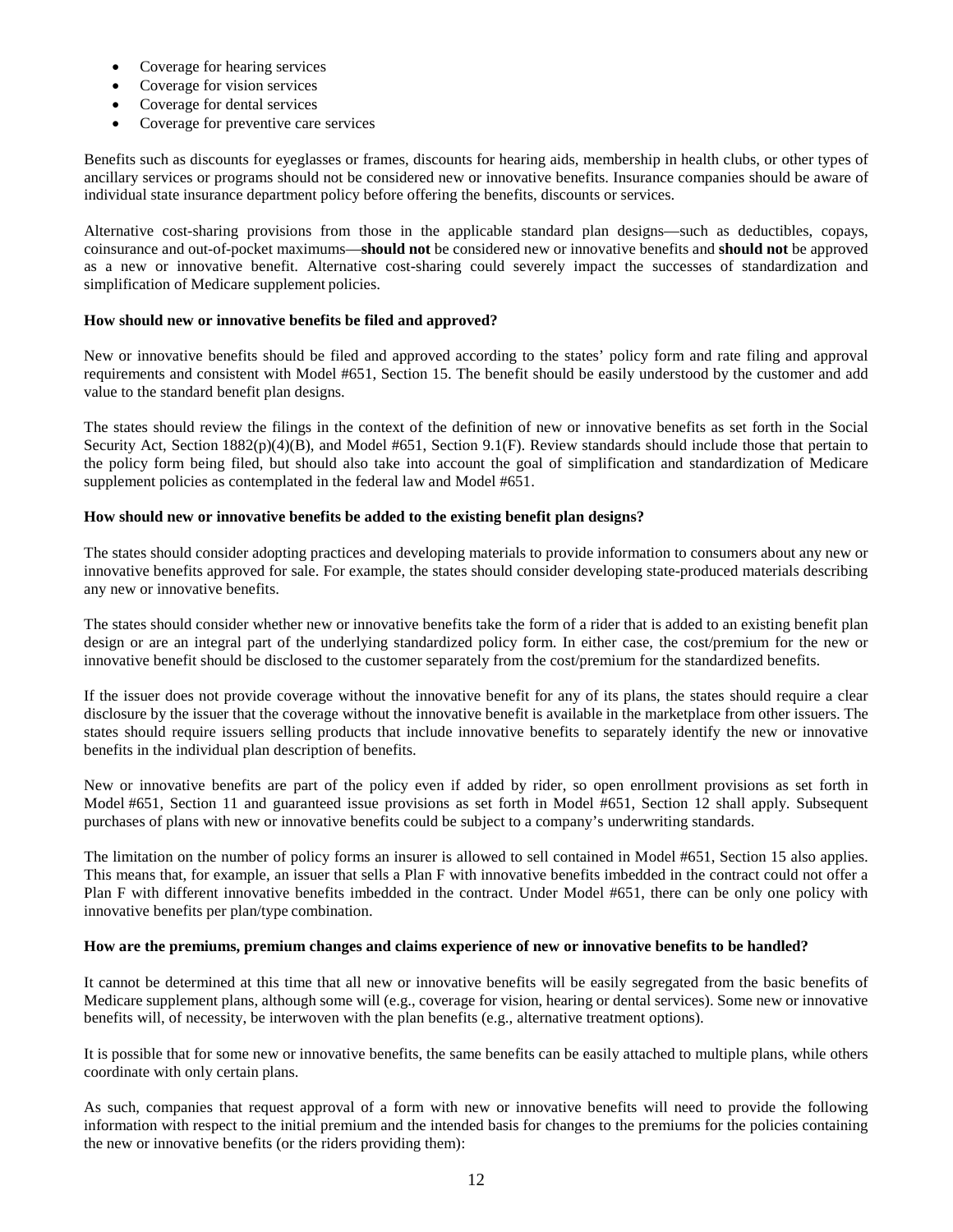- The initial premium for the new or innovative benefit should not be inconsistent with the rating basis for the policy to which it is to be attached (e.g., attained-age rates for rider attached to an issue-age rated policy). It can be expected that the pattern of claims for some new or innovative benefits could have some differences from the assumptions for the basic coverage. In situations where there is expected to be only minimal change in the assumed claims for the new or innovative benefit by age or duration, a simple rating structure should be allowed (e.g., a single rate for all ages and durations) even though the basic coverage premiums vary. Sufficient documentation of assumptions should be provided by the company to demonstrate that the premium scale is reasonable and that the minimum lifetime loss ratio will bemet.
- Experience reporting for demonstration of loss ratio compliance and rate revisions shall be consistent with state requirements. To the extent consistent with state requirements, it should be specified where the company desires to have the same new or innovative benefit with the same premium be available with multiple Medicare supplement plans. In this case, the experience of the new or innovative benefit should be combined for all plans to which it is attached, and premium changes based on such combined experience, which would be subject to the loss ratio requirements. Alternatively, it should also be specified where the company's desire is to have the premium for the innovative benefits coordinated with the premium for the basic plan, in which case the experience of the new or innovative benefit is reviewed as part of the basic plan experience.
- Both as a result of the possible differences in claims patterns noted in #1 above and the potential impact of policyholder selection of a plan with or without the new or innovative benefits, it is likely that the experience for the basic coverage of the policies with versus without the additional benefits may diverge. The company's choice per #2 above, as allowed by state law, should be reflected in the regulatory review of premium changes. If the experience of the new or innovative benefit is being kept separate, the experience of the basic coverage should be combined. If the experience of the new or innovative benefit is combined with the experience of the basic coverage, and there are two unique policy forms, then the experience of each should be the basis for the premiums for that policy form.
- For refund calculation purposes, the premiums and claims for innovative benefits are to be included with the premiums and claims for the plan and state of each policy. Because many anticipated new or innovative benefits will be relatively small, reasonable approximations and allocations should be allowed.

# **Availability of new or innovative benefits in the marketplace**

In order to maintain standardization and simplification in the Medicare supplement marketplace, states who approve new or innovative benefits should report each such approval to the NAIC Senior Issues (B) Task Force. The Task Force will maintain a record of all new or innovative benefits approved throughout the country. States and insurers will have access to these records in order to evaluate their possible use in their market. The Task Force will periodically review the new or innovative benefits approved in the states and will determine, in collaboration with CMS and other interested parties, whether any of the new or innovative benefits approved for use in the states should be made part of the standard benefit designs and benefit plan designs contained in Model #651.

In addition, each state should consider publishing all the new or innovative benefits it has approved in order for the benefits to be available to all insurers in the marketplace. An expeditious review and approval process might be considered for those Medicare supplement carriers that wish to provide already-approved new or innovative benefits and that certify the benefit they are filing for approval is exactly the same as a previously approved new or innovative benefit.

# <span id="page-16-0"></span>**CHANGE IN RATING METHODOLOGY ISSUES**

# *Change in Methodology*

# **Model #651, Section 15D(3) indicates that a change in rating methodology shall be considered a discontinuance unless certain criteria are met. What constitutes a "change in rating methodology"?**

Model #651 does not define what events constitute a change in rating methodology. A reasonable definition would be a change in demographic rating classes, which is actuarially equivalent to the current rating practice under reasonable assumptions. Examples of different rating structures that could produce the same overall revenue requirements are:

- Age structure (community rates versus issue-age rates versus attained-age rates).
- Class structure (single class versus smoker/non-smoker classes, unisex versus male/female classes).
- Rates for each age versus age-banded rates.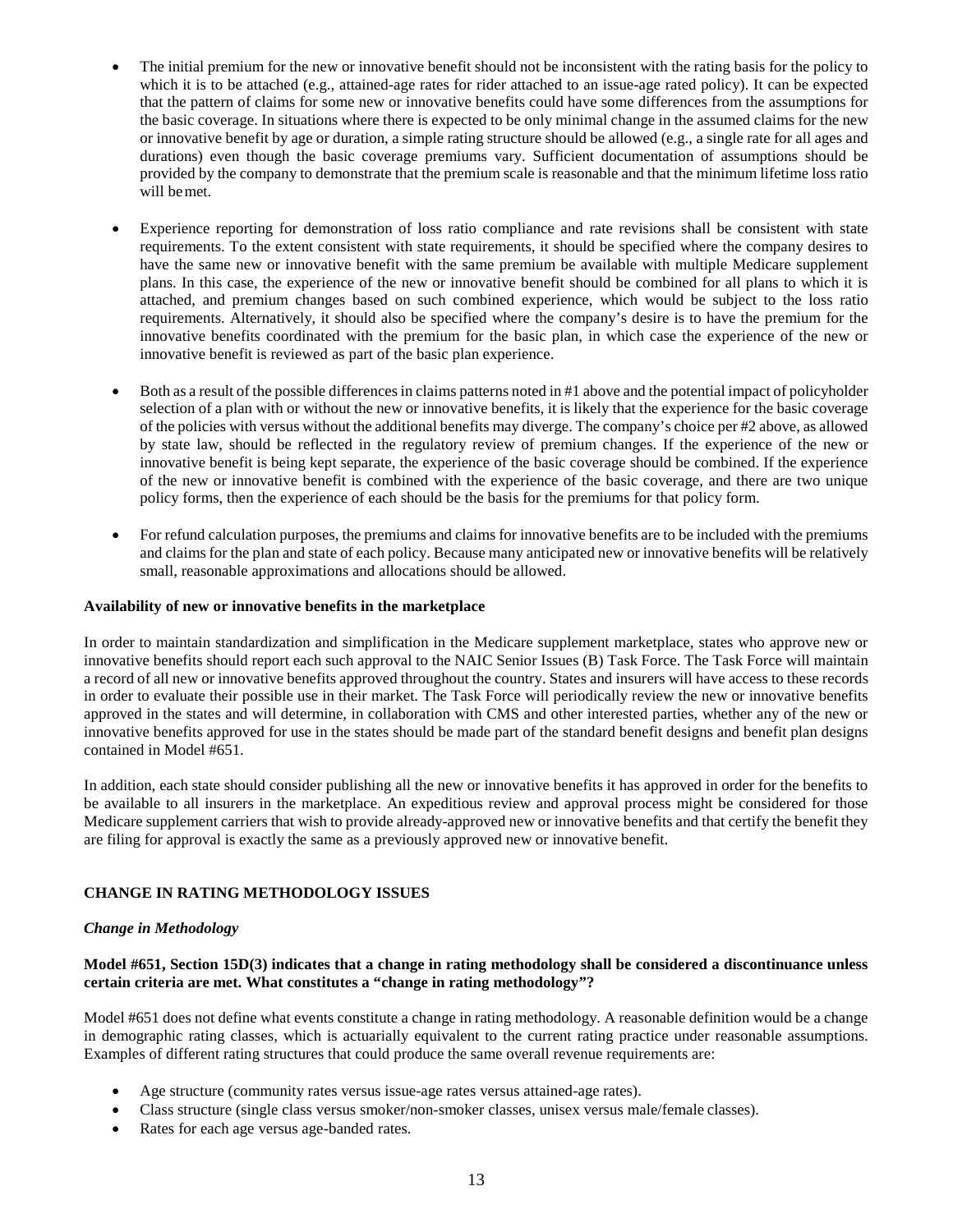Such a change in methodology does not change the experience pool (i.e., the form) that an insured is in. It changes the rate that new entrants into the pool must pay.

If a state has allowed more than one rating methodology on a single policy form at the same time and an individual elects to switch from an attained-age rating basis to an issue-age basis, that switch should not be viewed as a change in rating methodology, because the mechanics for allowing this switch has already been built into the policy.

## *Rating Methodology Requirements*

# **What requirements must be met in order to change the rating methodology?**

An issuer must clearly state in its rate revision request if it is changing rating methodology. The issuer must provide an actuarial memorandum supporting the new rating structure. Also, the rates must always remain in the same relativity from that time forward (unless the commissioner deems it in the public interest to change the differential). This effectively means that both blocks will receive the same rate increases.

There is no federal statutory requirement to maintain a rating relationship applicable for a 1990 SB Plan(s) to a 2010 SB Plan with the same plan letter. It is anticipated that, all other factors being equal (e.g., lifetime target loss ratio, underwriting, etc.), the initial rates for a 2010 SB Plan will be equal to those for a comparable 1990 SB Plan. If so, the subsequent rate adjustments will be uniform between plan generations throughout the lifetime of the policies. If the initial rates are not equal, then the goal over time is for the premiums for a 1990 SB Plan to become identical to those of the same plan/type 2010 SB Plan. Any variations from this goal are subject to the regulation(s) of the state(s) in which the rates are filed.

In reviewing a change in methodology, a state must ensure that the new methodology:

- Does not adversely affect existing insureds.
- Is actuarially equivalent to the existing structure based on reasonable demographic assumptions that exclude the effect of aging or selection.

The intent of these requirements is to protect insureds in closed blocks of business. If the experience of the eliminated rating structure were not included with the new rating structure, insureds could be "closed" out of coverage, with potential enormous future rate increases. If an issuer changes rating methodology, the rate revision filing must include a demonstration that the relative ratio for the two methodologies is equivalent. Each rate revision filing and annual rate filing thereafter must include a certification that the relative ratio for the two (or more) methodologies has not changed.

# *Area Factors*

#### **Is a change in area factors a change in rating methodology?**

No. If changing area factors was a change in rating methodologies, the revised rates could only be applied to new insureds, and the relationship between the two schedules would have to be maintained. However, different geographic areas may experience different trends in health care costs. Issuers should be able to reflect different trend rates to all insureds in different areas within a state, as they are able to reflect different trends between states. In reviewing a requested change, a regulator should ensure that the resulting rate relativities by area are reasonable as demonstrated by credible experience, industry data or CMS data.

**NOTE**: It may be appropriate to take the effect of large claims into consideration. Also, the requested change should not close off issues in a particular geographic area, either explicitly or in effect.

# <span id="page-17-0"></span>**COMPENSATION ISSUES**

#### *Compensation Arrangements*

# **Model #651, Section 16B requires that the commission or other compensation provided in subsequent (renewal) years must be the same as that provided in the second year. Does this mean the same dollar amount or the same rate?**

An issuer may demonstrate compliance with Model #651, Section 15 through a commission schedule that is leveled by either amount or percentage rate. When an issuer anticipates increasing rates in its rate filing, a flat percentage rate renewal would result in an actual increase in commission as a dollar amount. This is not prohibited by Model #651. Additional information concerning policies having multiple rating methodologies is located elsewhere in this manual. (See Section II, "General Rating Issues," "Rating Methodology Options.")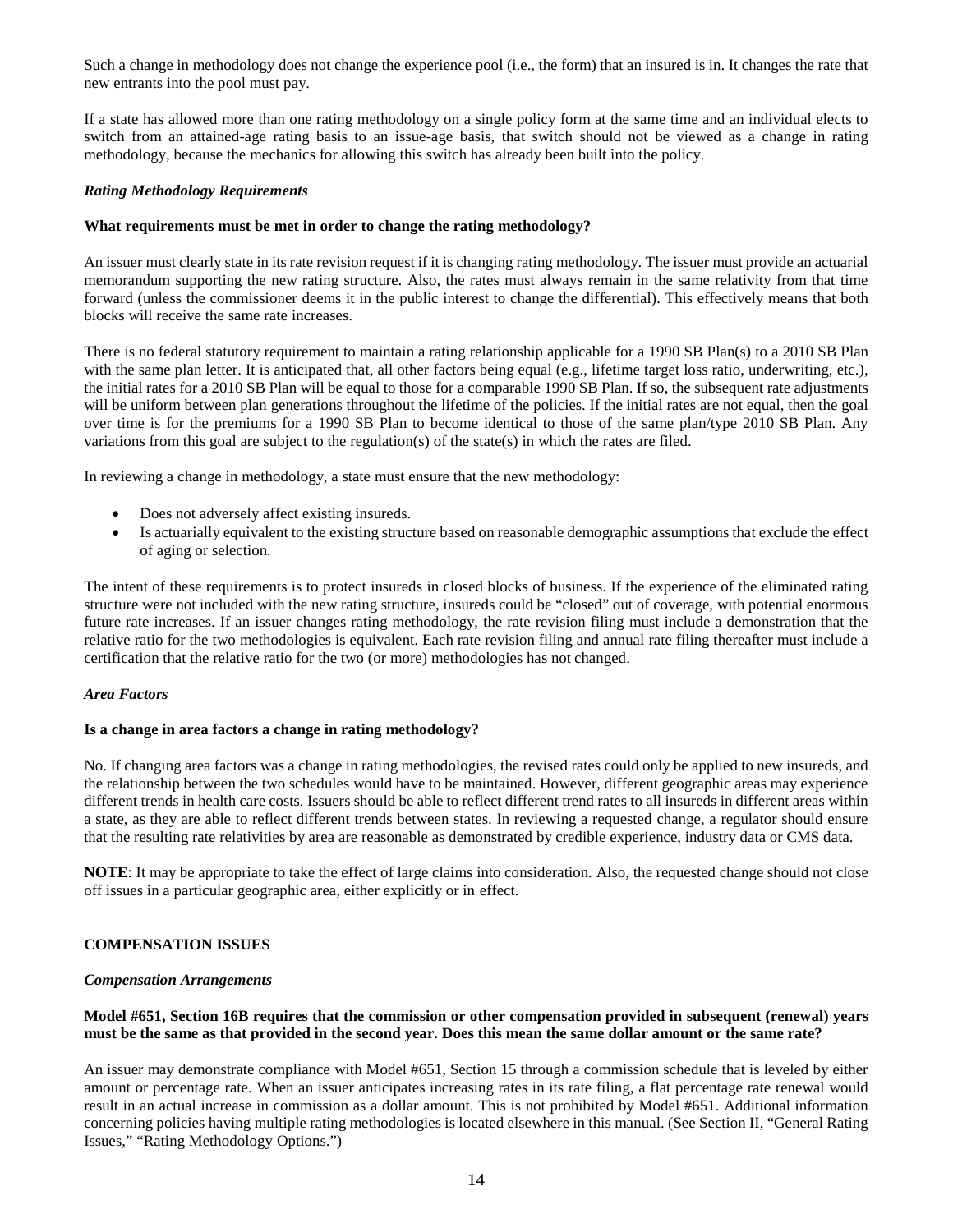# *Replacement Compensation*

# **Model #651, Section 16C requires an issuer to pay the renewal level of compensation for replacement business. How does this work if an issuer pays renewal commissions at a level dollar amount?**

If an issuer pays renewal commissions as a level dollar amount, the commission payable for business that has been replaced will depend on the original year of issue. If an issuer is replacing its own business, the original issue year of the replaced policy must be used for purposes of determining commission amounts. If another issuer is being replaced, the commission must be no more than the commission in the second year for a policy issued one year prior.

Until October 31, 1994, Model #651 and federal law permitted first-year commissions if "benefits of the new policy or certificate are clearly and substantially greater than the replaced policy." For replacements after this date, only renewal commissions are payable.

# <span id="page-18-0"></span>**GROUP ISSUES**

# *Group-Specific Rates*

# **If an issuer offers a group Medicare supplement policy, may the rates for each group policyholder be experience-rated?**

Nothing in Model #651 explicitly prohibits group rating practices. However, it should be noted that, in 1993, the NAIC Medicare Supplement and Other Limited Benefit Plans (B) Task Force sent a letter to CMS stating, "The task force believes that the prohibition of experience rating is in the best interest of the consumer and is most consistent with NAIC models. … This interpretation is consistent with federal statutes and regulations, including OBRA-90."

Some carriers might file a group rate manual with rates that vary by certain demographic variables, which are composited for purposes of a group's rates. For example, for a specific group, carriers might use unisex rates that are equivalent to the filed rates based on the distribution by sex of the group. As long as the rates charged to the group are equivalent to the filed rates based on the group's demographics, the prohibition against experience rating would not be violated.

## *Conversion Requirements and Rates*

# **Group Medicare supplement insurance is required to offer certificateholders certain conversion rights. Can an issuer charge a much higher rate for the conversion policy, or should there be a limit to the price differential between the group policy and the conversion policy?**

There are two circumstances under which a conversion may occur, and the required conversion rights differ for each. In both cases, an individual policy with benefits comparable to those in the group policy must be available. It is assumed that the 2010 SB Plan of the same plan letter is "comparable" to the 1990 SB Plan. For 1990 SB Plans that are being discontinued, the following are deemed "comparable" for conversion purposes:

- 1990 SB Plan E is comparable to 2010 SB Plan D.
- 1990 SB Plan H is comparable to 2010 SB Plan D.
- 1990 SB Plan I is comparable to 2010 SB Plan G.
- 1990 SB Plan J is comparable to 2010 SB Plan F.
- 1990 SB Plan J (high deductible) is comparable to 2010 SB Plan F (high deductible).
- (a) If a standardized group policy is terminated and is not replaced, the issuer must offer each certificateholder two choices of coverage: i) an individual policy with comparable benefits; and ii) the core benefits policy (Package A).
- (b) If a pre-standardization group policy is terminated and is not replaced, the issuer must offer each certificateholder two choices of coverage: i) a standardized policy currently offered by the issuer with benefits most comparable to the benefits in the terminated policy; and ii) the standardized core benefits policy (Package A).
- (c) If an individual leaves the group, the same conversion benefits must be offered, or the group policyholder may elect to continue coverage under the group policy.

The purpose of a conversion provision is to provide permanent coverage, regardless of the status of the group policy or membership in the group. In order to be a legitimate option, the cost for these conversion policies should be reasonable. Because conversion policies often experience morbidity 50% to 100% higher than the group policies, passing on the actual morbidity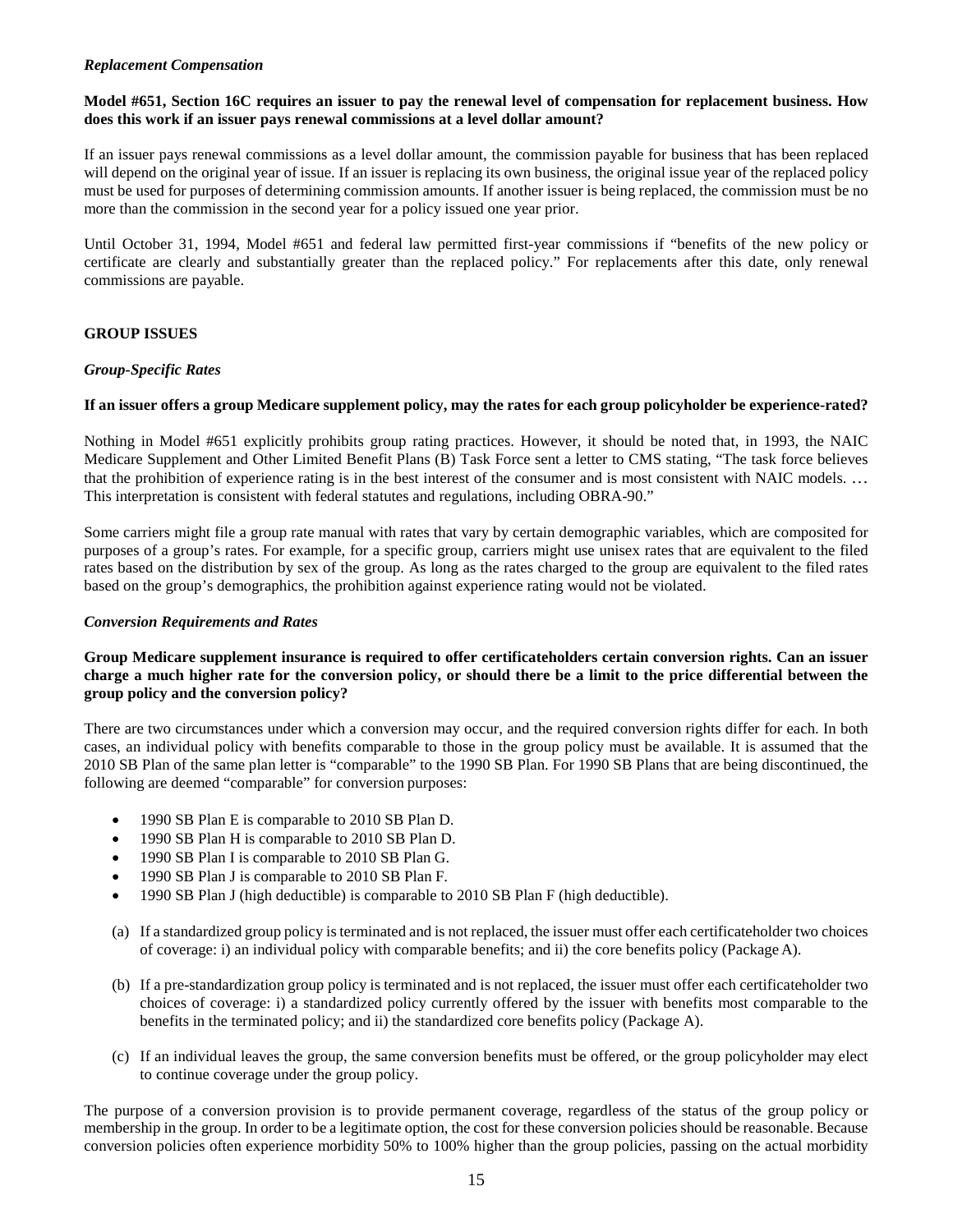cost of the converted certificateholders may result in rates that are much higher than the original group policy. This can create a conversion policy whose cost is not affordable to the insured.

If the insured is allowed to continue coverage under the group contract [see (c) above], the morbidity experience for individuals with continued coverage should be combined with the rest of the group experience for the purpose of rate revisions and refunds. There would not be separate, higher rates charged.

If the insured is converted to an individual policy form (either with similar benefits or another standardized benefit plan), the experience for individuals exercising conversion should be combined with the rest of the individuals having that policy form for the purpose of rate revisions and refunds. If the pool of individuals covered under that policy form are composed primarily of non-conversions, conversion rates should be kept reasonable by subsidies from the overall population. Furthermore, rates should bear a reasonable relationship to the original group rates through this subsidization. Differences will be due to the different loss ratio standards for individual and group forms, a different experience base and, potentially, a different benefit plan if the individual so elected.

If the pool of individuals covered under that policy form is composed substantially of conversions, it is possible that rates for that form may become unaffordable. An example of this would be where the issuer actively markets only group policies. Model #651 provides no direct means of controlling the rate relationships between the group policy and individual conversions in this situation. The grouping of policies at the form level for experience rating purposes limits the level of subsidy available from other forms. However, the rate relationship between conversions and group policies can be reviewed for reasonableness at the initial rate filing (because the issuer is required to have an individual policy available with similar benefits). Thereafter, it may be possible to maintain this relationship in situations where there are few converted policies (and, therefore, the experience alone is not credible) by reviewing the group's experience and rate relationships when determining the conversion policy's rates.

If both the group contract and the conversion policy are rated based on issue-age, the premium rate charged to the converted individual should be based on the original issue-age under the group contract and should not be based on the attained age at time of conversion.

# *Conversion Policies*

# **Issuers who only market group coverage must have individual policies available that meet the conversion requirements. If there are no conversions for a period of time, doesn't Model #651 deem that conversion policy an inactive policy form?**

Model #651, Section 15D(1) states that a policy form is considered inactive "unless the issuer has actively offered it for sale in the previous 12 months." Even if there were no actual conversions that took place, a plan developed purely for conversions should be considered as "actively offered for sale." That is, it is being used for the purpose for which it was intended and should not be considered a discontinued form.

# <span id="page-19-0"></span>**REFUND ISSUES**

#### *Refund*

#### **What are the criteria for determining when refunds or premium credits must be given?**

Model #651 provides for refunds or premium credits to be given if the cumulative actual experience loss ratio is less than the benchmark ratio. For standardized policies, the experience begins with inception. To achieve optimal credibility, the experience for 1990 SB Plans and 2010 SB Plans with the same plan letter must be combined.

For pre-standardized policies, the experience begins with the SSAA-94 effective date. (See Appendix E for additional explanations concerning effective dates). Both of these ratios exclude the business issued in the most recent calendar year. The calculated experience loss ratio is adjusted for credibility based on the life years. There is also a *de minimus* test to avoid small refunds/credits.

The filing is made for each type within any plan on a state-by-state basis. For example, an issuer licensed in 10 states with three standardized plans, one pre-standardized plan, and both individual and group forms must complete eight forms for each state, or a total of 80 forms.

# *Filing Timing*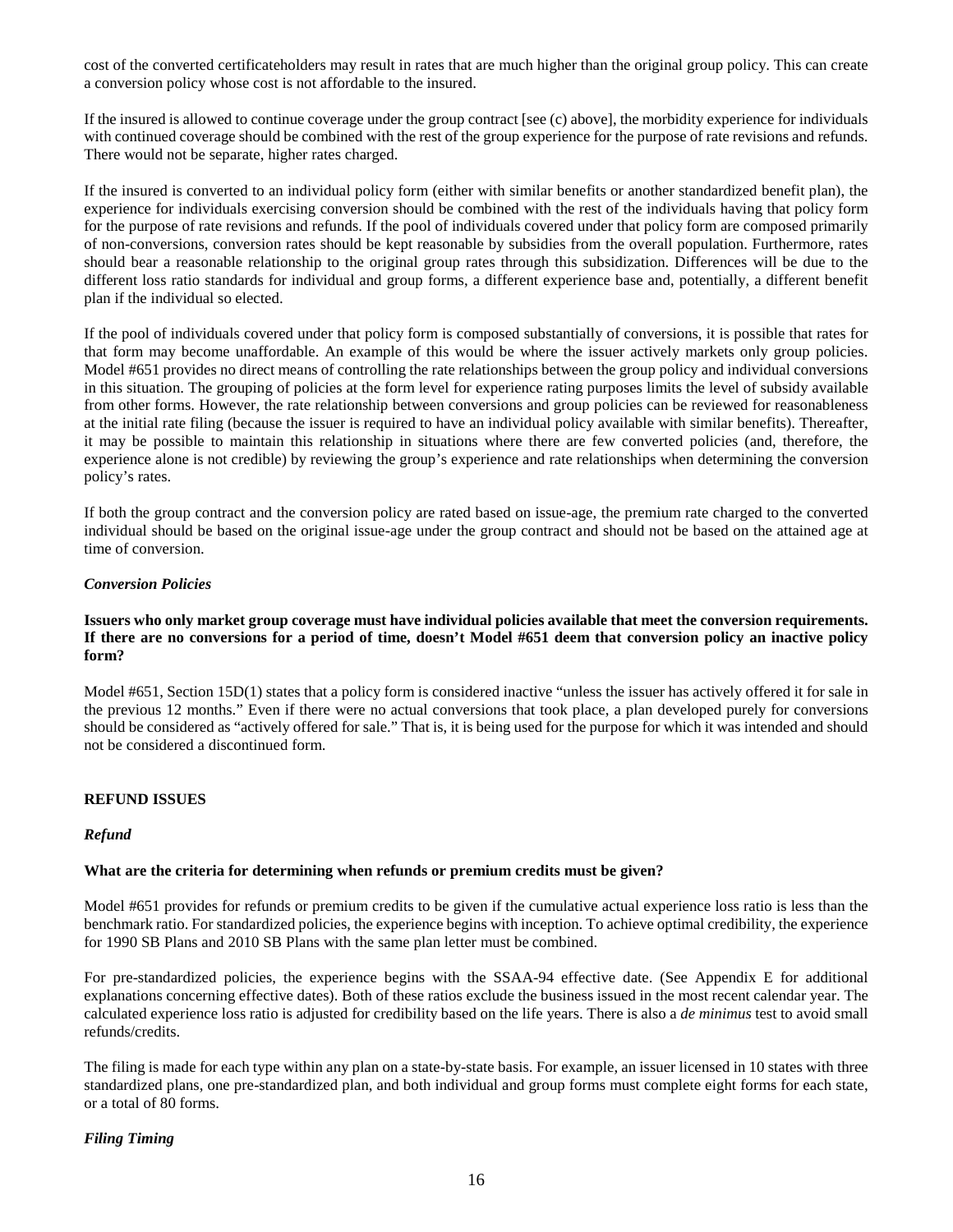# **When must the refund/credit worksheets be filed with the state insurance regulators?**

These forms must be filed by May 31 for the prior year's experience.

# *Credibility*

## **Is a refund filing required if the experience is not credible?**

The refund form must be completed (through line 10) even if the experience is not credible (i.e., less than 500 life years exposed) because it may ultimately become credible, and subsequent reports build on data from prior reports.

# *Payment*

## **If necessary, when must the refunds/credits be delivered?**

Issuers have until September 30 to give refunds/credits on the prior year's experience. Interest on the amount must be given from December 31 of the reporting year until the date of the refund/credit. The rate of interest is specified by the secretary of the U.S. Department of Health and Human Services at a rate not less than the average rate of interest for 13-week Treasury notes. This rate will be established by  $CMS<sup>1</sup>$  $CMS<sup>1</sup>$  $CMS<sup>1</sup>$  by regulation.

# *Recipients*

# **If the filing indicates that a refund/credit is required, which policyholders receive the refund/credit?**

Section  $1882(r)(2)(B)$  of the Social Security Act as amended by OBRA-90 states that all policyholders in that state/plan/type cell on December 31 of the year being reported should receive a refund/credit payment. The Social Security Act does not address whether refund/credit amounts need to be the same if the 1990 SB Plans are combined with the 2010 SB Plans, and the experience for some subset (of the combined 1990 SB Plan and 2010 SB Plan pool) was distinctly favorable and justifies a larger proportion of the amount of refund required. CMS has stated that the requirement for a payment applies to policyholders who have been in force less than one year, even though their experience was not included in the experience calculation.

## *Refund State*

# **If a policyholder moves between states, in which state should the experience for the policy be assigned for the refund filing?**

The experience for the policy should be filed in the state of original issue, not the state of current residence.

For pre-standardized policies, the insurer may use the individual's state of residence at the time of the SSAA-94 effective date as the state of origin for reporting purposes, or the insurer may choose to report based on the state of original issue. This is a one-time option and may not be changed once a state has been identified, regardless of whether the individual moves to another state at a later time. However, the premiums actually charged the individual should be based on the state of residence.

#### *Escheat*

# **What should be done if the policyholder cannot be located for the refund?**

Model #651 does not specify what should be done under these circumstances. It is reasonable to assume that whatever rules the state normally uses for money due policyholders who cannot be located should apply also in this case.

# *Premium Credit*

# **What are valid approaches for granting premium credits?**

Model #651 provides for premium credits as an alternative to cash refunds. It does not specify valid methodologies. A description of the refund/credit approach is required as part of the filing. You should review this carefully to determine if you have any concerns. This review should ensure that provision is made for policies which have terminated between December 31 and the date the refund/credit is made.

<span id="page-20-0"></span> <sup>1</sup> CMS (formerly the Health Care Financing Administration) has published the basis to be used for calculating the interest rate in the *Federal Register*, Vol. 59, No. 100, dated May 25, 1994. At the time of the update of this manual, this is still the methodology to be used; however, for later dates, please verify with CMS that this methodology still applies.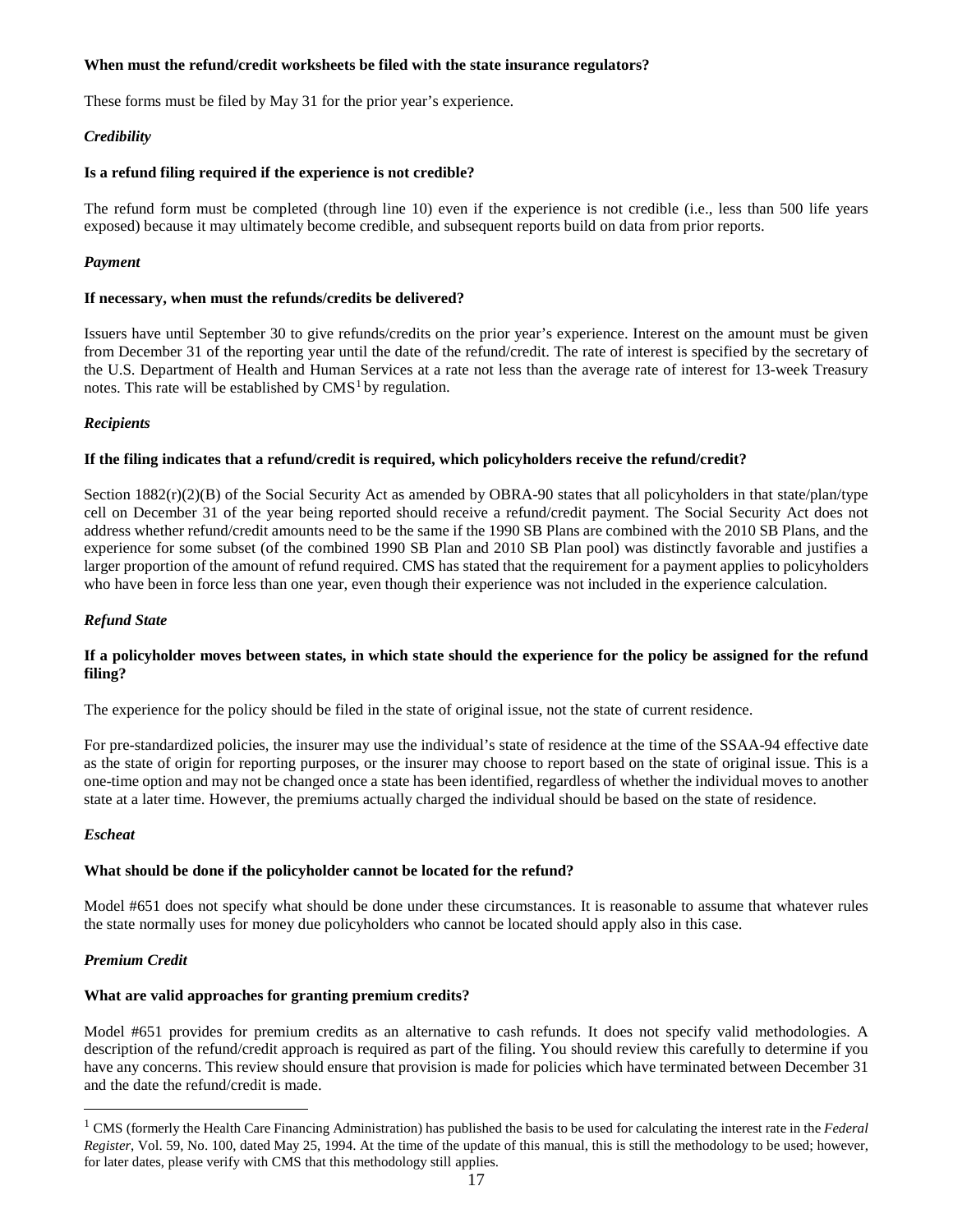# *Data*

# **What data must be available to complete the refund filing?**

The worksheet is shown in Model #651, Appendix A—Medicare Supplement Refund Calculation Form. It requires the following types of information to be captured by the issuer (all data by issue state for each plan/type):

- Incurred claims by issue year
- Earned premium by issue year
- Number of lives exposed by issue year
- Amount of earned premium in the calendar year of issue for policies issued in each year preceding the reporting year
- Annualized premium in force at December 31 by issue year
- Refunds/credits granted each year (excluding interest)

# *Life Years Exposed*

# **What is meant by "life years exposed"?**

Life years exposed is used to determine the credibility of the block of business. It is a measure of the number of policyholders covered by the plan/type on a cumulative basis. As an example, if 600 policies are issued on July 1 and are still in force on December 31, 300 life years were exposed during that calendar year. One way to capture this data is to sum the number of policyholders covered each month and divide by 12. An adjustment would be necessary if the policy covered more than one life.

# *Experience Loss Ratio*

# **How is the experience loss ratio calculated?**

The experience loss ratio is calculated as (a)/(b), where:

- (a) = the cumulative incurred claims for the plan/type excluding the business issued in the year being reported.
- (b) = the cumulative earned premiums for the plan/type excluding the business issued in the year being reported less the cumulative refunds/credits (excluding interest).

The worksheets refer to this calculation as Ratio 2.

#### *Benchmark Ratios*

# **How is the benchmark loss ratio calculated?**

There are two separate worksheets included in the appendices to Model #651 that are used to calculate the benchmark ratio, referred to as Ratio 1. One is used for Individual, Individual SELECT and Pre-standardized Individual. The other is used for Group, Group SELECT and Pre-standardized Group. The factors in column (c), column (e), column (g) and column (i) are the same for all filings of the same type. These factors are estimates of persistency and loss ratios based on a set of assumptions. They are applied to the earned premium reported in each prior calendar year on policies issued in that calendar year. The reporting calendar year value is excluded in column (b).

The worksheet illustrates the estimated experience in the first three years separately from subsequent years. This was done to illustrate that the target loss ratio (65% individual and 75% group) was met by the third year. Column (c) through column (f) show estimated experience in the first three policy years, and column (g) through column (j) show estimated experience in subsequent years. An example of the derivation of the factors is displayed in Appendix C.

# *Pre-Standardized Plans*

# **Are refunds/credits required on pre-standardized Medicare supplement plans?**

Yes. Passage of SSAA-94 provides that if the pre-standardized policies do not meet certain loss ratio requirements, then refunds or premium credits must be given to the policyholders. Similar rules apply to these pre-standardized plans as they do to standardized plans, except that pre-standardized plans are aggregated into only two types within each state: 1) individual including group policies subject to individual loss ratios if permitted by the state; and 2) group policies subject to group loss ratios. (See Appendix E for additional explanations concerning refunds for pre-standardized policies.)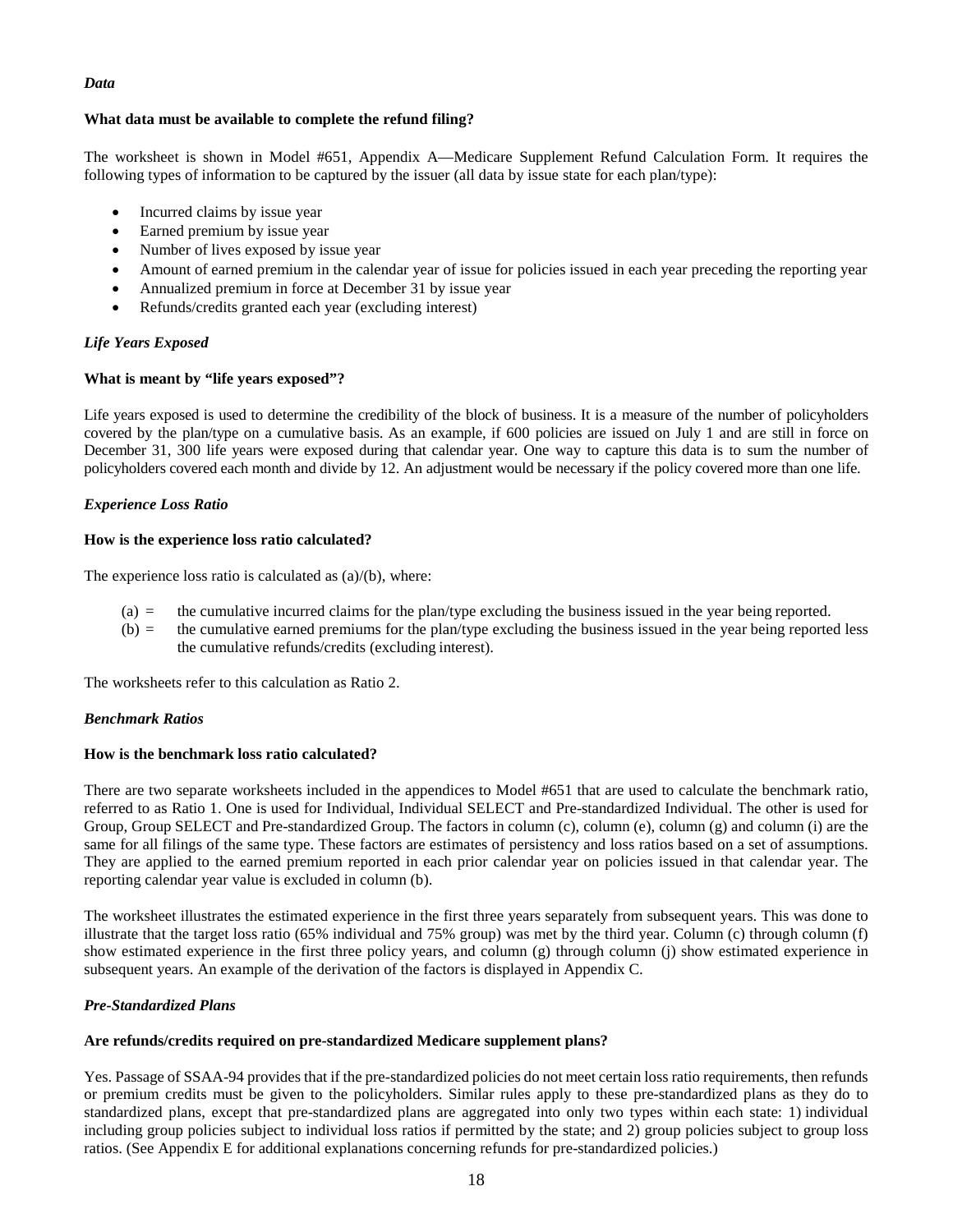# **SECTION III: ANNUAL FILING OF PREMIUM RATES AND LOSS RATIO PROJECTIONS**

# <span id="page-22-0"></span>**INTRODUCTION**

Model #651 requires that all new product premium rates and requests for rate revisions be approved by the states in accordance with the filing requirements and procedures prescribed by the commissioner (Section 15A and Section 15B). Model #651 also requires the annual filing of premium rates that include demonstrations of compliance with loss ratio standards (Section 14C).

## *Forms Subject to Annual Filing*

The annual rate and loss ratio filing requirement applies to all Medicare supplement forms. This filing must be made for each Medicare supplement form, regardless of whether a rate revision will be requested. The experience of all 1990 SB Plans shall be pooled with the experience of all 2010 SB Plans of the same letter and type designation for all rating purposes. It is anticipated that filings for all forms in a pool will be submitted as one filing or as concurrent filings.

#### *Distinction from Rate Revision Filing*

Although it is likely that many issuers will combine their requests for rate revisions with their experience filings (in fact, this may be required by some states), it is useful to draw a distinction between the purpose of a rate revision request and the annual loss ratio demonstration. The annual rate and loss ratio filing fulfills two purposes: 1) demonstrate compliance with loss ratio standards; and 2) obtain approval for the proposed rates for the upcoming year. These rates may or may not be the same as the current year rates. If the rates are not the same, the filing elements of a rate revision filing must be met.

Section III addresses the filing requirements for the annual rate and loss ratio filing and may be a subset of a combined rate filing. The additional information needed if a rate revision is requested is provided in Section IV. (Section IV also addresses the information to be provided for a new policy filing.) If a rate revision is requested, the revised rate must be used in the loss ratio projections discussed in this section.

# *Loss Ratio Standards*

Model #651 discusses five loss ratio standards that must be met, if applicable:

- 1. A Medicare supplement policy form or certificate form shall not be issued unless the form can be expected to return to policyholders aggregate benefits that are greater than or equal to the applicable percentage of aggregate premiums. This loss ratio requirement must be demonstrated for new formfilings.
- 2. For all policies or certificates in force less than three years, the expected third-year loss ratio is greater than or equal to the applicable percentage (Section 13C). A new form must demonstrate expected values that meet thisstandard.
- 3. The accumulated value of experienced claims plus the present value of expected future claims is greater than or equal to the applicable percentage times the sum of the accumulated value of experienced premiums and the present value of expected future premiums. For standardized policies, the accumulated experience premiums begin with inception (Section 14A(2)). For pre-standardized policies, the accumulated experience premiums begin with the effective date of the state's revised regulation (Section 14A(4)).
- 4. Over the entire future period for which the rates are computed, the ratio of the present value of claims to the present value of premiums is greater than or equal to the applicable percentage (Section 14A(2) and Section 14A(4)). For rate structures that include some prefunding, the future loss ratio standard should be revised, as appropriate, to properly reflect the prefunding.
- 5. For pre-standardized policies, the lifetime accumulated value of experience claims plus the present value of expected future claims is greater than or equal to the originally filed loss ratio times the sum of the lifetime accumulated value of experience premiums and the present value of expected future premiums (Section 14A(4)).

**NOTE**: In accumulating experience for the above loss ratios, a carrier may use a date prior to the SSAA-94 date for any state if, for administrative convenience, the carrier uses a common date for a group of states—none of which actually has an earlier SSAA-94 effective date.

#### *Applicable Ratios*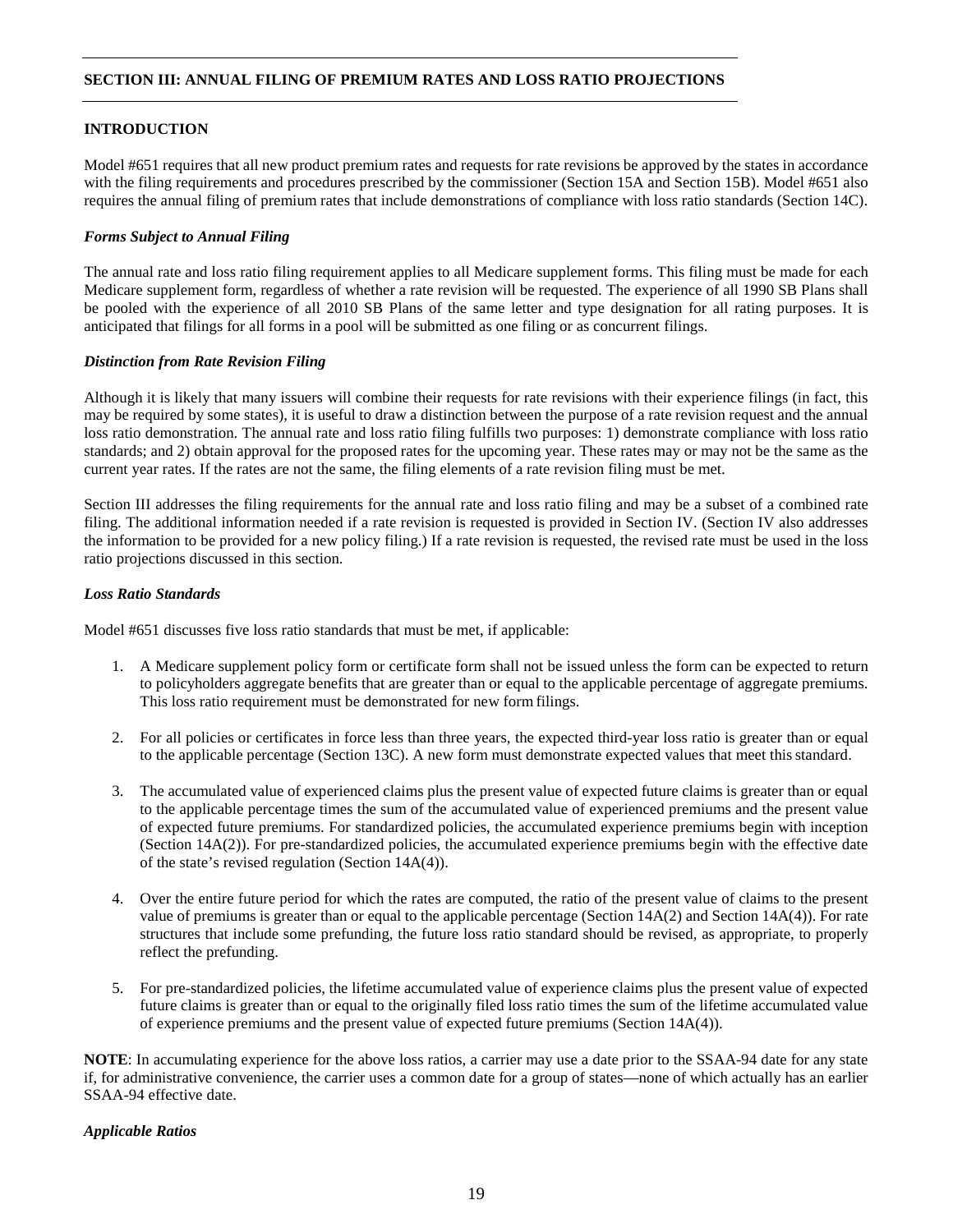The applicable loss ratios are 75% for group policies and 65% for individual policies. Mass-marketed group policies are required to meet a 65% loss ratio; however, many states have accepted the suggestion in the Model #651 drafting note and require a 75% loss ratio. Policies sold prior to November 5, 1991, must also meet these loss ratios, as well as continue to meet the originally filed loss ratio. This includes all pre-standardized plans. (See Appendix E for additional explanations concerning pre-standardized loss ratio requirements.)

# *Timing and Approval*

This filing must be made annually, but Model #651 does not specify whether this filing must be done on a calendar-year basis or some other annual basis. Each filing must be filed for approval by the state, according to each state's filing requirements and procedures. The purpose of this filing is to monitor compliance with minimum loss ratio requirements. If these standards are not met, the state should disapprove the filing, and the issuer should demonstrate what actions it intends to take in order to comply with the requirements. Latitude may be given for small blocks of business that, by themselves, do not meet all loss ratio requirements based on their non-credible experience.

# <span id="page-23-0"></span>**FILING REQUIREMENTS**

Model #651 requires that demonstrations of loss ratio compliance be prepared "in accordance with actuarial standards of practice." Therefore, the filing must be certified by a qualified actuary and would be subject to the actuarial standards of practice developed by the Actuarial Standards Board. The term "qualified actuary" as used in this regulation means an actuary who is a member of the American Academy of Actuaries.

Experience reporting for demonstration of loss ratio compliance and rate revisions shall be consistent with state requirements. To the extent consistent with state requirements, separate filings should be prepared for each policy form offered by the issuer (e.g., if an issuer offers both a direct response and agent-sold Plan A policy under different policy forms, the experience of each should be provided separately). Experience reporting on pre-standardized policy forms that are consistently combined to increase credibility may also be approved.

Model #651 specifically requires issuers to provide rates and rate schedules and to file the ratios of incurred losses to earned premiums by policy duration. The specific information that should be included in the filing is described below and summarized in Appendix B.

# *Purpose of the Filing*

There should be a statement that the filing has been prepared to demonstrate loss ratio compliance and to request approval for the rates. If a rate revision is also requested, this should be clearly indicated.

# *General Description*

A general description of the policy and benefits should be provided, including:

- Issuer name
- Form number
- Type of policy (e.g., individual, group, individual SELECT, group SELECT, pre-standardized individual, prestandardized group)
- Benefit description
- Renewal provision
- Marketing approach
- Underwriting method
- Preexisting condition exclusion
- Issue-age limits (including availability to individuals eligible for Medicare due to a disability)
- Premium basis (e.g., attained-age or issue-age)
- Name, actuarial credentials, address and phone number of the actuary rendering the certification
- Target lifetime loss ratio for which the insurer is pricing

# *Rate Sheets and Rating Factors*

The rates appropriate for the state—including any additional rating factors such as area factors, smoker/non-smoker factors, standard/substandard factors, etc.—must be filed. The assumed period for which the rates apply must also be noted.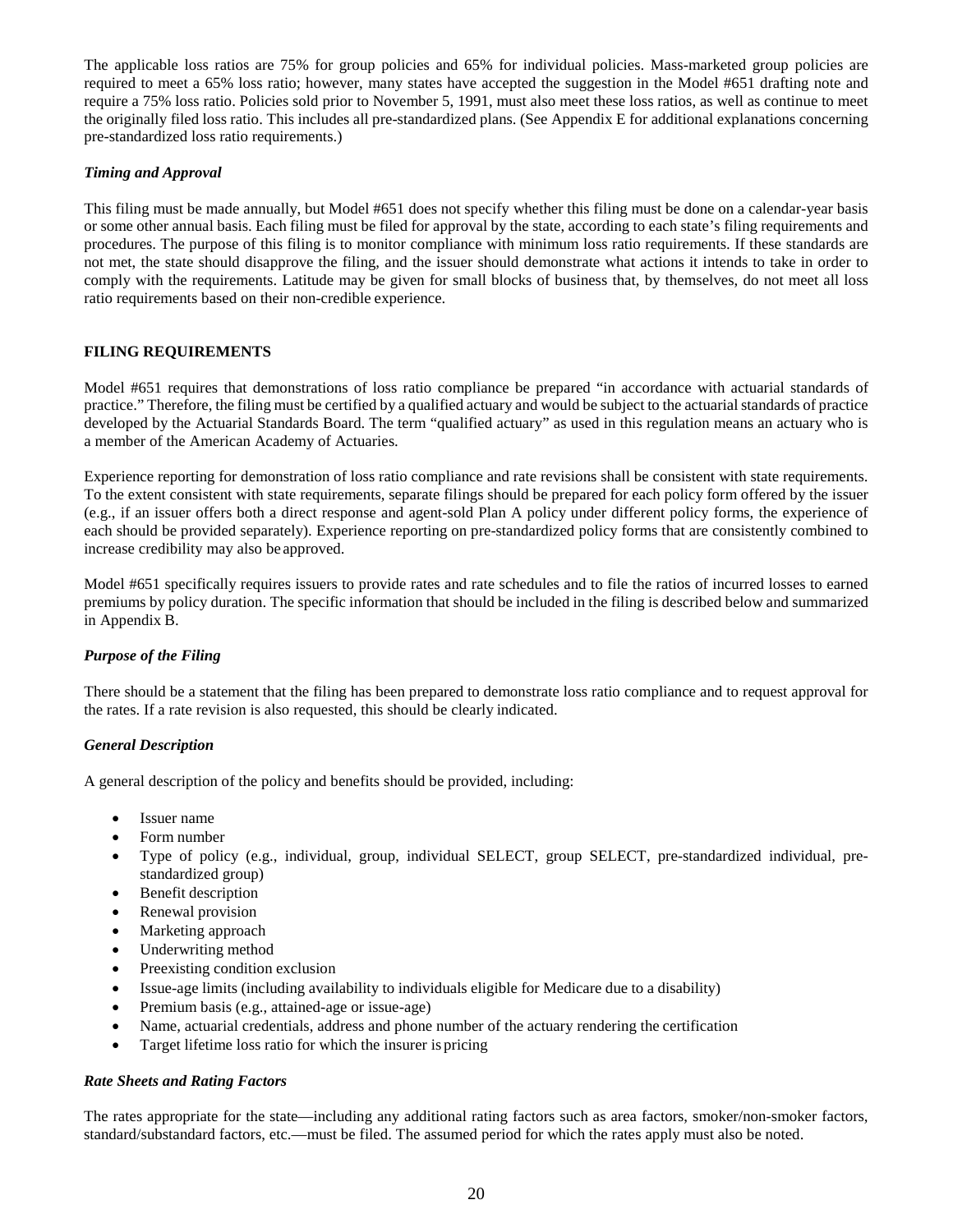Companies should document the approach used to deal with the situation where the state of residence is no longer the state of issue.

# *Rate History*

The history of rate changes in the past five years applicable to policyholders for the form in the state and the implementation dates of these changes should be shown. If rate revisions were not applied uniformly across all rating factors, this should also be noted. Also, the effective date and timing of the rate revision should be described (e.g., effective January 1, upon policy renewal or anniversary).

# *In-Force Counts*

The number of policies for the state and nationwide in-force for the policy form should be included (both current counts and historical counts since inception). Where historical counts for pre-standardized policies have not been requested, the data should start with the SSAA-94 effective date. For use in comparing data with that reported for refunds, current counts and historical counts can be replaced with life years exposed.

# *Historical Incurred Claims by Duration*

Incurred claims should be shown for each prior calendar year (and for the most recent partial year, if available). These incurred claims should be split either by policy duration (e.g., the experience in each calendar year relating to policies in their first year of duration, second year of duration, etc.) or on a calendar year of issue basis (e.g., the experience in each calendar year grouped by the year in which the policies were originally issued). This data must be provided for the experience of the policies issued in the state for which the filing is submitted. In addition, if the projected state experience is based on national experience, the national data must also be provided.

Incurred claims must be restated based on the claims paid plus change in the unpaid claim reserve. Use of actual runoff of claims should be indicated. Changes in active life reserves or claims expenses should not be included in incurred claims.

# *Historical Earned Premium by Duration*

Earned premium by calendar year should be illustrated, split either by policy duration or calendar year of issue within each calendar year. The basis of reporting durational earned premium should be consistent with that used to provide incurred claims. State data should be provided in all cases. National data may also be appropriate, as noted above, for the incurred claims.

Earned premium for calendar years after 1991 must include modal loadings and policy fees. An adjustment for premium refunds should also be made. The change in active life reserves should not be subtracted from the earned premium.

# *Experience and Loss Ratio Projection*

Future experience (premiums, claims and loss ratios) must be projected. The filing must clearly state the assumptions used to prepare such projections, including:

- Definition of loss ratio.
- Base period of projection and whether based on state or national experience.
- Lapse rates.
- Trend and rationale for trend.
- Method for incorporating attained-age changes and wearing-off of selection.
- Assumptions regarding future premium rate revisions.
- Interest rates for discounting and accumulating.

One implication of the availability of two options of Plan F and Plan J is that the respective experience (including potentially different percentage premium increases) for a policy form must be combined in the demonstration of loss ratio compliance. Otherwise, the basis for loss ratios and refunds will not be based on consistent experience.

# *Premium Adjustment for Medicare Supplement Forms with Prescription Drug Benefits Issued Prior to January 1, 2006*

Beginning January 1, 2006, there were three subsets of individuals covered under Medicare supplement plans that covered prescription drugs (this includes Plan H, Plan I, Plan J, high-deductible Plan J and pre-standardized plans with drug benefits, as well as the prescription drug plans in Minnesota, Wisconsin and Massachusetts):

• Those who do not enroll in Medicare Part D, but keep their existing policy with the prescription drug benefits.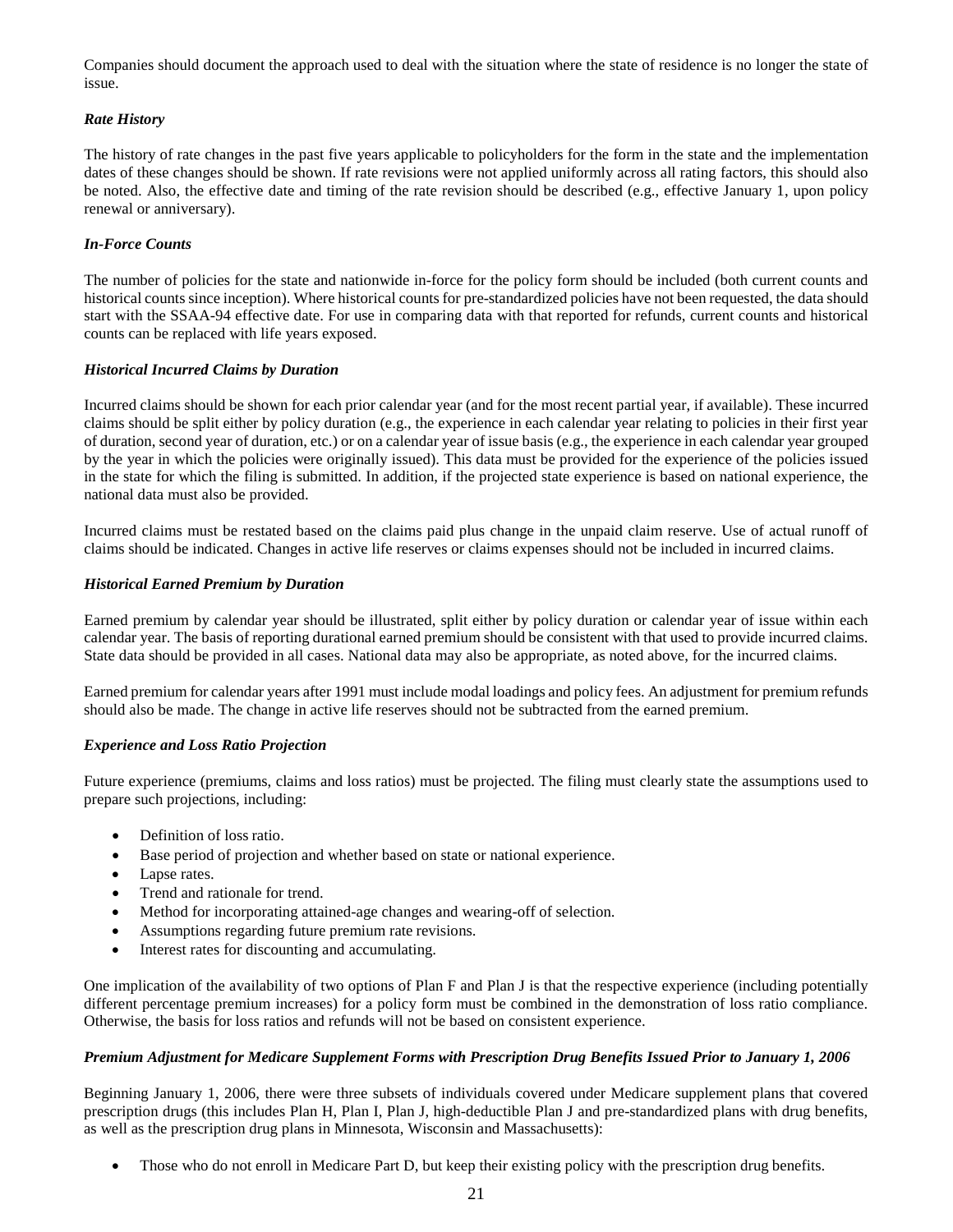- Those who do enroll in Medicare Part D and retain their policy with the prescription drug benefits removed.
- Those who purchase Plan H, Plan I, Plan J, high deductible Plan J, or prescription drug plans in Minnesota, Wisconsin or Massachusetts after December 31, 2005, and before June 1, 2010, without prescription drug benefits. (There may be no individuals in this category if the states do not require these plans to be offered, because federal law does not require issuers to make these plans available.)

Experience for all subsets of insureds covered under each standardized plan must be combined for purposes of demonstrating compliance with the loss ratio standards. For purposes of determining premium rates, issuers should separate experience for prescription drug benefits from the experience for non-prescription drug benefits. Premiums for non-prescription drug benefits should be determined based on the non**-**prescription drug benefit experience of all insureds with the plan. Premiums for prescription drug benefits should be based on the prescription drug experience of those who kept their policy with prescription drug benefits.

Issuers should submit the experience and assumptions used in determining premium rate adjustments separately for prescription drug coverage and non-prescription drug coverage. An issuer may use reasonable approximations to separate prescription drug claim experience from other claims experience, if such experience is not obtainable for incurral dates prior to January 1, 2006.

# *Non-credible Experience and Closed Blocks*

If an issuer's statewide experience is not credible for purposes of projecting expected future experience, the projection should be based on a larger block. In some cases, particularly in-force business and comparable standardized plans, combining the experience of several plans within the state may be appropriate. In other cases, the projection should be made based on national experience. State historical experience should be provided in all filings, even if nationwide experience is used to demonstrate compliance with the loss ratio requirements and to develop premiumadjustments.

If state and national experience for a plan is not credible, judgment is needed to determine reasonable premiums and premium adjustments. Examples of data sources and methods for determining the premiums for such plans include the following:

- Pooling with other comparable Medicare supplement plans.
- Benefit relativities between plans.
- Any potential refunds that may be required for a plan.
- Medicare data.
- Intercompany studies.

The states should use latitude in requiring future premium adjustments when the combined historical and projected experience is below the applicable percentage for non-credible plans, particularly in early durations or for closed blocks of business.

# *Loss Ratio Demonstration*

Currently, targeted loss ratios should not be lower than the originally filed anticipated loss ratios unless explicit approval has been granted by the commissioner. For policy forms with in-force in durations of three years or less, loss ratio standard 2 must be met. For all existing policy forms, loss ratio standard 3 and loss ratio standard 4 must be met. For pre-standardized policy forms, loss ratio standard 5 must additionally be met. That is:

- Loss ratio standard 1 The lifetime minimum loss ratio required by federal law and applied by state laws and regulations.
- Loss ratio standard 2 Policies in force less than three years will generate their applicable lifetime loss ratio in the third year.
- Loss ratio standard  $3$  The sum of accumulated past incurred claims and the present value of projected future claims must equal or exceed the applicable ratio times the sum of accumulated past earned premiums and projected future earned premiums. For standardized policies, the accumulated experience begins with inception (Section 14A(2)). For pre-standardized policies, the accumulated experience begins with the SSAA-94 effective date (Section 14A(4)).
- **Loss ratio standard 4** The ratio of the present value of future claims to the present value of future premium equals or exceeds the applicable ratio.
- **Loss ratio standard 5** For pre-standardized policies, the sum of the lifetime accumulated past incurred claims and the present value of projected future claims must equal or exceed the originally filed loss ratio times the sum of the lifetime accumulated past earned premiums and projected future earned premiums.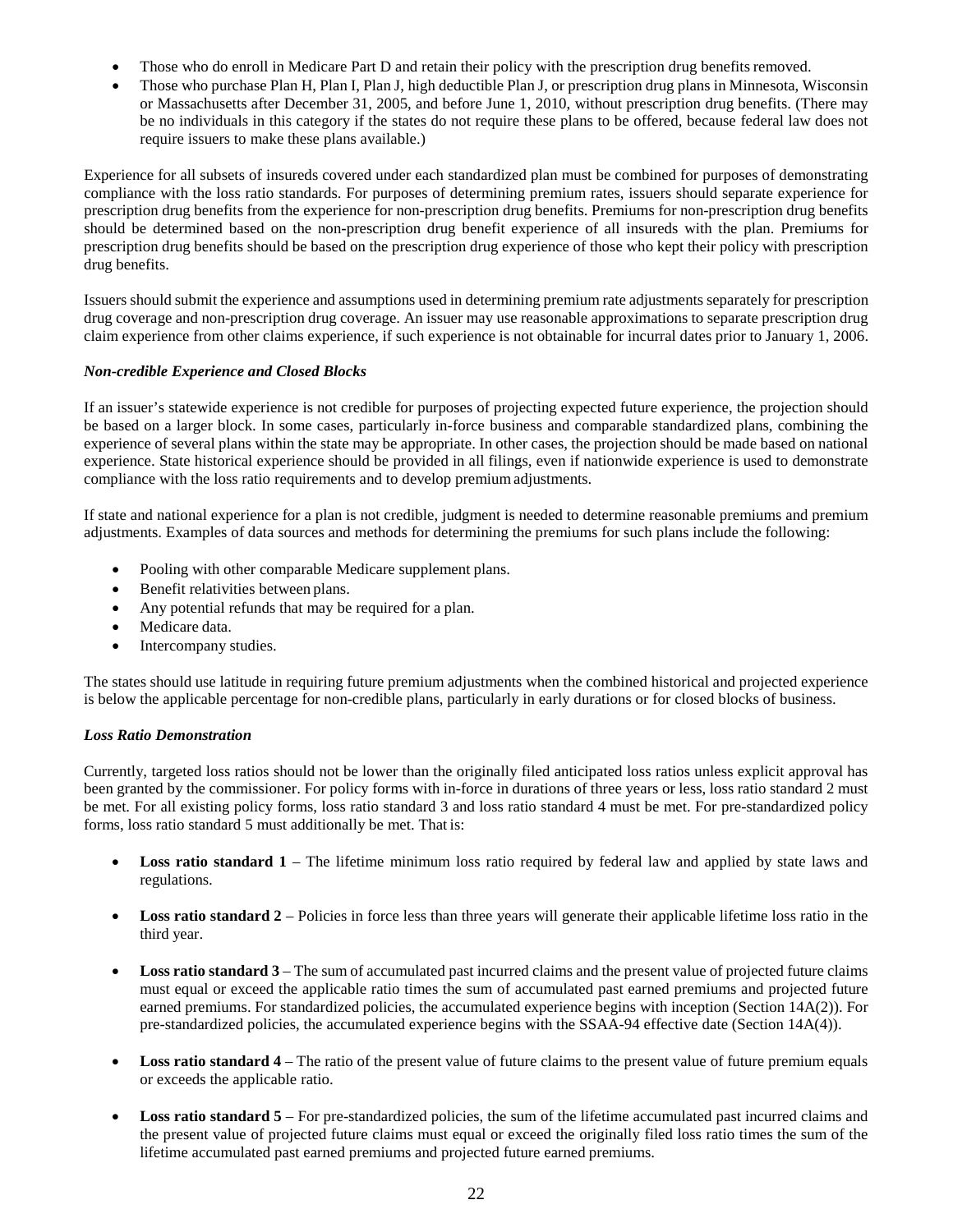As noted previously, it may be necessary to modify loss ratio standard 4 to properly reflect any prefunding in the rate structure. The anticipated loss ratio when the policy was filed should also be stated.

# *Actuarial Certification*

The actuarial certification should state that, to the best of the actuary's knowledge and judgment, the following items are true with respect to the filing:

- The assumptions present the actuary's best judgment as to the expected value for each assumption and are consistent with the issuer's business plan at the time of the filing.
- The anticipated lifetime loss ratio, future loss ratios and third-year loss ratio all exceed the applicable ratio.
- The filed rates maintain the proper relationship between policies that had different rating methodologies.
- The filing was prepared based on the current standards of practice as promulgated by the Actuarial Standards Board.

# <span id="page-26-0"></span>**A SAMPLE OF HOW AN ISSUER CAN DEMONSTRATE LOSS RATIO COMPLIANCE**

An example of how an issuer can demonstrate loss ratio compliance for a standardized policy is shown below:

- 1. Present policy year durational lossratios.
- 2. Develop calendar year expected loss ratios (by issue year) based on the assumed issue month and the policy year expected loss ratio.
- 3. Present historical earned premium and incurred claims by issue year and experience year.
- 4. Project the future experience using trend. Projected premium increases beyond any currently filed increase should be comparable to the trend assumptions used in projecting incurred claims. (See Section III, "Regulatory Checklist," question #4.) Verify that the expected third policy year loss ratio is at least the applicable percentage and that calendar year loss ratios are calculated consistently with the policy yearratios.
- 5. Calculate the accumulated and present values. If the ratio of claims to premiums exceeds the applicable loss ratio, then loss ratio standard 3 is met.
- 6. Calculate the ratio of the present value of future claims to the present value of future premiums. If this exceeds the applicable percentage, then loss ratio standard 4 is met. (As noted previously, if the rate structure includes prefunding, loss ratio standard 4 should be revised to reflect this.)
- 7. Based on the projected premium by calendar issue year for the prior three issue years, calculate the claims that would be required to meet the expected calendar year loss ratios for the second and third years following the calendar year of issue. Compare this total to the projected claims for these calendar issue years developed in step #4.
- 8. Verify that the historical experience in the second and third years following the calendar year of issue has exceeded the calendar equivalents of the policy year applicable percentages. If the expected claims in step #7 meet or exceed levels necessary to comply with the third-year loss ratio requirement and historical experience has met this test (step #8), then loss ratio standard 2 is met.

**NOTE**: The foregoing is only a sample of how compliance can be demonstrated. This sample should not be considered to be a limit on other appropriate actuarial methodologies.

# <span id="page-26-1"></span>**HOW DOES A REGULATOR KNOW IF ASSUMPTIONS ARE REASONABLE?**

Many of the critical assumptions for a Medicare supplement policy—such as the trend rate, investment income rate and lapse rate—will vary over time and among issuers. Therefore, it is not possible to present reasonable ranges in this manual. Each state will have its own process for compiling critical assumptions for purposes of developing its own database that can then be used to compare new filings. It is not expected that historical values for these assumptions will change materially with the advent of the 2010 SB Plans. A summary assumption form that would be useful for this purpose is displayed in Appendix A.

# *Relative Costs by Age*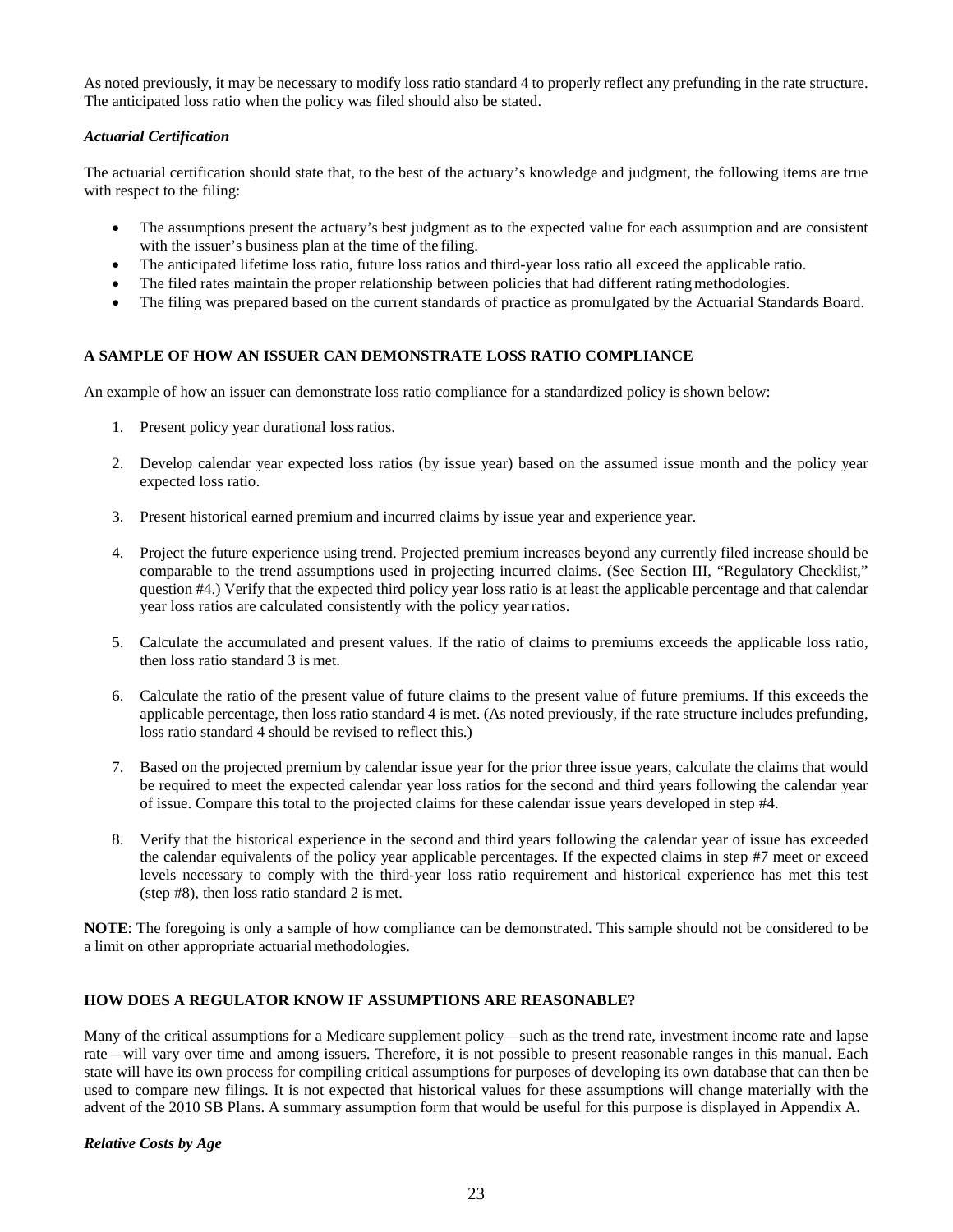The relative cost by age is also subject to differences among carriers and changes over time. However, it is likely to be somewhat more stable than the other factors. The relative cost by attained age (in five-year age groups), as may have been applicable in the 1990s for the basic kinds of Medicare supplement plans, may be found in Section VIII.

Attained-age rates, in particular, should be reviewed to ensure that the slope by age is not too steep. If this were to occur, older insureds would be subsidizing younger insureds. The shape of the attained-age premium curve should be comparable to the shape of the ultimate claim cost curve. Differences from the slope could be expected. However, if an issuer's slope is much steeper than that shown, the reason for the steepness should be investigated.

# *Relative Costs by Benefit*

Rate relativities may not match benefit relativities for the different Medicare supplement plans due to differences in actual claims experience by plan. This is because premium refunds are based on claims experience by plan, so issuers need to consider this experience in developing premium rates. However, benefit relativities should be *considered* in determining rate relativities, particularly for plans without credible experience.

# <span id="page-27-0"></span>**REGULATORY CHECKLIST**

The following items should be considered when reviewing these policy forms:

# **1. Has all the information outlined above been provided?**

# **2. Can rates be compared to those of other plans sold by the insurer to establish reasonableness?**

The logic of the Medicare supplement loss ratio standards, as well as the refund requirement, requires that a plan's rates be based on its own credible experience. Experience may be combined for plans with similar benefits to enhance credibility. (See also item #7.)

# **3. Does the policy comply with minimum loss ratio standards?**

The filing must demonstrate that all relevant loss ratio standards are met.

# **4. Is trend assumed in the loss ratio projection?**

The filing requirements provide for disclosure of how the loss ratio is calculated, and the projected experience should include trend adjustments for premiums and claims. Except for short-term (i.e., no more than 24 months), immediate lower premium trend assumptions that are consistent with filed rates (and presumably are intended to keep loss ratios in compliance), the projected trend assumptions for premiums and claims should follow these rules:

- a. For an attained-age rated policy, the increase in premiums should be at least as large as the increase in claims.
- b. For an issue-age rated policy, the trend in claims may exceed the increase in premiums by no more than the average assumed increase in claim costs for one additional attained age plus any underwriting wear-off at early ages.

The elements of the premium and claim trend rates (inflation, aging, etc.) should be reviewed in conjunction with the methodology used to determine their respective trend rates to ensure that certain factors, such as aging, are properly counted (i.e., not excluded or double-counted).

Trend assumptions should be reasonable compared to past experience or other sources. For the high-deductible variations of Plan F and Plan J, it should be expected that different trend assumptions will be used and the result is that rate increases for the normal variations will not be the same percentage as the high-deductible variations.

#### **5. Are the interest rates used to discount cash flows reasonable?**

Interest must be considered in calculating the anticipated lifetime and future loss ratios, otherwise loss ratios will be overstated. The interest rates should be reasonable; a minimum level would be appropriate valuation interest rates.

#### **6. Are the lapse rates used for the loss ratio projection reasonable?**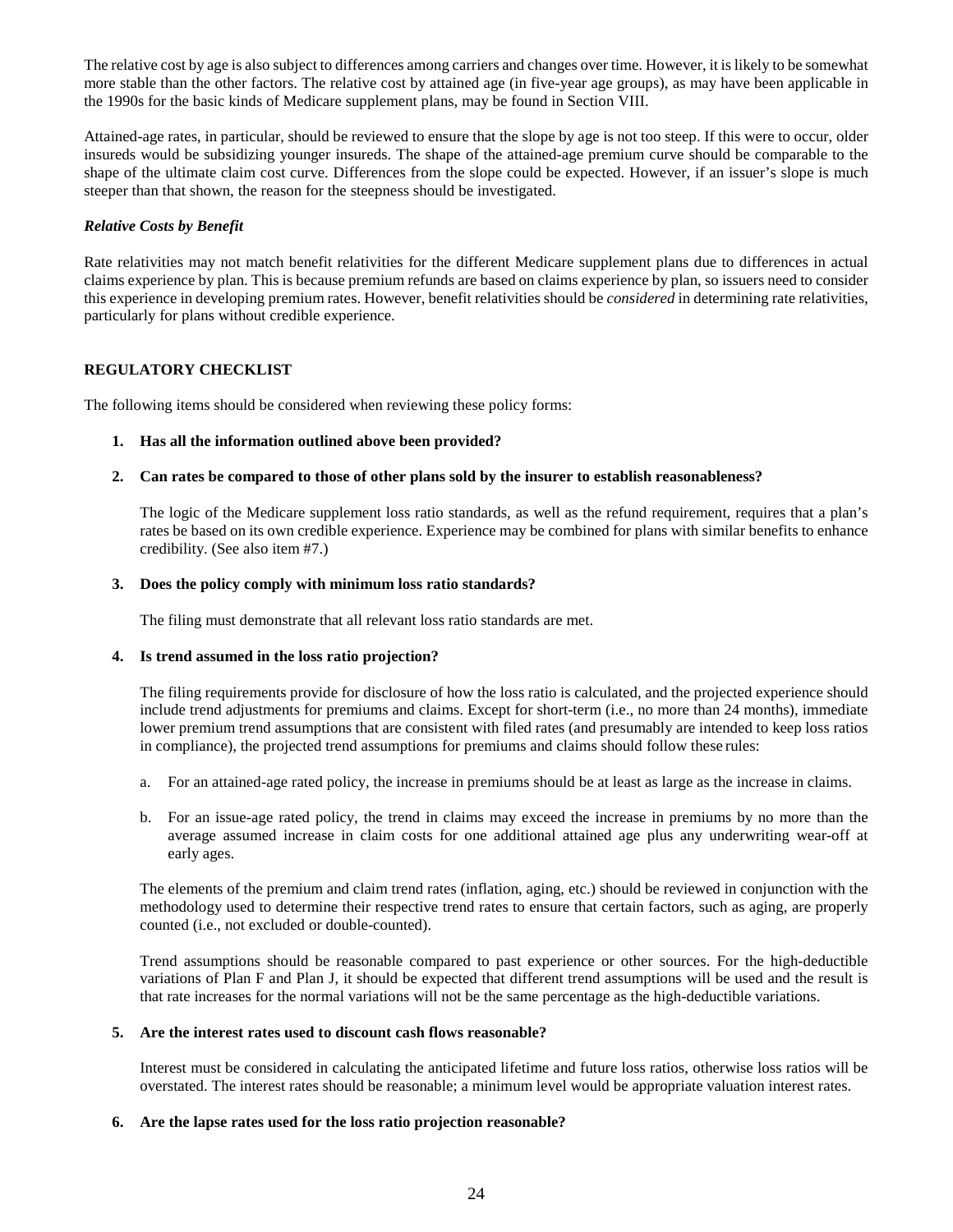The issuer should state the basis of lapse rates and whether they consider mortality. If mortality is not considered separately, the ultimate lapse rate used should equal or exceed mortality rates.

# **7. How has the filing addressed non-credible experience?**

To the extent that a plan lacks credible experience, issuers should provide an explanation of and justification for any premium adjustments. (See Section III, "Filing Requirements," "Non-credible Experience and Closed Blocks.")

# **8. Is the premium adjustment for removal of prescription drug benefits reasonable?**

Claims costs for non-prescription drug benefits of plans with prescription drug coverage stripped out may have historically been higher than claims cost for the same benefits of plans without prescription drug coverage. Therefore, the premiums for plans with prescription drug coverage stripped out may be higher than premiums for similar plans.

Claims experience after December 31, 2005, for the plans with prescription drug coverage will depend on the plan selection choices made by insureds covered under those plans. These plans may have been closed to new business prior to June 1, 2010, so they may have experienced greater anti-selection effects than previously. However, insureds may move to other plans, which could result in adverse experience for the other plans. Such movement may also result in improved experience for the remaining insureds in the plans with prescription drug coverage.

Claims projections should be based on historical experience of the plans to the extent it is statistically credible. The issuer should provide an explanation of and justification for any premium adjustments when a plan does not have credible experience.

Regulators should recognize the potential effects of pooling different plans on future refund requirements, as the refund formula is based separately on experience for each of the standardized plans.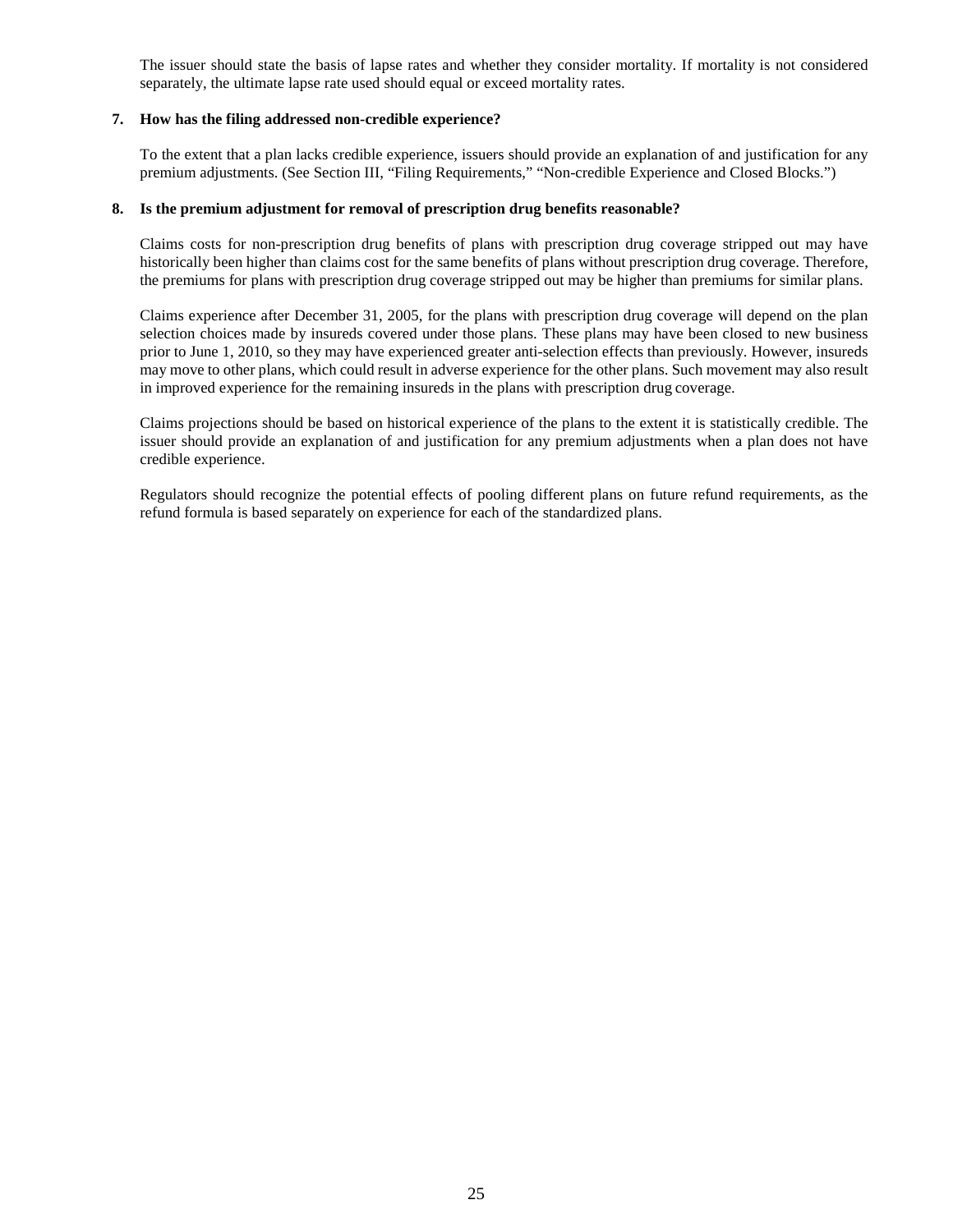#### **SECTION IV: FILINGS OF PROPOSED RATES**

# <span id="page-29-0"></span>**EXTRA REQUIREMENTS FOR A RATE FILING**

While many issuers may prepare a joint filing of rate revisions with demonstration of loss ratio compliance, these are theoretically separate issues. The annual premium rate and loss ratio filing requires that issuers demonstrate compliance with minimum loss ratio standards. For a new policy form or a rate revision request, the issuer must provide additional data to demonstrate that the requested rates are reasonable, equitable, adequate, and in compliance with standards. The experience of all 1990 SB Plans shall be pooled with the experience of all 2010 SB Plans of the same letter and type designation for all rating purposes. It is anticipated that filings for all forms in a pool will be submitted as one filing or as concurrent filings.

In filing its initial rates for a 2010 SB Plan, the company should describe the relationship of those rates to the filed renewal rates for the comparable 1990 SB Plan. It is anticipated that, all other factors being equal (e.g., lifetime target loss ratio, underwriting, etc.), the initial rates for a 2010 SB Plan will be equal to those for a comparable 1990 SB Plan. If so, the subsequent rate adjustments will be uniform between plan generations throughout the lifetime of the policies. If the initial rates are not equal, then the goal over time is for the premiums for a 1990 SB Plan to become identical to those of the same plan/type 2010 SB Plan. Any variations from this goal are subject to the regulation(s) of the state(s) in which the rates are filed. The rate increase for specific forms within a pool may be adjusted, on a revenue neutral basis, to avoid violation of federal lifetime loss ratio standards for specific forms within the pool.

Similarly, premium rates for Plan D and Plan G (based on experience prior to 2020) may need to have a different level of change than other plans for 2020 and thereafter. Under MACRA, Plan D and Plan G starting in 2020 will be subject to the guaranteed issue right for newly eligible individuals under Model #651, Section 12. This may require a reasonable assumption for higher incurred claims than would result from just medical inflation. If the open enrollment and guaranteed issue components are expected to be a substantial part of the new business, then the prior experience for these plans may need adjustment to still be an appropriate assumption for rate revisions.

#### *Reasonable*

The filing must demonstrate that the proposed premium rates are correctly derived from reasonable assumptions and that the resulting anticipated loss ratios are correctly derived from these assumptions and rates.

#### *Equitable*

The proposed rates should be equitable among policyholders with the same policy form. If an issuer is changing rating methodologies, the new methodology must be actuarially equivalent to the old.

#### *Adequate*

Rates should be adequate to provide for the benefits in accordance with the rating methodology used and reasonable assumptions regarding claim costs by duration. Rates based strictly on early duration favorable experience would generally not be considered adequate.

#### *In Compliance with Standards*

The loss ratios required by Model #651 are outlined in Section III. A new policy filing must demonstrate that these standards are met. A rate revision filing must demonstrate that the standards are met, including a higher lifetime loss ratio if the originally filed loss ratio exceeded the minimum. In addition, both filings must indicate compliance with commission limits and other requirements (such as limits on multiple forms per plan/type or changes in rating methodology).

Each state must adopt filing procedures to implement these standards. To assist state insurance regulators, this section of the manual presents guidelines for each type of rate filing, an outline of the filing requirements, and a checklist for regulators of items and issues to consider when evaluating these filings.

# *Consistency in Format*

Information provided in a new product rate filing should be presented in a format consistent with the requirements of the rate revision filings and annual premium rate and loss ratio filings so that consistency among filings can be checked.

#### *Consolidated Policy Filings*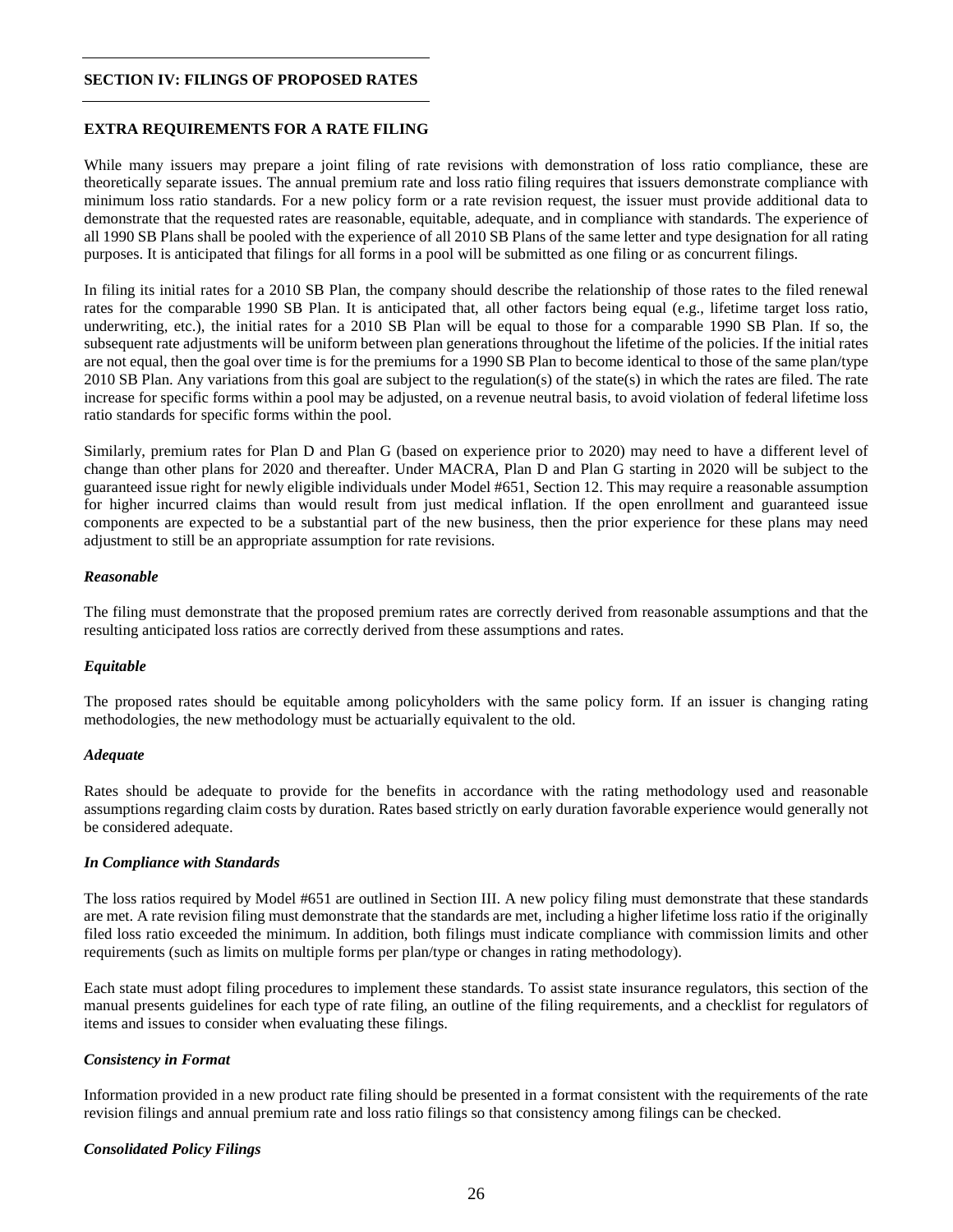The states may wish to allow groupings of pre-standardized policy forms for rate filings to avoid the consequences of many small closed blocks. If they do, they have to publish it in their regulations and have it approved by CMS. (See drafting note to Model #651, Section 14(A)(4)).

# <span id="page-30-0"></span>**NEW PRODUCT RATE FILING**

Actuaries preparing regulatory filings for rates must comply with general actuarial guidelines for professional conduct and actuarial standards of practice developed by the Actuarial Standards Board. You should expect a competently prepared actuarial filing to contain the following information. Appendix B contains a summary of the items described below.

# *Purpose of the Filing*

The filings will often contain a statement such as, "The purpose of this rate filing is to demonstrate that the anticipated loss ratio of the product meets the minimum requirements of your state. This rate filing is not intended to be used for other purposes." The information included in the rate filing must "demonstrate"—not just "certify"—that the filing is in compliance.

# *General Description*

A general description of the policy and benefits should include the same items outlined in Section III for the annual rate filing, plus:

- The date the form being submitted was approved by the issuer's domiciliary state (if it was filed in that state).
- An indication of whether the proposed rates are for a type of plan (i.e., individual, individual SELECT, group, or group SELECT) for which the issuer already has a form. (If so, the issuer should provide the total number of forms within the type, the difference between these forms, the reason for the new form, and when the plan was last sold, if it was previously sold). The issuer should note whether the filing is related to new 2010 SB Plans intended to replace existing 1990 SB Plans.
- The method of group conversion if the policy is a group policy. The individual form number for conversions should also be provided.

#### *Methodology and Assumptions Used to Determine Rates*

This methodology section should include:

- The general rate methodology used to calculate the rates.
- The degree to which provisions for inflation trends, aging, and the wearing-off of the effects of selection have been provided for in the pricing.
- The timing and magnitude of future rate revisions that are anticipated in the filing.
- The commission schedule.
- The commission level and methodology for policyholders who are replacing other coverage.
- Actuarial assumptions, including:
	- o Lapse rates, including the basis for choosing lapse rates.
	- Morbidity assumptions, including the source of the assumptions and the effects of selection year by year.
	- o Interest rate used to discount cash flows.
	- o Expense assumptions by general expense application categories (e.g., percentage of premium, cost per policy, percentage of claims).

#### *Rate Sheets and Rating Factors*

The proposed rates for the state must be provided. This should include all rating factors such as area, smoker/non-smoker, standard/substandard, etc. There should also be a clear description of which rates will apply at Medigap open enrollment and the expected period of time for which the rates will apply.

# *Loss Ratio Projections*

The same information as described in Section III for the loss ratio projection must be provided (with the exception of a definition of the base period).

#### *Loss Ratio Demonstration*

Loss ratio standard 1 and loss ratio standard 2 must be demonstrated. The anticipated loss ratios should be provided, including: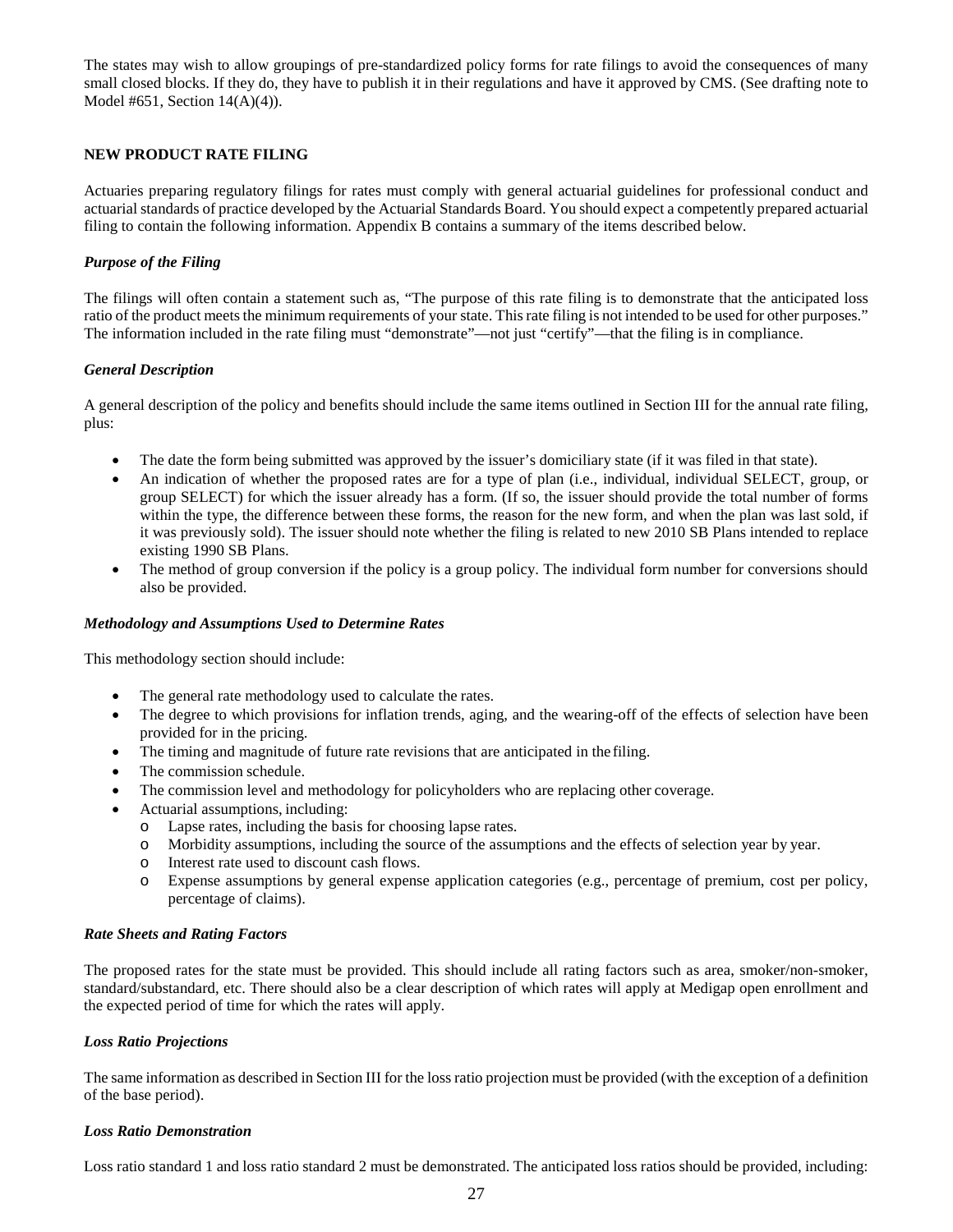- The average durational loss ratio expectation for at least the first 10 years.
- The anticipated loss ratio by age or age band and other rating factors if the loss ratios by factor are expected to differ.

# *Actuarial Certification*

The actuarial certification should cover the same items outlined in Section III (excluding the item pertaining to a change in rating methodology), plus statements that:

- The filing is in compliance with applicable laws and regulations in the state.
- The rates are reasonable in relationship to the benefits.

# <span id="page-31-0"></span>**NEW FORM REGULATORY CHECKLIST**

Except for question #7, the "Regulatory Checklist" in Section III applies for new policy form filings, as well. In addition, the following items should be considered during the review:

#### **1. Can the proposed rates support the anticipated expenses at the anticipated loss ratio?**

For example, it would be difficult for a policy with a 30% renewal commission rate to meet an expected 65% loss ratio. If expenses seem out of line, restatement of expenses on a level percentage of premium basis using the same methodology as the loss ratio calculation can be requested.

#### **2. Are the proposed rates adequate?**

The issue of rate adequacy is important to consider, as consumers who buy policies that are underrated during their Medigap open enrollment period may be faced with large rate increases when open enrollment is no longer an option. When evaluating adequacy, the regulator may consider whether the rates make sense compared to competition, with appropriate adjustments for differences in loss ratio, underwriting, etc. If you suspect that rates are inadequate, you could request that the issuer compare the rates for the proposed plan with rates charged for existing, credible blocks of business with suitable adjustments for benefits.

#### **3. Do the proposed commission rates comply with standards?**

Commission rates must comply with the following:

- First-year commissions less than or equal to twice the renewal commissions (years 2 through 6).
- Rates for Medigap open enrollment at age 65 must be no less than the ages 66 through 69 commission.
- Duration years 2 through 6 must be level.

Also, the commission rate calculation for replacement situations must clearly be stated.

#### <span id="page-31-1"></span>**RATE REVISION FILING**

Model #651 requires that all rate revisions be filed with and approved by the commissioner in accordance with filing requirements and procedures prescribed by the commissioner. Model #651 leaves the methodology up to the commissioner regarding the information to be provided.

When requesting a rate revision, the issuer should demonstrate that the requested rates are consistent with the loss ratios originally anticipated for the policy. The issuer should also demonstrate continued compliance with loss ratio standards after the implementation of the proposed rate revision.

It is likely that many issuers will incorporate their rate revision requests into their annual premium rate and loss ratio filing. If an issuer chooses not to do this and files for a rate revision at a later date, the issuer must demonstrate in a manner consistent with the annual premium rate and loss ratio filing that the appropriate loss ratio standards will continue to be met.

# <span id="page-31-2"></span>**FILING REQUIREMENTS**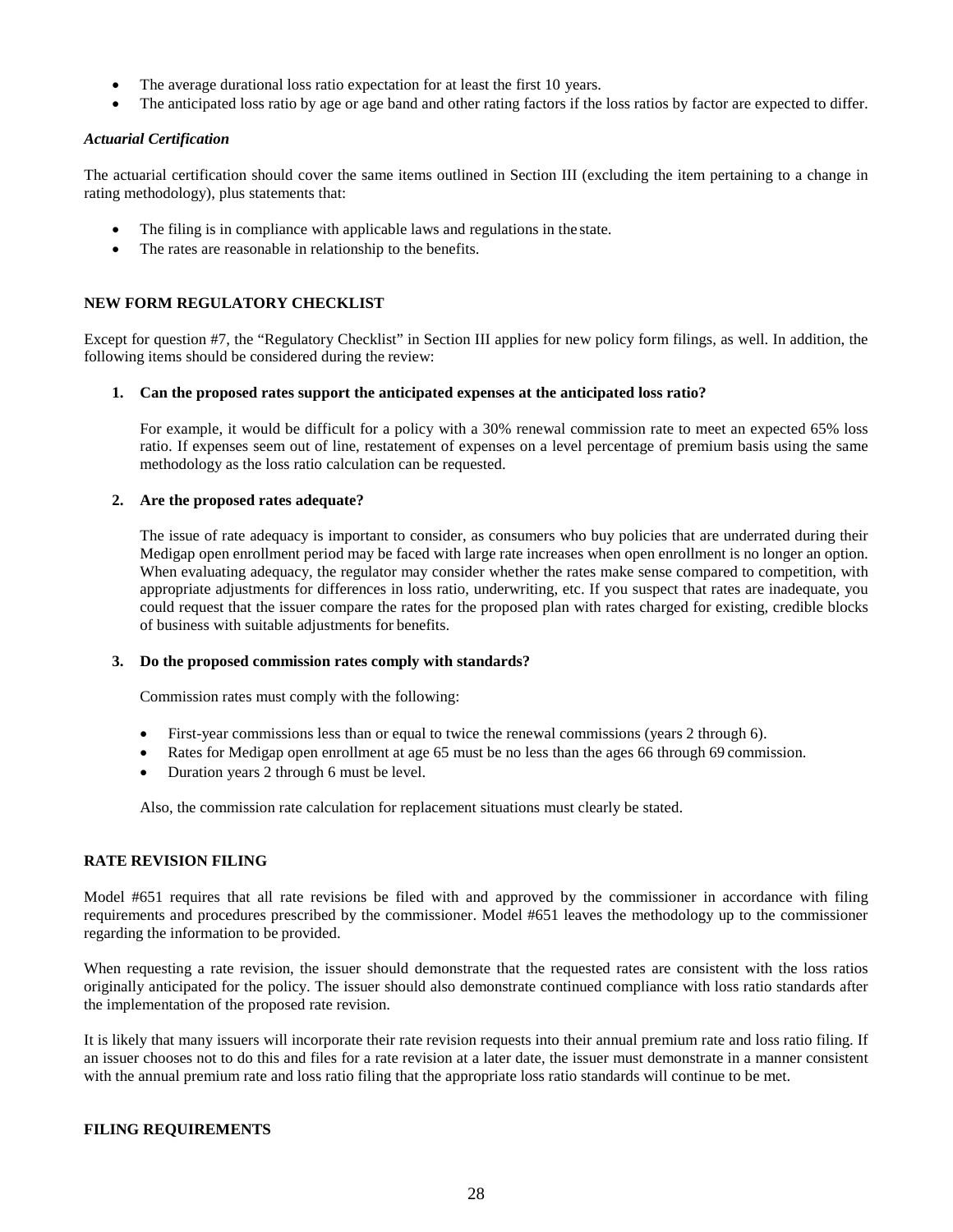Because premium rates can differ by policy form within type of policy (e.g., medically underwritten Plan A premiums can differ from guaranteed-issue Plan A premiums), a premium rate revision request should be submitted separately for each policy form. The filing guidelines described here allow each filing to be evaluated on its own, without access to information from previous filings. Refer to Appendix B for a summary of the recommended data to include in the filing.

# *Purpose of the Filing*

There should be a statement that the purpose of the filing is to request a rate revision and demonstrate compliance with loss ratio standards.

# *General Description*

A general description of the policy and the benefits should include the items outlined in Section III, plus:

- The date the rate request submitted was approved by the issuer's domiciliary state (if applicable).
- Disclosure of whether the policy form is open or closed.

# *Scope and Reason for Rate Request*

The reason for the rate revision must be clearly described. The scope of the rate revision, whether it applies to all rates uniformly or differs by rating attribute (area, etc.) should be clearly indicated. Also, the effective date and timing of the rate revision should be described (e.g., effective January 1, or upon policy renewal or anniversary).

# *Methodology and Assumptions Used to Determine the Rates*

The description of the methodology, and assumptions used to determine the rates, should include the same items as a new policy filing (excluding expenses other than commissions).

The rate methodology should properly reflect the prefunding of future incurred claims inherent in the rating methodology. The filing should include explicit statements that make clear the extent of the prefunding.

Model #651 directs the commissioner to prescribe the filing requirements and procedures that will be used to approve rates. (See Model #651, Section 14C, Section 15A and Section 15B.) One important element in determining the appropriateness of a requested rate revision is to determine the degree of recognition of any prefunding inherent in the prior rate that should be incorporated into the analysis of future loss ratios. Given the complexity and controversial nature of this issue, groups interested in this issue—such as the NAIC Life Actuarial (A) Task Force and the Health Actuarial (B) Task Force—should study methods for recognizing this prefunding.

# *Demonstration of Equivalence for Change in Rating Methodology*

If an issuer is proposing a change in the rating methodology (e.g., change in attained-age relationships, introduction of new rating factor), the issuer must clearly describe the change. The two rating methodologies must produce equivalent expected results as of the estimated effective date of the change, although the commissioner may approve changes in rate differentials that are in the public interest. Future rate revisions must maintain this percentage relativity.

# *Rate Sheets and Rating Factors*

The current rate schedule and the proposed rate schedule for the state must be attached, including all rating factors such as area, smoker/non-smoker, standard/substandard, etc. The expected period of time for which the rates will apply must also be stated.

Companies should document the approach that is used to deal with the situation where the state of residence is no longer the state of issue.

# *Rate History*

The history of rate changes in the past five years (with implementation dates) for the form in the state should be included. If rate revisions were not applied uniformly across all rating factors, this should also be noted. Also, the effective date and timing of the rate revision should be described (e.g., effective January 1, or upon policy renewal or anniversary).

# *In-Force Policy Counts*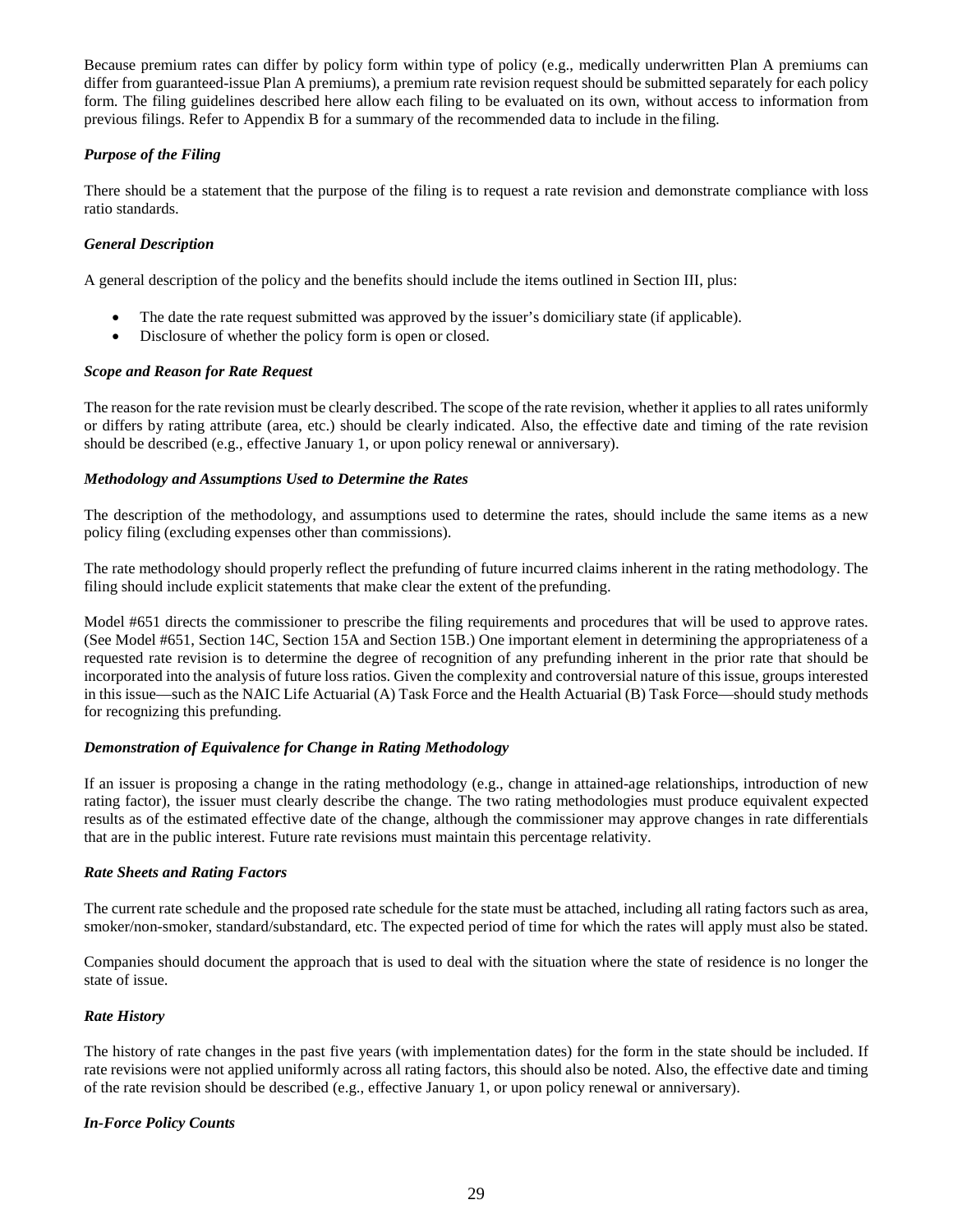The number of policies for the state and nationwide in-force for the policy form should be included (both current counts and historical counts since inception). Where historical counts for pre-standardized policies have not been requested, the data should start with the SSAA-94 effective date. For use in comparing data with that reported for refunds, current counts and historical counts can be replaced with life years exposed.

# *Historical Incurred Claims*

Historical incurred claims by duration must be included. These should be included for each historical calendar year on either a policy-duration basis or a calendar-year-of-issue basis. The incurred claims should not include claims expenses or active life reserves. State experience should always be provided. If the proposed rates are based on national experience, the national data must also be provided. State and national data should be reported consistently on either a policy-duration or calendar-duration basis. Claims should be reported on a direct basis only, and should not reflect the adjustments for assumed or ceded reinsurance arrangements except assumption reinsurance.

# *Historical Earned Premiums*

Historical earned premium by duration must be provided either on a policy-duration or calendar-year-of-issue basis. This must be provided on a basis consistent with the reporting of incurred claims. An adjustment should also be shown for premium refunds. The earned premium should include all modal loadings and policy fees. The change in active life reserves should not be subtracted from the earned premium. State experience should always be provided. If the proposed rates are based on national experience, the national data must also be provided. Premiums should be reported on a direct basis only and should not reflect the adjustments for assumed or ceded reinsurance arrangements except assumption reinsurance.

# *Experience and Loss Ratio Projection*

The information provided for the experience and loss ratio projection should be the same as outlined in Section III. Also, this projection should be made both with and without the proposed rate revision.

# *Loss Ratio Demonstration*

The loss ratio demonstration is similar to that described in Section III, except that the demonstration must show that the originally filed loss ratios are met.

# *Actuarial Certification*

The actuarial certification should cover the same items outlined in Section III, plus statements that:

- The filing is in compliance with applicable laws and regulations in the state.
- The rates are reasonable in relationship to the benefits.

# <span id="page-33-0"></span>**RATE REVISION REGULATORY CHECKLIST**

The items in the regulatory checklist for the annual loss ratio filing (see Section III) are also applicable for rate filings. Additional items for consideration are the following:

#### **1. Are the proposed rates adequate?**

The issue of rate adequacy is important to consider, as consumers who buy policies that are underrated may be faced with large rate increases. When evaluating adequacy, the state insurance regulator may consider whether the rates make sense compared to competition, with appropriate adjustments for differences in loss ratio, underwriting, etc. If you suspect that rates are inadequate, you could request that the issuer compare the rates for the proposed plan with rates charged for existing, credible blocks of business with suitable adjustments for benefits.

#### **2. Do the proposed commission rates comply with standards?**

Commission rates must comply with the following:

- First-year commissions less than or equal to twice the renewal commissions (years 2 through 6).
- Rates for Medigap open enrollment at age 65 must be no less than the ages 66 through 69 commission.
- Duration years 2 through 6 must be level.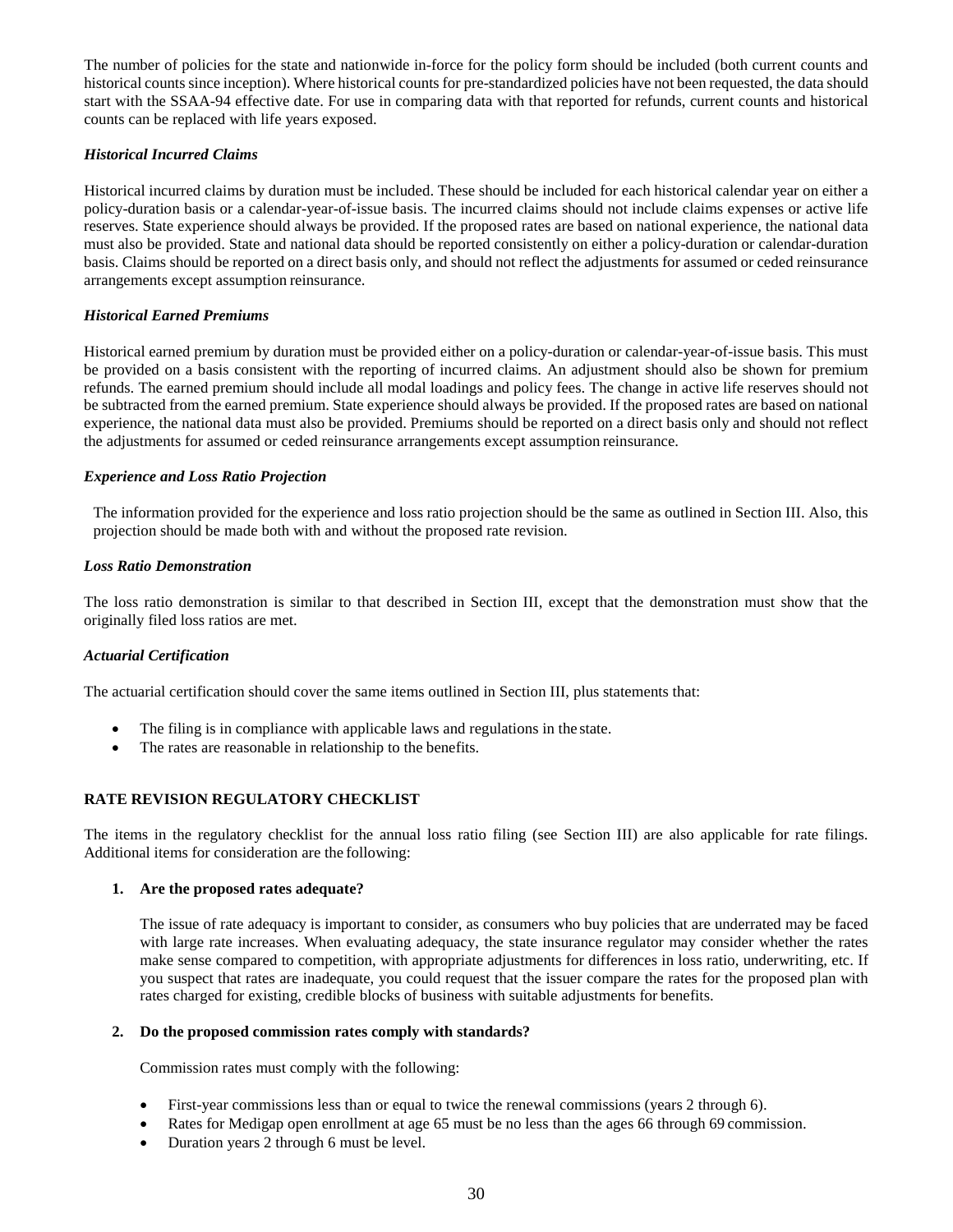Also, the commission rate calculation for replacement situations must clearly be stated.

# **3. Does the rate methodology properly reflect any prefunding inherent in the rating methodology?**

Some rating structures (e.g., issue-age rates) are intended to prefund for increases solely due to aging. The proposed rate methodology should reflect this.

# **4. Does the filing propose a change in rating methodology?**

If the filing requests a change in rating methodology, you must confirm that the new rating structure applies only to new issues and that the proposed rating structure is actuarially equivalent to the current rating structure.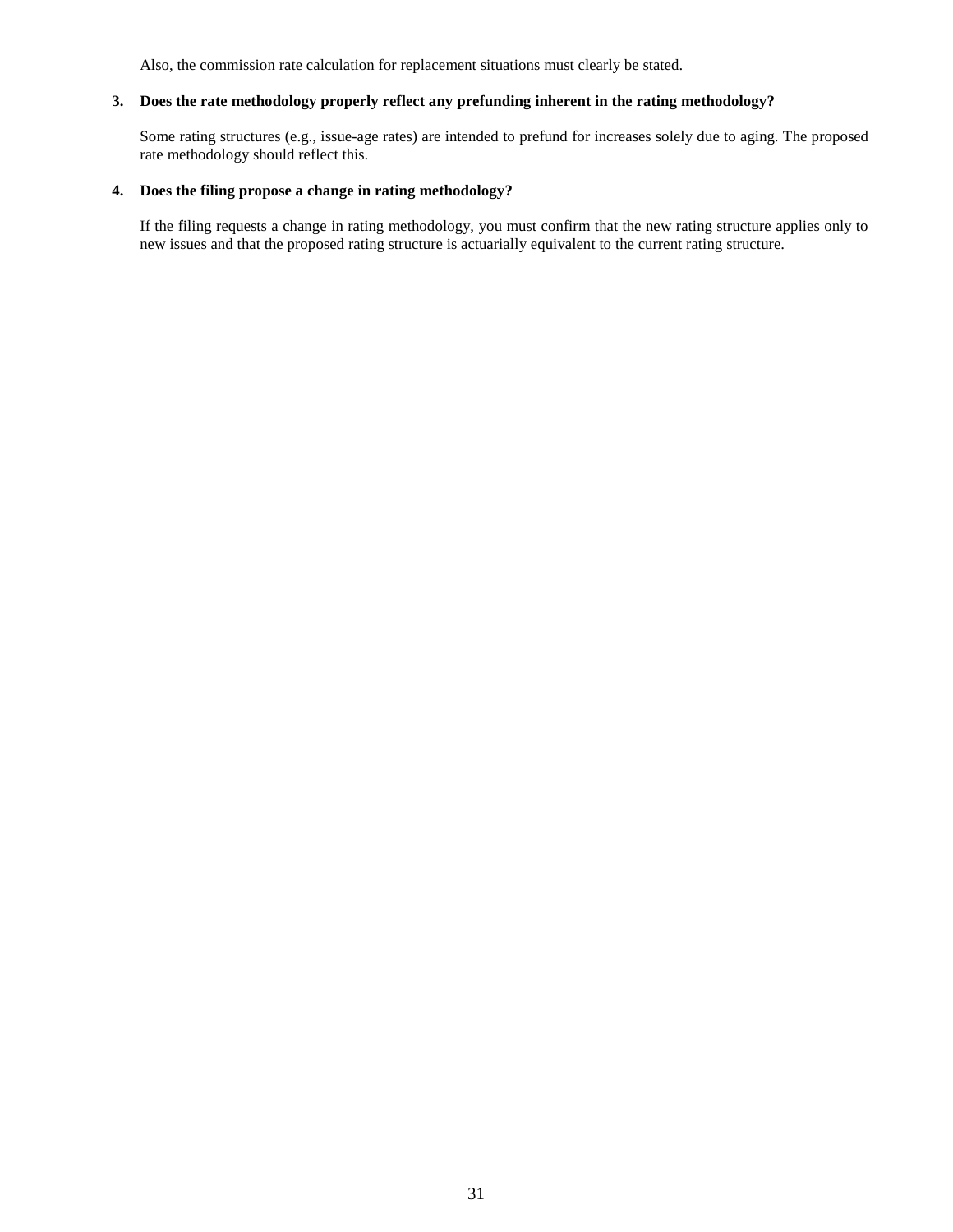# **SECTION V: MEDICARE SUPPLEMENT REFUND CALCULATION FORM**

# <span id="page-35-0"></span>**INTRODUCTION**

An integral part of OBRA-90 and Model #651 is the requirement to file annually a comparison of the cumulative loss ratio to benchmark targets to determine if the loss ratio requirements are met. If the actual loss ratio is below the benchmark loss ratio, the issuer is required to give refunds or premium credits. The premium refund is determined so that the ratio of cumulative incurred claims to cumulative premiums (including modal loadings but excluding policy reserves) net of refunds equals the benchmark. This calculation is made on a cumulative basis, but excludes the experience of policies issued in the reporting year.

The experience refund form calculation includes an adjustment for credibility through a tolerance factor for small blocks of experience. The Medicare Supplement Refund Calculation Form should be completed even if the form does not have credible experience (i.e., less than 500 life years). If the refund is less than 0.5% of the annualized premium in force at December 31, the refund is deferred.

The specific requirements are discussed in the remainder of this section.

# *Filing Date*

The refund calculation must be completed for each type by May 31 following the end of the reporting year.

# *Distribution Date*

The issuer then has until September 30 to make the refund or credit. Interest must be credited from December 31 until the date of the refund or premium credit. The interest rate is specified by the secretary of the U.S. Department of Health and Human Services (but it will not be less than the average rate of interest for 13-week Treasury notes).<sup>[2](#page-35-2)</sup>

# *Business Covered*

Refund calculations must be completed for all Medicare supplement policies. The standardized plans issued on or after the OBRA-90 effective date must be reported separately for each unique plan/type combination. Experience of all policy forms or certificate forms of the same type in a standard Medicare supplement benefit plan in both the 1990 SB Plans and the 2010 SB Plans shall be combined for the refund or credit calculation.

The experience of policies issued during the reporting year is excluded from the actual-to-expected comparison (but would be captured retroactively in the next reporting year).

Beginning with the SSAA-94 effective date, the experience for all Medicare supplement policies issued prior to the OBRA-90 effective date are aggregated under one of the two pre-standardized policy types—group or individual—as if they had been issued on the SSAA-94 effective date. Because the experience in the year of "issue" is excluded, these policies would not be included in the first reporting year. (See Appendix E for additional explanations.)

#### *Assigned State*

If an insured moves from one state to another, the experience of a policy remains with the state in which it was issued, although the rates may change to reflect costs and utilization in the new state. (See Section II, "General Rating Issues," "Rate Revisions.")

For pre-standardized policies, the insurer may use the individual's state of residence at the time of the SSAA-94 effective date as the state of origin for reporting purposes, or the insurer may choose to report on the state of original issue. This is a one-time option and may not be changed once a state has been identified, regardless of whether the individual moves to another state at a later time. However, the premiums actually charged the individual should be based on the state of residence.

# <span id="page-35-1"></span>**CALCULATIONS**

#### *Individual and Group Benchmark Worksheets*

<span id="page-35-2"></span> <sup>2</sup> CMS (formerly the Health Care Financing Administration) has published the basis to be used for calculating the interest rate in the *Federal Register*, Vol. 59, No. 100, dated May 25, 1994. At the time of the update of this manual, this is still the methodology to be used; however, for later dates, please verify with CMS that this methodology still applies.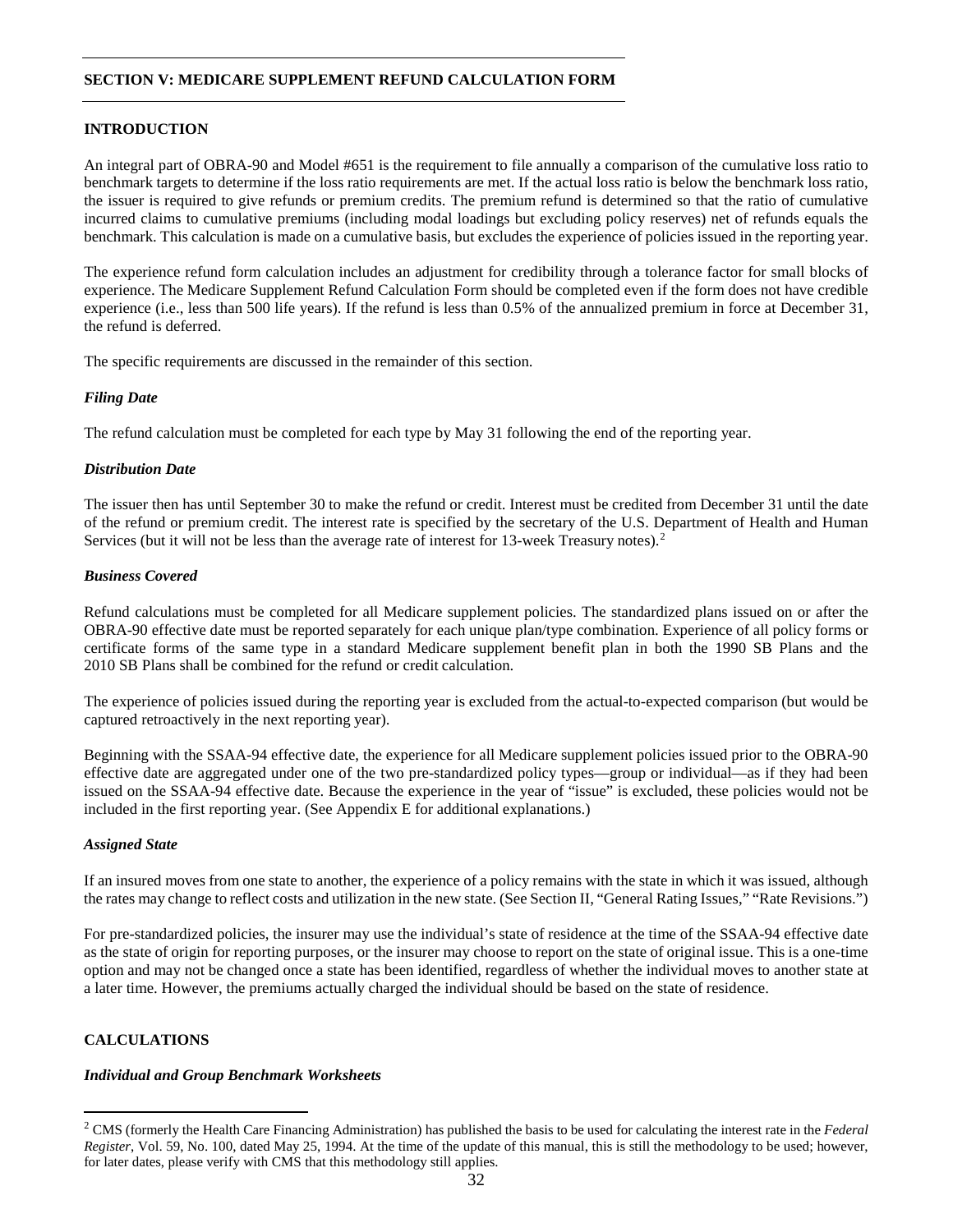Model #651, Appendix A—Medicare Supplement Refund Calculation Form contains two worksheets that are to be used to calculate the benchmark loss ratios. The individual benchmark worksheet was developed assuming that the expected lifetime loss ratio is 65% and that this is achieved by the third policy year. The group benchmark worksheet was developed with the factors adjusted to a loss ratio of 75%. Policies issued as a result of mass media advertising in a state that allows the use of individual loss ratios for these policies should be included on the individual benchmark worksheet. The factors contained in these worksheets are also based on assumptions regarding the effects of selection, trend and policy terminations, which produce values that are less than those anticipated for most issuers. Consequently, the resulting values should be considered "floor" assumptions and not necessarily expected values for a particular issuer. The assumptions underlying these factors are outlined in Appendix C.

# *Medicare Supplement Refund Calculation Form*

Appendix A to Model #651 contains the Medicare Supplement Refund Calculation Form, which:

- Presents the actual incurred loss ratio.
- Applies a credibility adjustment (tolerance).
- Compares the result to the benchmark loss ratio calculated by theworksheet.
- Determines the amount of refund/premium credit, if any.
- Contains a certification of the truth and accuracy of the refund calculation.

The mechanics of completing the worksheets and the form are described in this section.

#### *Benchmark Loss Ratio*

The example in Appendix D contains copies of the benchmark loss ratio worksheets. The calculation of the benchmark is a straightforward calculation in the worksheets. The worksheets look more complicated than they really are because the calculations were split into pieces that separately illustrate the expected experience in the first two policy years and the later policy years. The factors used to develop the composite benchmark ratio are fixed. The only item required to complete the worksheet is the earned premium in each calendar year of issue.

The worksheet is computed by entering the amount of earned premium in the calendar year of issue for policies issued in each year preceding the reporting year. These are entered in column (b), beginning with the year preceding the reporting year and working backward.

Multiplying the issue-year earned premiums by the factors in column (c) and column (g) give the benchmark cumulative earned premiums to date in the first two policy durations [column (d)] and in the third and later durations [column (h)]. These amounts are totaled to compute the benchmark earned premium, which forms the denominator of the benchmark loss ratio.

Multiplying the cumulative earned premiums in column (d) and column (h) by the factors in column (e) and column (i) produces the benchmark cumulative incurred claims for the first two policy durations [column (f)] and the third and later durations [column (j)]. These amounts are totaled to compute the benchmark incurred claims, which form the numerator in the benchmark loss ratio calculation.

The benchmark loss ratio calculation looks only at the earned premium in the year of issue, not the earned premium in subsequent durations. The calculation assumes a standard set of assumptions (lapse, trend, etc.). Therefore, actual earned premiums will differ from benchmark amounts because of differences in assumptions.

Expected earned premiums are used in place of actual earned premiums so that high experience lapse rates would not distort the calculations. The expected cumulative incurred claims for the cumulative earned premium are calculated through appropriate factors. Column (o) is not used, but provides the base policy year factors used to develop the cumulative factors.

The benchmark loss ratio is then calculated as the ratio of the benchmark incurred claims to the expected earned premium (both excluding issues in the most recent policy year).

#### *Experience Loss Ratio*

Line (1) through line (3) of the Medicare Supplement Refund Calculation Form develop the actual cumulative loss ratio. (See Appendix D for a sample form.) Line (1) presents the experience in the reporting year and deducts the experience for policies issued in that year. Line (2) presents all cumulative experience through the year preceding the reporting year. Line (3) is the sum of line (1c) and line (2). The premiums entered in these lines should include total earned premium, including modal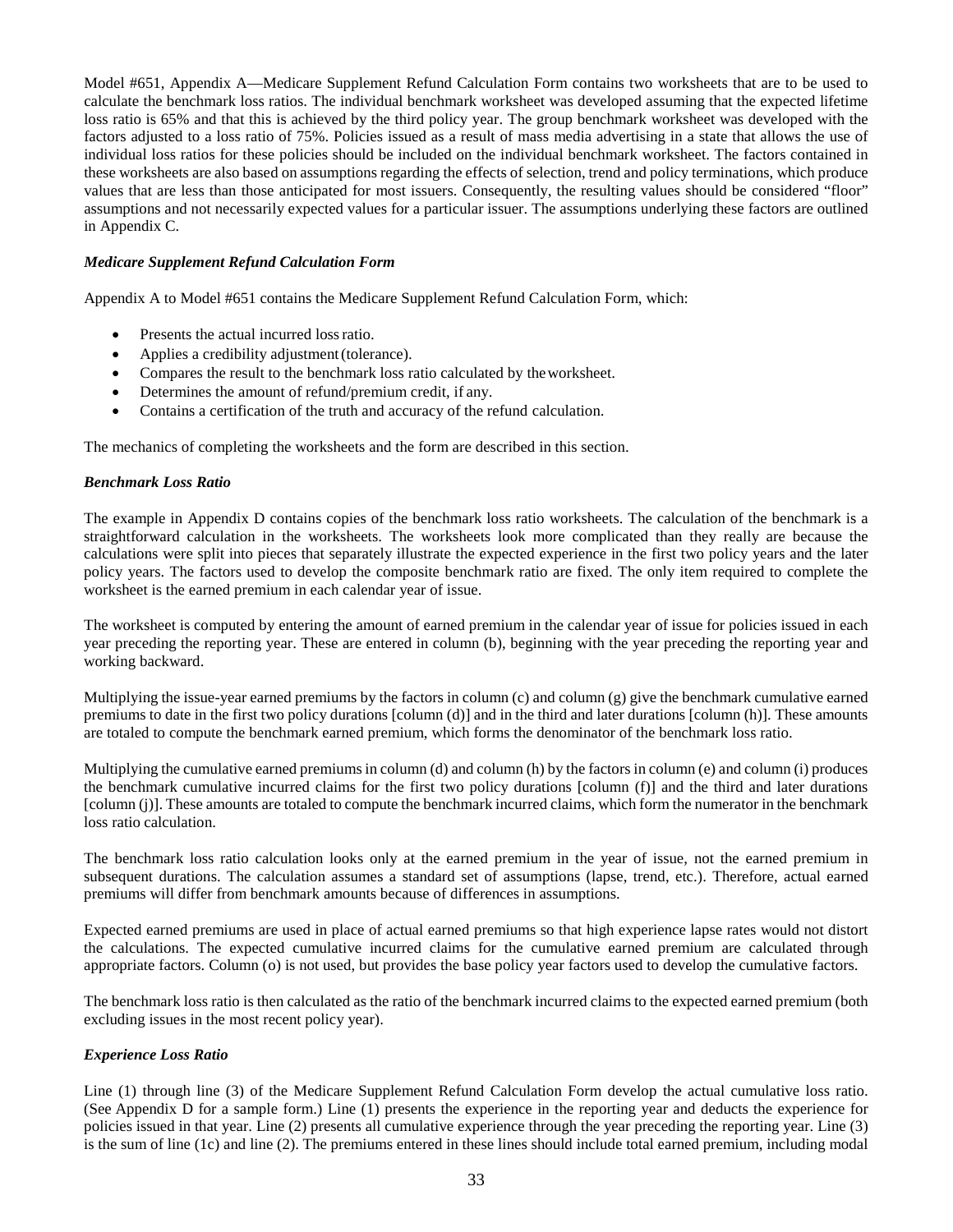loadings and policy fees. The incurred claims entered in these lines should not include active life reserves or claims expenses. The incurred claims should be the current best estimates based on claim runoff data and an amount to estimate the remaining amount to be paid.

# *Cumulative Refund Credits*

Line (4) through line (6) calculate the cumulative refunds/premium credits, which are to be netted against the earned premium reported in line (3). The amount of refunds/premium credits in the year preceding the reporting year is entered in line (4). The amount from all earlier reporting years is entered in line (5). Line (6) is the sum of line (4) and line (5). **NOTE**: The amounts entered here do not include the interest that was credited to the refunds.

## *Ratio 1*

The benchmark loss ratio that was computed by the worksheet is entered in line (7). The Medicare Supplement Refund Calculation Form refers to this as Ratio 1.

#### *Ratio 2 and Ratio 3*

Line (8) calculates the actual experience loss ratio as the ratio of incurred claims to earned premium net of refunds (both incurred claims and earned premiums exclude the most recent policy year). This amount is referred to as Ratio 2. A tolerance adjustment is added to Ratio 2 that is based on the credibility as represented by the number of life years exposed on a cumulative basis. The tolerance-adjusted ratio is referred to as Ratio 3 and is shown on line (11).

# *Credibility*

In the comparison of the experience loss ratio to the benchmark, there is a credibility adjustment. This adjustment is based on cumulative exposures. Line (9) of the Medicare Supplement Refund Calculation Form indicates the number of life years exposed. This is the sum of the average number of lives covered each year through the reporting year (excluding policies issued in the reporting year). This is not the same thing as the number of policyholders in force at December 31 of the reporting year, nor even the sum of the policyholders in force at the end of all prior years. For pre-standardized policies, exposure begins with the SSAA-94 effective date in the state.

If the number of life years exposed is less than 500, the rest of the form does not need to be completed. There would not be any refund/premium credit required regardless of the relationship between the benchmark loss ratio and the actual experience loss ratio. When the form is completed in each subsequent year, the number of life years exposed will increase and might eventually reach the minimum credibility level of 500 life years.

The credibility table included in the form is mandatory. Issuers may not apply their own credibility factors.

#### *Refund Calculation*

There is a test following line (11) of the Medicare Supplement Refund Calculation Form to determine if a refund is required. Line (12) and line (13) calculate the amount of premium refund, if any.

# *Refund Test*

If the experience loss ratio adjusted for credibility (Ratio 3) is equal to or greater than the benchmark loss ratio (Ratio 1), no refund is required.

#### *Refund Amount*

If the experience loss ratio adjusted for credibility (Ratio 3) is less than the benchmark loss ratio (Ratio 1), a refund is required. The refund amount is the total amount that the premium must be reduced (by refund) so that the experience loss ratio based on the net premium balances with the benchmark and tolerance factors. The refund amount is increased with interest from December 31 to the payment date.

#### *De Minimus Test*

The final step in the process is the *de minimus* test, which is used to avoid small refunds. It is not in the policyholder's best interest to require very small refunds because the cost of issuing the refund/premium credit would outweigh any benefit gained. The test used is that the total amount of the refund must be at least as great as .005 times the annualized premium in force (including modal loadings and policy fees) at December 31 of the reporting year. If the calculated refund is less than this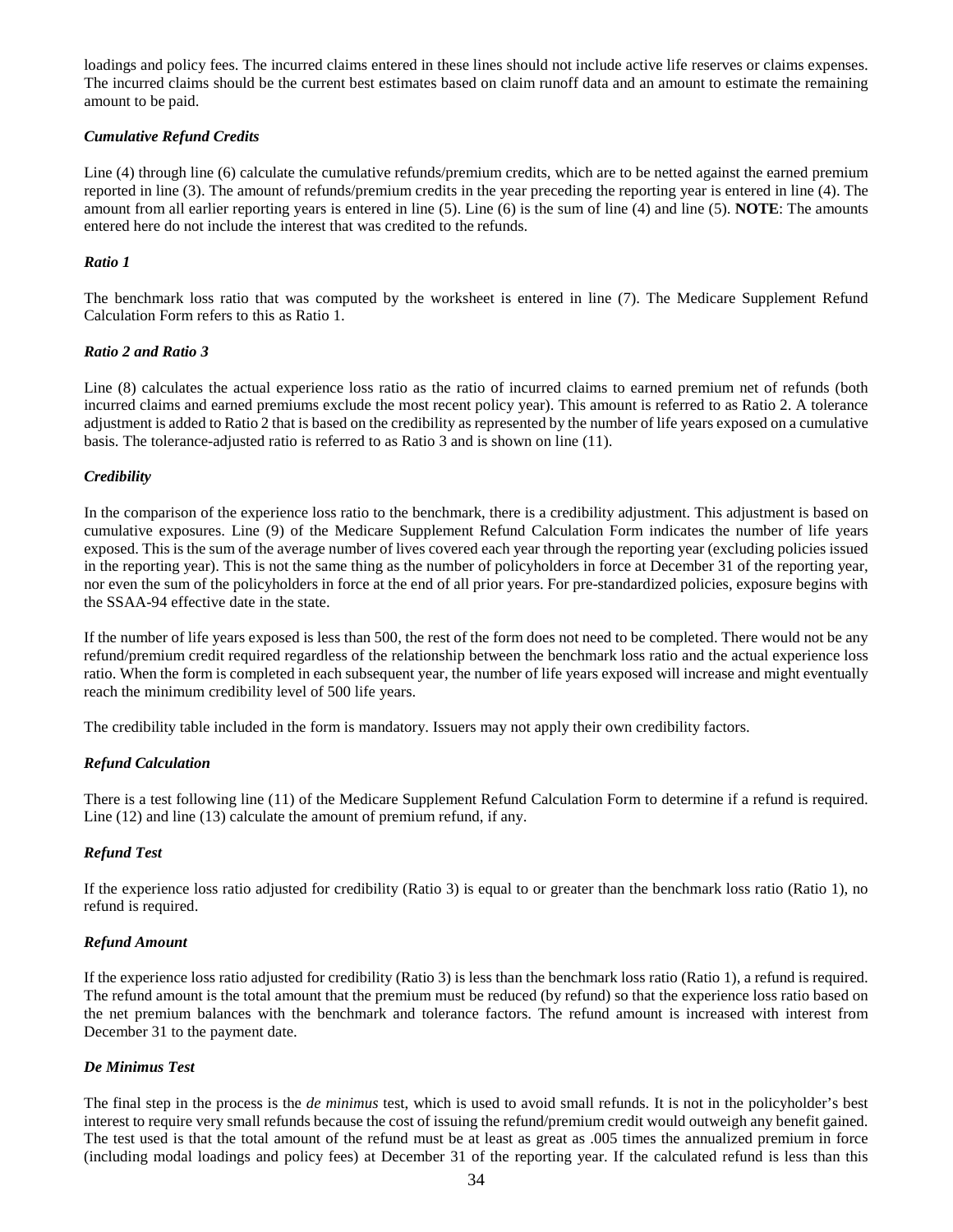amount, no refund is required for that reporting year. If experience continues to be favorable, the *de minimus* test would eventually fail and the refund would be paid.

# <span id="page-38-0"></span>**WHO GETS REFUND/CREDIT**

Section  $1882(r)(2)(B)$  of the Social Security Act as amended by OBRA-90 provides for the refund or premium credit, if any, to be paid to the policyholders in force on December 31 of the reporting year. CMS has stated that policies issued in the reporting year are also eligible for the refund/credit even though they were excluded from the calculation of the total amount to be refunded.

#### *Pre-Standardized Plans*

Pre-standardized policies in force on the SSAA-94 effective date are grouped together by type and treated as if they were issued on the SSAA-94 effective date. It is unlikely that they will generate a refund, as the benchmark calculation will presume they are in the early years (with expected low loss ratios) when the experience will be in advanced years. It was not practical to do anything different, but the refund calculation is required for these policies.

#### <span id="page-38-1"></span>**REGULATOR'S CHECKLIST**

When the filing is received, the regulator should be satisfied that the worksheets and refund forms have been completed accurately. Some of the checks that should be made are listed below:

#### *Number of Forms*

## **1. Was the number of forms filed at least as high as in previous years?**

The number of refund forms will depend on the number of plans a particular company offers. In most cases, the implementation of the 2010 SB Plans will create an increase in the number of refund forms because of the addition of two new plan letters (M and N). The fact that certain 1990 SB Plans are not continued to be offered for sale does not mean that there is no refund form for that plan letter.

#### *Correct Date*

#### **2. Is the correct date being used to segment the new standardized plans?**

This should be measured from the OBRA-90 effective date in your state. If 1990 SB Plans were issued prior to the OBRA-90 effective date, they are included with the pre-standardized in-force block with a SSAA-94 effective date for refunds, except when a carrier has already included these policies in their 1995 refund calculations (and prior calculations). That practice should be continued.

The effective date of the new 2010 SB Plan M and Plan N should be June 1, 2010, or later, regardless of when the state's regulation was changed.

# *Individual versus Group Worksheets*

#### **3. Is the correct worksheet used to calculate the benchmark loss ratios?**

All individual policies must use the individual worksheet (with a 65% loss ratio expectation) and all group policies should use the group worksheet (with a 75% loss ratio expectation). The form for mass-marketed group policies will depend on your state's regulation. You should also check that the factors have not been modified (i.e., they cannot be based on issuer assumptions; the factors are fixed for everyone). You should also check that the calculated benchmarks are correctly transferred to the appropriate Medicare Supplement Refund Calculation Form.

#### *Earned Premium*

#### **4. Is the earned premium in the issue year in column (b) of the benchmark worksheets consistent with prior filings?**

The amounts shown in column (b) should be shifted down each reporting year. Also, the amount shown in line (1b) of the Medicare Supplement Refund Calculation Form in the prior reporting year is the amount that should be shown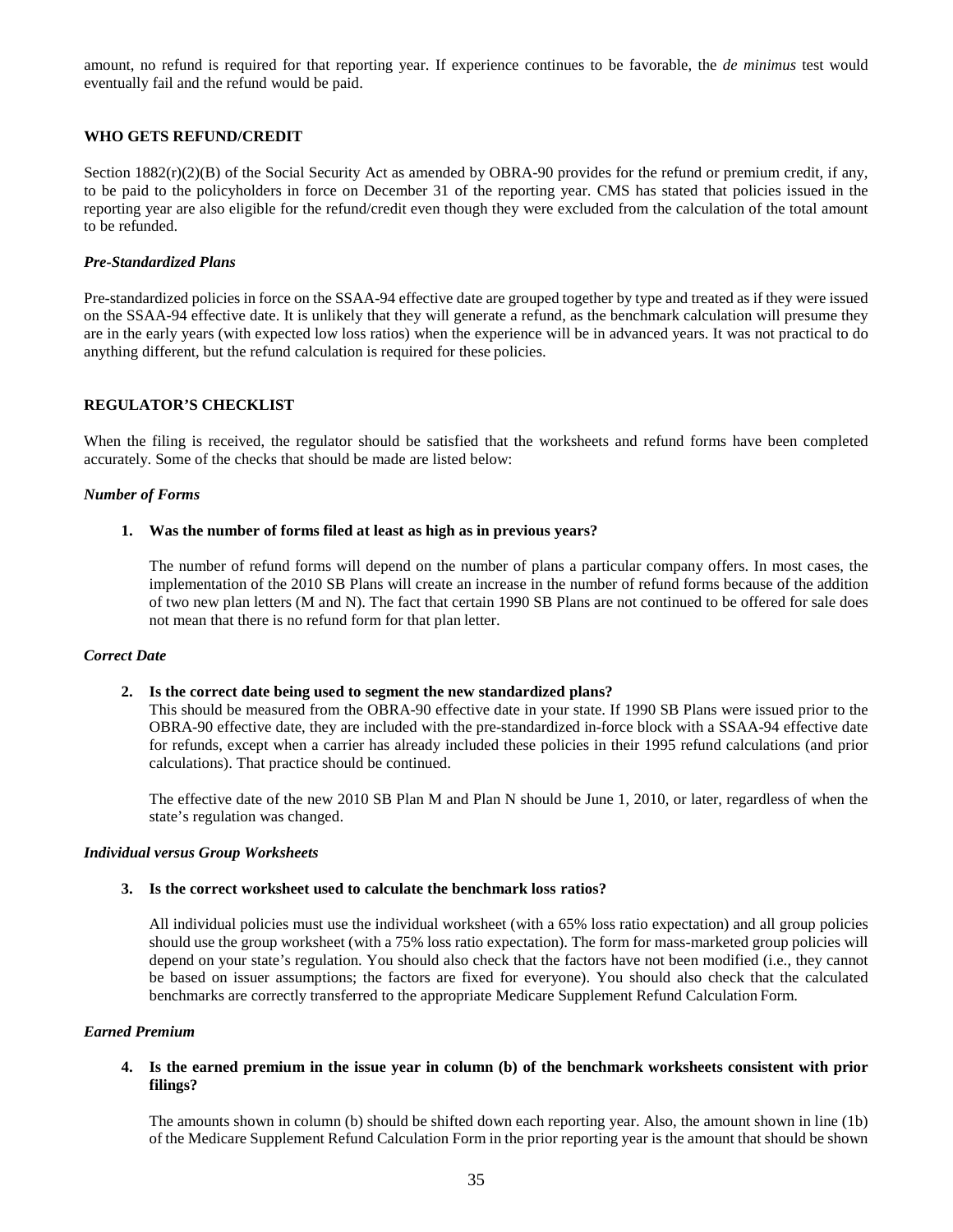in Year 1 of the benchmark worksheet for the current reporting year. In the first reporting year, you may want to see if the amounts shown appear to be consistent with the annual rate/experience filing.

## *Consistency of Experience*

# **5. Is the reported experience consistent with prior filings?**

The cumulative experience in the Medicare Supplement Refund Calculation Form should be consistent with prior years. The earned premium amount in line (2) should equal the sum of line (1b) and line (3) from the prior reporting year. This relationship will not necessarily hold for incurred claims because the claim experience is restated, but there should be a close relationship. In addition, the experience should be consistent with the annual rate/experience filing. **NOTE**: The rate/experience filings are completed at the form level, and the experience for multiple forms may need to be added to develop the amount at the type level.

# *Prior Refunds*

#### **6. Is the amount of prior refunds consistent with prior filings?**

The amount on line (4) of the Medicare Supplement Refund Calculation Form should equal the amount from line (13) in the prior reporting year. The amount shown in line (5) should equal the amount from line (6) of the prior reporting year. Check that the amounts shown do not include the interest that was paid.

# *Life Years Exposed*

# **7. Does the amount shown for life years exposed appear to be reasonable?**

This number should increase with successive reporting years. One reasonableness test that could be performed is based on the number of policies in force at the end of the prior year. The increase should be approximately equal to the number of policies covered at the end of the prior year after adjusting for an assumed level of lapses and new issues.

**NOTE**: The Medicare Supplement Refund Calculation Form does not include this information directly. It should be available from the annual rate filing (but you may need to add several forms to develop the amount at the type level). If you are not satisfied that this amount has been correctly determined, you should ask for additional information.

#### *Tolerance Factor*

#### **8. Has the tolerance been correctly determined?**

Check that the tolerance amount on line (10) of the Medicare Supplement Refund Calculation Form is correct based on the life years exposed. The credibility table included on the form must be used; issuers may not use their own credibility table.

#### *De Minimus Test*

#### **9. Was the** *de minimus* **test made correctly?**

If a refund is not paid because the amount is considered to be *de minimus*, the worksheet should show the calculation. You should confirm that the premium used for the test is annualized premium in force at December 31 of the reporting year (including modal loadings and policy fees).

#### *Distribution Methodology*

#### **10. If a refund is required, are you satisfied with the distribution methodology described?**

The Medicare Supplement Refund Calculation Form requires the method of distribution to be included with the filing. This description must include the rate of interest to be credited and the amount of time for which the interest is to be applied. The rate of interest credited must be no less than: 1) that specified by the secretary of the U.S. Department of Health and Human Services; and 2) the average rate of interest for 13-week Treasury notes. If no interest rate has been specified by regulatory authorities, the issuer should use its best judgment as to the average rate. The methodology must result in a completed transaction by September 30.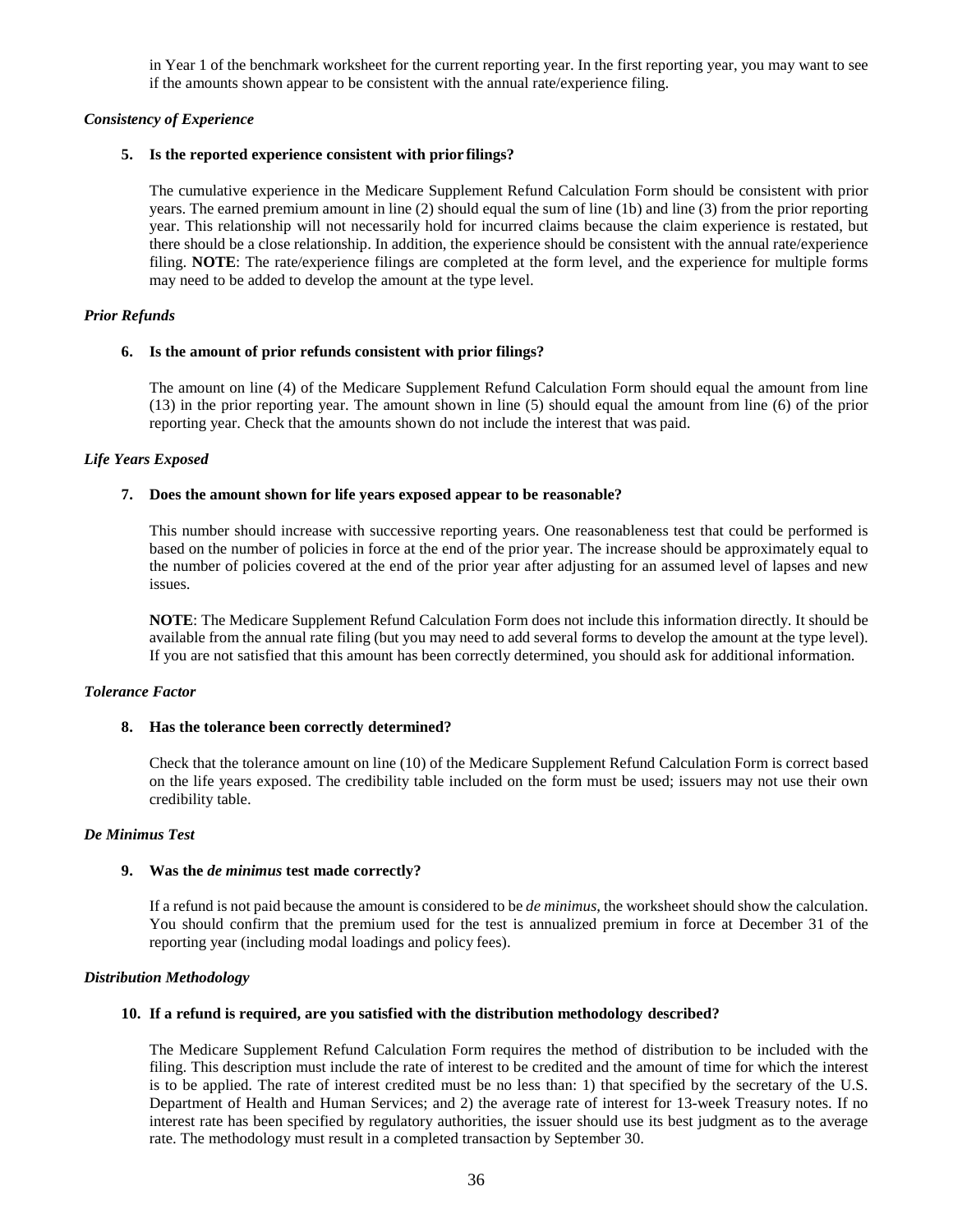**NOTE**: This deadline applies to a premium credit methodology also. For this reason, premium vouchers should not be used, as there is no guarantee as to *when* they would be used. Likewise, premium adjustments could not be used for modal premiums coming due after September 30.

# *Potential Forms*

You should also review how the refund/premium credits are allocated to the individual policyholders. Some potential methodologies are:

- Equal amount or percentage based on the premium in the reporting year. This may be the most reasonable approach.
- Equal percentage based on the length of time the policy is in force. This may be a reasonable approach if the refund has been delayed due to the *de minimus* test or low credibility.
- Unequal amounts/percentages. If this type of approach is used, justification for the unequal distribution must be provided. For example, was there one policy form within the type that contributed more to generating the refund?

It is recommended that the refund formula be consistent within a policy form, but variations of the formula may be justifiable between forms. However, it is not anticipated that the refund/credit would ever be completely eliminated for any subset of policyholders.

# *Certification*

# **11. Has the certification been completed?**

This section of the Medicare Supplement Refund Calculation Form must be completed showing an individual's name and title, not the issuer's name.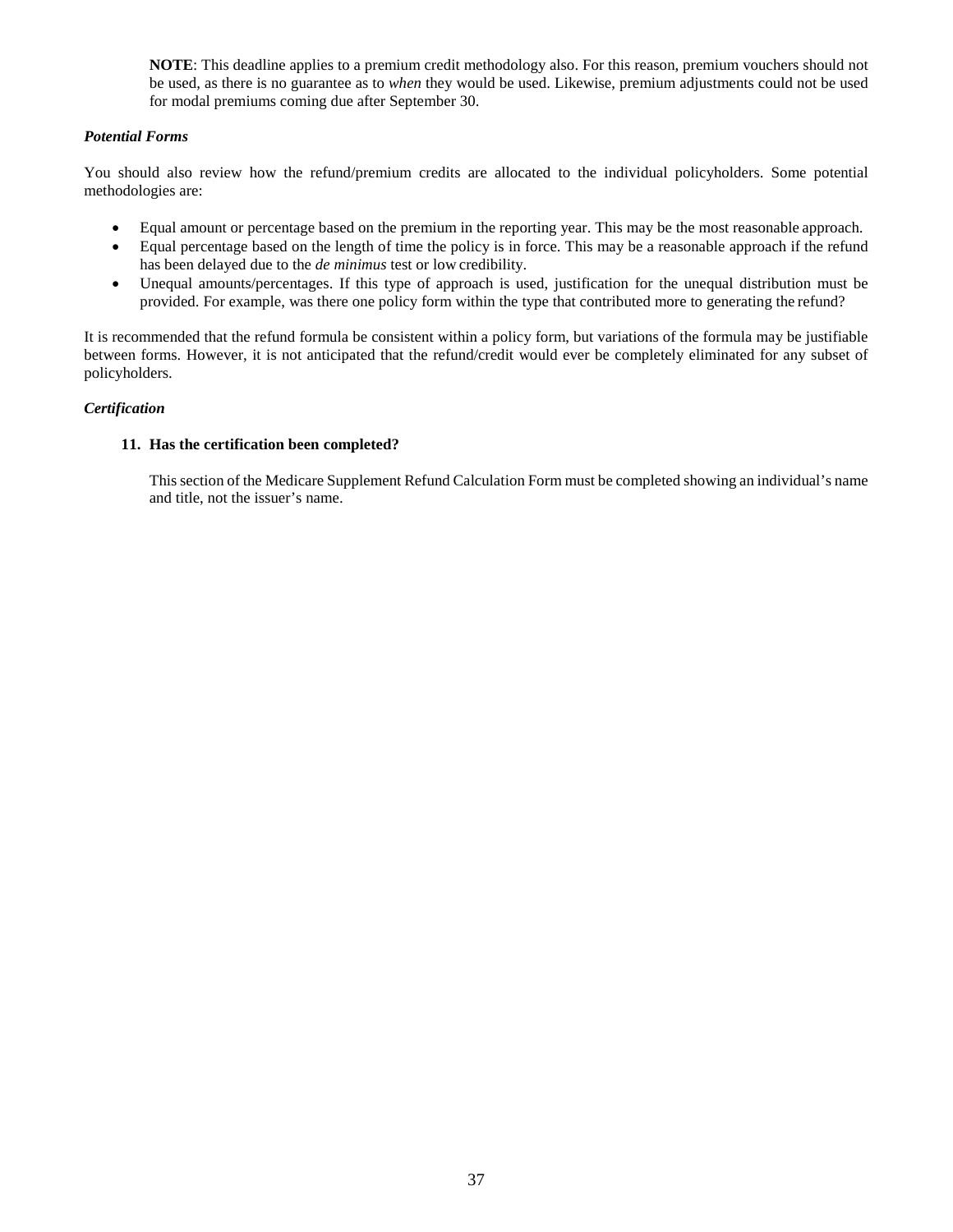# **SECTION VI: OTHER FILING REQUIREMENTS**

Each issuer must file the following experience reports on an annual basis. These reports are required by Model #651 and by federal statute.

## *Annual Financial Statement Experience Exhibit*

## **The Medicare Supplement Insurance Experience Exhibit**

This exhibit is contained in the annual financial statement and filed with the statement by March 1 each year. It contains information relative to loss ratios by policy form and state of issue. The form also includes information to satisfy the requirements of 42 U.S.C. § 1395ss(b)(1)(E). This section of the federal code requires each state to periodically (but at least annually) provide the secretary of the U.S. Department of Health and Human Services with a list containing the name and address of each issuer of Medicare supplement insurance in their state, including the name and number of such policies (including an indication of policies that have been previously approved, newly approved, or withdrawn from approval because the previous list was provided). This information is collected directly by the NAIC, compiled, and mailed to the states for comments and verification. The NAIC submits the report, including the states' comments and corrections, to CMS on behalf of the states.

# *Duplicative Policies*

# **The Form for Reporting Duplicative Medicare Supplement Policies**

Model #651, Section 22 requires issuers to report on or before March 1 each year the policy and certificate number and date of issue of any policyholder who has more than one Medicare supplement policy. This information should be used by the state insurance departments to determine compliance with the non-duplication provisions found in Model #651, Section 21B.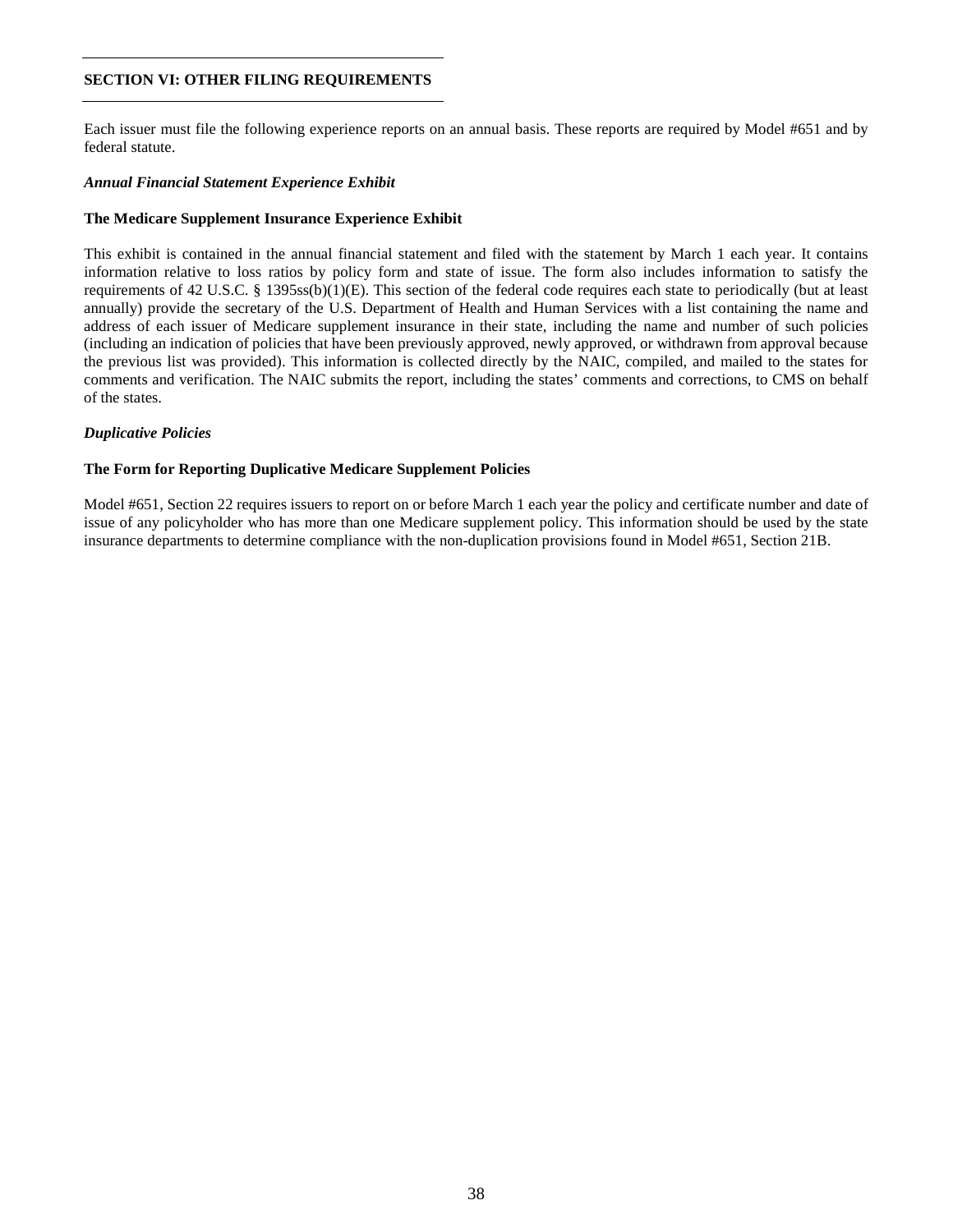#### **SECTION VII: MEDICARE SELECT**

# **INTRODUCTION**

The OBRA-90 amendments gave CMS authorization to designate 15 states that could approve Medicare SELECT policies. Federal legislation passed in 1995 extended the Medicare SELECT program to any of the 50 states that adopt the SELECT program, and to be effective until 1998. This was changed to permanent status in 1998.

Any benefit plan that conditions the payment of benefits on which providers are used may only be offered under the SELECT program. Therefore, typical health maintenance organization (HMO) or preferred provider organization (PPO) plans could not be offered as supplemental coverage to Medicare Part A and Part B after the effective date of OBRA-90. The following types of coverage are available as alternatives to Medicare Part A and Part B but are not subject to regulation as Medicare supplement coverage:

- Medicare risk contracts under Medicare Part C
- Medicare cost contracts
- Employer or union plans

# **SELECT BENEFIT PLANS**

The SELECT program provides a means of offering different delivery systems. SELECT policies do not offer additional benefits compared to non-SELECT policies. The usual standardized benefit plans apply for SELECT products. The benefit plan is defined by the benefits paid when network providers are used. That is, the in-network benefits must follow one of the standardized plans outlined in Model #651. The benefits that apply when non-network providers are used may be less than the network benefits.

For example, if Plan G is offered, the in-network benefits cover "core" services, the Part A deductible, skilled nursing coinsurance for day 21 to day 100, 100% of any Part B balance billing, and 80% of medically necessary foreign travel. The out-of-network benefits could cover any part of these costs. For example, the Part A deductible and Part B balance billing costs may not be paid if non-network providers are used. Alternatively, a SELECT policy may not cover **any** services if non-network providers are used.

## *Required Offers of Coverage*

Model #651, Section 10L states that at the time of initial purchase, a SELECT issuer must make available to each applicant for a SELECT policy or certificate the opportunity to purchase any non-SELECT Medicare supplement policy or certificate *otherwise offered by the issuer*. Clearly, if the issuer provides both SELECT and non-SELECT products, then the non-SELECT plans offered by the issuer must be made available to SELECT applicants at the time of initial purchase. If the SELECT issuer does not otherwise offer non-SELECT Medicare supplement coverage, such as an HMO, it would not be required to offer non-SELECT Medicare supplement coverage to SELECT applicants at the time of initial purchase.

Model #651, Section 10M states that at the request of the individual insured under a SELECT plan, the SELECT issuer shall make available to the individual the opportunity to purchase a non-SELECT Medicare supplement policy or certificate *offered by the issuer* that has comparable or lesser benefits. The issuer is prohibited from requiring evidence of insurability if the request is made within six months after the effective date of the SELECT plan. If the SELECT issuer does not otherwise offer non-SELECT Medicare supplement coverage, such as an HMO, it would not be required to provide non-SELECT Medicare supplement coverage to SELECT insureds. A SELECT policy may not offer a plan to newly eligible individuals that covers any part of the Medicare Part B deductible.

Because some SELECT issuers do not otherwise offer non-SELECT Medicare supplement coverage, it is important that, in those cases, the SELECT applicants be made clearly aware of the coverage limitations of these plans. For example, if a SELECT insured is afforded coverage through an HMO and the HMO does not offer non-SELECT Medicare supplement coverage, the insured should know that if he or she moves out of the HMO's service area or wants to change providers to one that is not a panel provider, the SELECT coverage will not be available to the insured. However, Medicare coverage would still continue. Model #561, Section 10I requires such disclosures, and SELECT states should strongly require such disclosures.

# **REQUIREMENTS**

The requirements a SELECT product must meet are: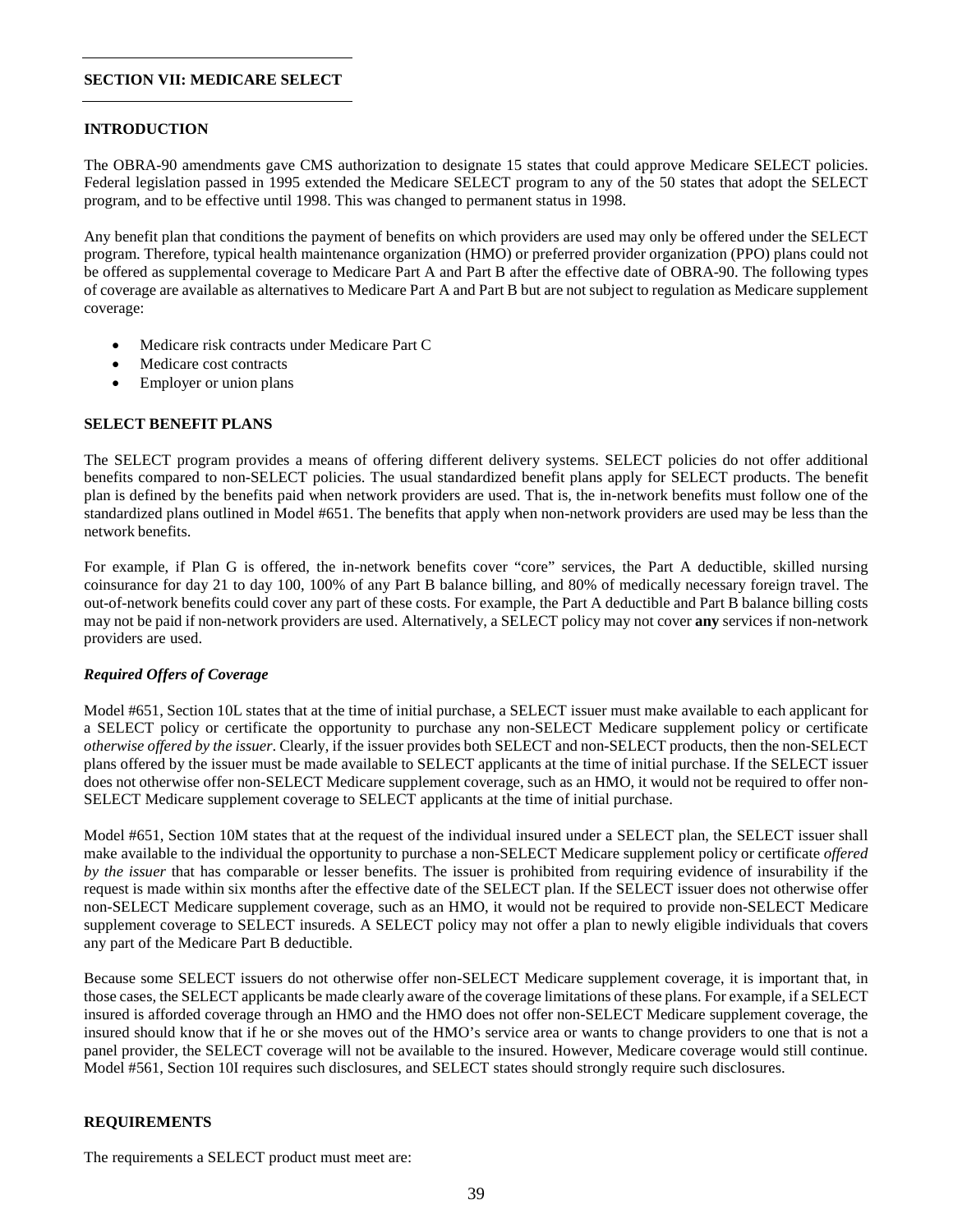# *Plan of Operation*

• File a plan of operation. This plan covers such topics as access, quality assurance, and disclosure of policy restrictions and coverage options. In addition, proposed changes to the plan of operation must be filed prior to implementing the changes.

# *Network List*

File updated lists of network providers quarterly.

# *Non-SELECT Option*

• Allow an applicant any non-SELECT policy that the issuer offers. Also, allow an insured, upon request made after at least six months of coverage, the opportunity to change to any non-SELECT plan the issuer offers that has comparable or lesser benefits without evidence of insurability. **NOTE**: The issuer may not offer any non-SELECT policy; this is not interpreted to be a violation of requirements of Model #651.

# *Continuation of Coverage*

• Provide for continuation of coverage if the SELECT program is discontinued. If the issuer's license with the state allows a non-SELECT policy to be offered, the issuer must meet this requirement. However, some states do not allow HMOs to offer indemnity types of benefits. Prior to approval of a carrier to offer a SELECT program, provisions must be in the plan of operation to allow for the continuation of coverage if the SELECT program is not renewed federally, either with the HMO or outside the HMO (with another carrier, for example).

# *New Form Filing*

• File anticipated loss ratios and rate development for a new policy form. This requirement is the same as for non-SELECT plans.

# *Annual Filing*

• File rates and experience annually. This requirement is the same as for non-SELECT plans.

# *Rate Increase Filing*

• File for rate increases. This requirement is the same as for non-SELECT plans.

# *Refund Filing*

File the rate refund form. This requirement is the same as for non-SELECT plans.

Special data considerations for these filings are discussed for the remainder of this section.

# **DATA CONSIDERATIONS**

SELECT policies are distinguished from non-SELECT policies only in that they provide for reduced benefits if non-network providers are used. Therefore, the same types of data and information should be available for both types of policies. This may present a departure from traditional data captured by an HMO.

# *New Form Filing*

For example, the rate filing for a new policy form must demonstrate that the anticipated loss ratio over the life of the policy and the expected loss ratio in the third policy year both meet the minimum required. This means that data must be presented on a policy duration basis, not the capitation premium development used by an HMO. If underwriting is performed, the assumed selection factors and lapse rates must be identified in order to make the demonstrations required.

# *Annual Filing/Rate Revision Filing*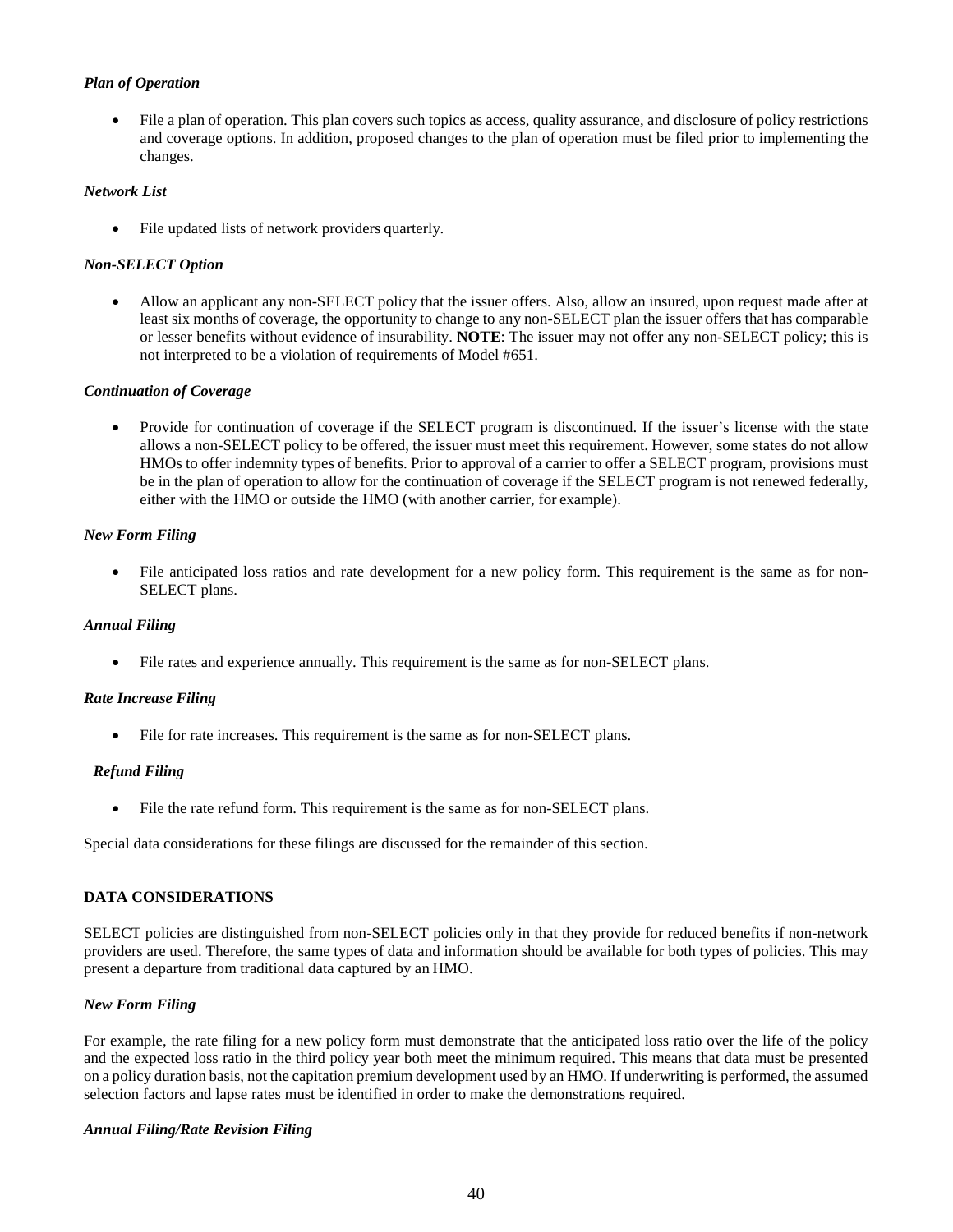Requests for rate revisions and the annual rate/experience filing will also require data to be presented in a manner other than the traditional capitation methodology. As noted in Section III and Section IV, historical experience by policy year or calendar year of issue is required for these filings.

# *Refund Filing*

The refund filing will require that data by issue year be available to complete both the benchmark ratio and experience ratio calculations.

# *Incurred Claims Definitions*

Loss ratios in Model #651 are defined to be the ratio of incurred claims experience or incurred health care expenses to earned premium. Model #651, Section 5D defines "health care expenses" as those expenses associated with the delivery of health care services and expressly excludes the following costs: home office and overhead; advertising; commissions; taxes; capital; administrative; and claims processing.

It is recognized that some HMO expenses are valid health care expenses, but are not readily allocated to an issue-year basis. Examples are capitations, withholds, and physician incentive payments based on non-physician services (e.g., hospital utilization).

# *Capitations*

A capitation could be allocated on the same basis as it is paid to specific policies that have been previously assigned to a calendar year of issue. This approach would not give any recognition to any anticipated durational difference in claims (i.e., it will not recognize any selection impact). An issuer may wish to identify in advance a more refined method of allocation that would recognize expected selection. Any method used should be consistent from year to year.

# *Withholds and Other Incentive Payments*

Withhold and other incentive payments are paid based on each physician's experience. It is generally not possible to allocate the amount paid to a specific member or, therefore, issue year. For these types of payments, an acceptable method of allocation would be a pro rata amount based on the total amount of withhold or incentive to total incurred claims or capitation. In order to assess if a more refined methodology could be possible, a complete description of how the withhold or incentive payment is made should be requested.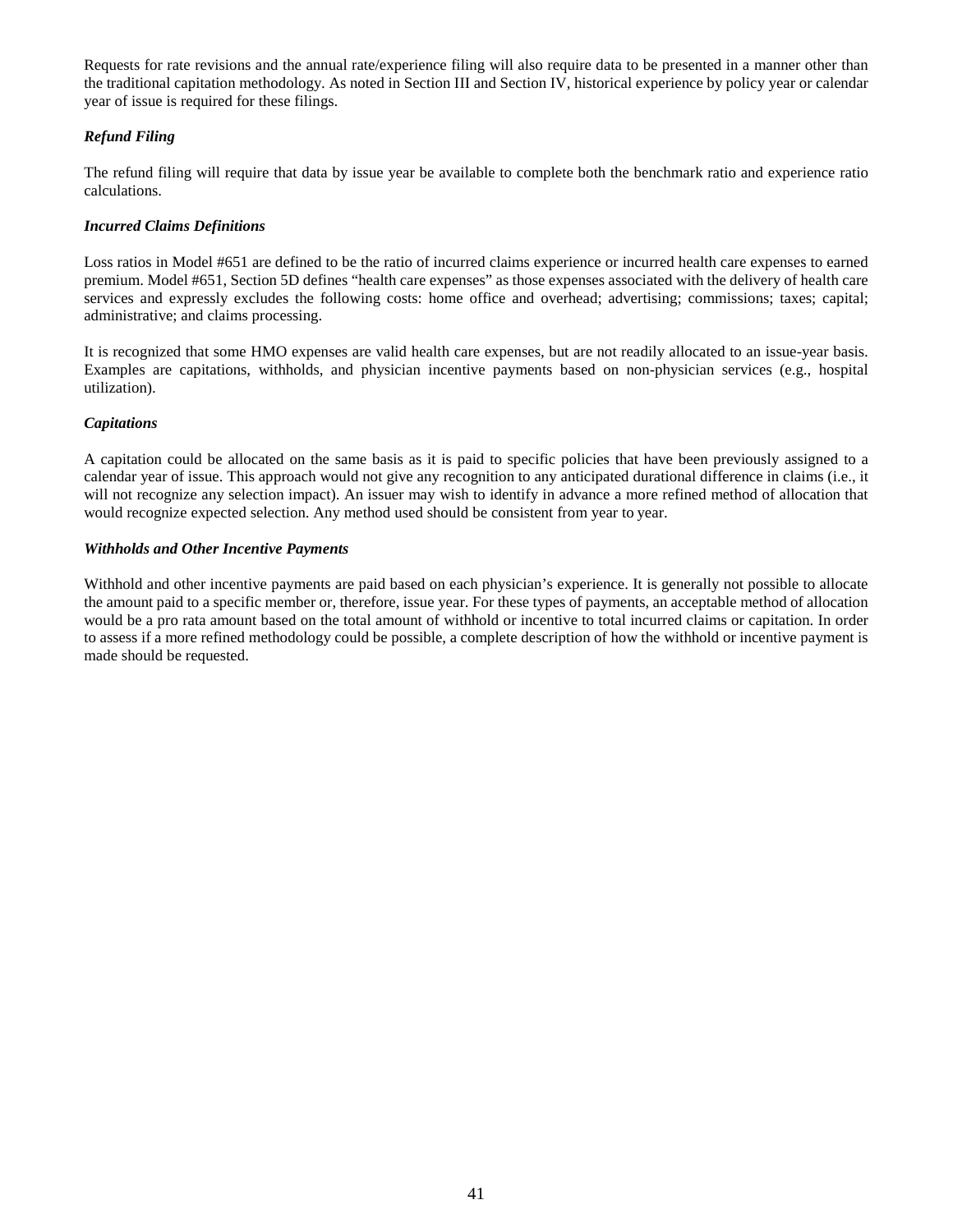# **SECTION VIII: HISTORICAL MATERIAL**

The following material was a part of prior versions of this manual. It may have some limited relevance when reviewing the prior operations of a block of Medicare supplement business. As such, it has been retained by moving it from the location noted to this "Historical Material" section so that the material is not lost.

## **Relocated from Section I**

# OVERVIEW AND PURPOSE OF THE MANUAL

## #6: Requirements under the Medicare Modernization Act of 2003

In 2004 the Model Regulation was revised to reflect requirements of the MMA applicable to beneficiaries who enroll in Part D (the new Medicare prescription drug program) of Medicare. Changes to the Model include:

- Stripping all prescription drug benefits from any Medicare supplement plan with an insured that enrolls in Part D after December 31, 2005.
- Prohibiting Medicare supplement issuers from offering prescription drug benefits to new enrollees after December 31, 2005. (This includes plans H, I, J, high-deductible J, and the prescription drug plans in Minnesota, Wisconsin, and Massachusetts.)
- Creating two new Medicare supplement plans, "K" and "L."

If an individual is covered under a Medicare supplement plan with prescription drug benefits and *does not* enroll in Part D, the issuer must continue to renew the plan with the prescription drug benefits.

If an individual is covered under a Medicare supplement plan with prescription drug benefits and *does* enroll in Part D, the issuer must give the insured two options:

- 1. Lapsing the existing policy and purchasing Plan A, B, C, F, K or L on a guaranteed issue basis.
- 2. Keeping the existing policy and eliminating the drug benefits effective with the date their drug coverage starts under Part D.

If option 2 is selected, the issuer must adjust the premium of the stripped-out plan appropriately to reflect the reduced benefits (see section III of this manual). Note that if the insured does not notify the issuer in advance, the issuer is required to refund the portion of premiums paid for prescription drug benefits from the effective date of Part D coverage for the insured. The refund may be reduced by claims already paid on prescription drug benefits incurred after the effective date of Part D coverage, but not below zero.

# **Relocated from Section II**

# EFFECTIVE DATE ISSUES

Is there any flexibility in the effective dates? *[pertaining to effective dates of 1990 Plans versus pre-standardization plan]*

Generally, no. However, administrative flexibility is allowed to carriers in two instances where the policyholders will benefit.

If a carrier wishes to use a common SSAA-94 effective date for a group of states (all of which have a SSAA-94 date equal to or later than the one chosen by the carrier for administrative simplicity) in the accumulation of experience for loss ratios and/or refunds, this should be acceptable.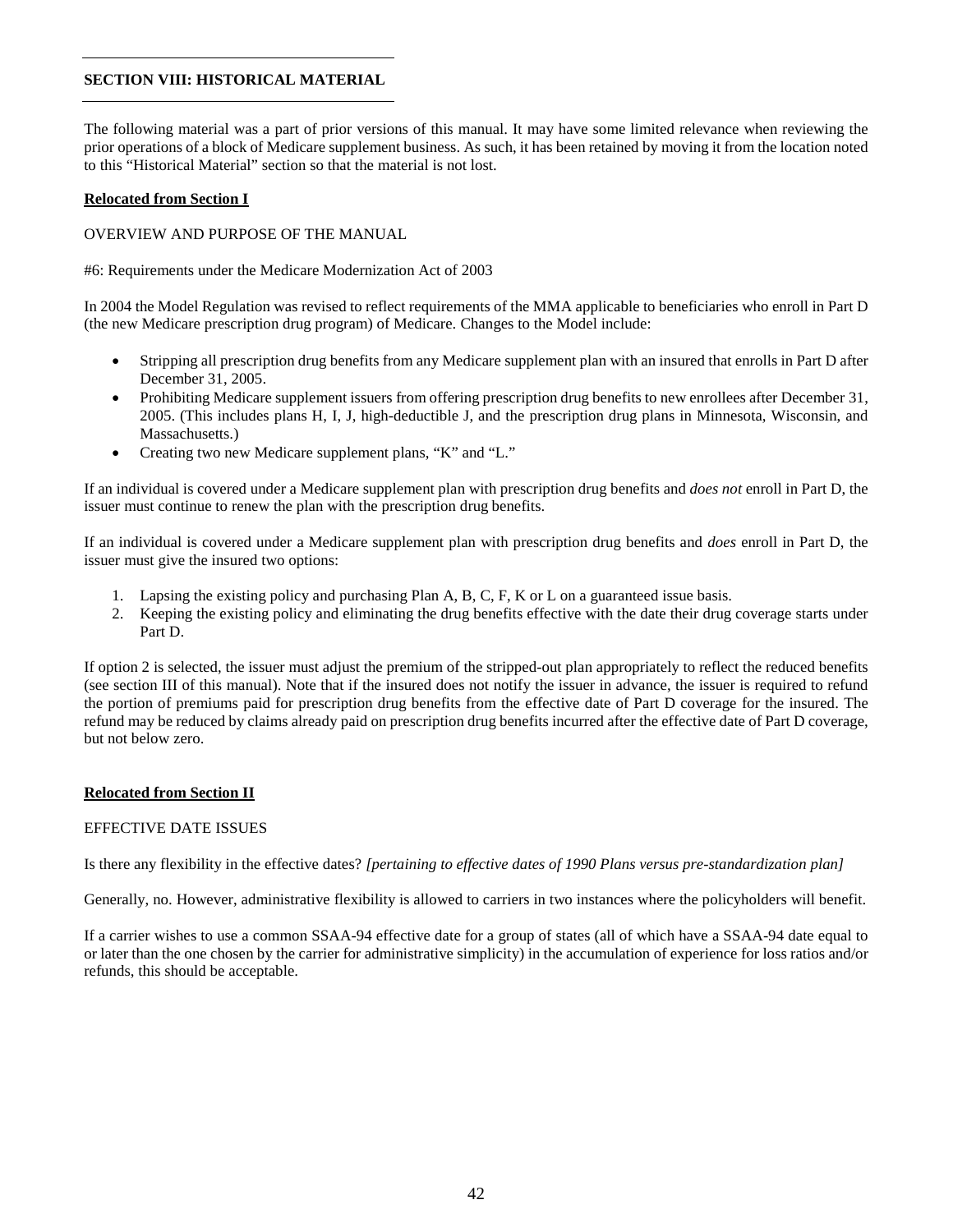# **Relocated from Section III**

# HOW DOES A REGULATOR KNOW IF ASSUMPTIONS ARE REASONABLE?

*Relative Costs by Age [These* were *originally developed in 1992 and updated in 1996 but have not been updated thereafter. Thus, they have historical relevance but may not be appropriate for current use.]*

The relative cost by age is also subject to differences among carriers and changes over time. However, it is likely to be somewhat more stable than the other factors. The relative cost by attained age (in five-year age groups) is shown for the basic kinds of Medicare supplement plans in the following table.

# **These tables are intended to be illustrative and are for comparison purposes.**

| <b>Medicare Supplement</b><br><b>Claim Costs by Attained Age</b><br>(Relative to Age Group 75-79) |          |        |            |         |  |
|---------------------------------------------------------------------------------------------------|----------|--------|------------|---------|--|
|                                                                                                   | Hospital | Part B | <b>SNF</b> | $R_{x}$ |  |
| 65-69                                                                                             | 0.76     | 0.68   | 0.30       | 1.00    |  |
| 70-74                                                                                             | 0.90     | 0.91   | 0.54       | 1.00    |  |
| 75-79                                                                                             | 1.00     | 1.00   | 1.00       | 1.00    |  |
| 80-84                                                                                             | 1.19     | 1.05   | 1.76       | 1.00    |  |
| $85+$                                                                                             | 1.36     | 1.05   | 3.83       | 1.00    |  |

Note that the relative slope of the costs varies dramatically by kind of benefit. Therefore, the rate relativities by age for a standardized plan will depend upon which benefits are included. This is illustrated in the following table.

| <b>Relative Attained Age Cost</b><br>(by Standardized Plan) |        |                   |        |  |  |
|-------------------------------------------------------------|--------|-------------------|--------|--|--|
|                                                             | Plan A | Plan C and Plan F | Plan J |  |  |
| 65-69                                                       | 0.69   | 0.69              | 0.78   |  |  |
| 70-74                                                       | 0.91   | 0.89              | 0.93   |  |  |
| 75-79                                                       | 1.00   | 1.00              | 1.00   |  |  |
| 80-84                                                       | 1.06   | 1.11              | 1.07   |  |  |
| $85+$                                                       | 1.08   | 1.25              | 1.14   |  |  |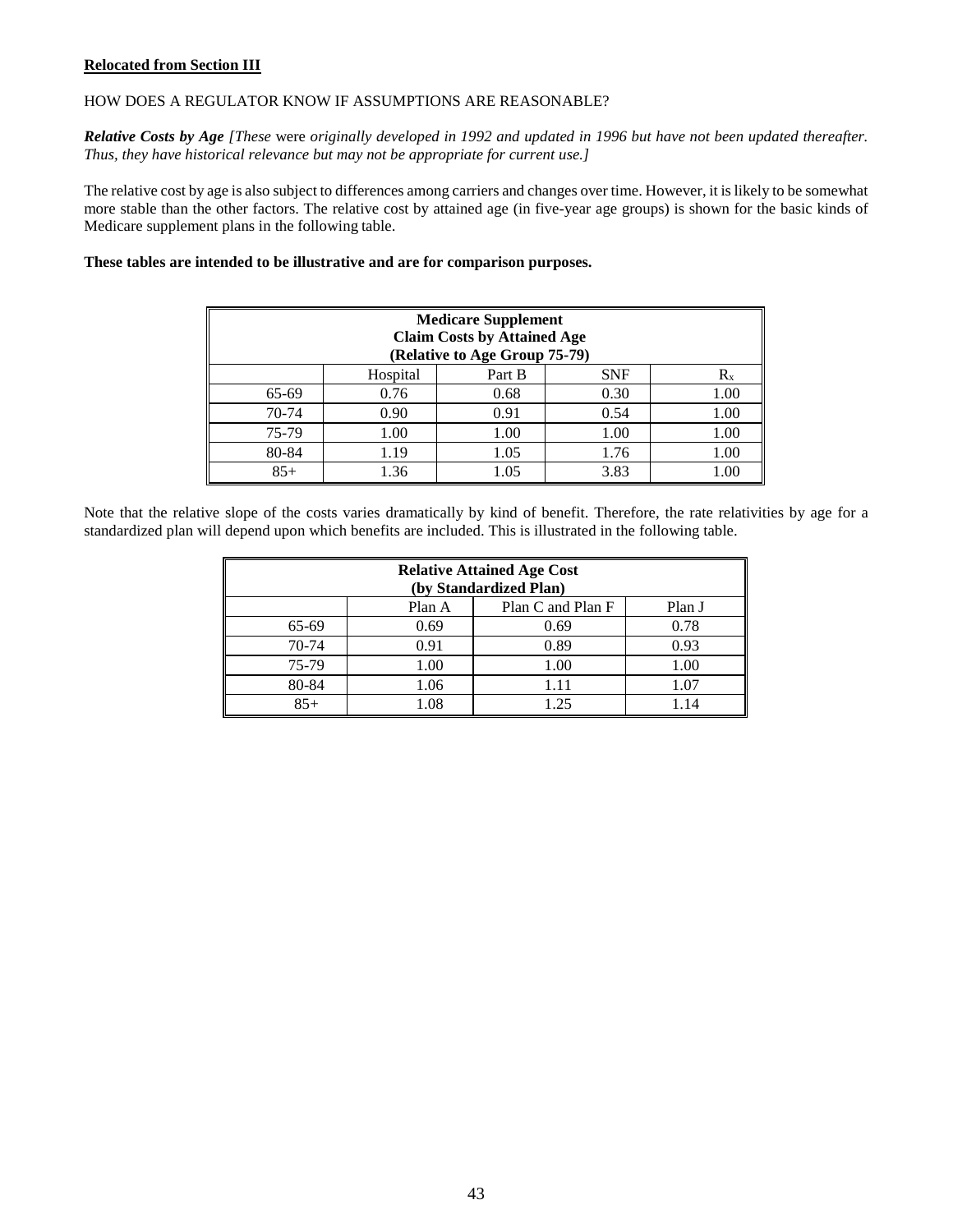# **APPENDIX A Medicare Supplement Assumption Summary**

| <b>Company Name</b>                                                   |  |  |
|-----------------------------------------------------------------------|--|--|
| Plan(s)                                                               |  |  |
| Form Number                                                           |  |  |
| <b>Rating Period</b>                                                  |  |  |
| <b>Issue or Attained</b>                                              |  |  |
| Loss Ratio Std (65% or 75%)                                           |  |  |
| <b>Trend Rate</b>                                                     |  |  |
| <b>Investment Income Rate</b>                                         |  |  |
| <b>Commission Schedule</b><br>Year 1<br><b>Year 2-6</b><br>Year $7 +$ |  |  |
|                                                                       |  |  |
| Lapse Rates<br>Year 1<br>Year 2                                       |  |  |
| Year 3<br>Year 4                                                      |  |  |
| Year 5                                                                |  |  |
| Year 10<br>Year 15                                                    |  |  |
|                                                                       |  |  |
|                                                                       |  |  |
|                                                                       |  |  |
| Average Annual Premium                                                |  |  |
| <b>Durational Loss Ratios</b><br>Year 1<br>Year 2                     |  |  |
| Year 3                                                                |  |  |
| Year 4<br>Year 5                                                      |  |  |
| Year 7                                                                |  |  |
| Year 10<br>Year 15                                                    |  |  |
|                                                                       |  |  |
|                                                                       |  |  |
|                                                                       |  |  |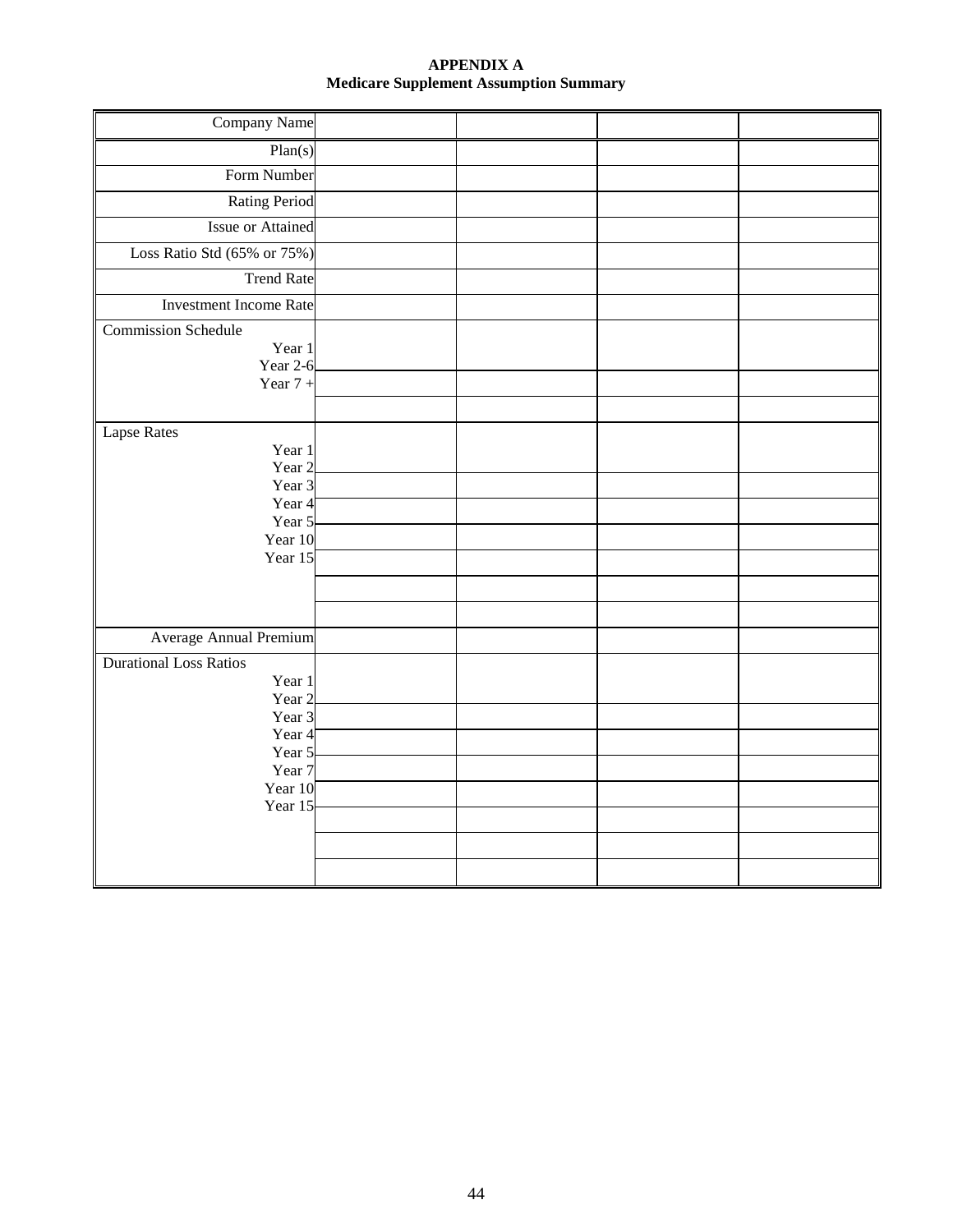| <b>APPENDIX B</b>                                                       |
|-------------------------------------------------------------------------|
| Summary of Information to Include in Annual Rate and Loss Ratio Filing, |
| <b>New Policy Filing and Rate Revision Filing</b>                       |

| Description                     | Annual Rate/Loss        | New Policy Filing       | <b>Rate Revision</b>    |
|---------------------------------|-------------------------|-------------------------|-------------------------|
|                                 | Ratio Filing            |                         | Filing                  |
| Purpose of Filing (a)           | $\mathbf X$             | $\mathbf X$             | X                       |
|                                 |                         |                         |                         |
| General Description             |                         |                         |                         |
| <b>Issuer Name</b>              | $\mathbf X$             | $\mathbf X$             | $\mathbf X$             |
| Form Number                     | $\mathbf X$             | $\mathbf X$             | $\mathbf X$             |
| Policy Type                     | $\overline{\mathbf{X}}$ | $\mathbf X$             | $\mathbf X$             |
| <b>Benefit Description</b>      | $\overline{\mathbf{X}}$ | $\overline{X}$          | $\overline{X}$          |
| <b>Renewal Provision</b>        | X                       | $\mathbf X$             | $\mathbf X$             |
| Marketing Method                | $\overline{\mathbf{X}}$ | $\overline{X}$          | X(b)                    |
| <b>Underwriting Method</b>      | $\overline{\text{X}}$   | X                       | X                       |
| Preexisting Condition Excl.     | X                       | $\mathbf X$             | $\mathbf X$             |
| Issue-Age Limits                | $\overline{\mathbf{X}}$ | $\overline{X}$          | $\overline{X}$          |
| <b>Premium Basis</b>            | $\overline{\text{X}}$   | $\overline{\textbf{X}}$ | $\overline{X}$          |
| Actuary's Name, etc.            | $\mathbf X$             | $\mathbf X$             | $\mathbf X$             |
| Domicile State Approval         |                         | $\overline{X}$          | $\mathbf X$             |
| Multiple Forms by plan/type?    |                         | $\mathbf X$             |                         |
| <b>Group Conversion</b>         |                         | $\mathbf X$             |                         |
| (Method/Form)                   |                         |                         |                         |
|                                 |                         |                         |                         |
| Rate Methodology/Assumptions    |                         |                         |                         |
| General Method                  |                         | $\mathbf X$             | $\mathbf X$             |
| Priced w/Trend/Selection?       |                         | $\mathbf X$             | $\mathbf X$             |
| Priced w/ Rate Increases?       |                         | $\mathbf X$             | $\mathbf X$             |
| <b>Commission Rates</b>         |                         | $\overline{X}$          | X                       |
| <b>Replacement Commissions</b>  |                         | $\overline{X}$          | $\mathbf X$             |
| Lapse Assumption                |                         | $\overline{\mathbf{X}}$ | $\mathbf X$             |
| Morbidity Assumption            |                         | $\overline{X}$          | $\mathbf X$             |
| <b>Interest Assumption</b>      |                         | $\mathbf X$             | $\mathbf X$             |
| <b>Expense Assumptions</b>      |                         | $\mathbf X$             |                         |
| Reflect Pre-funding?            |                         |                         | $\mathbf X$             |
|                                 |                         |                         |                         |
|                                 |                         |                         |                         |
| Equivalence of Change in Rating |                         |                         | $\mathbf X$             |
| Methodology                     |                         |                         |                         |
|                                 |                         |                         |                         |
| Scope/Reason for Request        |                         |                         |                         |
| Overall Increase                |                         |                         | $\mathbf X$             |
| Variations by Cell              |                         |                         | $\mathbf X$             |
| <b>Effective Date</b>           |                         |                         | $\overline{\mathbf{X}}$ |
| Timing                          |                         |                         | X                       |
|                                 |                         |                         |                         |
| <b>Rates and Rating Factors</b> |                         |                         |                         |
| Current                         | $\mathbf X$             |                         | $\mathbf X$             |
| Proposed                        |                         | X                       | X                       |
| Period Rates Apply              | $\mathbf X$             | $\mathbf X$             | $\overline{X}$          |
|                                 |                         |                         |                         |
| Average Annual Premium (incl.   |                         | $\mathbf X$             | X(c)                    |
| mix by cell)                    |                         |                         |                         |
|                                 |                         |                         |                         |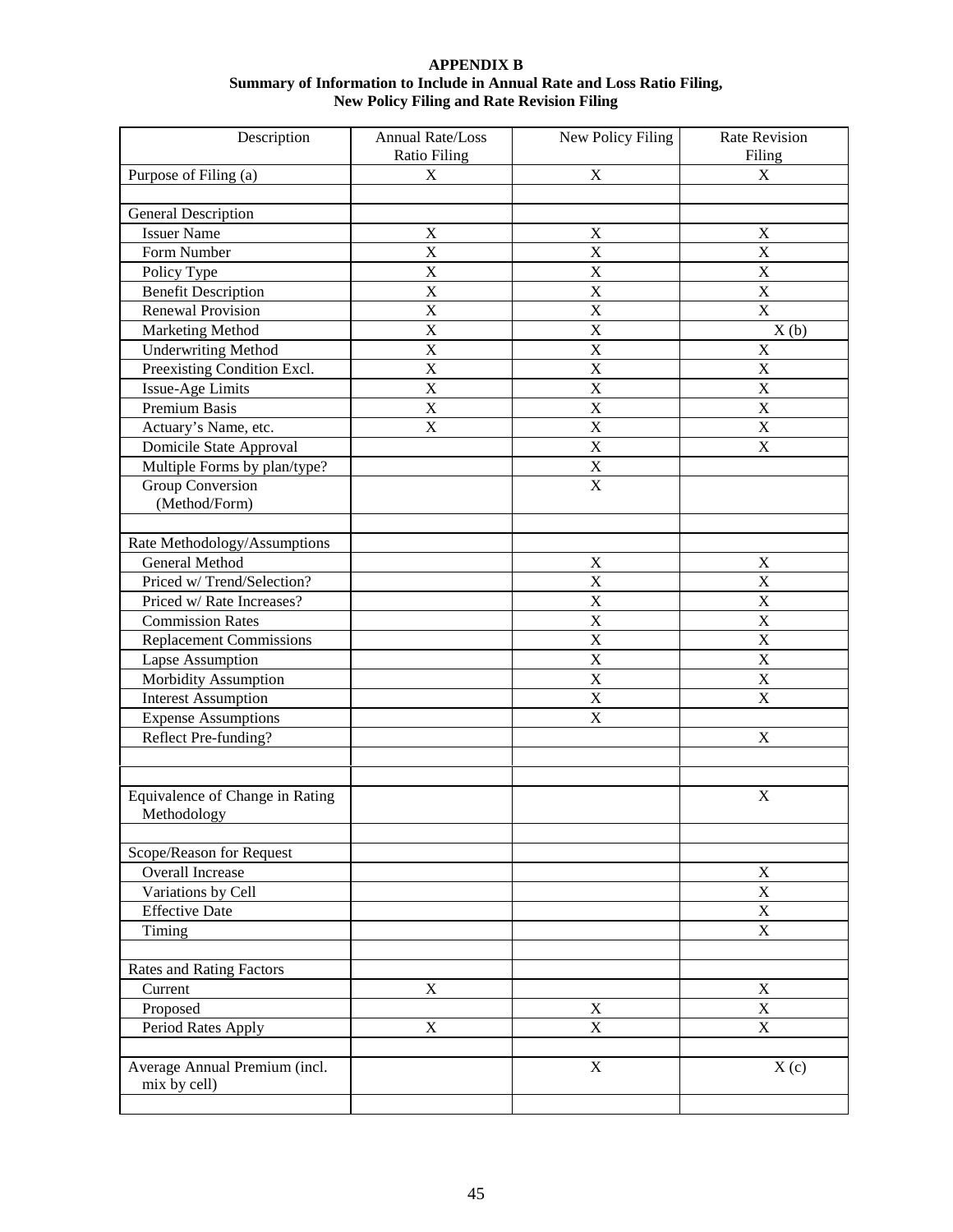| Description                                  | Annual Rate/Loss<br><b>Ratio Filing</b> | New Policy Filing         | <b>Rate Revision</b><br>Filing |
|----------------------------------------------|-----------------------------------------|---------------------------|--------------------------------|
| Rate History (5 yrs.) (amount and<br>timing) | $\mathbf X$                             |                           | $\mathbf X$                    |
|                                              |                                         |                           |                                |
| <b>In-Force Counts</b>                       |                                         |                           |                                |
| Since Inception                              | $\mathbf X$                             |                           | $\mathbf X$                    |
| <b>State and National</b>                    | X                                       |                           | X                              |
|                                              |                                         |                           |                                |
| <b>Historical Incurred Claims</b>            |                                         |                           |                                |
| By Iss. Yr and Cal. Yr (d)                   | $\mathbf X$                             |                           | $\mathbf X$                    |
| <b>State Basis</b>                           | X                                       |                           | $\mathbf X$                    |
| National Basis (e)                           | $\overline{X}$                          |                           | X                              |
|                                              |                                         |                           |                                |
| <b>Historical Earned Premium</b>             |                                         |                           |                                |
| By Iss. Yr and Cal. Yr (d)                   | $\mathbf X$                             |                           | $\mathbf X$                    |
| <b>State Basis</b>                           | X                                       |                           | X                              |
| National Basis (e)                           | X                                       |                           | X                              |
|                                              |                                         |                           |                                |
| <b>Loss Ratio Projection</b>                 |                                         |                           |                                |
| Definition                                   | $\mathbf X$                             | $\mathbf X$               | $\mathbf X$                    |
| <b>Base Period</b>                           | $\boldsymbol{\mathrm{X}}$               |                           | X                              |
| Lapse Assumption                             | X                                       | $\mathbf X$               | $\mathbf X$                    |
| <b>Claim Trend Assumption</b>                | X                                       | X                         | X                              |
| Att.-Age/Selec. Adjustments                  | X                                       | $\mathbf X$               | $\mathbf X$                    |
| <b>Future Rate Increases?</b>                | X                                       | X                         | $\mathbf X$                    |
| <b>Interest Assumption</b>                   | X                                       | X                         | X                              |
| With and w/o rate change                     |                                         |                           | $\mathbf X$                    |
|                                              |                                         |                           |                                |
| Loss Ratio Demonstration (f)                 | X (Min./Filed)                          | $X$ (Min.)                | X (Filed)                      |
|                                              |                                         |                           |                                |
| <b>Actuarial Certification</b>               | $\boldsymbol{\mathrm{X}}$               | $\boldsymbol{\mathrm{X}}$ | $\boldsymbol{\mathrm{X}}$      |

Notes to Appendix B:

- (a) Each filing serves a different purpose. The annual rate and loss ratio filing must file the rates for approval and demonstrate loss ratio compliance with the minimum standards in the regulation. A new policy filing must describe the rate development and demonstrate compliance with minimum loss ratios. A rate revision filing must describe how and why the rate revision is requested and demonstrate compliance with the originally filed loss ratios.
- (b) The rate revision filing must also indicate whether the policy is a closed block of business.
- (c) This should be shown both before and after the rate revision.
- (d) Alternatively, the data could be presented by calendar year of issue and calendar experience.
- (e) The national data need only be provided if the projections and/or rates are derived from national experience.
- (f) The loss ratio demonstration varies for each filing. The new form filing and annual filing must both demonstrate compliance with the minimum standards. Because the annual filing also covers approval of rates, it should also indicate the anticipated loss ratio when the policy form was filed. The rate revision filing must demonstrate compliance with the anticipated loss ratio when the policy form was filed. The new form filing must also illustrate the expected loss ratio for at least the first 10 years and indicate any variations by age.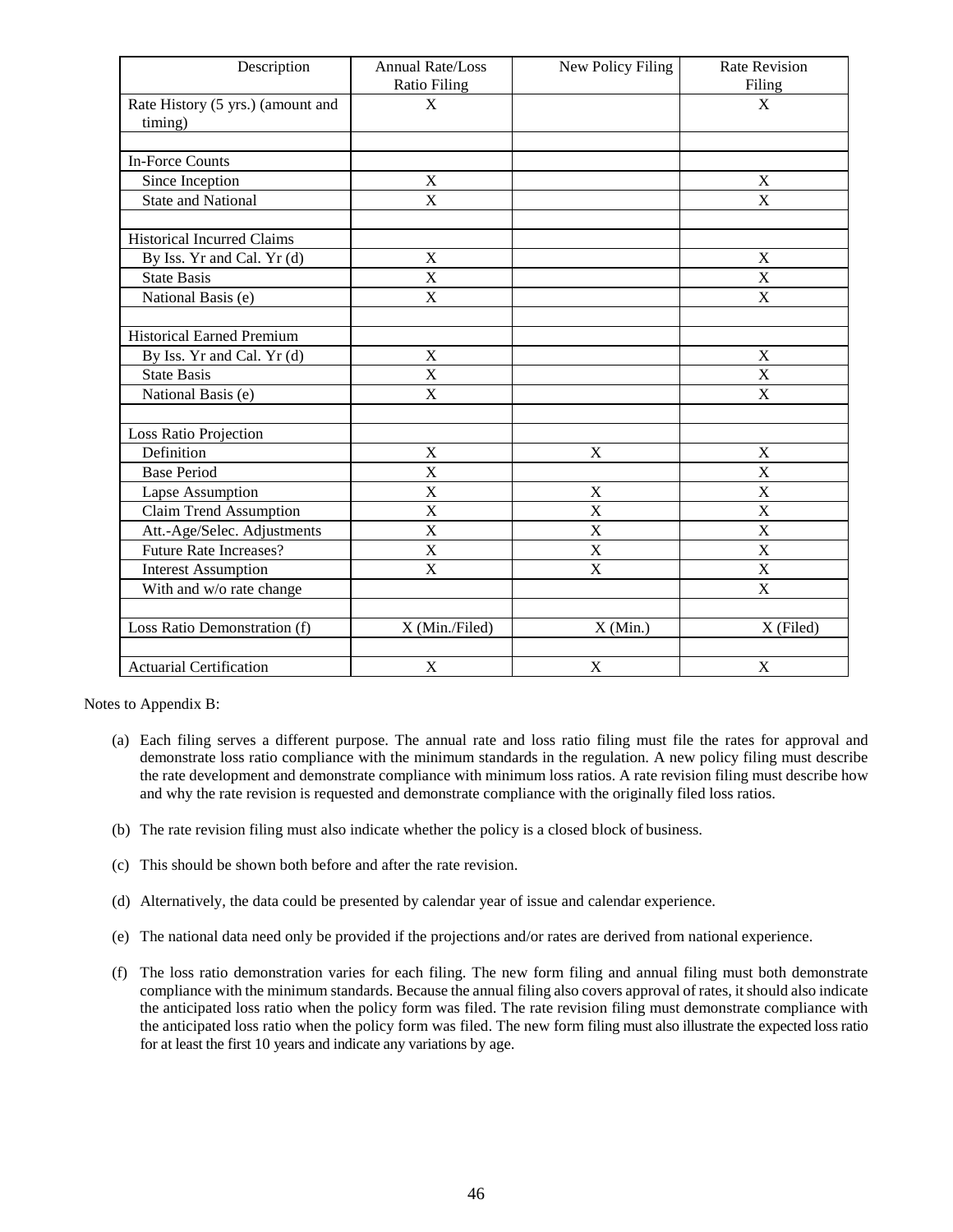# **APPENDIX C Refund Calculation Factor Development**

# **Assumptions**

- 1. Loss ratios achieved over 15 years.
- 2. Policies are issued July 1 of the issue year.
- 3. 10% trend in premiums and claims.
- 4. Loss ratios by policy year: 40%, 55%, 65%, 67%, 69%, 71%, 73%, 75%, 76% for three years, and 77% for the remainder.
- 5. Lapse rates for each year: 30%, 25%, 20% for three years and 17% thereafter. Lapses are assumed to occur at the end of the year.

# **Methodology**

The earned premium factor is applied to the first calendar year earned premium (1/2 policy year) to derive the appropriate cumulative expected earned premium based on the above assumptions. The benchmark incurred claims are derived by applying the assumed loss ratios by duration, and the cumulative loss ratio is the ratio of the sums.

# **Sample Factor Calculation (Year 3)**

For example, for each dollar of earned premium in the issue year, the expected cumulative earned premium factor (4.175) and the cumulative loss ratio (.493) in the third calendar year are calculated as follows:

| Calendar Year                                                        | <b>Benchmark Earned</b><br>Premium | Loss Ratio | Benchmark<br>Incurred<br>Claims |
|----------------------------------------------------------------------|------------------------------------|------------|---------------------------------|
| $1(1/2)$ year assumed)                                               | 1.000                              | .40        | .4000                           |
| $+2$ , 1st Half                                                      | $+1.000$                           | .40        | .4000                           |
| $+2$ , 2nd Half<br>premium rate 1.100<br>x persistency rate x.7      | $+.770$                            | .55        | .4235                           |
| $+3$ , 1st Half<br>premium rate 1.100<br>x persistency rate x.7      | $+.770$                            | .55        | .4235                           |
| $+3$ , 2nd Half<br>premium rate 1.210<br>x persistency rate .7 x .75 | $+ .635$                           | .65        | .4128                           |
| <b>Total</b>                                                         | 4.175                              |            | 2.0598                          |
| <b>Cumulative Loss Ratio Factor</b><br>(Year 3)                      |                                    | .493       |                                 |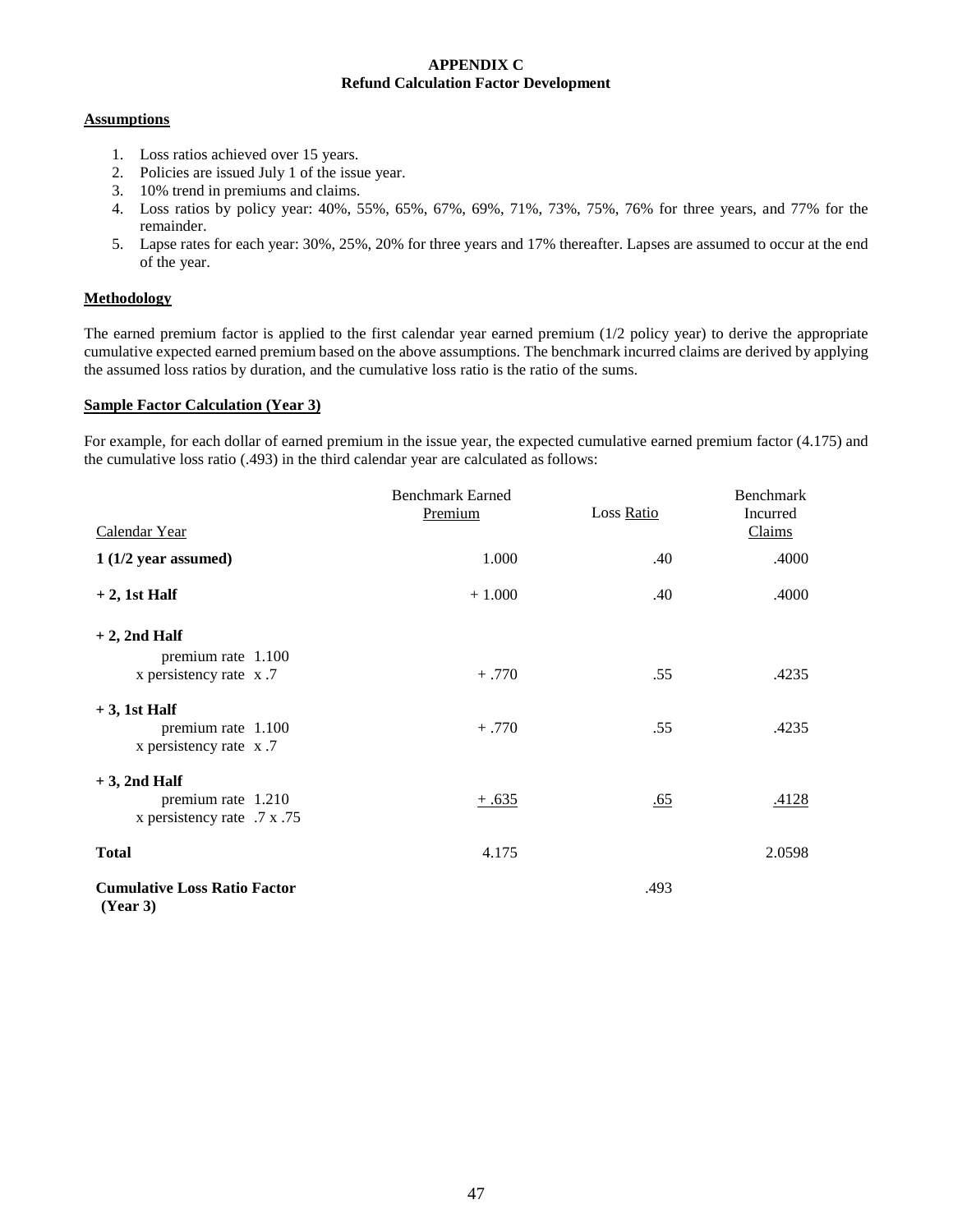# **APPENDIX D Refund Filing Example**

# **ASSUMPTIONS**

This example assumes that the information in this manual is being adhered to as shown. Both the data that the issuer has and the completion of the benchmark worksheets and Medicare Supplement Refund Calculation Forms are provided. The assumptions underlying this example are:

Company ABC is licensed in two states (A and B). The new Medicare regulation became effective on July 1, 1992, in State A and on May 1, 1992, in State B. Besides a block of pre-standardized business, Company ABC began issuing standard Plan A and Plan F on May 1, 1992. Plan A and Plan F are marketed to individuals on both an agency basis and direct response basis. No business has been issued in Plan A through direct response.

Each year, Company ABC would file three refund forms in each state: In-Force; Plan A; and Plan F (all individual).

# *Reporting Year 1992*

Table 1 presents Company ABC's experience data at the end of 1992. Because this is the year in which the refund provision of the new regulation became effective, no refund filing is required (all first-year business is excluded from the refund calculation).

# *Reporting Year 1993*

Table 2 presents Company ABC's experience data at the end of 1993. **NOTE**: The incurred claims estimates for 1992 are different from Table 1. This is because the incurred claims should be restated based on claim runoff plus an amount for claims not yet paid.

Table 3 represents the benchmark worksheets and Medicare Supplement Refund Calculation Forms that should be filed in State A. There are two pages for each of the three "plans" being filed (In-Force, Plan A and Plan F). Table 3.1 is the benchmark worksheet and Table 3.2 is the Medicare Supplement Refund Calculation Form.

For simplicity of presentation, the filings in State B are not included here. The primary difference from State A is the earlier effective date, which would result in the issues from May 1, 1992, through June 30, 1992, being included with the standardized forms instead of the in-force block.

**NOTE**: No refund is required for the in-force block, as Ratio 2 exceeds Ratio 1. No refund is required for Plan A, as Ratio 3 exceeds Ratio 1. A refund is required for Plan F (and it exceeds the *de minimus* test).

# *Reporting Year 1994*

Table 4 presents Company ABC's experience data at the end of 1994. **NOTE**: Incurred claims have been restated.

Table 5 presents the benchmark worksheets (Tables 5.1) and Medicare Supplement Refund Calculation Forms (Tables 5.2) that should be filed in State A.

No refund is required for the in-force block, as Ratio 2 exceeds Ratio 1. No refund is required for Plan A, as Ratio 3 exceeds Ratio 1. A refund is again required on Plan F. **NOTE**: This may not have occurred if the annual rate filing had resulted in a premium reduction.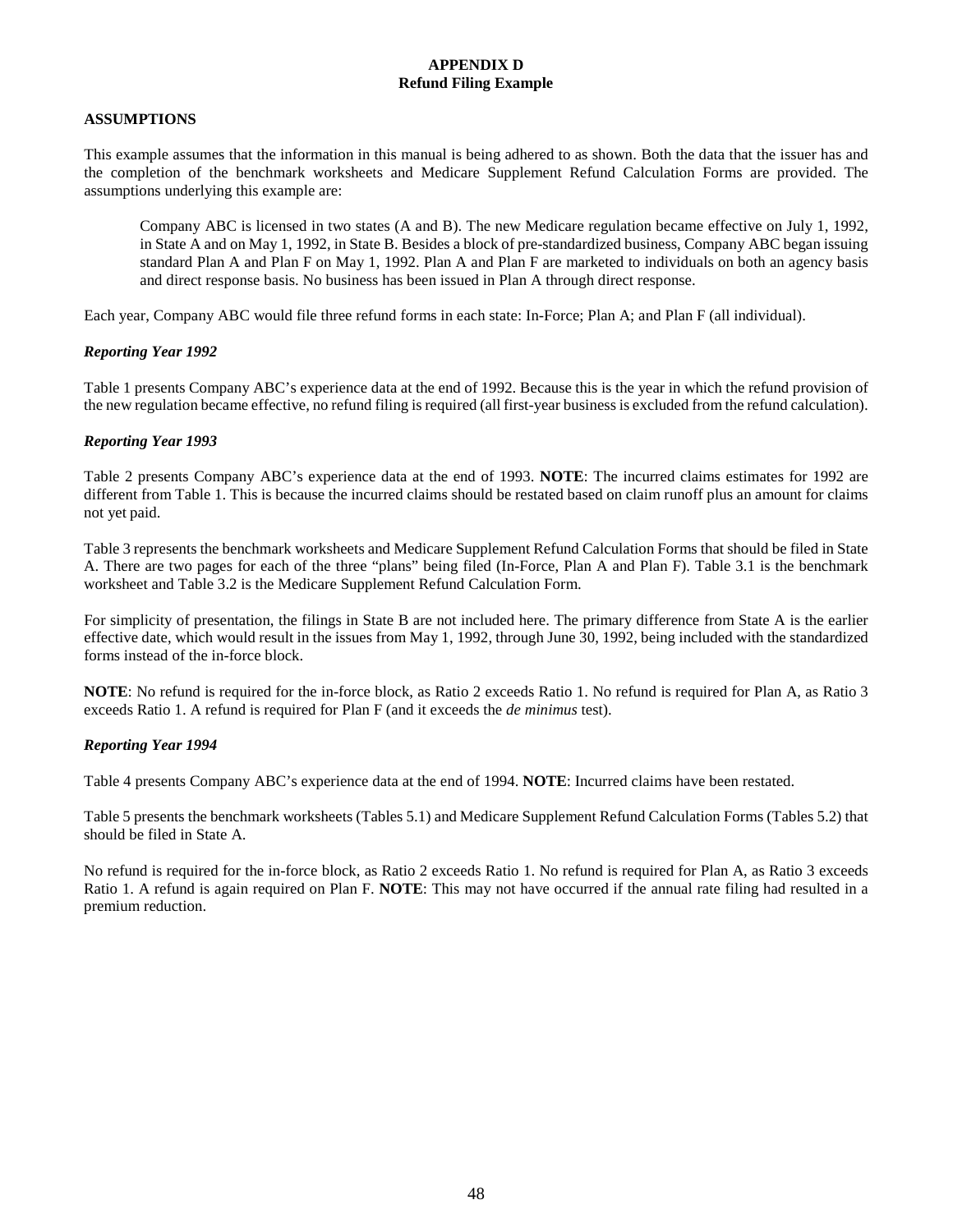#### TABLE 1 COMPANY ABC MEDICARE SUPPLEMENT EXPERIENCE – DECEMBER 31, 1992

|                           |                          |                                                 | Cal. Yr. Exper. - State A | Cal. Yr. Exper. $-$ State B                                                  |
|---------------------------|--------------------------|-------------------------------------------------|---------------------------|------------------------------------------------------------------------------|
| <b>Policy Group</b>       | <b>Issue Dates</b>       | Description                                     | 1992                      | 1992                                                                         |
| Pre-Standardized          | All                      | <b>Earned Premium</b>                           | 5,013,720                 | 7,520,580                                                                    |
|                           |                          | <b>Incurred Claims</b>                          | 3,504,890                 | 5,257,335                                                                    |
|                           |                          | Life Yrs Exposed<br>Annzd. Prem. IF             | 5,530<br>4,726,000        | 8,295<br>7,089,000                                                           |
|                           |                          |                                                 |                           |                                                                              |
| Plan A (Indiv)            | $5/1/92 -$               | <b>Earned Premium</b>                           | 70,000                    | 105,000                                                                      |
|                           | $6/30/92*$               | <b>Incurred Claims</b><br>Life Yrs Exposed      | 24,500                    | 36,750<br>100<br>150                                                         |
|                           |                          | Annzd. Prem. IF                                 | 140,000                   | 210,000                                                                      |
|                           | $7/1/92 -$               | <b>Earned Premium</b>                           | 141,000                   | 211,500                                                                      |
|                           | 12/31/92                 | <b>Incurred Claims</b>                          | 49,250                    | 73,875                                                                       |
|                           |                          | Life Yrs Exposed<br>Annzd. Prem. IF             | 281,400                   | 300<br>200<br>422,100                                                        |
|                           |                          |                                                 |                           |                                                                              |
|                           | Total**                  | <b>Earned Premium</b>                           | 141,000                   | 316,500                                                                      |
|                           |                          | <b>Incurred Claims</b>                          | 49,250                    | 110,625                                                                      |
|                           |                          | Life Yrs Exposed                                | 200                       | 450                                                                          |
|                           | Total w/o                | Annzd. Prem. IF                                 | 281,400                   | 632,100<br>$\mathbf{0}$                                                      |
|                           |                          | <b>Earned Premium</b>                           |                           | $\mathbf{0}$                                                                 |
|                           | Current Yr               | <b>Incurred Claims</b><br>Life Yrs Exposed      |                           | $\boldsymbol{0}$<br>$\boldsymbol{0}$<br>$\boldsymbol{0}$<br>$\boldsymbol{0}$ |
|                           |                          | Annzd. Prem. IF                                 |                           | $\mathbf{0}$<br>$\mathbf{0}$                                                 |
| Plan F<br>(Indiv. Agency) | $5/1/92 -$<br>$6/30/92*$ | <b>Earned Premium</b><br><b>Incurred Claims</b> | 140,000<br>49,000         | 210,000<br>73,500                                                            |
|                           |                          | Life Yrs Exposed<br>Annzd. Prem. IF             | 200<br>280,000            | 300<br>420,000                                                               |
|                           | $7/1/92 -$               | <b>Earned Premium</b>                           | 282,000                   | 423,000                                                                      |
|                           | 12/31/92                 | <b>Incurred Claims</b>                          | 98,500                    | 147,750                                                                      |
|                           |                          | Life Yrs Exposed<br>Annzd. Prem. IF             | 400                       | 600                                                                          |
|                           |                          |                                                 | 562,800                   | 844,200                                                                      |
|                           | Total**                  | <b>Earned Premium</b>                           | 282,000                   | 633,000                                                                      |
|                           |                          | Incurred Claims                                 | 98,500                    | 221,250                                                                      |
|                           |                          | Life Yrs Exposed                                | 400                       | 900                                                                          |
|                           |                          | Annzd. Prem. IF                                 | 562,800                   | 1,264,200                                                                    |
|                           | Total w/o                | <b>Earned Premium</b>                           |                           | $\boldsymbol{0}$<br>$\mathbf{0}$                                             |
|                           | Current Yr               | <b>Incurred Claims</b><br>Life Yrs Exposed      |                           | $\boldsymbol{0}$<br>$\mathbf{0}$<br>$\boldsymbol{0}$<br>$\mathbf{0}$         |
|                           |                          | Annzd. Prem. IF                                 |                           | $\boldsymbol{0}$<br>$\overline{0}$                                           |
|                           |                          |                                                 |                           |                                                                              |
| Plan F                    | $5/1/92 -$               | <b>Earned Premium</b>                           | 245,000                   | 367,500                                                                      |
| (Indiv. Dir. Resp.)       | $6/30/92*$               | <b>Incurred Claims</b>                          | 85,750                    | 128,625                                                                      |
|                           |                          | Life Yrs Exposed<br>Annzd. Prem. IF             | 490,000                   | 350<br>525<br>735,000                                                        |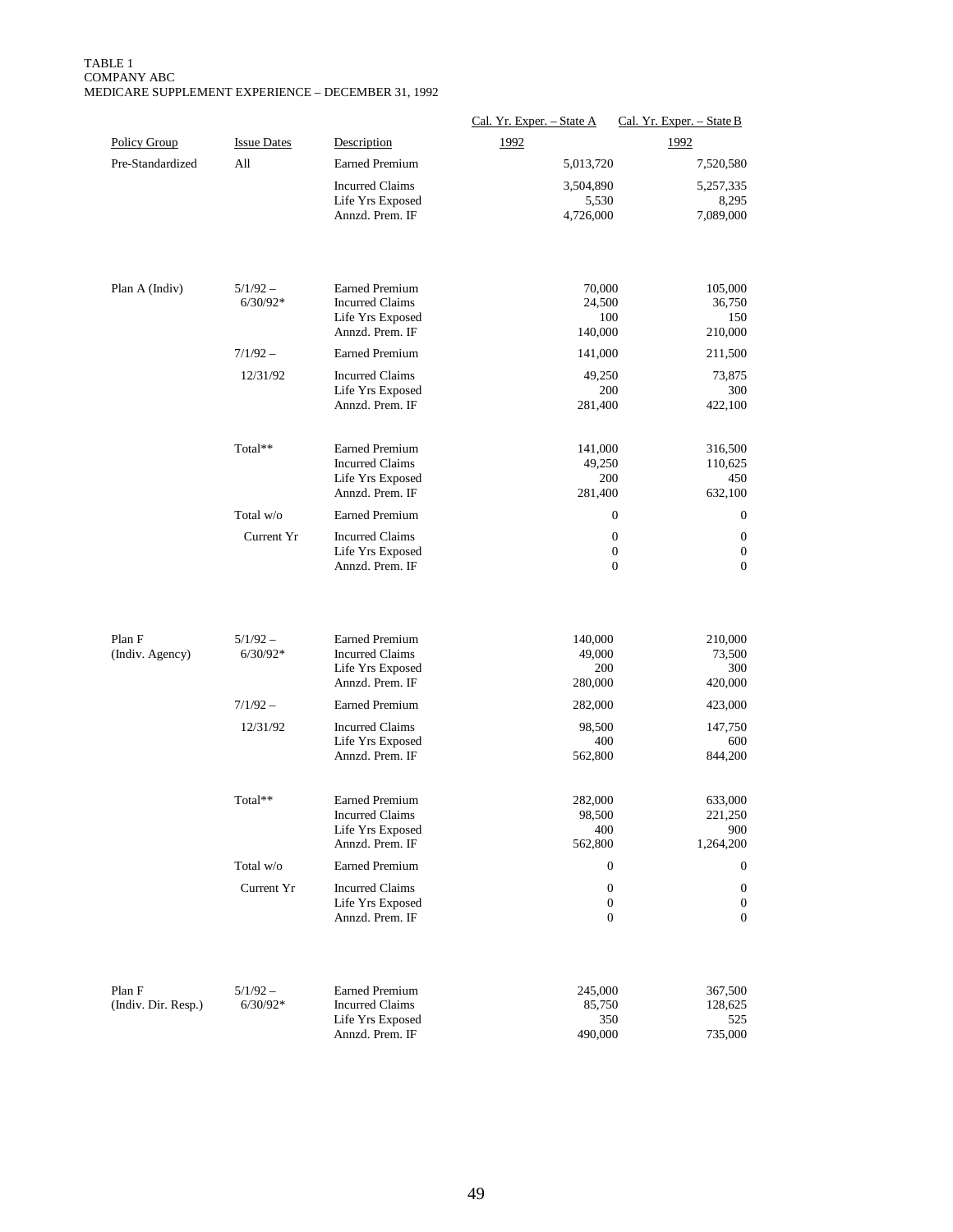#### TABLE 1 COMPANY ABC MEDICARE SUPPLEMENT EXPERIENCE – DECEMBER 31, 1992

| Policy Group | <b>Issue Dates</b><br>$7/1/92 -$<br>12/31/92 | Description<br><b>Earned Premium</b><br><b>Incurred Claims</b><br>Life Yrs Exposed<br>Annzd. Prem. IF | Cal. Yr. Exper. - State A<br>1992<br>493,500<br>172,375<br>984,900 | 700                                          | Cal. Yr. Exper. - State B<br>1992<br>740,250<br>258,563<br>1,050<br>1,477,350 |
|--------------|----------------------------------------------|-------------------------------------------------------------------------------------------------------|--------------------------------------------------------------------|----------------------------------------------|-------------------------------------------------------------------------------|
|              | Total**                                      | Earned Premium<br><b>Incurred Claims</b><br>Life Yrs. Exposed<br>Annzd. Prem. IF                      | 493,500<br>172,375<br>984,900                                      | 700                                          | 1,107,750<br>387,188<br>1,575<br>2,212,350                                    |
|              | Total w/o                                    | <b>Earned Premium</b>                                                                                 |                                                                    | $\overline{0}$                               | $\theta$                                                                      |
|              | Current Yr                                   | Incurred Claims<br>Life Yrs Exposed<br>Annzd. Prem. IF                                                |                                                                    | $\overline{0}$<br>$\theta$<br>$\overline{0}$ | $\theta$<br>$\theta$<br>$\Omega$                                              |

\*These issues are included with the pre-standardized block for State A and with the standardized plans for State B. \*\*Excludes 5/92–6/92 issues for State A, as those issues are included with the pre-standardized policies.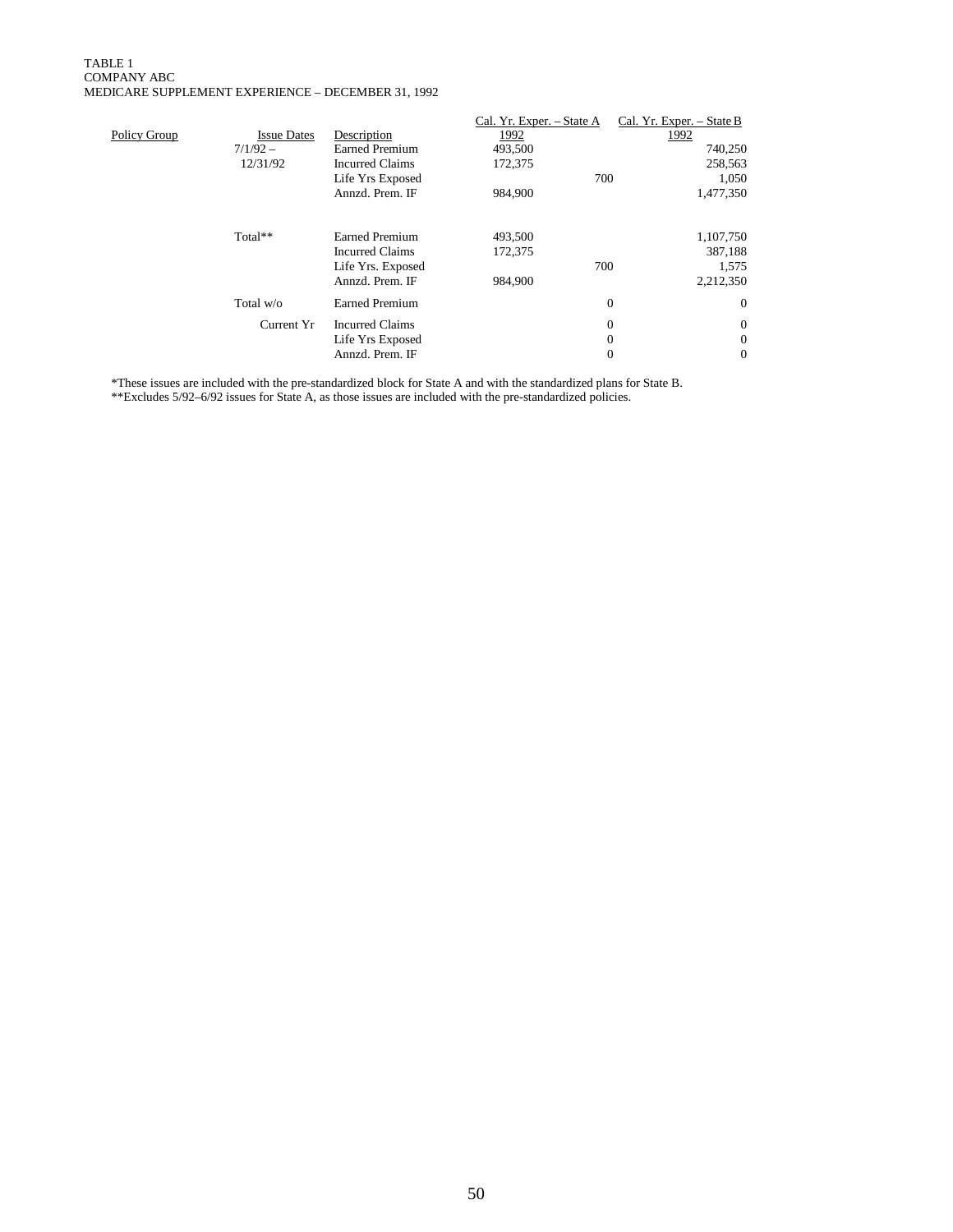TABLE 2 COMPANY ABC MEDICARE SUPPLEMENT EXPERIENCE – DECEMBER 31, 1993

|                           |                          |                                                                                         | Cal. Yr. Exper. - State A       |                                              | Cal. Yr. Exper. - State B       |                                              |
|---------------------------|--------------------------|-----------------------------------------------------------------------------------------|---------------------------------|----------------------------------------------|---------------------------------|----------------------------------------------|
| <b>Policy Group</b>       | <b>Issue Dates</b>       | Description                                                                             | 1992                            | 1993                                         | 1992                            | 1993                                         |
| Pre-Standardized          | All                      | <b>Earned Premium</b><br><b>Incurred Claims</b><br>Life Yrs Exposed<br>Annzd. Prem. IF  | 5,013,720<br>3,680,135<br>5,530 | 4,331,854<br>3,266,273<br>4,424<br>4,083,264 | 7,520,580<br>5,520,202<br>8,295 | 6,497,781<br>4,899,410<br>6,636<br>6,124,896 |
| Plan A (Indiv)            | $5/1/92 -$<br>$6/30/92*$ | <b>Earned Premium</b><br><b>Incurred Claims</b><br>Life Yrs. Exposed<br>Annzd. Prem. IF | 70,000<br>25,725<br>100         | 125,000<br>49,150<br>170<br>109,650          | 105,000<br>38,588<br>150        | 187,500<br>73,725<br>255<br>164,475          |
|                           | $7/1/92 -$               | <b>Earned Premium</b>                                                                   | 141,000                         | 251,010                                      | 211,500                         | 376,515                                      |
|                           | 12/31/92                 | <b>Incurred Claims</b><br>Life Yrs Exposed<br>Annzd. Prem. IF                           | 49,788<br>200                   | 98,885<br>342<br>220,620                     | 70,181<br>300                   | 148,328<br>513<br>330,930                    |
|                           | 1993                     | <b>Earned Premium</b>                                                                   |                                 | 415,520                                      |                                 | 623,280                                      |
|                           |                          | <b>Incurred Claims</b><br>Life Yrs Exposed<br>Annzd. Prem. IF                           |                                 | 151,704<br>530<br>831,040                    |                                 | 227,556<br>795<br>1,246,560                  |
|                           | Total**                  | <b>Earned Premium</b><br><b>Incurred Claims</b><br>Life Yrs Exposed<br>Annzd. Prem. IF  | 141,000<br>46,788<br>200        | 666,530<br>250,589<br>872<br>1,051,660       | 316,500<br>108,769<br>450       | 1,187,295<br>449,609<br>1,563<br>1,741,965   |
|                           | Total w/o                | <b>Earned Premium</b>                                                                   | 141,000                         | 251,010                                      | 316,500                         | 564,015                                      |
|                           | Current Yr               | <b>Incurred Claims</b><br>Life Yrs Exposed<br>Annzd. Prem. IF                           | 46,788<br>200                   | 98,885<br>342<br>220,620                     | 108,769<br>450                  | 222,053<br>768<br>495,405                    |
| Plan F<br>(Indiv. Agency) | $5/1/92 -$<br>$6/30/92*$ | <b>Earned Premium</b><br><b>Incurred Claims</b><br>Life Yrs Exposed<br>Annzd. Prem. IF  | 140,000<br>46,550<br>200        | 250,000<br>99,000<br>350<br>220,601          | 210,000<br>69,825<br>300        | 375,000<br>148,500<br>525<br>330,902         |
|                           | $7/1/92 -$               | <b>Earned Premium</b>                                                                   | 282,000                         | 500,000                                      | 423,000                         | 750,000                                      |
|                           | 12/31/92                 | <b>Incurred Claims</b><br>Life Yrs Exposed<br>Annzd. Prem. IF                           | 93,575<br>400                   | 198,000<br>700<br>441,202                    | 140,363<br>600                  | 297,000<br>1,050<br>661,803                  |
|                           | 1993                     | <b>Earned Premium</b>                                                                   |                                 | 830,000                                      |                                 | 1,245,000                                    |
|                           |                          | <b>Incurred Claims</b><br>Life Yrs Exposed<br>Annzd. Prem. IF                           |                                 | 375,000<br>600<br>950,000                    |                                 | 562,500<br>900<br>1,425,000                  |
|                           | Total**                  | <b>Earned Premium</b><br><b>Incurred Claims</b><br>Life Yrs Exposed<br>Annzd. Prem. IF  | 282,000<br>93,575<br>400        | 1,330,000<br>573,000<br>1,300<br>1,391,202   | 633,000<br>210,188<br>900       | 2,370,000<br>1,008,000<br>2,475<br>2,417,705 |
|                           | Total w/o                | <b>Earned Premium</b>                                                                   | 282,000                         | 500,000                                      |                                 | 1,125,000                                    |
|                           | Current Yr               | <b>Incurred Claims</b><br>Life Yrs Exposed<br>Annzd. Prem. IF                           | 93,575<br>400                   | 198,000<br>700<br>441,202                    |                                 | 445,500<br>1,575<br>992,705                  |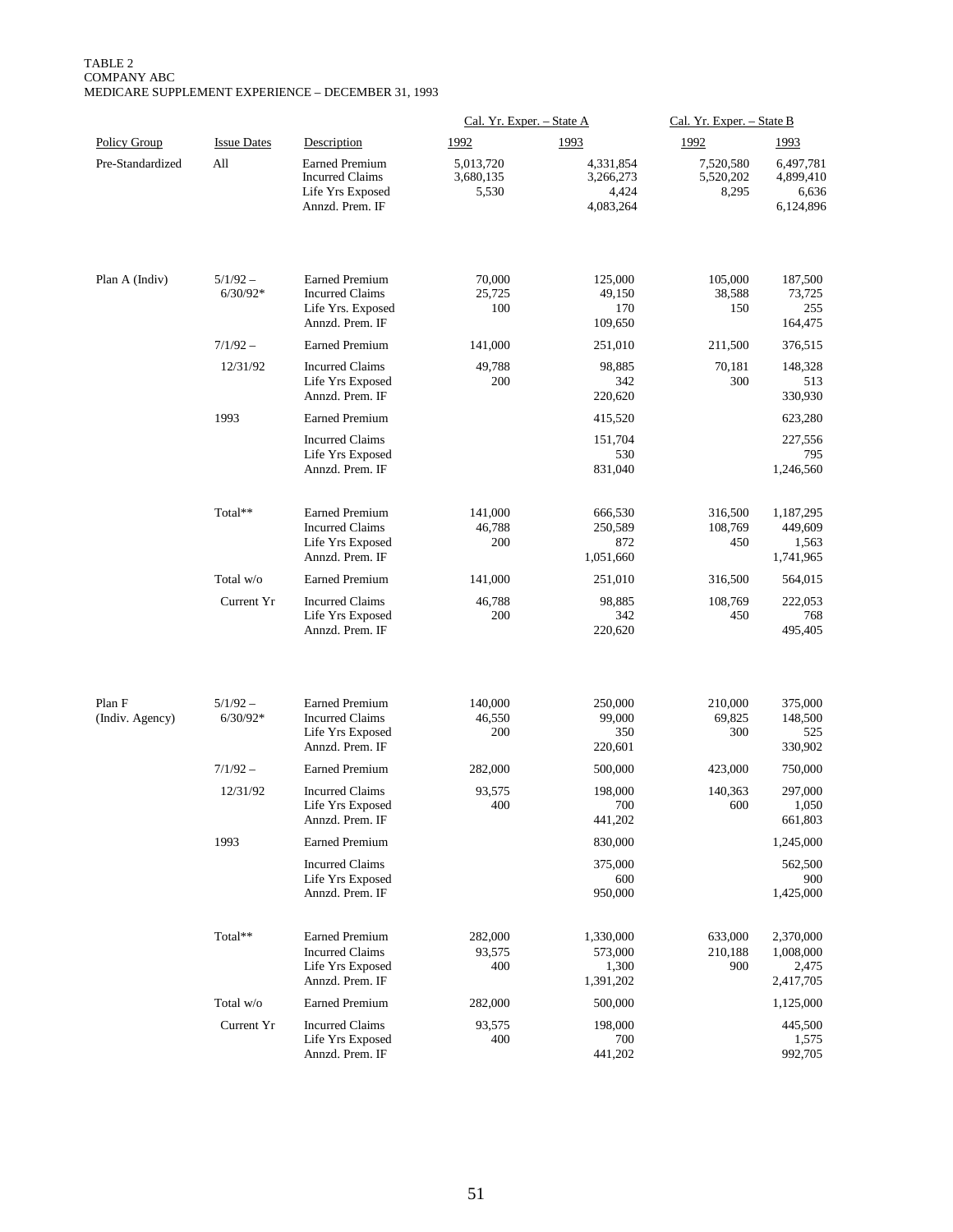#### TABLE 2 COMPANY ABC MEDICARE SUPPLEMENT EXPERIENCE – DECEMBER 31, 1993

|                     |                    |                                                                                        |                           | Cal. Yr. Exper. - State A                  | Cal. Yr. Exper. - State B     |                                              |
|---------------------|--------------------|----------------------------------------------------------------------------------------|---------------------------|--------------------------------------------|-------------------------------|----------------------------------------------|
| <b>Policy Group</b> | <b>Issue Dates</b> | Description                                                                            | 1992                      | 1993                                       | 1992                          | 1993                                         |
| Plan F              | $5/1/92 -$         | <b>Earned Premium</b>                                                                  | 245,000                   | 430,805                                    | 367,500                       | 646,208                                      |
| (Indiv. Dir. Resp.) | $6/30/92*$         | <b>Incurred Claims</b><br>Life Yrs Exposed<br>Annzd. Prem. IF                          | 77,175<br>350             | 120,000<br>585<br>378,670                  | 115,763<br>525                | 180,000<br>878<br>568,005                    |
|                     | $7/1/92 -$         | <b>Earned Premium</b>                                                                  | 493,500                   | 874,160                                    | 740,250                       | 1,311,240                                    |
|                     | 12/31/92           | <b>Incurred Claims</b><br>Life Yrs Exposed<br>Annzd. Prem. IF                          | 155,138<br>700            | 325,000<br>1,190<br>768,320                | 232,706<br>1,050              | 487,500<br>1,785<br>1,152,480                |
|                     | 1993               | <b>Earned Premium</b>                                                                  |                           | 1,038,880                                  |                               | 1,558,320                                    |
|                     |                    | <b>Incurred Claims</b><br>Life Yrs. Exposed<br>Annzd. Prem. IF                         |                           | 379,260<br>1.325<br>2,077,600              |                               | 568,890<br>1,988<br>3,116,400                |
|                     | Total**            | <b>Earned Premium</b><br><b>Incurred Claims</b><br>Life Yrs Exposed<br>Annzd. Prem. IF | 493,500<br>155,138<br>700 | 1,913,040<br>704,260<br>2,515<br>2,845,920 | 1,107,750<br>348,469<br>1,575 | 3,515,768<br>1,236,390<br>4,650<br>4,836,885 |
|                     | Total w/o          | <b>Earned Premium</b>                                                                  | 493,500                   | 874,160                                    |                               | 1,957,448                                    |
|                     | Current Yr         | <b>Incurred Claims</b><br>Life Yrs Exposed<br>Annzd. Prem. IF                          | 155,138<br>700            | 325,000<br>1,190<br>768,320                |                               | 667,500<br>2,663<br>1,720,485                |

\*These issues are included with the pre-standardized block for State A and with the standardized plans for State B. \*\*Excludes 5/92–6/92 issues for State A, as those issues are included with the pre-standardized policies.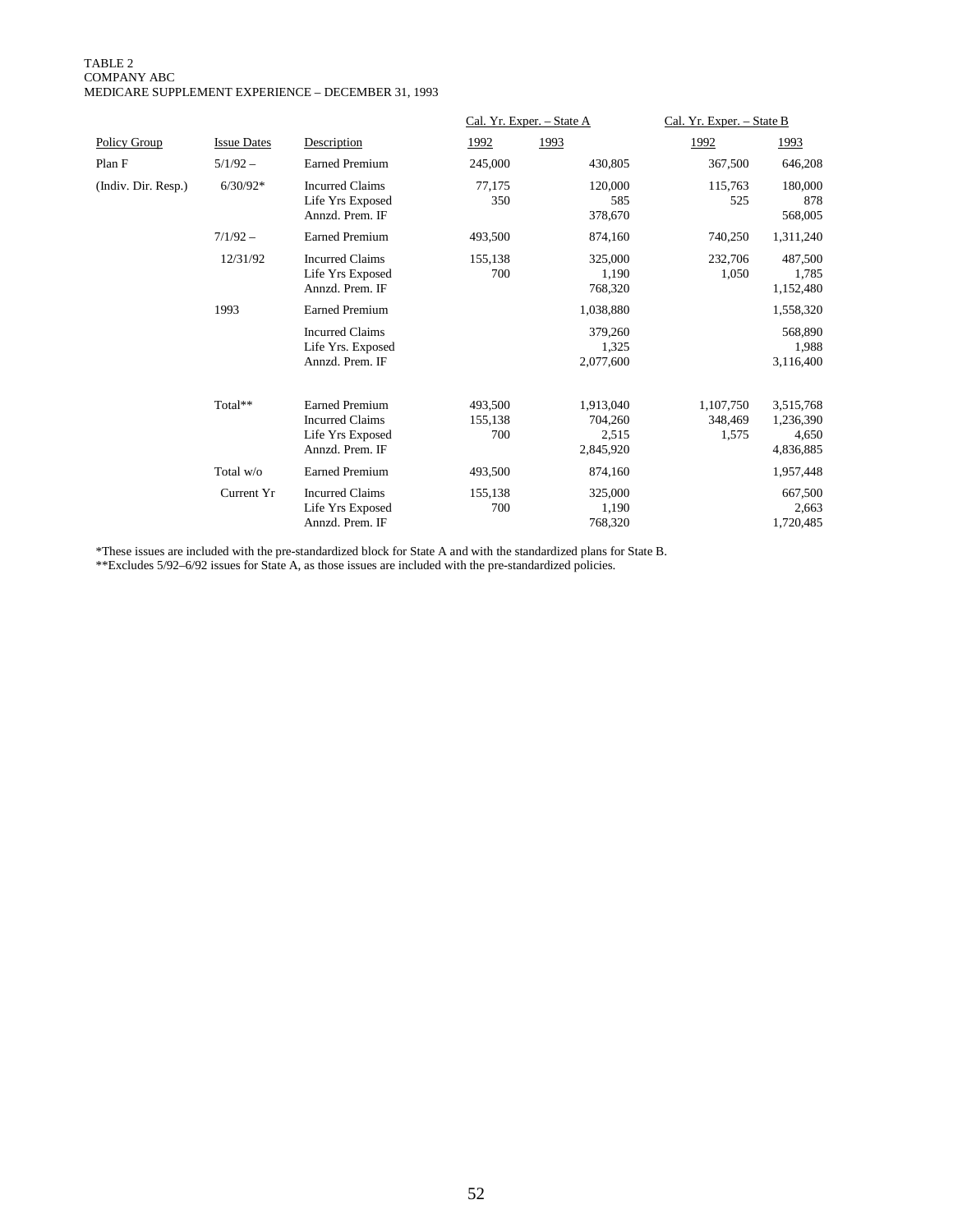#### REPORTING FORM FOR THE CALCULATION OF BENCHMARK RATIO SINCE INCEPTION FOR INDIVIDUAL POLICIES FOR CALENDAR YEAR 1993

|                | TYPE:<br>For the State of:      | In-Force<br>State A  | $SMSBP(p)$ :                   |                   | n/a              |        |                  |                   |                |                  |
|----------------|---------------------------------|----------------------|--------------------------------|-------------------|------------------|--------|------------------|-------------------|----------------|------------------|
|                | Company Name:                   |                      | Company ABC                    |                   |                  |        |                  |                   |                |                  |
|                | NAIC Group Code:                | 0001                 |                                | NAIC Co. Code:    | 0001             |        |                  |                   |                |                  |
|                | Address:                        |                      | 123 Anystreet, Kansas City, MO |                   |                  |        |                  |                   |                |                  |
|                | Person Completing This Exhibit: |                      | John Doe                       |                   |                  |        |                  |                   |                |                  |
|                | Title:                          | <b>Chief Actuary</b> |                                | Telephone Number: | $(123)$ 456-0000 |        |                  |                   |                |                  |
| (a)            | (b) Earned<br>Premium           | (c)                  | (d)                            | (e)<br>Cumulative | (f)              | (g)    | (h)              | (i)<br>Cumulative | (i)            | (o)<br>Policy Yr |
| Year           |                                 | Factor               | (b)x(c)                        | Loss Ratio        | $(d)$ x $(e)$    | Factor | (b)x(g)          | Loss Ratio        | (h)x(i)        | Loss Ratio       |
| 1              | 5,468,720                       | 2.770                | 15,148,354                     | 0.442             | 6,695,573        | 0.000  | $\mathbf{0}$     | 0.000             | $\overline{0}$ | 0.40             |
| $\overline{c}$ |                                 | 4.175                |                                | 0.493             |                  | 0.000  |                  | 0.000             |                | 0.55             |
| 3              |                                 | 4.175                |                                | 0.493             |                  | 1.194  |                  | 0.659             |                | 0.65             |
| 4              |                                 | 4.175                |                                | 0.493             |                  | 2.245  |                  | 0.669             |                | 0.67             |
| 5              |                                 | 4.175                |                                | 0.493             |                  | 3.170  |                  | 0.678             |                | 0.69             |
| 6              |                                 | 4.175                |                                | 0.493             |                  | 3.998  |                  | 0.686             |                | 0.71             |
|                |                                 | 4.175                |                                | 0.493             |                  | 4.754  |                  | 0.695             |                | 0.73             |
| 8              |                                 | 4.175                |                                | 0.493             |                  | 5.445  |                  | 0.702             |                | 0.75             |
| 9              |                                 | 4.175                |                                | 0.493             |                  | 6.075  |                  | 0.708             |                | 0.76             |
| 10             |                                 | 4.175                |                                | 0.493             |                  | 6.650  |                  | 0.713             |                | 0.76             |
| 11             |                                 | 4.175                |                                | 0.493             |                  | 7.176  |                  | 0.717             |                | 0.76             |
| 12             |                                 | 4.175                |                                | 0.493             |                  | 7.655  |                  | 0.720             |                | 0.77             |
| 13             |                                 | 4.175                |                                | 0.493             |                  | 8.093  |                  | 0.723             |                | 0.77             |
| 14             |                                 | 4.175                |                                | 0.493             |                  | 8.493  |                  | 0.725             |                | 0.77             |
| $15+$          |                                 | 4.175                |                                | 0.493             |                  | 8.684  |                  | 0.725             |                | 0.77             |
| Total:         |                                 |                      | 15,148,354                     |                   | 6,695,573        |        | $\boldsymbol{0}$ |                   | $\mathbf{0}$   |                  |

Benchmark Ratio Since Inception 0.442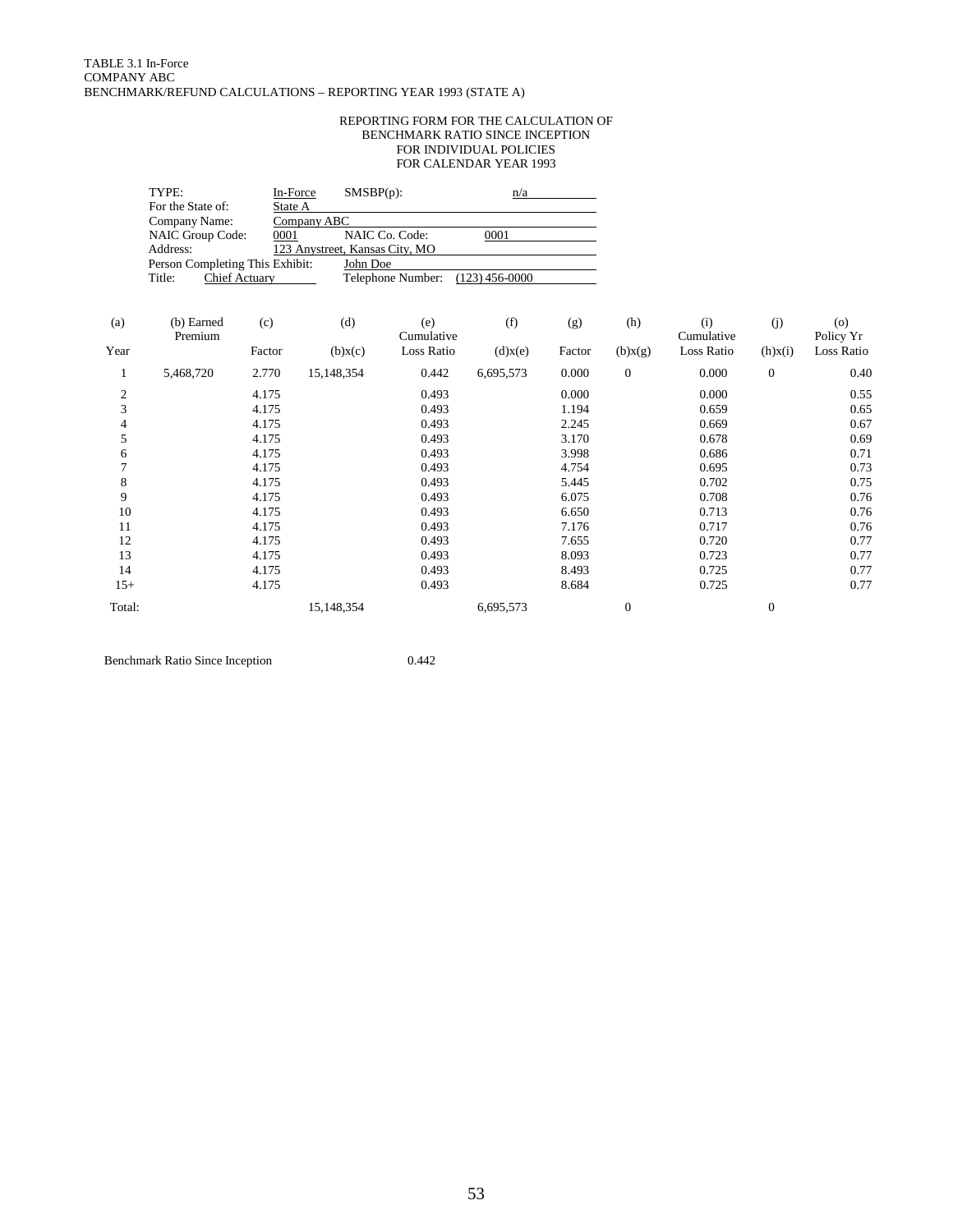#### MEDICARE SUPPLEMENT REFUND CALCULATION FORM FOR CALENDAR YEAR 1993

|                | TYPE:<br>For the State of:                                                                                                                                                                | In-Force<br>State A | $SMSBP(p)$ :                                                                                     | n/a                        |                                                            |  |
|----------------|-------------------------------------------------------------------------------------------------------------------------------------------------------------------------------------------|---------------------|--------------------------------------------------------------------------------------------------|----------------------------|------------------------------------------------------------|--|
| $\mathbf{1}$ . | Company Name:<br>NAIC Group Code:<br>Address:<br>Person Completing This Exhibit:<br>Title:<br><b>Chief Actuary</b><br>Current Year's                                                      | Company ABC<br>0001 | NAIC Co. Code:<br>123 Anystreet, Kansas City, MO<br>John Doe<br>Telephone Number: (123) 456-0000 | 0001                       | (b)                                                        |  |
|                | Experience                                                                                                                                                                                |                     |                                                                                                  | (a)<br>Earned Premium      | <b>Incurred Claims</b>                                     |  |
|                | a. Total (all policy years)<br>b. Current year's issues                                                                                                                                   |                     |                                                                                                  | 5,137,659<br>$\Omega$      | 3,534,423<br>0                                             |  |
|                | c. Net $(1a - 1b)$                                                                                                                                                                        |                     |                                                                                                  | 5,137,659                  | 3,534,423                                                  |  |
| 2.             | Past Year's Experience (all policy years)                                                                                                                                                 |                     |                                                                                                  | 5,468,720                  | 3,829,585                                                  |  |
| 3.             | Total Experience $(1c + 2)$                                                                                                                                                               |                     |                                                                                                  | 10,606,379                 | 7,364,008                                                  |  |
| 4.             | Refunds Last Year (excluding interest)                                                                                                                                                    |                     |                                                                                                  | $\boldsymbol{0}$           |                                                            |  |
| 5.             | Previous Since Inception (excluding interest)                                                                                                                                             |                     |                                                                                                  | $\overline{0}$             |                                                            |  |
| 6.<br>7.<br>8. | Refunds Since Inception (excluding interest)<br>Benchmark Ratio Since Inception (Ratio 1)<br>Experienced Ratio Since Inception (Ratio 2)<br>(Line 3, Col. b)/(Line 3, Col. $a - Line 6$ ) |                     |                                                                                                  | $\Omega$<br>0.442<br>0.694 |                                                            |  |
| 9.             | Life Years Exposed Since Inception<br>If (Line $8 <$ Line 7) AND (Line $9 > 500$ ), proceed; else stop.                                                                                   |                     |                                                                                                  | 11.709                     |                                                            |  |
| 10.            | Tolerance Permitted (from credibility table)                                                                                                                                              |                     |                                                                                                  |                            |                                                            |  |
|                | 11. Adjustment to Incurred Claims for Credibility<br>(Ratio $3 =$ Ratio $2 +$ Tolerance)                                                                                                  |                     |                                                                                                  |                            | If Line $11 >$ Line 7, a refund/credit<br>is not required. |  |
| 12.            | Adjusted Incurred Claims (Line 3, Col. a – Line 6) x Line 11                                                                                                                              |                     |                                                                                                  |                            |                                                            |  |
|                | 13. Refund (Line 3, Col. a – Line $6 - (Line 12/Line 7))$                                                                                                                                 |                     |                                                                                                  |                            | The refund is only paid if it exceeds                      |  |

*De minimus* Amount

(.005 x Annualized Prem. IF at 12/31)

|                                  | Medicare Supplement Credibility Table |  |  |  |
|----------------------------------|---------------------------------------|--|--|--|
| Life Yrs Exposed Since           |                                       |  |  |  |
| Inception                        | Tolerance                             |  |  |  |
| $10,000+$                        | 0.0%                                  |  |  |  |
| $5,000 - 9,999$                  | 5.0%                                  |  |  |  |
| $2,500 - 4,999$                  | 7.5%                                  |  |  |  |
| $1,000 - 2,499$                  | 10.0%                                 |  |  |  |
| $500 - 999$                      | 15.0%                                 |  |  |  |
| If less than 500, no credibility |                                       |  |  |  |

ceeds the *De minimus* Amount. The distribution methodology must be filed also.

I certify that the above information and calculations are true and accurate to the best of my knowledge and belief.

| Signature   |  |
|-------------|--|
| Name (type) |  |
| Title       |  |
| Date        |  |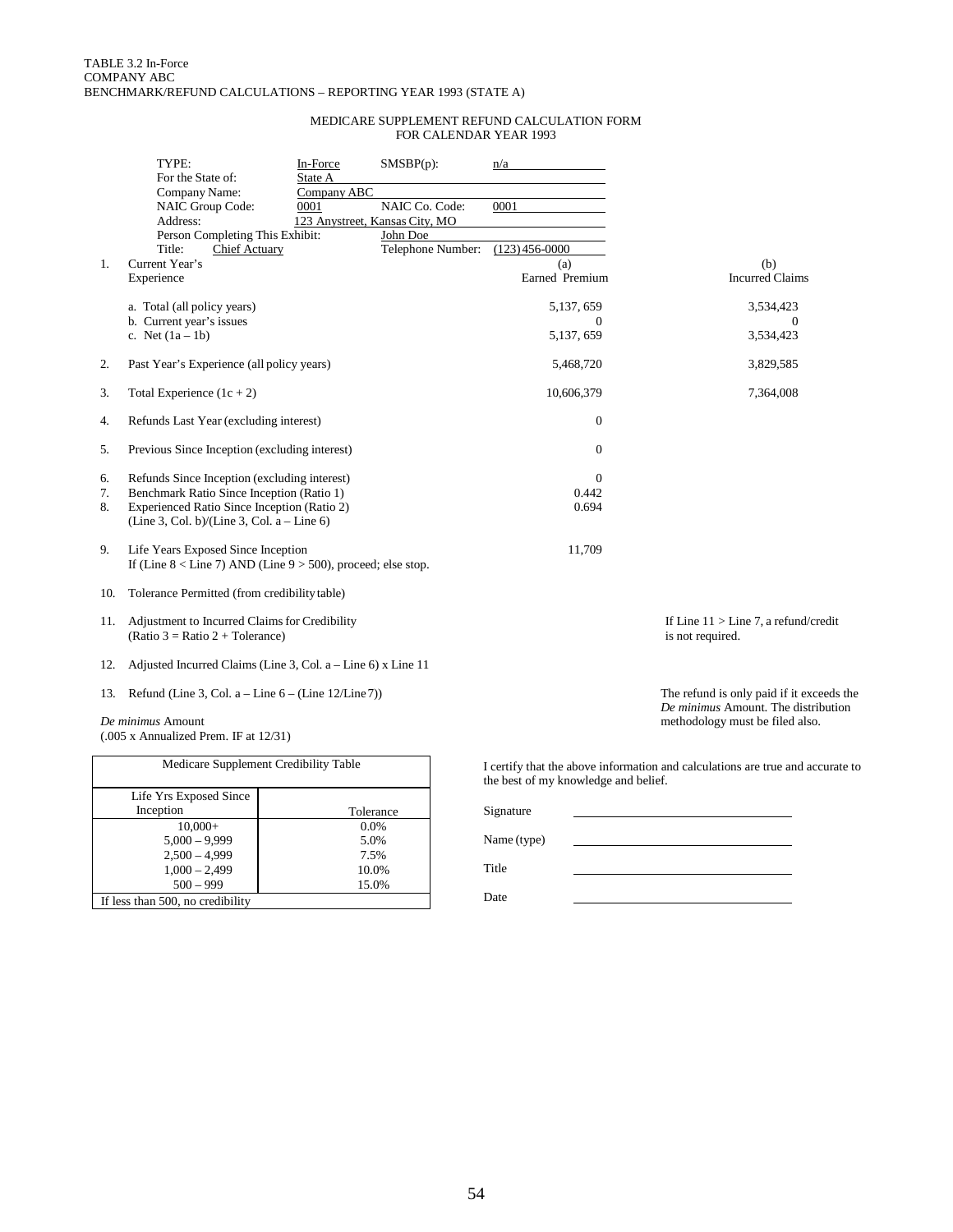#### REPORTING FORM FOR THE CALCULATION OF BENCHMARK RATIO SINCE INCEPTION FOR INDIVIDUAL POLICIES FOR CALENDAR YEAR 1993

|        | TYPE:<br>For the State of:      |                      | Individual<br>State A | $SMSBP(p)$ :                                     | Plan A          |        |                  |                   |              |                  |
|--------|---------------------------------|----------------------|-----------------------|--------------------------------------------------|-----------------|--------|------------------|-------------------|--------------|------------------|
|        | Company Name:                   |                      | Company ABC           |                                                  |                 |        |                  |                   |              |                  |
|        | NAIC Group Code:<br>Address:    |                      | 0001                  | NAIC Co. Code:<br>123 Anystreet, Kansas City, MO | 0001            |        |                  |                   |              |                  |
|        | Person Completing This Exhibit: |                      |                       | John Doe                                         |                 |        |                  |                   |              |                  |
|        | Title:                          | <b>Chief Actuary</b> |                       | Telephone Number:                                | $(123)456-0000$ |        |                  |                   |              |                  |
| (a)    | (b) Earned<br>Premium           | (c)                  | (d)                   | (e)<br>Cumulative                                | (f)             | (g)    | (h)              | (i)<br>Cumulative | (j)          | (0)<br>Policy Yr |
| Year   |                                 | Factor               | (b)x(c)               | Loss Ratio                                       | $(d)$ x $(e)$   | Factor | (b)x(g)          | Loss Ratio        | (h)x(i)      | Loss Ratio       |
| 1      | 141,000                         | 2.770                | 390,570               | 0.442                                            | 172,632         | 0.000  | $\mathbf{0}$     | 0.000             | $\mathbf{0}$ | 0.40             |
| 2      |                                 | 4.175                |                       | 0.493                                            |                 | 0.000  |                  | 0.000             |              | 0.55             |
| 3      |                                 | 4.175                |                       | 0.493                                            |                 | 1.194  |                  | 0.659             |              | 0.65             |
| 4      |                                 | 4.175                |                       | 0.493                                            |                 | 2.245  |                  | 0.669             |              | 0.67             |
| 5      |                                 | 4.175                |                       | 0.493                                            |                 | 3.170  |                  | 0.678             |              | 0.69             |
| 6      |                                 | 4.175                |                       | 0.493                                            |                 | 3.998  |                  | 0.686             |              | 0.71             |
|        |                                 | 4.175                |                       | 0.493                                            |                 | 4.754  |                  | 0.695             |              | 0.73             |
| 8      |                                 | 4.175                |                       | 0.493                                            |                 | 5.445  |                  | 0.702             |              | 0.75             |
| 9      |                                 | 4.175                |                       | 0.493                                            |                 | 6.075  |                  | 0.708             |              | 0.76             |
| 10     |                                 | 4.175                |                       | 0.493                                            |                 | 6.650  |                  | 0.713             |              | 0.76             |
| 11     |                                 | 4.175                |                       | 0.493                                            |                 | 7.176  |                  | 0.717             |              | 0.76             |
| 12     |                                 | 4.175                |                       | 0.493                                            |                 | 7.655  |                  | 0.720             |              | 0.77             |
| 13     |                                 | 4.175                |                       | 0.493                                            |                 | 8.093  |                  | 0.723             |              | 0.77             |
| 14     |                                 | 4.175                |                       | 0.493                                            |                 | 8.493  |                  | 0.725             |              | 0.77             |
| $15+$  |                                 | 4.175                |                       | 0.493                                            |                 | 8.684  |                  | 0.725             |              | 0.77             |
| Total: |                                 |                      | 390,570               |                                                  | 172,632         |        | $\boldsymbol{0}$ |                   | $\mathbf{0}$ |                  |

Benchmark Ratio Since Inception 0.442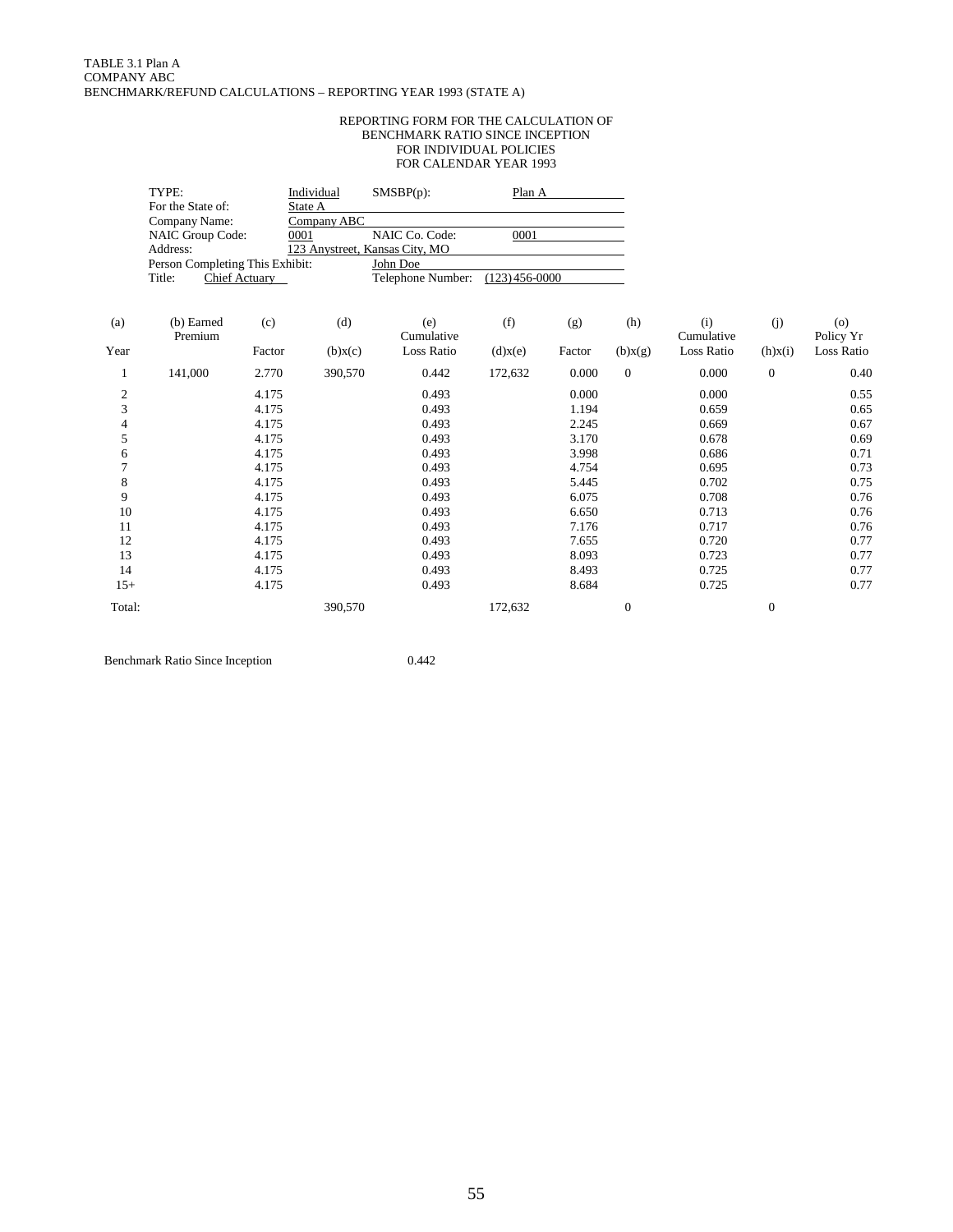#### MEDICARE SUPPLEMENT REFUND CALCULATION FORM FOR CALENDAR YEAR 1993

|         | TYPE:<br>For the State of:<br>Company Name:<br>NAIC Group Code:<br>Address:                             | Individual<br>State A<br>Company ABC<br>0001<br>123 Anystreet, Kansas City, MO | $SMSBP(p)$ :<br>NAIC Co. Code: | Plan A<br>0001                |     |                                                            |                               |
|---------|---------------------------------------------------------------------------------------------------------|--------------------------------------------------------------------------------|--------------------------------|-------------------------------|-----|------------------------------------------------------------|-------------------------------|
|         | Person Completing This Exhibit:<br>Title:<br><b>Chief Actuary</b>                                       |                                                                                | John Doe<br>Telephone Number:  | $(123)456-0000$               |     |                                                            |                               |
| $1_{-}$ | Current Year's<br>Experience                                                                            |                                                                                |                                | (a)<br><b>Earned Premium</b>  |     |                                                            | (b)<br><b>Incurred Claims</b> |
|         | a. Total (all policy years)<br>b. Current year's issues<br>c. Net $(1a - 1b)$                           |                                                                                |                                | 666,530<br>415,520<br>251,010 |     |                                                            | 250,589<br>151,704<br>98,885  |
| 2.      | Past Year's Experience (all policy years)                                                               |                                                                                |                                | 141,000                       |     |                                                            | 46,788                        |
| 3.      | Total Experience $(1c + 2)$                                                                             |                                                                                |                                | 392,010                       |     |                                                            | 145,673                       |
| 4.      | Refunds Last Year (excluding interest)                                                                  |                                                                                |                                | 0                             |     |                                                            |                               |
| 5.      | Previous Since Inception (excluding interest)                                                           |                                                                                |                                | $\Omega$                      |     |                                                            |                               |
| 6.      | Refunds Since Inception (excluding interest)                                                            |                                                                                |                                | $\mathbf{0}$                  |     |                                                            |                               |
| 7.      | Benchmark Ratio Since Inception (Ratio 1)                                                               |                                                                                | 0.442                          |                               |     |                                                            |                               |
| 8.      | Experienced Ratio Since Inception (Ratio 2)<br>(Line 3, Col. b)/(Line 3, Col. $a - Line 6$ )            |                                                                                |                                | 0.372                         |     |                                                            |                               |
| 9.      | Life Years Exposed Since Inception<br>If (Line $8 <$ Line 7) AND (Line $9 > 500$ ), proceed; else stop. |                                                                                |                                |                               | 542 |                                                            |                               |
| 10.     | Tolerance Permitted (from credibility table)                                                            |                                                                                |                                | 0.150                         |     |                                                            |                               |
| 11.     | Adjustment to Incurred Claims for Credibility<br>(Ratio $3 =$ Ratio $2 +$ Tolerance)                    |                                                                                |                                | 0.522                         |     | If Line $11 >$ Line 7, a refund/credit<br>is not required. |                               |
|         |                                                                                                         |                                                                                |                                |                               |     |                                                            |                               |

12. Adjusted Incurred Claims (Line 3, Col. a – Line 6) x Line 11

13. Refund (Line 3, Col. a – Line  $6 - (Line 12/Line 7))$ 

*De minimus* Amount (.005 x Annualized Prem. IF at 12/31)

| Medicare Supplement Credibility Table |           |  |  |  |
|---------------------------------------|-----------|--|--|--|
| Life Yrs Exposed Since                |           |  |  |  |
| Inception                             | Tolerance |  |  |  |
| $10,000+$                             | $0.0\%$   |  |  |  |
| $5,000 - 9,999$                       | 5.0%      |  |  |  |
| $2,500 - 4,999$                       | 7.5%      |  |  |  |
| $1,000 - 2,499$                       | 10.0%     |  |  |  |
| $500 - 999$                           | 15.0%     |  |  |  |
| If less than 500, no credibility      |           |  |  |  |

The refund is only paid if it exceeds the *De minimus* Amount. The distribution methodology must be filed also.

I certify that the above information and calculations are true and accurate to the best of my knowledge and belief.

| Signature   |  |
|-------------|--|
| Name (type) |  |
| Title       |  |
| Date        |  |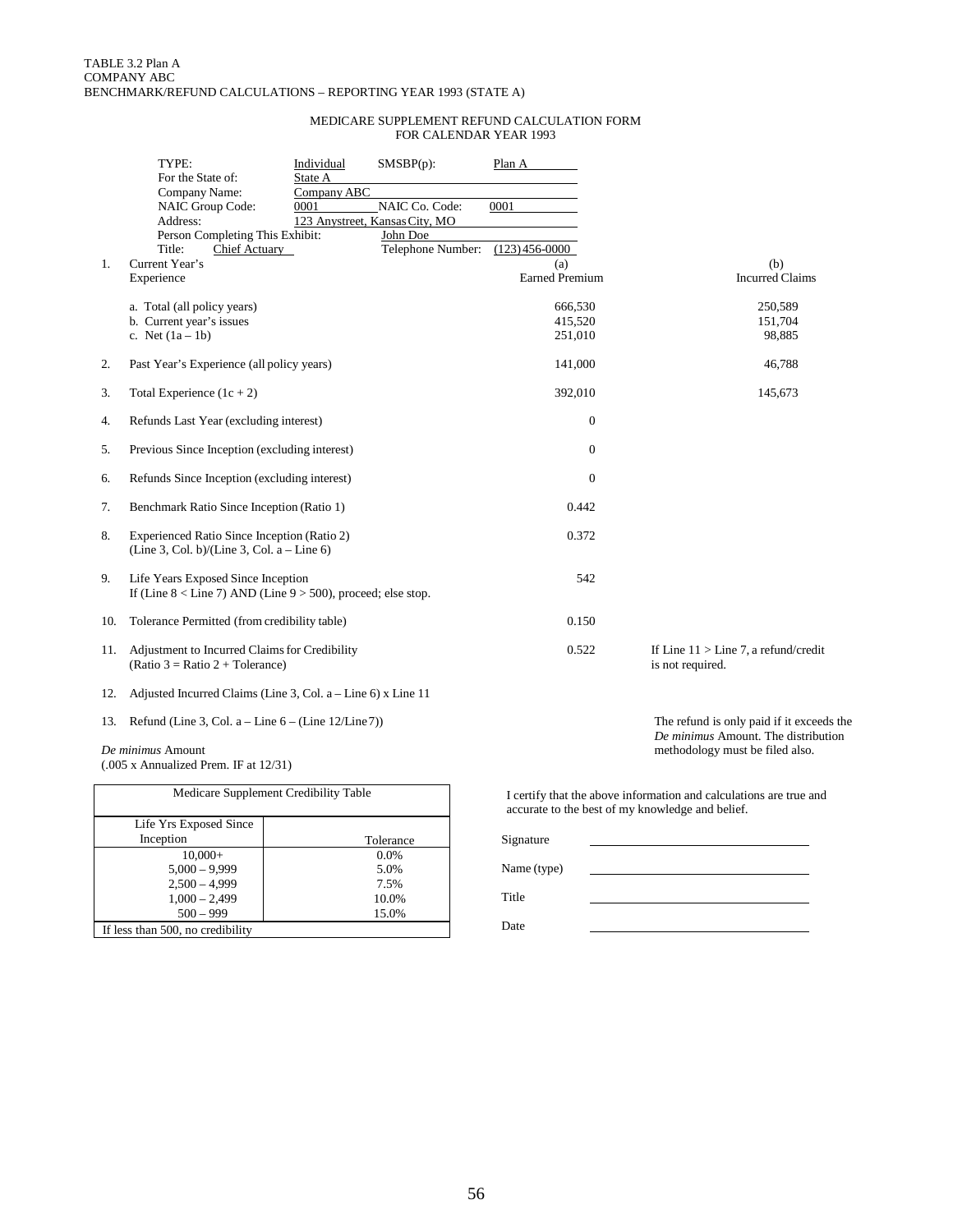#### REPORTING FORM FOR THE CALCULATION OF BENCHMARK RATIO SINCE INCEPTION FOR INDIVIDUAL POLICIES FOR CALENDAR YEAR 1993

|                  | TYPE:<br>For the State of:      |               | Individual<br>State A          | $SMSBP(p)$ :                    | Plan F        |        |              |                   |                |                  |
|------------------|---------------------------------|---------------|--------------------------------|---------------------------------|---------------|--------|--------------|-------------------|----------------|------------------|
|                  | Company Name:                   |               | Company ABC                    |                                 |               |        |              |                   |                |                  |
|                  | NAIC Group Code:                |               | 0001                           | NAIC Co. Code:                  | 0001          |        |              |                   |                |                  |
|                  | Address:                        |               | 123 Anystreet, Kansas City, MO |                                 |               |        |              |                   |                |                  |
|                  | Person Completing This Exhibit: |               |                                | John Doe                        |               |        |              |                   |                |                  |
|                  | Title:                          | Chief Actuary |                                | Telephone Number: (123)456-0000 |               |        |              |                   |                |                  |
| (a)              | (b) Earned<br>Premium           | (c)           | (d)                            | (e)<br>Cumulative               | (f)           | (g)    | (h)          | (i)<br>Cumulative | (j)            | (o)<br>Policy Yr |
| Year             |                                 | Factor        | (b)x(c)                        | Loss Ratio                      | $(d)$ x $(e)$ | Factor | (b)x(g)      | Loss Ratio        | (h)x(i)        | Loss Ratio       |
| $\mathbf{1}$     | 775,500                         | 2.770         | 2,148,135                      | 0.442                           | 949,476       | 0.000  | $\Omega$     | 0.000             | $\mathbf{0}$   | 0.40             |
| $\boldsymbol{2}$ |                                 | 4.175         |                                | 0.493                           |               | 0.000  |              | 0.000             |                | 0.55             |
| 3                |                                 | 4.175         |                                | 0.493                           |               | 1.194  |              | 0.659             |                | 0.65             |
| 4                |                                 | 4.175         |                                | 0.493                           |               | 2.245  |              | 0.669             |                | 0.67             |
| 5                |                                 | 4.175         |                                | 0.493                           |               | 3.170  |              | 0.678             |                | 0.69             |
| 6                |                                 | 4.175         |                                | 0.493                           |               | 3.998  |              | 0.686             |                | 0.71             |
|                  |                                 | 4.175         |                                | 0.493                           |               | 4.754  |              | 0.695             |                | 0.73             |
| 8                |                                 | 4.175         |                                | 0.493                           |               | 5.445  |              | 0.702             |                | 0.75             |
| 9                |                                 | 4.175         |                                | 0.493                           |               | 6.075  |              | 0.708             |                | 0.76             |
| 10               |                                 | 4.175         |                                | 0.493                           |               | 6.650  |              | 0.713             |                | 0.76             |
| 11               |                                 | 4.175         |                                | 0.493                           |               | 7.176  |              | 0.717             |                | 0.76             |
| 12               |                                 | 4.175         |                                | 0.493                           |               | 7.655  |              | 0.720             |                | 0.77             |
| 13               |                                 | 4.175         |                                | 0.493                           |               | 8.093  |              | 0.723             |                | 0.77             |
| 14               |                                 | 4.175         |                                | 0.493                           |               | 8.493  |              | 0.725             |                | 0.77             |
| $15+$            |                                 | 4.175         |                                | 0.493                           |               | 8.684  |              | 0.725             |                | 0.77             |
| Total:           |                                 |               | 2,148,135                      |                                 | 949,476       |        | $\mathbf{0}$ |                   | $\overline{0}$ |                  |

Benchmark Ratio Since Inception 0.442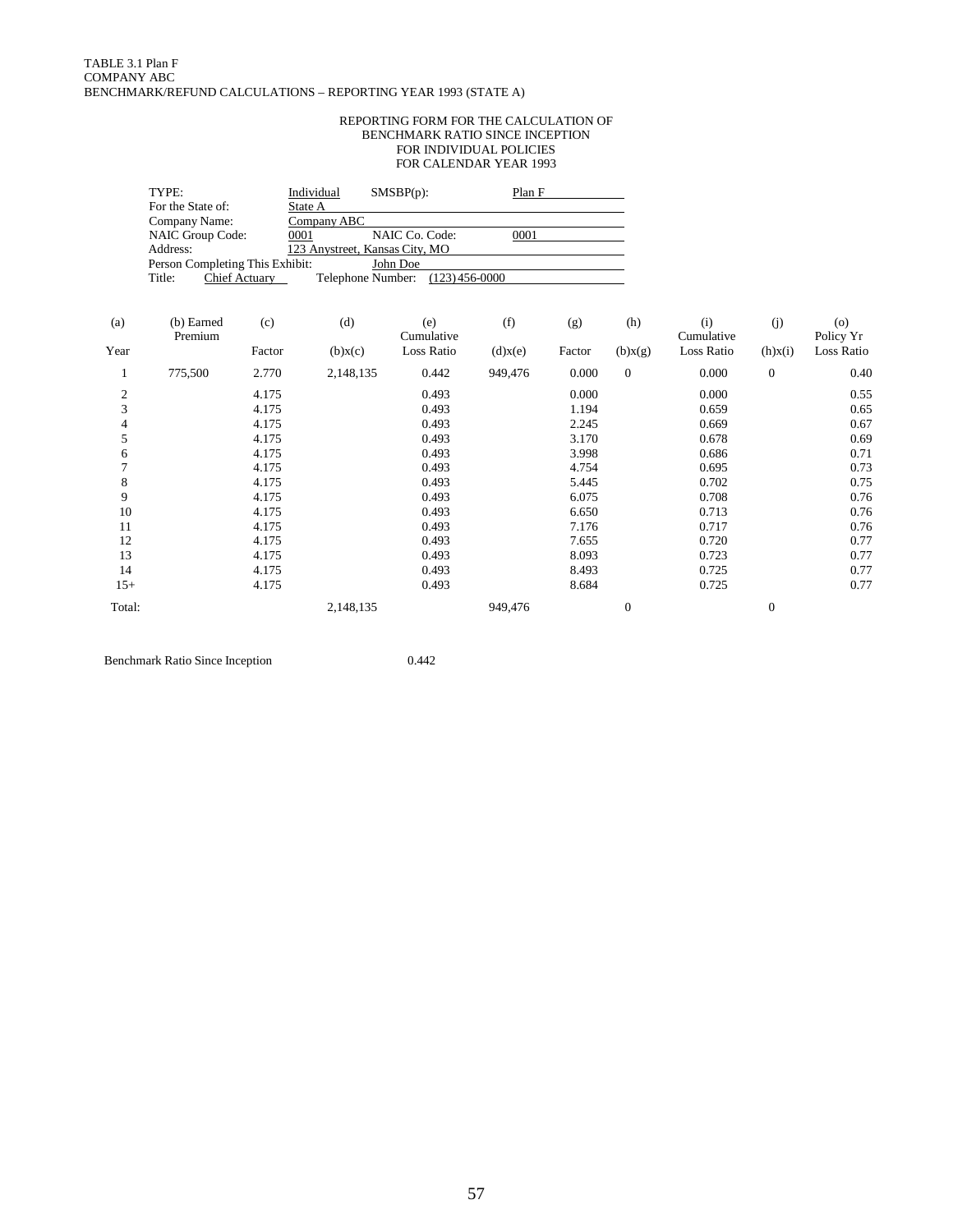#### MEDICARE SUPPLEMENT REFUND CALCULATION FORM FOR CALENDAR YEAR 1993

|     | TYPE:<br>For the State of:                                                                             | Individual<br>State A                                 | $SMSBP(p)$ :                  | Plan F                              |                                                                        |
|-----|--------------------------------------------------------------------------------------------------------|-------------------------------------------------------|-------------------------------|-------------------------------------|------------------------------------------------------------------------|
|     | Company Name:<br>NAIC Group Code:<br>Address:                                                          | Company ABC<br>0001<br>123 Anystreet, Kansas City, MO | NAIC Co. Code:                | 0001                                |                                                                        |
|     | Person Completing This Exhibit:<br>Title:<br><b>Chief Actuary</b>                                      |                                                       | John Doe<br>Telephone Number: | $(123)$ 456-0000                    |                                                                        |
| 1.  | Current Year's Experience                                                                              |                                                       |                               | (a)<br><b>Earned Premium</b>        | (b)<br><b>Incurred Claims</b>                                          |
|     | a. Total (all policy years)<br>b. Current year's issues<br>c. Net $(1a - 1b)$                          |                                                       |                               | 3.243.040<br>1,868,880<br>1,374,160 | 1.277.260<br>754,260<br>523,000                                        |
| 2.  | Past Year's Experience (all policy years)                                                              |                                                       |                               | 775,500                             | 248,713                                                                |
| 3.  | Total Experience $(1c + 2)$                                                                            |                                                       |                               | 2,149,660                           | 771,713                                                                |
| 4.  | Refunds Last Year (excluding interest)                                                                 |                                                       |                               | $\boldsymbol{0}$                    |                                                                        |
| 5.  | Previous Since Inception (excluding interest)                                                          |                                                       |                               | $\mathbf{0}$                        |                                                                        |
| 6.  | Refunds Since Inception (excluding interest)                                                           |                                                       |                               | $\mathbf{0}$                        |                                                                        |
| 7.  | Benchmark Ratio Since Inception (Ratio 1)                                                              |                                                       |                               | 0.442                               |                                                                        |
| 8.  | Experienced Ratio Since Inception (Ratio 2)<br>$(Line 3, Col. b)/(Line 3, Col. a - Line 6)$            |                                                       |                               | 0.359                               |                                                                        |
| 9.  | Life Years Exposed Since Inception<br>If (Line $8 <$ Line 7) AND (Line $9 >$ 500), proceed; else stop. |                                                       |                               | 2,990                               |                                                                        |
| 10. | Tolerance Permitted (from credibility table)                                                           |                                                       |                               | 0.075                               |                                                                        |
|     | 11. Adjustment to Incurred Claims for Credibility<br>(Ratio $3 =$ Ratio $2 +$ Tolerance)               |                                                       |                               | 0.434                               | If Line $11 >$ Line 7, a refund/credit<br>is not required.             |
| 12. | Adjusted Incurred Claims (Line 3, Col. a – Line 6) x Line 11                                           |                                                       |                               | 932,952                             |                                                                        |
| 13. | Refund (Line 3, Col. a – Line $6 - (Line 12/Line 7))$                                                  |                                                       |                               | 38,908                              | The refund is only paid if it exceeds the                              |
|     | De minimus Amount                                                                                      |                                                       |                               | 6.048                               | De minimus Amount. The distribution<br>methodology must be filed also. |

(.005 x Annualized Prem. IF at 12/31)

| Medicare Supplement Credibility Table |           |  |  |  |
|---------------------------------------|-----------|--|--|--|
| Life Yrs Exposed                      |           |  |  |  |
| Since Inception                       | Tolerance |  |  |  |
| $10,000+$                             | $0.0\%$   |  |  |  |
| $5,000 - 9,999$                       | 5.0%      |  |  |  |
| $2.500 - 4.999$                       | 7.5%      |  |  |  |
| $1,000 - 2,499$                       | 10.0%     |  |  |  |
| $500 - 999$                           | 15.0%     |  |  |  |
| If less than 500, no credibility      |           |  |  |  |

I certify that the above information and calculations are true and accurate to the best of my knowledge and belief.

| Signature   |  |
|-------------|--|
| Name (type) |  |
| Title       |  |
| Date        |  |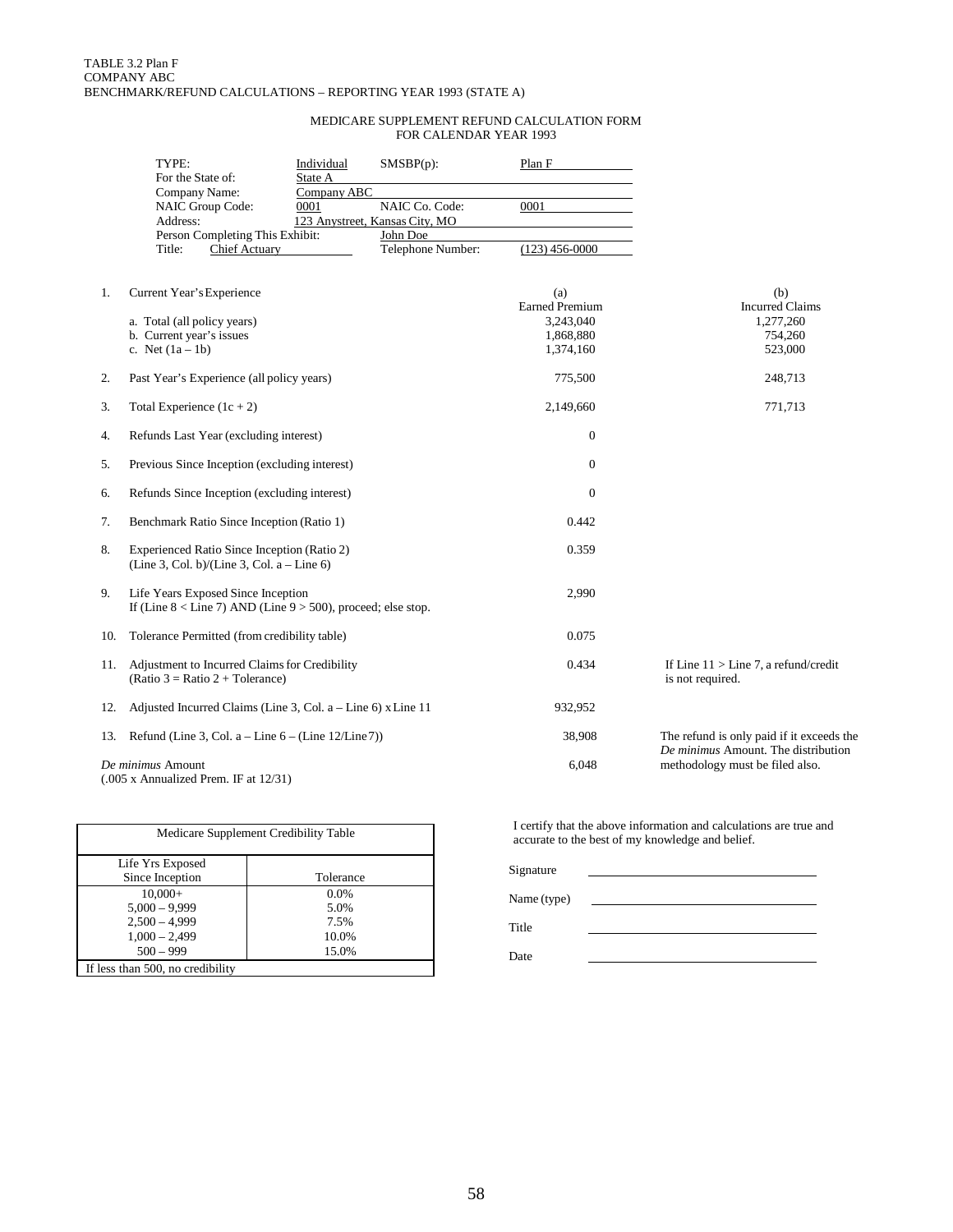TABLE 4 COMPANY ABC MEDICARE SUPPLEMENT EXPERIENCE – DECEMBER 31, 1994

|                                         |                           |                                                                                                       |                                         | Cal. Yr. Exper. - State A               |                                                      |                                         | Cal. Yr. Exper. - State B               |                                                      |
|-----------------------------------------|---------------------------|-------------------------------------------------------------------------------------------------------|-----------------------------------------|-----------------------------------------|------------------------------------------------------|-----------------------------------------|-----------------------------------------|------------------------------------------------------|
| <b>Policy Group</b><br>Pre-Standardized | <b>Issue Dates</b><br>All | Description<br><b>Earned Premium</b><br><b>Incurred Claims</b><br>Life Yrs Exposed<br>Annzd. Prem. IF | 1992<br>5,013,720<br>3,680,135<br>5,530 | 1993<br>4,331,854<br>3,200,948<br>4,424 | 1994<br>4,288,536<br>3,168,938<br>3,982<br>3,859,682 | 1992<br>7,520,580<br>5,520,202<br>8,295 | 1993<br>6,497,781<br>4,801,422<br>6,636 | 1994<br>6,432,803<br>4,753,408<br>5,972<br>5,789,523 |
| Plan A (Indiv)                          | $5/1/92 -$<br>$6/30/92*$  | <b>Earned Premium</b><br><b>Incurred Claims</b><br>Life Yrs. Exposed<br>Annzd. Prem. IF               | 70,000<br>25,725<br>100                 | 125,000<br>48,167<br>170                | 123,750<br>47,685<br>153<br>105,188                  | 105,000<br>38,588<br>150                | 187,500<br>72,251<br>255                | 185,625<br>71,528<br>230<br>157,781                  |
|                                         | $7/1/92 -$                | <b>Earned Premium</b>                                                                                 | 141,000                                 | 251,010                                 | 248,500                                              | 211,500                                 | 376,515                                 | 372,750                                              |
|                                         | 12/31/92                  | <b>Incurred Claims</b><br>Life Yrs Exposed<br>Annzd. Prem. IF                                         | 46,788<br>200                           | 96,907<br>342                           | 95,938<br>308<br>211,225                             | 70,181<br>300                           | 145,361<br>513                          | 143,907<br>462<br>316,837                            |
|                                         | 1993                      | <b>Earned Premium</b>                                                                                 |                                         | 415,520                                 | 741,288                                              |                                         | 623,280                                 | 1,111,932                                            |
|                                         |                           | <b>Incurred Claims</b><br>Life Yrs Exposed<br>Annzd. Prem. IF                                         |                                         | 148,670<br>530                          | 302,221<br>900<br>607,856                            |                                         | 223,005<br>795                          | 453,332<br>1,350<br>911,784                          |
|                                         | 1994                      | <b>Earned Premium</b>                                                                                 |                                         |                                         | 511,921                                              |                                         |                                         | 767,882                                              |
|                                         |                           | <b>Incurred Claims</b><br>Life Yrs Exposed<br>Annzd. Prem. IF                                         |                                         |                                         | 186,899<br>583<br>1,023,840                          |                                         |                                         | 280,349<br>875<br>1,535,760                          |
|                                         | Total**                   | <b>Earned Premium</b>                                                                                 | 141,000                                 | 666.530                                 | 1,501,709                                            | 316,500                                 | 1,187,295                               | 2,438,188                                            |
|                                         |                           | <b>Incurred Claims</b><br>Life Yrs Exposed<br>Annzd. Prem. IF                                         | 46,788<br>200                           | 245,577<br>872                          | 585,058<br>1,791<br>1,842,921                        | 108,769<br>450                          | 440,616<br>1,563                        | 949,115<br>2,916<br>2,922,163                        |
|                                         | Total w/o                 | <b>Earned Premium</b>                                                                                 | 141,000                                 | 666,530                                 | 989,788                                              | 316,500                                 | 1,187,295                               | 1,670,307                                            |
|                                         | Current Yr                | <b>Incurred Claims</b><br>Life Yrs Exposed<br>Annzd. Prem. IF                                         | 46,788<br>200                           | 245,577<br>872                          | 398,159<br>1,208<br>819,081                          | 108,769<br>450                          | 440,616<br>1,563                        | 668,767<br>2,041<br>1,386,403                        |
| Plan F<br>(Indiv. Agency)               | $5/1/92 -$<br>$6/30/92*$  | <b>Earned Premium</b><br><b>Incurred Claims</b><br>Life Yrs Exposed<br>Annzd. Prem. IF                | 140,000<br>46,550<br>200                | 250,000<br>89,100<br>350                | 247,500<br>88,209<br>315<br>210,375                  | 210,000<br>69,825<br>300                | 375,000<br>133,650<br>525               | 371,250<br>132,214<br>473<br>315,563                 |
|                                         | $7/1/92 -$<br>12/31/92    | <b>Earned Premium</b><br><b>Incurred Claims</b><br>Life Yrs Exposed<br>Annzd. Prem. IF                | 282,000<br>93,575<br>400                | 500,000<br>178,200<br>700               | 495,000<br>176,418<br>630<br>420,750                 | 423,000<br>140,363<br>600               | 750,000<br>267,300<br>1,050             | 742,500<br>264,627<br>945<br>631,125                 |
|                                         | 1993                      | <b>Earned Premium</b><br><b>Incurred Claims</b><br>Life Yrs Exposed<br>Annzd. Prem. IF                |                                         | 830,000<br>337,500<br>600               | 1,485,250<br>602,100<br>450<br>326,125               |                                         | 1,245,000<br>506,250<br>900             | 2,227,875<br>903,150<br>675<br>489,188               |
|                                         | 1994                      | <b>Earned Premium</b><br><b>Incurred Claims</b><br>Life Yrs Exposed<br>Annzd. Prem. IF                |                                         |                                         | 1,022,100<br>350,000<br>1,150<br>2,050,800           |                                         |                                         | 1,533,150<br>525,000<br>1,725<br>3,076,200           |
|                                         | Total**                   | <b>Earned Premium</b><br><b>Incurred Claims</b><br>Life Yrs Exposed<br>Annzd. Prem. IF                | 282,000<br>93,575<br>400                | 1,330,000<br>515,700<br>1,300           | 3,002,350<br>1,128,518<br>2,230<br>2,797,675         | 633,000<br>210,188<br>900               | 2,370,000<br>907,200<br>2,475           | 4,874,775<br>1,825,091<br>3,818<br>4,512,075         |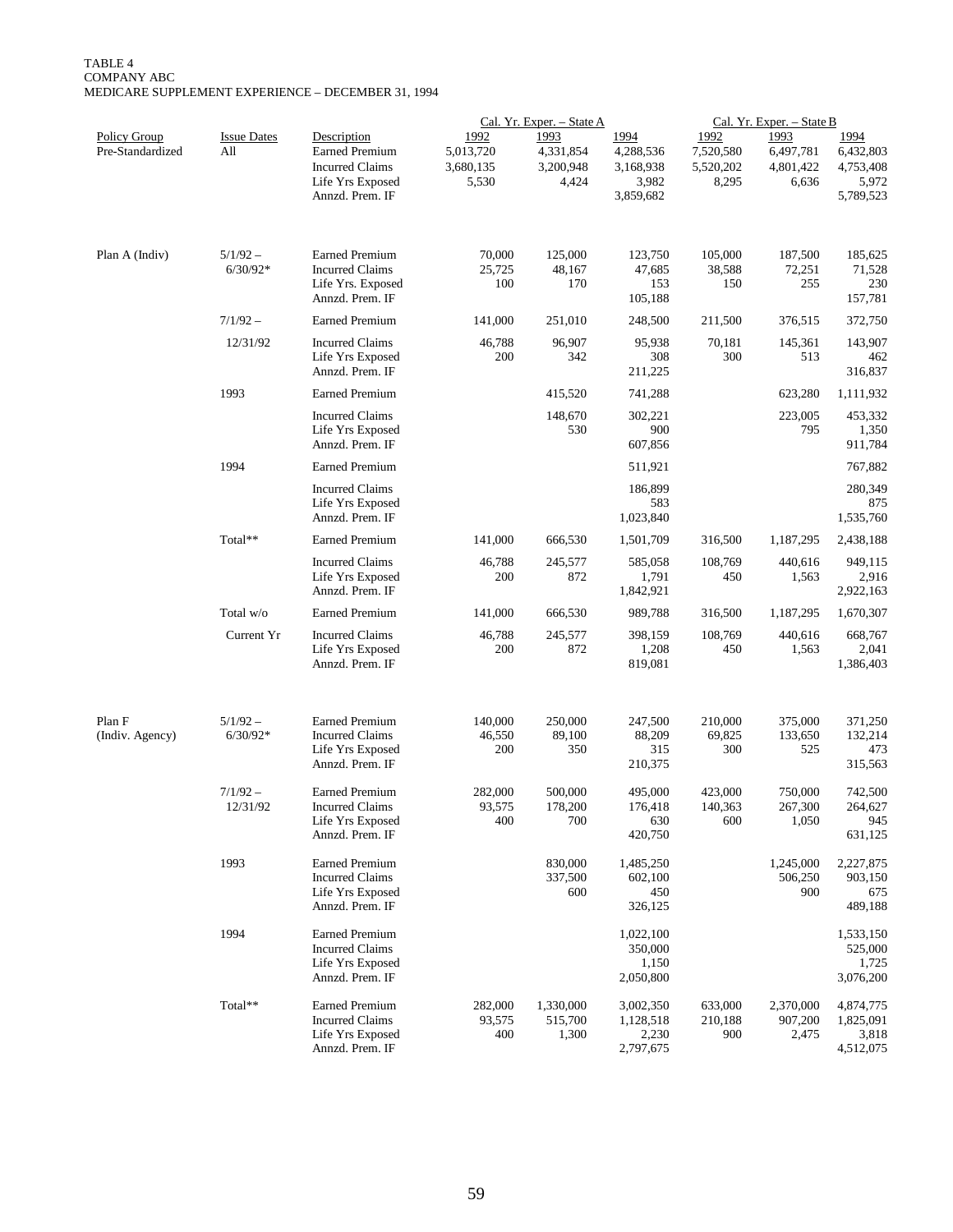#### TABLE 4 COMPANY ABC MEDICARE SUPPLEMENT EXPERIENCE – DECEMBER 31, 1994

| Policy Group                  | <b>Issue Dates</b>       |                                                                                        | Cal. Yr. Exper. - State A<br>Cal. Yr. Exper. - State B |                               |                                          |                           |                               |                                              |  |
|-------------------------------|--------------------------|----------------------------------------------------------------------------------------|--------------------------------------------------------|-------------------------------|------------------------------------------|---------------------------|-------------------------------|----------------------------------------------|--|
|                               |                          | Description                                                                            | 1992                                                   | 1993                          | 1994                                     | 1992                      | 1993                          | 1994                                         |  |
|                               | Total w/o<br>Current Yr  | <b>Earned Premium</b><br><b>Incurred Claims</b><br>Life Yrs Exposed<br>Annzd. Prem. IF | 282,000<br>93,575<br>400                               | 1,330,000<br>515,700<br>1,300 | 1,980,250<br>778,518<br>1,080<br>746,875 | 633,000<br>210,188<br>900 | 2,370,000<br>907,200<br>2,475 | 3,341,625<br>1,300,091<br>2,093<br>1,435,875 |  |
| Plan F<br>(Indiv. Dir. Resp.) | $5/1/92 -$<br>$6/30/92*$ | <b>Earned Premium</b><br><b>Incurred Claims</b><br>Life Yrs Exposed<br>Annzd. Prem. IF | 245,000<br>77,175<br>350                               | 430,805<br>108,000<br>585     | 426,497<br>106,920<br>527<br>362,522     | 367,500<br>115,763<br>525 | 646,208<br>162,000<br>878     | 639,745<br>160,380<br>790<br>543,784         |  |
|                               | $7/1/92 -$               | <b>Earned Premium</b>                                                                  | 493,500                                                | 874,160                       | 865,418                                  | 740,250                   | 1,311,240                     | 1,298,128                                    |  |
|                               | 12/31/92                 | <b>Incurred Claims</b><br>Life Yrs Exposed<br>Annzd. Prem. IF                          | 155,138<br>700                                         | 292,500<br>1,190              | 289,575<br>1,071<br>735,606              | 232,706<br>1,050          | 438,750<br>1,785              | 434,363<br>1,607<br>1,103,408                |  |
|                               | 1993                     | <b>Earned Premium</b>                                                                  |                                                        | 1,038,880                     | 1,854,100                                |                           | 1,558,320                     | 2,781,150                                    |  |
|                               |                          | <b>Incurred Claims</b><br>Life Yrs Exposed<br>Annzd. Prem. IF                          |                                                        | 341,334<br>1,325              | 761,481<br>2,255<br>1,629,625            |                           | 512,001<br>1,988              | 1,142,222<br>3,383<br>2,444,438              |  |
|                               | 1994                     | <b>Earned Premium</b>                                                                  |                                                        |                               | 1,280,420                                |                           |                               | 1,920,630                                    |  |
|                               |                          | <b>Incurred Claims</b><br>Life Yrs Exposed<br>Annzd. Prem. IF                          |                                                        |                               | 450,500<br>1,458<br>2,560,835            |                           |                               | 675,750<br>2,187<br>3,841,253                |  |
|                               | Total**                  | <b>Earned Premium</b>                                                                  | 493,500                                                | 1,913,040                     | 3,999,938                                | 1,107,750                 | 3,515,768                     | 6,639,653                                    |  |
|                               |                          | <b>Incurred Claims</b><br>Life Yrs. Exposed<br>Annzd. Prem. IF                         | 155,138<br>700                                         | 633,834<br>2,515              | 1,501,556<br>4,784<br>4,926,066          | 348,469<br>1,575          | 1,112,751<br>4,650            | 2,412,714<br>7,966<br>7,932,882              |  |
|                               | Total w/o                | <b>Earned Premium</b>                                                                  | 493,500                                                | 1,913,040                     | 2,719,518                                | 1,107,750                 | 3,515,768                     | 4,719,023                                    |  |
|                               | Current Yr               | <b>Incurred Claims</b><br>Life Yrs Exposed<br>Annzd. Prem. IF                          | 155,138<br>700                                         | 633,834<br>2,515              | 1,051,056<br>3,326<br>2,365,231          | 348,469<br>1,575          | 1,112,751<br>4,650            | 1,736,964<br>5,779<br>4,091,630              |  |

\*These issues are included with the pre-standardized block for State A and with the standardized plans for State B.

\*\*Excludes 5/92–6/92 issues for State A, as those issues are included with the pre-standardized policies.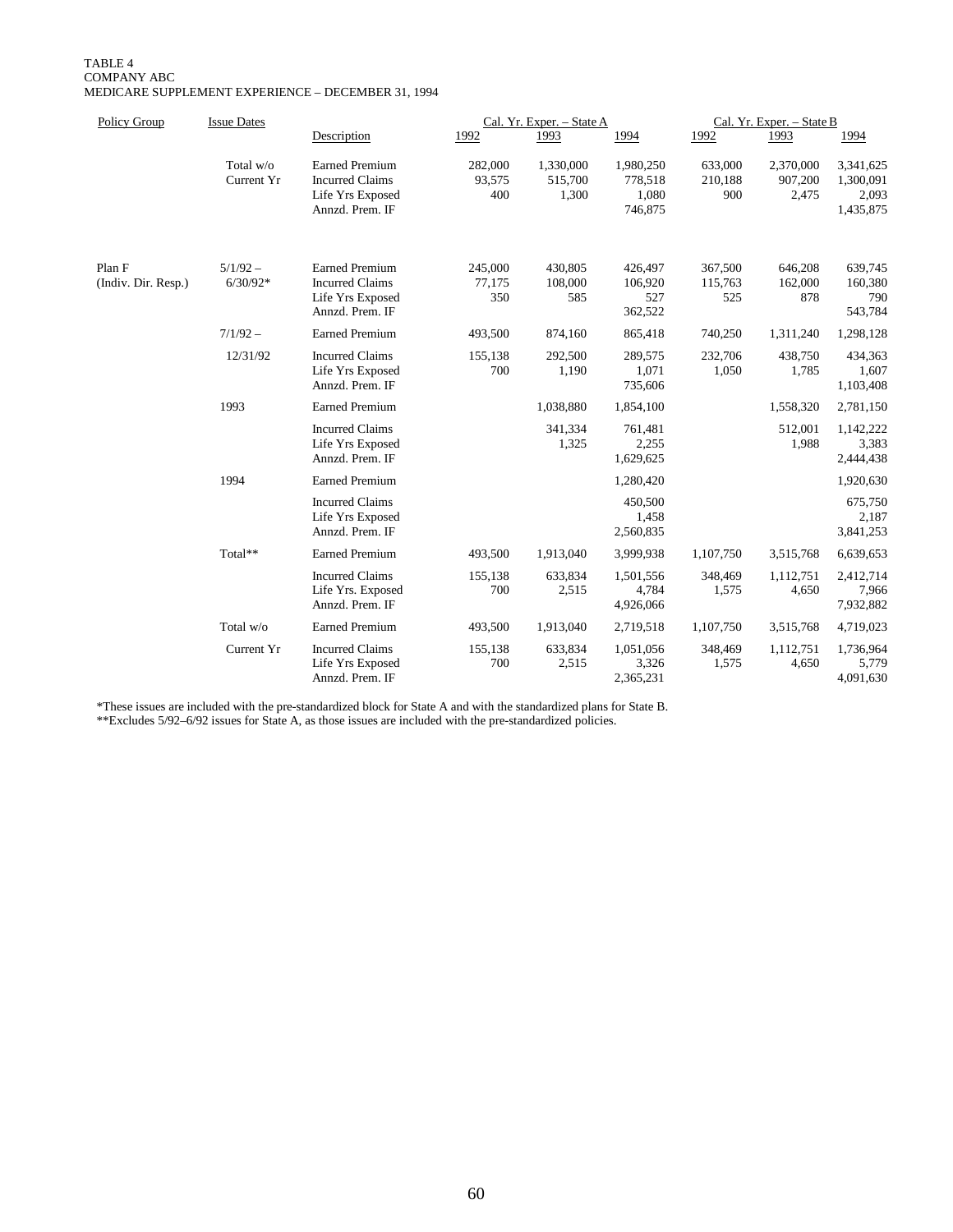#### REPORTING FORM FOR THE CALCULATION OF BENCHMARK RATIO SINCE INCEPTION FOR INDIVIDUAL POLICIES FOR CALENDAR YEAR 1994

|                | TYPE:<br>For the State of:      |                      | In-Force<br>State A            | $SMSBP(p)$ :      | n/a              |        |                  |                   |                |                  |
|----------------|---------------------------------|----------------------|--------------------------------|-------------------|------------------|--------|------------------|-------------------|----------------|------------------|
|                | Company Name:                   |                      | Company ABC                    |                   |                  |        |                  |                   |                |                  |
|                | NAIC Group Code:                |                      | 0001                           | NAIC Co. Code:    | 0001             |        |                  |                   |                |                  |
|                | Address:                        |                      | 123 Anystreet, Kansas City, MO |                   |                  |        |                  |                   |                |                  |
|                | Person Completing This Exhibit: |                      | John Doe                       |                   |                  |        |                  |                   |                |                  |
|                | Title:                          | <b>Chief Actuary</b> |                                | Telephone Number: | $(123)$ 456-0000 |        |                  |                   |                |                  |
| (a)            | (b) Earned<br>Premium           | (c)                  | (d)                            | (e)<br>Cumulative | (f)              | (g)    | (h)              | (i)<br>Cumulative | (j)            | (0)<br>Policy Yr |
| Year           |                                 | Factor               | (b)x(c)                        | Loss Ratio        | $(d)$ x $(e)$    | Factor | (b)x(g)          | Loss Ratio        | (h)x(i)        | Loss Ratio       |
|                | $\overline{0}$                  | 2.770                | $\mathbf{0}$                   | 0.442             | $\mathbf{0}$     | 0.000  | $\mathbf{0}$     | 0.000             | $\mathbf{0}$   | 0.40             |
| $\mathfrak{2}$ | 5,468,720                       | 4.175                | 22,831,906                     | 0.493             | 11,256,130       | 0.000  | $\overline{0}$   | 0.000             | $\Omega$       | 0.55             |
| 3              |                                 | 4.175                |                                | 0.493             |                  | 1.194  |                  | 0.659             |                | 0.65             |
| 4              |                                 | 4.175                |                                | 0.493             |                  | 2.245  |                  | 0.669             |                | 0.67             |
| 5              |                                 | 4.175                |                                | 0.493             |                  | 3.170  |                  | 0.678             |                | 0.69             |
| 6              |                                 | 4.175                |                                | 0.493             |                  | 3.998  |                  | 0.686             |                | 0.71             |
| 7              |                                 | 4.175                |                                | 0.493             |                  | 4.754  |                  | 0.695             |                | 0.73             |
| 8              |                                 | 4.175                |                                | 0.493             |                  | 5.445  |                  | 0.702             |                | 0.75             |
| 9              |                                 | 4.175                |                                | 0.493             |                  | 6.075  |                  | 0.708             |                | 0.76             |
| 10             |                                 | 4.175                |                                | 0.493             |                  | 6.650  |                  | 0.713             |                | 0.76             |
| 11             |                                 | 4.175                |                                | 0.493             |                  | 7.176  |                  | 0.717             |                | 0.76             |
| 12             |                                 | 4.175                |                                | 0.493             |                  | 7.655  |                  | 0.720             |                | 0.77             |
| 13             |                                 | 4.175                |                                | 0.493             |                  | 8.093  |                  | 0.723             |                | 0.77             |
| 14             |                                 | 4.175                |                                | 0.493             |                  | 8.493  |                  | 0.725             |                | 0.77             |
| $15+$          |                                 | 4.175                |                                | 0.493             |                  | 8.684  |                  | 0.725             |                | 0.77             |
| Total:         |                                 |                      | 22,831,906                     |                   | 11,256,130       |        | $\boldsymbol{0}$ |                   | $\overline{0}$ |                  |

Benchmark Ratio Since Inception 0.493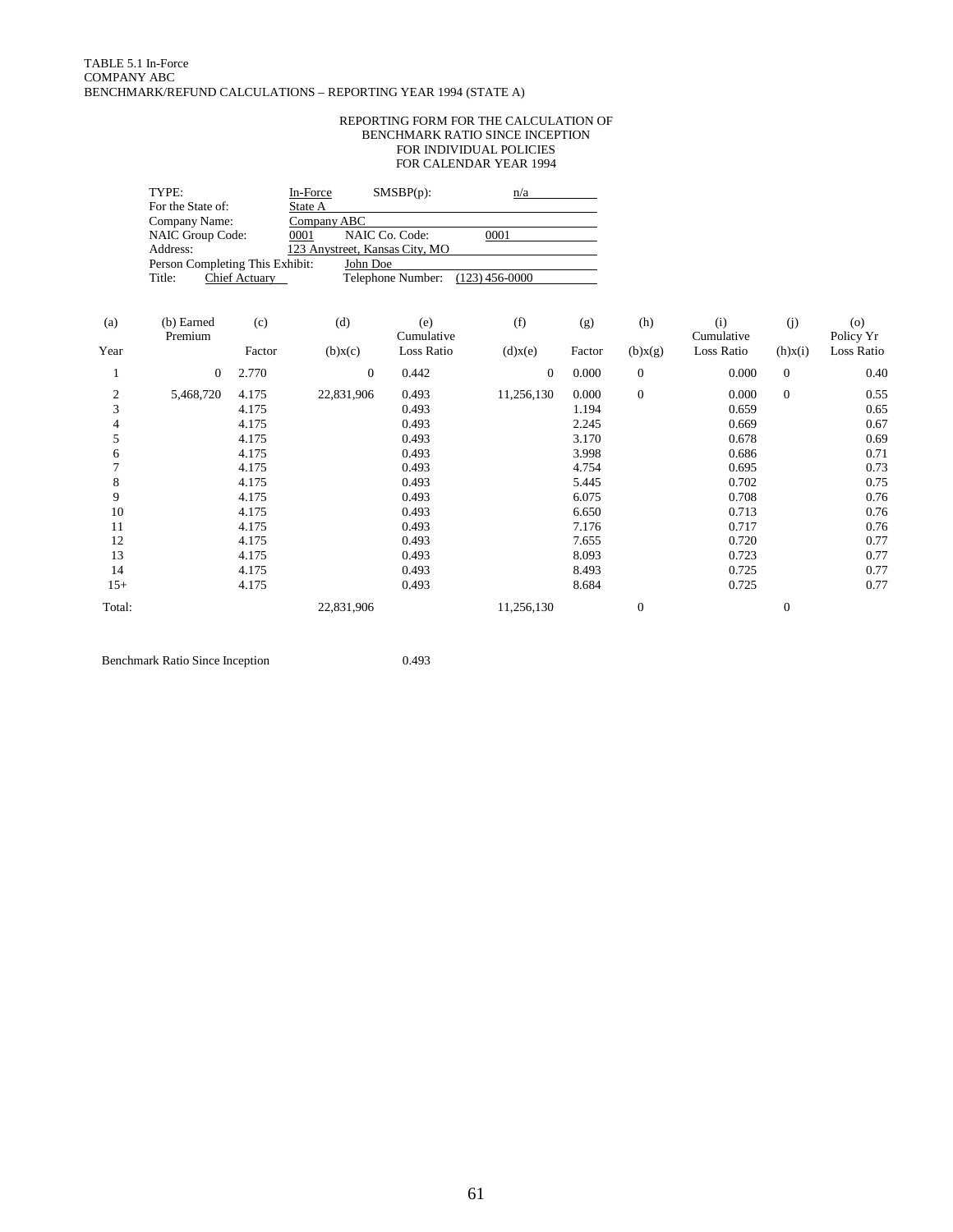#### MEDICARE SUPPLEMENT REFUND CALCULATION FORM FOR CALENDAR YEAR 1994

|          | TYPE:<br>For the State of:<br>Company Name:                                                             | In-Force<br>State A<br>Company ABC | $SMSBP(p)$ :                                                 | n/a                          |                                                            |
|----------|---------------------------------------------------------------------------------------------------------|------------------------------------|--------------------------------------------------------------|------------------------------|------------------------------------------------------------|
|          | NAIC Group Code:<br>Address:<br>Person Completing This Exhibit:                                         | 0001                               | NAIC Co. Code:<br>123 Anystreet, Kansas City, MO<br>John Doe | 0001                         |                                                            |
|          | Title:<br>Chief Actuary                                                                                 |                                    | Telephone Number:                                            | $(123)$ 456-0000             |                                                            |
| 1.       | Current Year's<br>Experience                                                                            |                                    |                                                              | (a)<br><b>Earned Premium</b> | (b)<br><b>Incurred Claims</b>                              |
|          | a. Total (all policy years)<br>b. Current year's issues                                                 |                                    |                                                              | 5,086,282<br>$\Omega$        | 3,411,753<br>$\theta$                                      |
|          | c. Net $(1a - 1b)$                                                                                      |                                    |                                                              | 5,086,282                    | 3,411,753                                                  |
| 2.       | Past Year's Experience (all policy years)                                                               |                                    |                                                              | 10,606,379                   | 7,275,799                                                  |
| 3.       | Total Experience $(1c + 2)$                                                                             |                                    |                                                              | 15,692,662                   | 10,687,552                                                 |
| 4.       | Refunds Last Year (excluding interest)                                                                  |                                    |                                                              | $\mathbf{0}$                 |                                                            |
| 5.       | Previous Since Inception (excluding interest)                                                           |                                    |                                                              | $\Omega$                     |                                                            |
| 6.       | Refunds Since Inception (excluding interest)                                                            |                                    |                                                              | $\Omega$                     |                                                            |
| 7.<br>8. | Benchmark Ratio Since Inception (Ratio 1)<br>Experienced Ratio Since Inception (Ratio 2)                |                                    |                                                              | 0.493<br>0.681               |                                                            |
|          | (Line 3, Col. b)/(Line 3, Col. $a - Line 6$ )                                                           |                                    |                                                              |                              |                                                            |
| 9.       | Life Years Exposed Since Inception<br>If (Line $8 <$ Line 7) AND (Line $9 > 500$ ), proceed; else stop. |                                    |                                                              | 16,685                       |                                                            |
| 10.      | Tolerance Permitted (from credibility table)                                                            |                                    |                                                              |                              |                                                            |
| 11.      | Adjustment to Incurred Claims for Credibility<br>(Ratio $3 =$ Ratio $2 +$ Tolerance)                    |                                    |                                                              |                              | If Line $11 >$ Line 7, a refund/credit<br>is not required. |

- 12. Adjusted Incurred Claims (Line 3, Col. a Line 6) x Line 11
- 13. Refund (Line 3, Col. a Line 6 (Line 12/Line7))

*De minimus* Amount

(.005 x Annualized Prem. IF at 12/31)

| Medicare Supplement Credibility Table |           |  |  |  |  |  |
|---------------------------------------|-----------|--|--|--|--|--|
| Life Yrs Exposed Since<br>Inception   | Tolerance |  |  |  |  |  |
| $10,000+$                             | $0.0\%$   |  |  |  |  |  |
| $5,000 - 9,999$                       | 5.0%      |  |  |  |  |  |
| $2,500 - 4,999$                       | 7.5%      |  |  |  |  |  |
| $1,000 - 2,499$                       | 10.0%     |  |  |  |  |  |
| $500 - 999$                           | 15.0%     |  |  |  |  |  |
| If less than 500, no credibility      |           |  |  |  |  |  |

The refund is only paid if it exceeds the *De minimus* Amount. The distribution methodology must be filed also.

I certify that the above information and calculations are true and accurate to the best of my knowledge and belief.

| Signature   |  |
|-------------|--|
| Name (type) |  |
| Title       |  |
| Date        |  |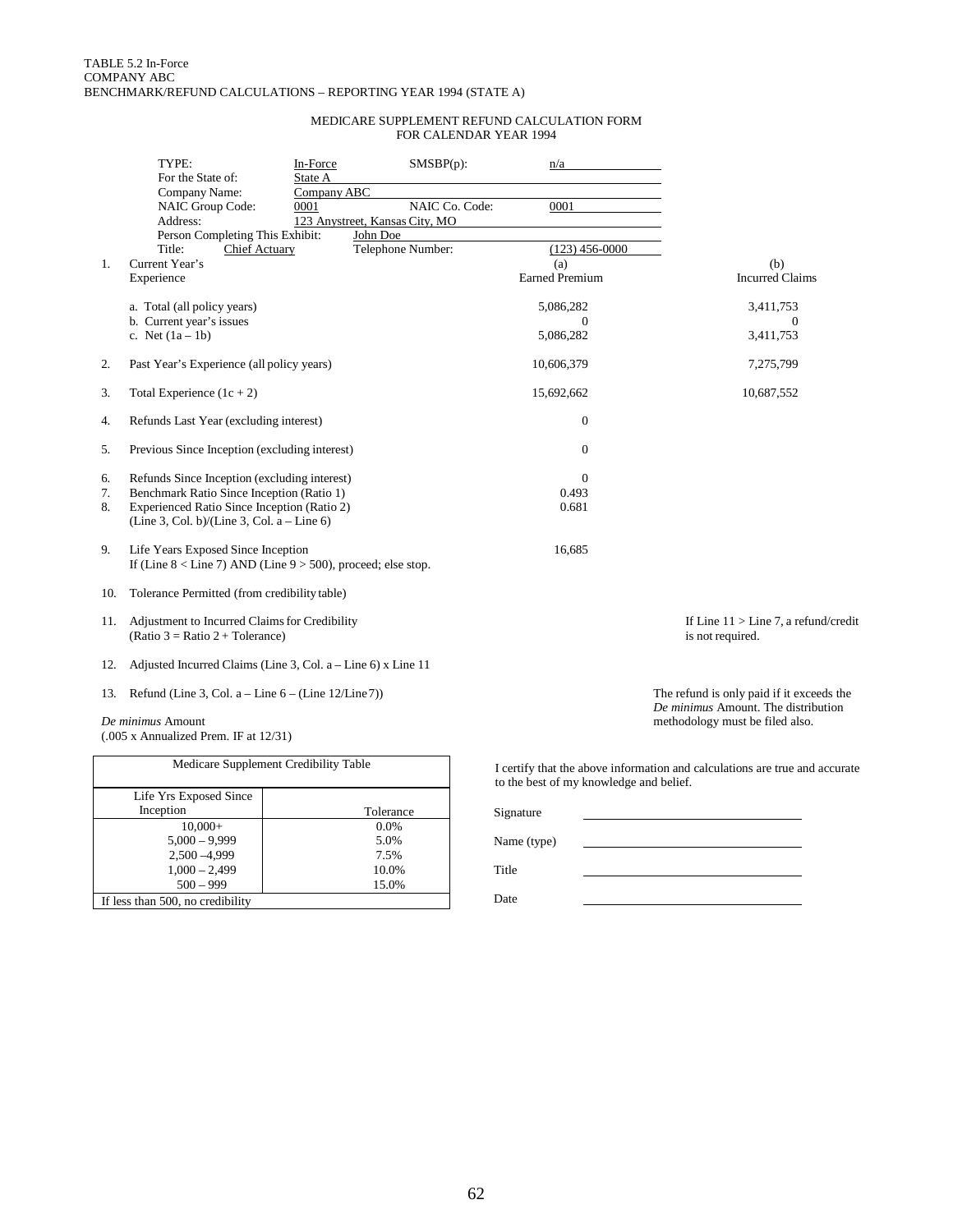#### REPORTING FORM FOR THE CALCULATION OF BENCHMARK RATIO SINCE INCEPTION FOR INDIVIDUAL POLICIES FOR CALENDAR YEAR 1994

|                | TYPE:<br>For the State of:      |               | Individual<br>State A                  |           | $SMSBP(p)$ :      | Plan A          |        |                  |                   |                |                  |
|----------------|---------------------------------|---------------|----------------------------------------|-----------|-------------------|-----------------|--------|------------------|-------------------|----------------|------------------|
|                | Company Name:                   |               | Company ABC                            |           |                   |                 |        |                  |                   |                |                  |
|                | NAIC Group Code:<br>Address:    |               | 0001<br>123 Anystreet, Kansas City, MO |           | NAIC Co. Code:    | 0001            |        |                  |                   |                |                  |
|                | Person Completing This Exhibit: |               |                                        |           | John Doe          |                 |        |                  |                   |                |                  |
|                | Title:                          | Chief Actuary |                                        |           | Telephone Number: | $(123)456-0000$ |        |                  |                   |                |                  |
| (a)            | (b) Earned<br>Premium           | (c)           | (d)                                    |           | (e)<br>Cumulative | (f)             | (g)    | (h)              | (i)<br>Cumulative | (i)            | (o)<br>Policy Yr |
| Year           |                                 | Factor        |                                        | (b)x(c)   | Loss Ratio        | $(d)$ x $(e)$   | Factor | (b)x(g)          | Loss Ratio        | (h)x(i)        | Loss Ratio       |
| 1              | 415,520                         | 2.770         |                                        | 1,150,990 | 0.442             | 508,738         | 0.000  | $\mathbf{0}$     | 0.000             | $\mathbf{0}$   | 0.40             |
| $\overline{c}$ | 141,000                         | 4.175         |                                        | 588,675   | 0.493             | 290,217         | 0.000  | $\mathbf{0}$     | 0.000             | $\overline{0}$ | 0.55             |
| 3              |                                 | 4.175         |                                        |           | 0.493             |                 | 1.194  |                  | 0.659             |                | 0.65             |
| 4              |                                 | 4.175         |                                        |           | 0.493             |                 | 2.245  |                  | 0.669             |                | 0.67             |
| 5              |                                 | 4.175         |                                        |           | 0.493             |                 | 3.170  |                  | 0.678             |                | 0.69             |
| 6              |                                 | 4.175         |                                        |           | 0.493             |                 | 3.998  |                  | 0.686             |                | 0.71             |
|                |                                 | 4.175         |                                        |           | 0.493             |                 | 4.754  |                  | 0.695             |                | 0.73             |
| 8              |                                 | 4.175         |                                        |           | 0.493             |                 | 5.445  |                  | 0.702             |                | 0.75             |
| 9              |                                 | 4.175         |                                        |           | 0.493             |                 | 6.075  |                  | 0.708             |                | 0.76             |
| 10             |                                 | 4.175         |                                        |           | 0.493             |                 | 6.650  |                  | 0.713             |                | 0.76             |
| 11             |                                 | 4.175         |                                        |           | 0.493             |                 | 7.176  |                  | 0.717             |                | 0.76             |
| 12             |                                 | 4.175         |                                        |           | 0.493             |                 | 7.655  |                  | 0.720             |                | 0.77             |
| 13             |                                 | 4.175         |                                        |           | 0.493             |                 | 8.093  |                  | 0.723             |                | 0.77             |
| 14             |                                 | 4.175         |                                        |           | 0.493             |                 | 8.493  |                  | 0.725             |                | 0.77             |
| $15+$          |                                 | 4.175         |                                        |           | 0.493             |                 | 8.684  |                  | 0.725             |                | 0.77             |
| Total:         |                                 |               |                                        | 1,739,665 |                   | 798,955         |        | $\boldsymbol{0}$ |                   | $\mathbf{0}$   |                  |

Benchmark Ratio Since Inception 0.459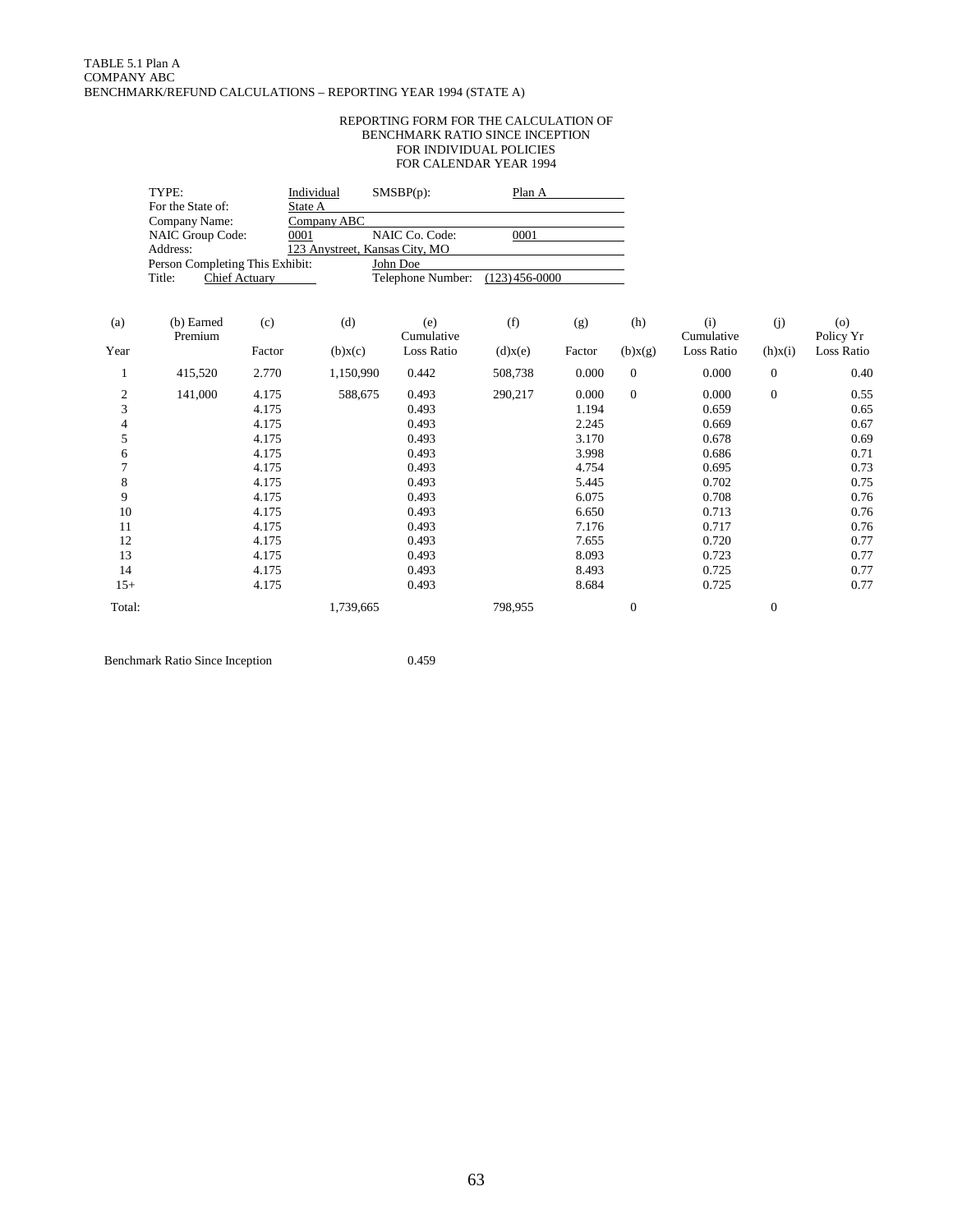#### MEDICARE SUPPLEMENT REFUND CALCULATION FORM FOR CALENDAR YEAR 1994

|     | TYPE:<br>For the State of:<br>Company Name:<br>NAIC Group Code:<br>Address:<br>Person Completing This Exhibit: | Individual<br>State A<br>Company ABC<br>0001<br>123 Anystreet, Kansas City, MO | $SMSBP(p)$ :<br>NAIC Co. Code:<br>John Doe | Plan A<br>0001                                  |                  |                                        |
|-----|----------------------------------------------------------------------------------------------------------------|--------------------------------------------------------------------------------|--------------------------------------------|-------------------------------------------------|------------------|----------------------------------------|
| 1.  | Title:<br><b>Chief Actuary</b><br>Current Year's<br>Experience                                                 |                                                                                | Telephone Number:                          | $(123)456-0000$<br>(a)<br><b>Earned Premium</b> |                  | (b)<br><b>Incurred Claims</b>          |
|     | a. Total (all policy years)<br>b. Current year's issues<br>c. Net $(1a - 1b)$                                  |                                                                                |                                            | 1,501,709<br>511,921<br>989,788                 |                  | 585,058<br>186,899<br>398,159          |
| 2.  | Past Year's Experience (all policy years)                                                                      |                                                                                |                                            | 807,530                                         |                  | 292,365                                |
| 3.  | Total Experience $(1c + 2)$                                                                                    |                                                                                |                                            | 1,797,318                                       |                  | 690,524                                |
| 4.  | Refunds Last Year (excluding interest)                                                                         |                                                                                |                                            | $\boldsymbol{0}$                                |                  |                                        |
| 5.  | Previous Since Inception (excluding interest)                                                                  |                                                                                |                                            | $\overline{0}$                                  |                  |                                        |
| 6.  | Refunds Since Inception (excluding interest)                                                                   |                                                                                |                                            | $\overline{0}$                                  |                  |                                        |
| 7.  | Benchmark Ratio Since Inception (Ratio 1)                                                                      |                                                                                |                                            | 0.459                                           |                  |                                        |
| 8.  | Experienced Ratio Since Inception (Ratio 2)<br>(Line 3, Col. b)/(Line 3, Col. a - Line 6)                      |                                                                                |                                            | 0.384                                           |                  |                                        |
| 9.  | Life Years Exposed Since Inception<br>If (Line $8 <$ Line 7) AND (Line $9 > 500$ ), proceed; else stop.        |                                                                                |                                            | 2.280                                           |                  |                                        |
| 10. | Tolerance Permitted (from credibility table)                                                                   |                                                                                |                                            | 0.100                                           |                  |                                        |
| 11. | Adjustment to Incurred Claims for Credibility<br>(Ratio $3 =$ Ratio $2 +$ Tolerance)                           |                                                                                |                                            | 0.484                                           | is not required. | If Line $11 >$ Line 7, a refund/credit |
|     |                                                                                                                |                                                                                |                                            |                                                 |                  |                                        |

- 12. Adjusted Incurred Claims (Line 3, Col. a Line 6) x Line 11
- 13. Refund (Line 3, Col. a Line  $6 (Line 12/Line 7))$

*De minimus* Amount (.005 x Annualized Prem. IF at 12/31)

| Medicare Supplement Credibility Table |           |  |  |  |  |  |  |
|---------------------------------------|-----------|--|--|--|--|--|--|
|                                       |           |  |  |  |  |  |  |
| Life Yrs Exposed Since                |           |  |  |  |  |  |  |
| Inception                             | Tolerance |  |  |  |  |  |  |
| $10,000+$                             | 0.0%      |  |  |  |  |  |  |
| $5.000 - 9.999$                       | 5.0%      |  |  |  |  |  |  |
| $2.500 - 4.999$                       | 7.5%      |  |  |  |  |  |  |
| $1,000 - 2,499$                       | 10.0%     |  |  |  |  |  |  |
| $500 - 999$                           | 15.0%     |  |  |  |  |  |  |
| If less than 500, no credibility      |           |  |  |  |  |  |  |

The refund is only paid if it exceeds the *De minimus* Amount. The distribution methodology must be filed also.

I certify that the above information and calculations are true and accurate to the best of my knowledge and belief.

| Signature   |  |
|-------------|--|
| Name (type) |  |
| Title       |  |
| Date        |  |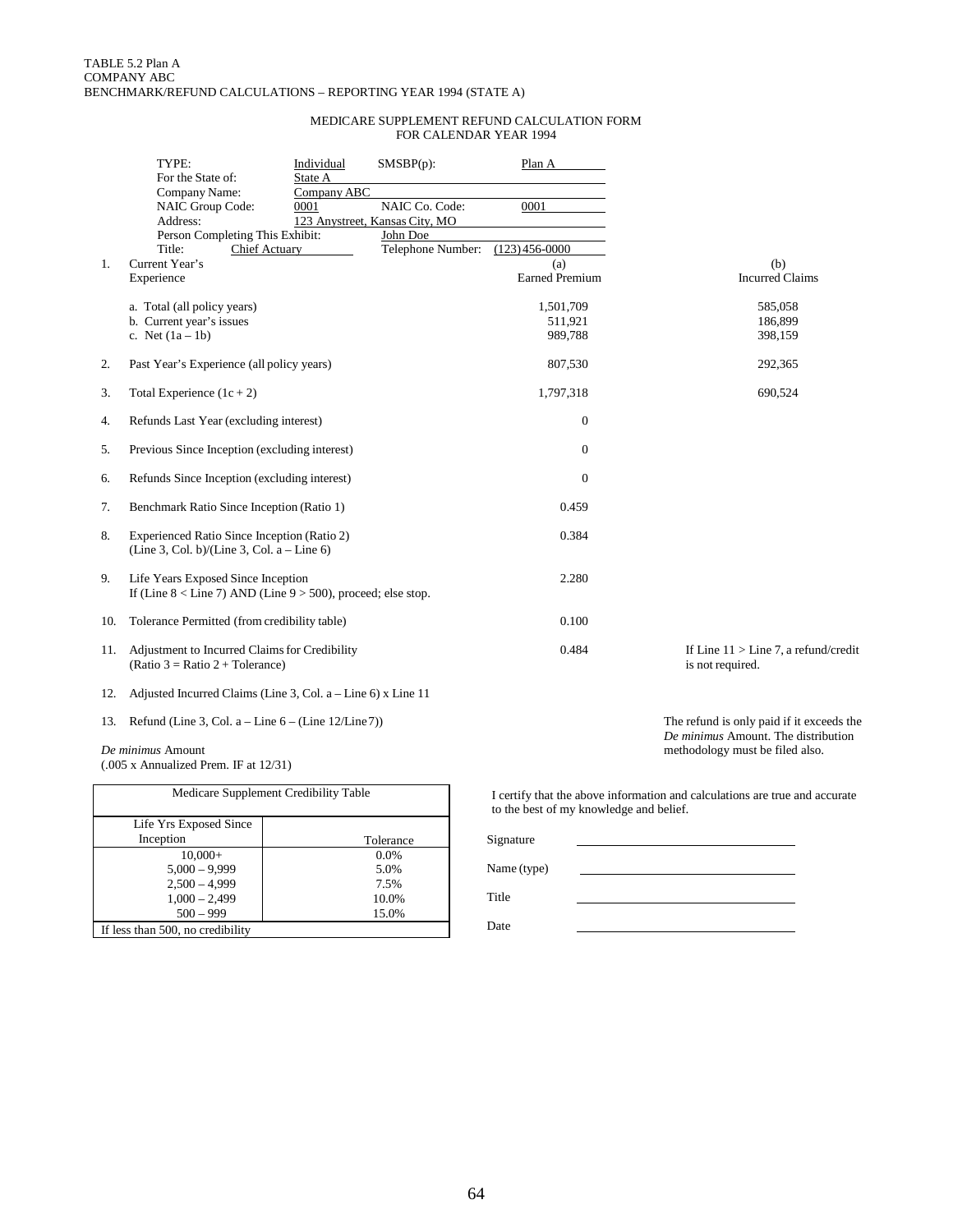#### REPORTING FORM FOR THE CALCULATION OF BENCHMARK RATIO SINCE INCEPTION FOR INDIVIDUAL POLICIES FOR CALENDAR YEAR 1994

|                | TYPE:<br>For the State of:      |                      | Individual<br>State A                  | $SMSBP(p)$ :      | Plan F          |        |                  |                   |                  |                  |
|----------------|---------------------------------|----------------------|----------------------------------------|-------------------|-----------------|--------|------------------|-------------------|------------------|------------------|
|                | Company Name:                   |                      | Company ABC                            |                   |                 |        |                  |                   |                  |                  |
|                | NAIC Group Code:<br>Address:    |                      | 0001<br>123 Anystreet, Kansas City, MO | NAIC Co. Code:    | 0001            |        |                  |                   |                  |                  |
|                | Person Completing This Exhibit: |                      |                                        | John Doe          |                 |        |                  |                   |                  |                  |
|                | Title:                          | <b>Chief Actuary</b> |                                        | Telephone Number: | $(123)456-0000$ |        |                  |                   |                  |                  |
| (a)            | (b) Earned<br>Premium           | (c)                  | (d)                                    | (e)<br>Cumulative | (f)             | (g)    | (h)              | (i)<br>Cumulative | (j)              | (o)<br>Policy Yr |
| Year           |                                 | Factor               | (b)x(c)                                | Loss Ratio        | $(d)$ x $(e)$   | Factor | (b)x(g)          | <b>Loss Ratio</b> | (h)x(i)          | Loss Ratio       |
|                | 1,868,880                       | 2.770                | 5,176,798                              | 0.442             | 2,288,145       | 0.000  | $\overline{0}$   | 0.000             | $\overline{0}$   | 0.40             |
| $\overline{c}$ | 775,500                         | 4.175                | 3,237,713                              | 0.493             | 1,596,192       | 0.000  | $\Omega$         | 0.000             | $\overline{0}$   | 0.55             |
| 3              |                                 | 4.175                |                                        | 0.493             |                 | 1.194  |                  | 0.659             |                  | 0.65             |
| 4              |                                 | 4.175                |                                        | 0.493             |                 | 2.245  |                  | 0.669             |                  | 0.67             |
| 5              |                                 | 4.175                |                                        | 0.493             |                 | 3.170  |                  | 0.678             |                  | 0.69             |
| 6              |                                 | 4.175                |                                        | 0.493             |                 | 3.998  |                  | 0.686             |                  | 0.71             |
| 7              |                                 | 4.175                |                                        | 0.493             |                 | 4.754  |                  | 0.695             |                  | 0.73             |
| 8              |                                 | 4.175                |                                        | 0.493             |                 | 5.445  |                  | 0.702             |                  | 0.75             |
| 9              |                                 | 4.175                |                                        | 0.493             |                 | 6.075  |                  | 0.708             |                  | 0.76             |
| 10             |                                 | 4.175                |                                        | 0.493             |                 | 6.650  |                  | 0.713             |                  | 0.76             |
| 11             |                                 | 4.175                |                                        | 0.493             |                 | 7.176  |                  | 0.717             |                  | 0.76             |
| 12             |                                 | 4.175                |                                        | 0.493             |                 | 7.655  |                  | 0.720             |                  | 0.77             |
| 13             |                                 | 4.175                |                                        | 0.493             |                 | 8.093  |                  | 0.723             |                  | 0.77             |
| 14             |                                 | 4.175                |                                        | 0.493             |                 | 8.493  |                  | 0.725             |                  | 0.77             |
| $15+$          |                                 | 4.175                |                                        | 0.493             |                 | 8.684  |                  | 0.725             |                  | 0.77             |
| Total:         |                                 |                      | 8,414,510                              |                   | 3,884,337       |        | $\boldsymbol{0}$ |                   | $\boldsymbol{0}$ |                  |

Benchmark Ratio Since Inception 0.462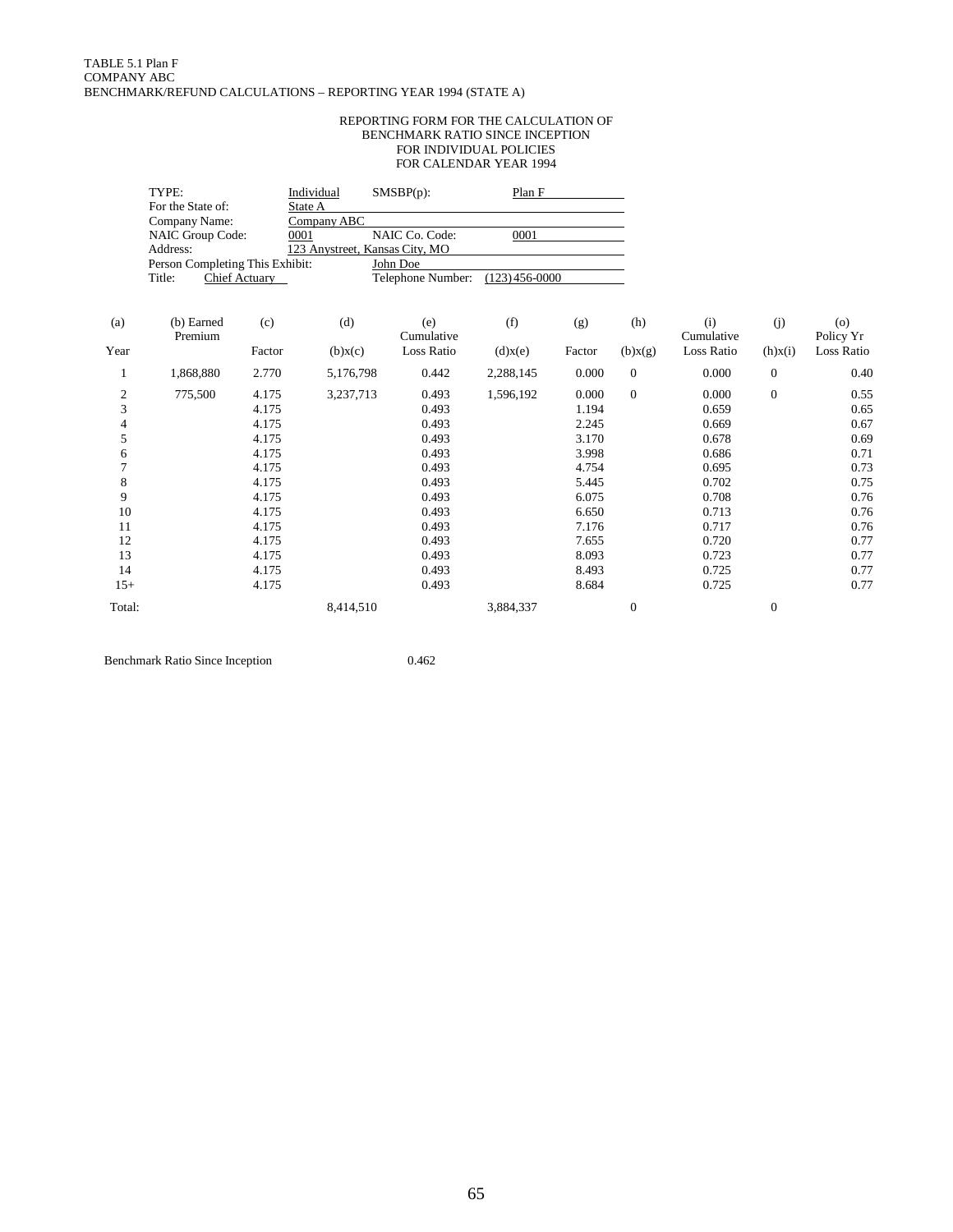#### MEDICARE SUPPLEMENT REFUND CALCULATION FORM FOR CALENDAR YEAR 1994

|     | TYPE:<br>For the State of:                                                                              | Individual<br>State A                                 | $SMSBP(p)$ :               | Plan F                                          |                                                                        |  |  |
|-----|---------------------------------------------------------------------------------------------------------|-------------------------------------------------------|----------------------------|-------------------------------------------------|------------------------------------------------------------------------|--|--|
|     | Company Name:<br>NAIC Group Code:<br>Address:<br>Person Completing This Exhibit:                        | Company ABC<br>0001<br>123 Anystreet, Kansas City, MO | NAIC Co. Code:<br>John Doe | 0001                                            |                                                                        |  |  |
| 1.  | Title:<br><b>Chief Actuary</b><br>Current Year's<br>Experience                                          |                                                       | Telephone Number:          | $(123)456-0000$<br>(a)<br><b>Earned Premium</b> | (b)<br><b>Incurred Claims</b>                                          |  |  |
|     | a. Total (all policy years)<br>b. Current year's issues<br>c. Net $(1a - 1b)$                           |                                                       |                            | 7,002,288<br>2,302,520<br>4,699,768             | 2,630,074<br>800,500<br>1,829,574                                      |  |  |
| 2.  | Past Year's Experience (all policy years)                                                               |                                                       |                            | 4,018,540                                       | 1,398,247                                                              |  |  |
| 3.  | Total Experience $(1c + 2)$                                                                             |                                                       |                            | 8,718,308                                       | 3,227,821                                                              |  |  |
| 4.  | Refunds Last Year (excluding interest)                                                                  |                                                       |                            | 38,908                                          |                                                                        |  |  |
| 5.  | Previous Since Inception (excluding interest)                                                           |                                                       |                            | $\boldsymbol{0}$                                |                                                                        |  |  |
| 6.  | Refunds Since Inception (excluding interest)                                                            |                                                       |                            | 38,908                                          |                                                                        |  |  |
| 7.  | Benchmark Ratio Since Inception (Ratio 1)                                                               |                                                       |                            | 0.462                                           |                                                                        |  |  |
| 8.  | Experienced Ratio Since Inception (Ratio 2)<br>(Line 3, Col. b)/(Line 3, Col. a - Line 6)               |                                                       |                            | 0.372                                           |                                                                        |  |  |
| 9.  | Life Years Exposed Since Inception<br>If (Line $8 <$ Line 7) AND (Line $9 > 500$ ), proceed; else stop. |                                                       |                            | 9,321                                           |                                                                        |  |  |
| 10. | Tolerance Permitted (from credibility table)                                                            |                                                       |                            | 0.050                                           |                                                                        |  |  |
| 11. | Adjustment to Incurred Claims for Credibility<br>(Ratio $3 =$ Ratio $2 +$ Tolerance)                    |                                                       |                            | 0.422                                           | If Line $11 >$ Line 7, a refund/credit<br>is not required.             |  |  |
| 12. | Adjusted Incurred Claims (Line 3, Col. a – Line 6) x Line 11                                            |                                                       |                            | 3,662,707                                       |                                                                        |  |  |
|     | 13. Refund (Line 3, Col. a – Line $6 -$ (Line                                                           |                                                       |                            | 751,463                                         | The refund is only paid if it exceeds the                              |  |  |
|     | 12/Line 7)                                                                                              |                                                       |                            | 15,561                                          | De minimus Amount. The distribution<br>methodology must be filed also. |  |  |
|     | De minimus Amount                                                                                       |                                                       |                            |                                                 |                                                                        |  |  |

(.005 x Annualized Prem. IF at 12/31)

| Medicare Supplement Credibility Table |           |
|---------------------------------------|-----------|
| Life Yrs Exposed                      |           |
| Since Inception                       | Tolerance |
| $10,000+$                             | $0.0\%$   |
| $5,000 - 9,999$                       | 5.0%      |
| $2,500 - 4,999$                       | 7.5%      |
| $1,000 - 2,499$                       | 10.0%     |
| $500 - 999$                           | 15.0%     |
| If less than 500, no credibility      |           |

I certify that the above information and calculations are true and accurate to the best of my knowledge and belief.

Signature Name (type) Title Date